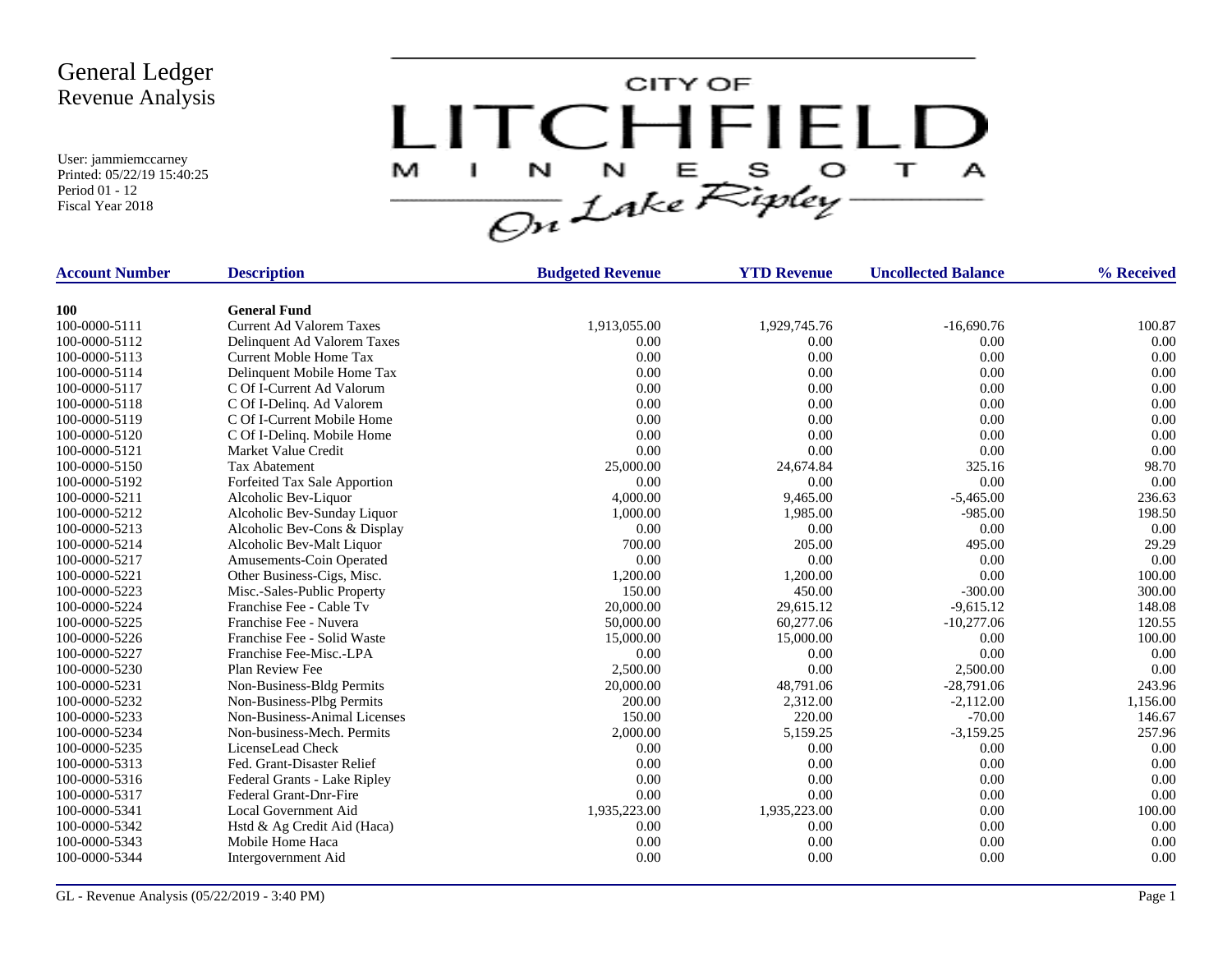| <b>Account Number</b>          | <b>Description</b>                                             | <b>Budgeted Revenue</b> | <b>YTD Revenue</b>   | <b>Uncollected Balance</b> | % Received       |
|--------------------------------|----------------------------------------------------------------|-------------------------|----------------------|----------------------------|------------------|
|                                |                                                                |                         |                      |                            |                  |
| 100-0000-5345<br>100-0000-5346 | Pera Rate Change<br>Police Training Reimbursemen               | 9,412.00<br>3,500.00    | 9,412.00<br>7,656.03 | 0.00<br>$-4,156.03$        | 100.00<br>218.74 |
| 100-0000-5347                  | Municipal St Aid-Street Main                                   | 0.00                    | 0.00                 | 0.00                       | 0.00             |
| 100-0000-5348                  | Municipal St Aid-Street-Cons                                   | 0.00                    | 0.00                 | 0.00                       | 0.00             |
| 100-0000-5349                  | State Aid-Fire                                                 | 60,000.00               | 64,236.00            | $-4,236.00$                | 107.06           |
| 100-0000-5350                  | State Aid-Police                                               | 70,000.00               | 69,600.77            | 399.23                     | 99.43            |
| 100-0000-5351                  | My Credit Tif                                                  | 0.00                    | 0.00                 | 0.00                       | 0.00             |
| 100-0000-5352                  | <b>State Grants-Land Use</b>                                   | 0.00                    | 0.00                 | 0.00                       | 0.00             |
| 100-0000-5353                  | <b>State Grants-Bullet Proof Vest</b>                          | 0.00                    | 0.00                 | 0.00                       | 0.00             |
| 100-0000-5354                  | <b>State Grants-Miscellaneous</b>                              | 0.00                    | 4,852.56             | $-4,852.56$                | 0.00             |
| 100-0000-5362                  | Other Grants And Aids                                          | 0.00                    | 0.00                 | 0.00                       | 0.00             |
| 100-0000-5364                  | State Grants-G.A.R. Hall                                       | 0.00                    | 0.00                 | 0.00                       | 0.00             |
| 100-0000-5365                  | County Grants-Lake Ripley                                      | 0.00                    | 14,708.25            | $-14,708.25$               | 0.00             |
| 100-0000-5367                  | County Aid - Rescue Squad                                      | 0.00                    | 0.00                 | 0.00                       | 0.00             |
| 100-0000-5368                  | <b>State Grant-Reimb.-Elections</b>                            | 0.00                    | 0.00                 | 0.00                       | 0.00             |
| 100-0000-5369                  | State Grant - PERA Aid                                         | 0.00                    | 0.00                 | 0.00                       | 0.00             |
| 100-0000-5412                  | Zoning Fees-Change Zoning                                      | 100.00                  | 254.00               | $-154.00$                  | 254.00           |
| 100-0000-5413                  | Zoning Fees-Sp.Use-Variances                                   | 300.00                  | 4,156.00             | $-3,856.00$                | 1,385.33         |
| 100-0000-5414                  | Zoning Fees - Inspections                                      | 400.00                  | 1,080.00             | $-680.00$                  | 270.00           |
| 100-0000-5415                  | <b>Annexation Fees</b>                                         | 0.00                    | 0.00                 | 0.00                       | 0.00             |
| 100-0000-5416                  | Subdivision Fees - Plat Fees                                   | 0.00                    | 0.00                 | 0.00                       | 0.00             |
| 100-0000-5417                  |                                                                | 0.00                    | 75.00                | $-75.00$                   | 0.00             |
| 100-0000-5418                  | <b>Zoning Verification Fees</b><br>Sale Of Maps & Publications | 50.00                   | 0.00                 | 50.00                      | 0.00             |
| 100-0000-5421                  | <b>Liquor Accounting</b>                                       | 10,000.00               | 10,000.00            | 0.00                       | 100.00           |
| 100-0000-5422                  | Sewer Accounting                                               | 10,000.00               | 10,000.00            | 0.00                       | 100.00           |
| 100-0000-5423                  | Water Accounting                                               | 10,000.00               | 10,000.00            | 0.00                       | 100.00           |
| 100-0000-5426                  | <b>Election Filing Fees</b>                                    | 0.00                    | 16.00                | $-16.00$                   | 0.00             |
| 100-0000-5427                  | <b>Street And Alley Vacations</b>                              | 0.00                    | 0.00                 | 0.00                       | 0.00             |
| 100-0000-5428                  | <b>Assessment Searches</b>                                     | 800.00                  | 210.00               | 590.00                     | 26.25            |
| 100-0000-5429                  | Recording Fee                                                  | 200.00                  | 690.00               | $-490.00$                  | 345.00           |
| 100-0000-5431                  | Police-ISD #465 SRO Contract                                   | 0.00                    | 25,000.00            | $-25,000.00$               | 0.00             |
| 100-0000-5432                  | Police-Misc. Receipts                                          | 2,500.00                | 2,600.69             | $-100.69$                  | 104.03           |
| 100-0000-5433                  | Fire - Contracts                                               | 80,000.00               | 66,922.00            | 13,078.00                  | 83.65            |
| 100-0000-5434                  | Fire-Outside Calls                                             | 0.00                    | 0.00                 | 0.00                       | 0.00             |
| 100-0000-5436                  | Fire - Miscellaneous                                           | 0.00                    | 3,230.00             | $-3,230.00$                | 0.00             |
| 100-0000-5437                  | Rescue Squad - Contracts                                       | 35,000.00               | 32,313.00            | 2,687.00                   | 92.32            |
| 100-0000-5441                  | Street-Sidewalk-Curb Repair                                    | 0.00                    | 0.00                 | 0.00                       | 0.00             |
| 100-0000-5442                  | <b>Street - Sweeping Fees</b>                                  | 0.00                    | 0.00                 | 0.00                       | 0.00             |
| 100-0000-5444                  | <b>Streets - Miscellaneous Fees</b>                            | 3,000.00                | 13,549.45            | $-10,549.45$               | 451.65           |
| 100-0000-5451                  | Mv Credit Tif                                                  | 0.00                    | 0.00                 | 0.00                       | 0.00             |
| 100-0000-5461                  | Lodging Tax                                                    | 0.00                    | 2,571.40             | $-2,571.40$                | 0.00             |
| 100-0000-5462                  | Lodging Tax Admin                                              | 0.00                    | 135.34               | $-135.34$                  | 0.00             |
| 100-0000-5471                  | Culture-Rec.-Trailer Camp                                      | 35,000.00               | 52,191.82            | $-17,191.82$               | 149.12           |
| 100-0000-5472                  | Camping Reservation Admin Fee                                  | 0.00                    | 2,240.00             | $-2,240.00$                | 0.00             |
| 100-0000-5473                  | Campground - Lodging Tax                                       | 0.00                    | 0.00                 | 0.00                       | 0.00             |
| 100-0000-5474                  | Trailer Camp Fees--Sales Tax                                   | 1,300.00                | 3,588.18             | $-2,288.18$                | 276.01           |
| 100-0000-5475                  | <b>Beach Concessions</b>                                       | 0.00                    | 0.00                 | 0.00                       | 0.00             |
| 100-0000-5476                  | <b>Beach Concessions-Sales Tax</b>                             | 0.00                    | 0.00                 | 0.00                       | 0.00             |
| 100-0000-5477                  | Campground-Pop Machine                                         | 0.00                    | 0.00                 | 0.00                       | 0.00             |

GL - Revenue Analysis (05/22/2019 - 3:40 PM) Page 2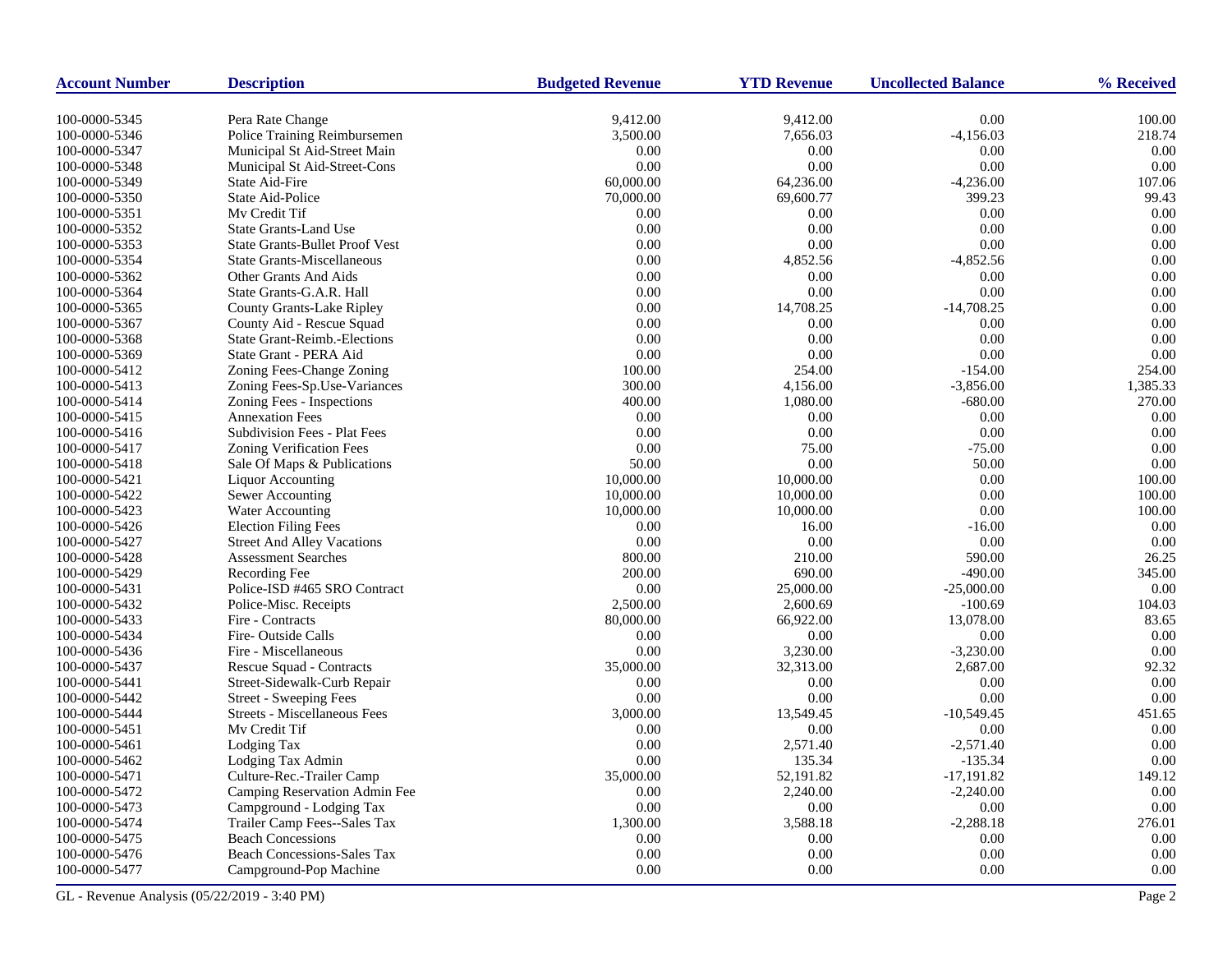| <b>Account Number</b> | <b>Description</b>                  | <b>Budgeted Revenue</b> | <b>YTD Revenue</b> | <b>Uncollected Balance</b> | % Received |
|-----------------------|-------------------------------------|-------------------------|--------------------|----------------------------|------------|
| 100-0000-5496         | Other Charges-Garbage Tags          | $0.00\,$                | 0.00               | $0.00\,$                   | 0.00       |
| 100-0000-5497         | Leaf Bags                           | 0.00                    | 0.00               | 0.00                       | 0.00       |
| 100-0000-5498         | <b>Late Fees</b>                    | 0.00                    | 0.00               | 0.00                       | 0.00       |
| 100-0000-5511         | <b>Court Fines</b>                  | 20,000.00               | 28,987.79          | $-8,987.79$                | 144.94     |
| 100-0000-5512         | <b>Parking Fines</b>                | 1,000.00                | 3,285.00           | $-2,285.00$                | 328.50     |
| 100-0000-5630         | Collect-County-Current              | 0.00                    | 626.00             | $-626.00$                  | 0.00       |
| 100-0000-5651         | <b>Interest Earnings</b>            | 1,000.00                | 60,133.00          | $-59,133.00$               | 6,013.30   |
| 100-0000-5654         | Interest                            | 0.00                    | 0.00               | 0.00                       | 0.00       |
| 100-0000-5657         | Rent - Farmland                     | 0.00                    | 0.00               | 0.00                       | 0.00       |
| 100-0000-5659         | <b>Rent - Equipment From State</b>  | 0.00                    | 0.00               | 0.00                       | 0.00       |
| 100-0000-5660         | Rent - Other Equipment              | 0.00                    | 0.00               | 0.00                       | 0.00       |
| 100-0000-5661         | Rent - Land - Cable Site            | 1,500.00                | 1,500.00           | 0.00                       | 100.00     |
| 100-0000-5666         | <b>Rent-Anderson Gardens</b>        | 500.00                  | 435.00             | 65.00                      | 87.00      |
| 100-0000-5667         | Rent-Library Conference Room        | 0.00                    | 0.00               | 0.00                       | 0.00       |
| 100-0000-5669         | Rent - Miscellaneous                | 0.00                    | 0.00               | 0.00                       | 0.00       |
| 100-0000-5671         | Donations-Misc.-Optimist Pk.        | 0.00                    | 0.00               | 0.00                       | 0.00       |
| 100-0000-5672         | <b>Donations-Central Park</b>       | 0.00                    | 0.00               | 0.00                       | 0.00       |
| 100-0000-5673         | Donations-Misc.                     | 0.00                    | 0.00               | 0.00                       | 0.00       |
| 100-0000-5675         | Donations-For Police Equip.         | 0.00                    | 0.00               | 0.00                       | 0.00       |
| 100-0000-5676         | Donations-Local T.V. Equip.         | 0.00                    | 0.00               | 0.00                       | 0.00       |
| 100-0000-5677         | Donation-Fire Department            | 0.00                    | 0.00               | 0.00                       | 0.00       |
| 100-0000-5678         | Donations-Rescue Squad Equip        | 0.00                    | 0.00               | 0.00                       | 0.00       |
| 100-0000-5679         | <b>Tax Forfeited Lot Sales</b>      | 0.00                    | 0.00               | 0.00                       | 0.00       |
| 100-0000-5680         | Donations-Anderson Park             | 0.00                    | 0.00               | 0.00                       | 0.00       |
| 100-0000-5682         | Sale Property-Auctions              | 2,000.00                | 11,562.53          | $-9,562.53$                | 578.13     |
| 100-0000-5685         | Sale Property-Misc.                 | 0.00                    | 0.00               | 0.00                       | 0.00       |
| 100-0000-5686         | Miscellaneous                       | 1,000.00                | 9,099.22           | $-8,099.22$                | 909.92     |
| 100-0000-5687         | Misc.-Insurance Dividends           | 0.00                    | 6,271.06           | $-6,271.06$                | 0.00       |
| 100-0000-5688         | Miscellaneous - Sales Tax           | 0.00                    | 0.00               | 0.00                       | 0.00       |
| 100-0000-5689         | Misc - Oil Recycling                | 0.00                    | 0.00               | 0.00                       | 0.00       |
| 100-0000-5690         | City Wide Cleanup                   | 0.00                    | 3,260.00           | $-3,260.00$                | 0.00       |
| 100-0000-5731         | <b>Residential Customer Charges</b> | 0.00                    | 0.00               | 0.00                       | 0.00       |
| 100-0000-5913         | Sale Of Land                        | 0.00                    | 0.00               | 0.00                       | 0.00       |
| 100-0000-5921         | Transfer - Public Utilities         | 260,000.00              | 260,000.00         | 0.00                       | 100.00     |
| 100-0000-5922         | Transfer - Sewer Fund               | 65,000.00               | 65,000.00          | 0.00                       | 100.00     |
| 100-0000-5923         | Transfer - Water Serviceman         | 0.00                    | 0.00               | 0.00                       | 0.00       |
| 100-0000-5925         | Transfer - Liquor Fund              | 0.00                    | 0.00               | 0.00                       | 0.00       |
| 100-0000-5930         | Transfer-Technology                 | 70,000.00               | 70,000.00          | 0.00                       | 100.00     |
| 100-0000-5931         | Note Proceeds                       | 0.00                    | 0.00               | 0.00                       | 0.00       |
| 100-0000-5949         | Transfer - Cemetery                 | 0.00                    | 0.00               | 0.00                       | 0.00       |
| 100-0000-5950         | Transfer-P.W. Mgmt Center           | 9,750.00                | 9,750.00           | 0.00                       | 100.00     |
| 100-0000-5951         | <b>Transfer-Safety</b>              | 20,000.00               | 20,000.00          | 0.00                       | 100.00     |
| 100-0000-5955         | Transfer - TIF-Terraceview          | 0.00                    | 0.00               | 0.00                       | 0.00       |
| 100-0000-5961         | Transfer-Water (2007 C of I)        | 0.00                    | 0.00               | 0.00                       | 0.00       |
| 100-0000-5962         | Transfer-Electric(2007 C of I)      | 0.00                    | 0.00               | 0.00                       | 0.00       |
| 100-0000-5963         | Transfer-Arena (2007 C of I)        | 0.00                    | 0.00               | 0.00                       | 0.00       |
| 100-0000-5964         | Transfer - Electric (LGA)           | 105,000.00              | 105,000.00         | 0.00                       | 100.00     |
| 100-0000-5965         | Transfer - Sewer (LGA)              | 80,000.00               | 80,000.00          | 0.00                       | 100.00     |
| 100-0000-5966         | Transfer - Water (LGA)              | 20,000.00               | 20,000.00          | 0.00                       | 100.00     |

GL - Revenue Analysis (05/22/2019 - 3:40 PM) Page 3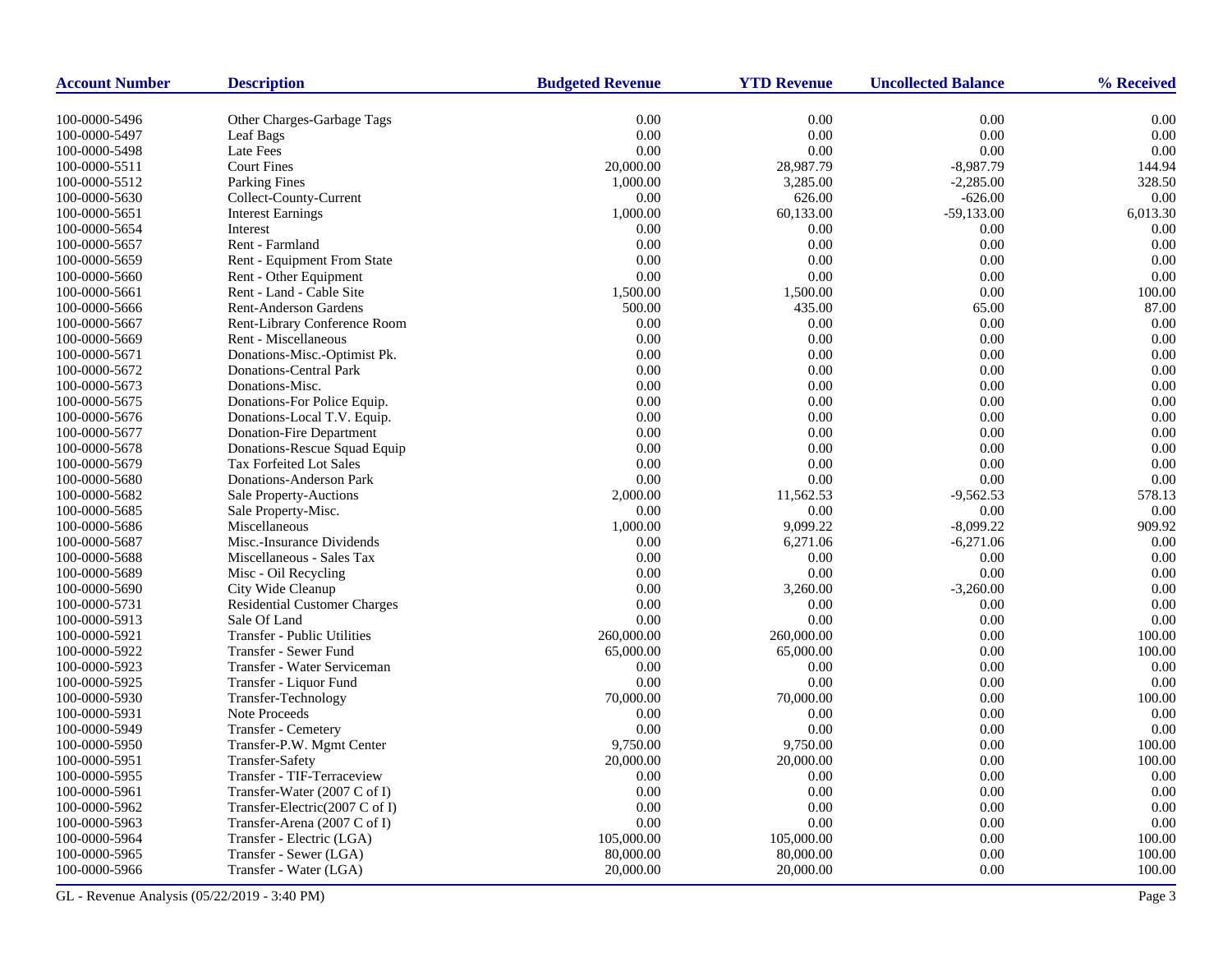| <b>Account Number</b> | <b>Description</b>           | <b>Budgeted Revenue</b> | <b>YTD Revenue</b> | <b>Uncollected Balance</b> | % Received |
|-----------------------|------------------------------|-------------------------|--------------------|----------------------------|------------|
|                       |                              |                         |                    |                            |            |
| 100-0000-5977         | Transfer-Res. For Auditorium | 0.00                    | 0.00               | 0.00                       | 0.00       |
| 100-0000-5980         | Transfer-Housing Dev. Bd.-96 | 0.00                    | 0.00               | 0.00                       | 0.00       |
| 100-0000-5984         | Transfer-Res. For Fire Pump. | 0.00                    | 0.00               | 0.00                       | 0.00       |
| 100-0000-5985         | Transfer - Water             | 0.00                    | 0.00               | 0.00                       | 0.00       |
| 100-0000-5992         | Transfer-Receptionist        | 20,000.00               | 20,000.00          | 0.00                       | 100.00     |
| 100-0000-5993         | Transfer-Golf Course (Debt)  | 27,500.00               | 0.00               | 27,500.00                  | 0.00       |
| 100-0000-5994         | <b>Transfer Account</b>      | 0.00                    | 0.00               | 0.00                       | 0.00       |
| 100                   | General Fund                 | $-5,025,990.00$         | $-5,250,521.18$    | 224,531.18                 | 104.47     |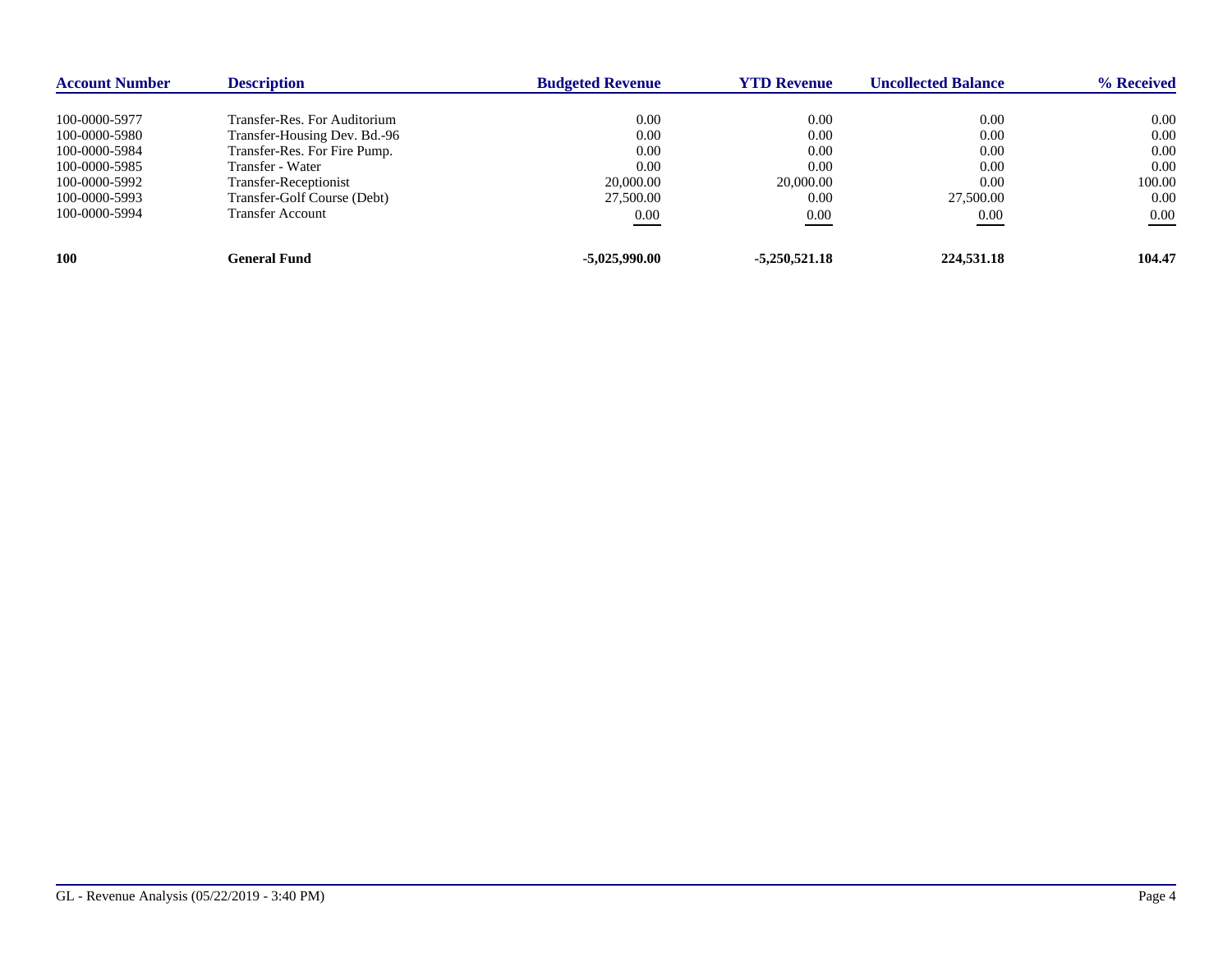

| <b>Account Number</b> | <b>Description</b>          | <b>Budgeted Revenue</b> | <b>YTD Revenue</b> | <b>Uncollected Balance</b> | % Received |
|-----------------------|-----------------------------|-------------------------|--------------------|----------------------------|------------|
| 407                   | <b>Electric Improvement</b> |                         |                    |                            |            |
| 407-0000-5651         | <b>Interest Earnings</b>    | 0.00                    | 1.372.00           | $-1,372.00$                | 0.00       |
| 407-0000-5686         | Miscellaneous               | 0.00                    | 0.00               | 0.00                       | 0.00       |
| 407-0000-5922         | Transfer - Sewer Fund       | 0.00                    | 0.00               | 0.00                       | 0.00       |
| 407-0000-5931         | <b>Bond Proceeds</b>        | 0.00                    | 0.00               | 0.00                       | 0.00       |
| 407-0000-5933         | Loan Proceeds               | 0.00                    | 0.00               | 0.00                       | 0.00       |
| 407-0000-5960         | Transfer-General            | 0.00                    | 0.00               | 0.00                       | 0.00       |
| 407-0000-5961         | Transfer - Electric Fund    | 0.00                    | 0.00               | 0.00                       | 0.00       |
| 407                   | <b>Electric Improvement</b> | 0.00                    | $-1,372.00$        | 1,372.00                   | 0.00       |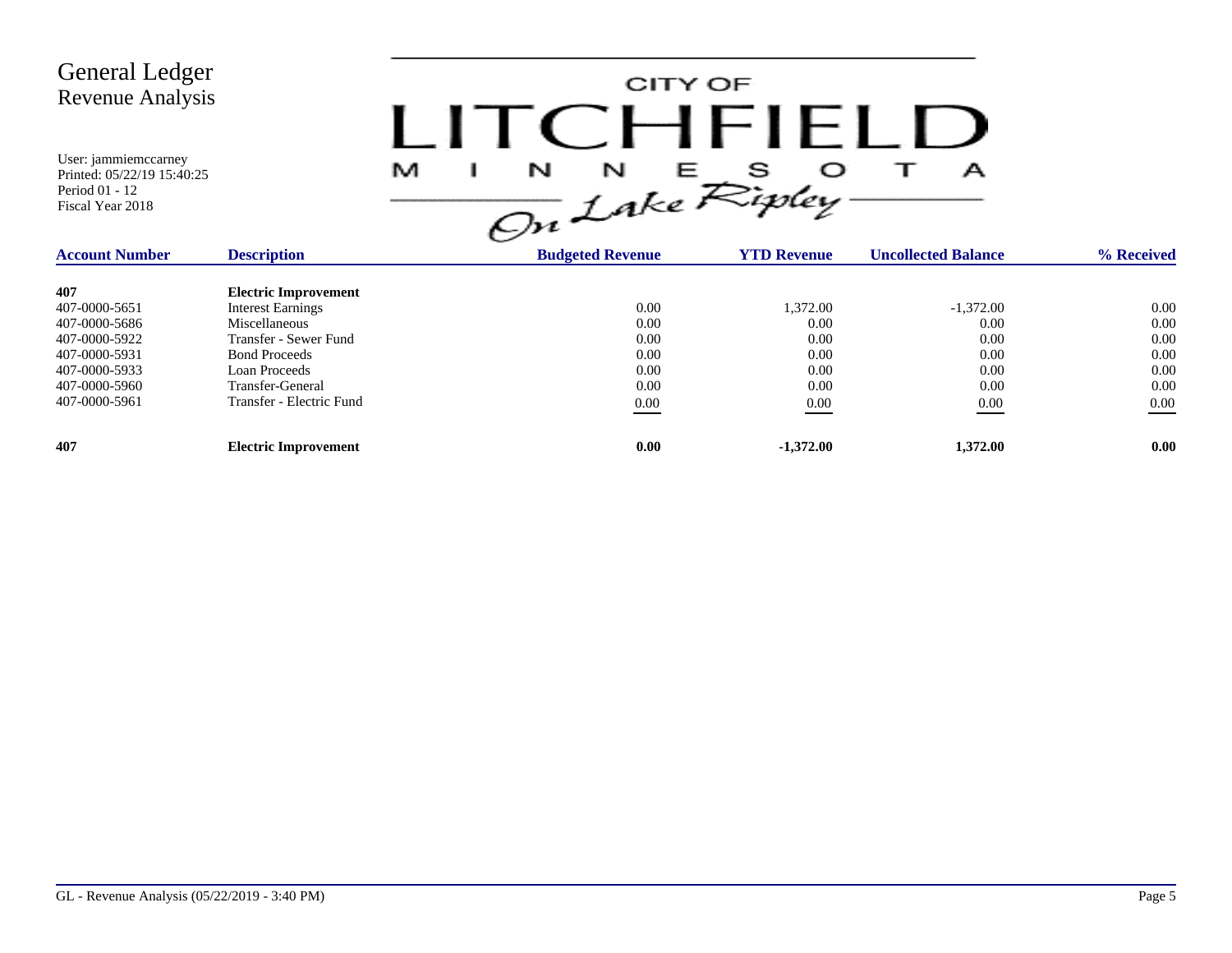CITY OF LITCHFIELD  $M$  I N N E S O T A<br>On Lake Ripley

| <b>Account Number</b> | <b>Description</b>               | <b>Budgeted Revenue</b> | <b>YTD Revenue</b> | <b>Uncollected Balance</b> | % Received |
|-----------------------|----------------------------------|-------------------------|--------------------|----------------------------|------------|
| 408                   | <b>Sewer Improvements</b>        |                         |                    |                            |            |
| 408-0000-5314         | Fed. Grant-ARRA                  | 0.00                    | 0.00               | 0.00                       | 0.00       |
| 408-0000-5651         | <b>Interest Earnings</b>         | 0.00                    | 0.00               | 0.00                       | 0.00       |
| 408-0000-5922         | Transfer - Sewer Fund            | 0.00                    | 0.00               | 0.00                       | 0.00       |
| 408-0000-5923         | Transfer - Sewer Infrastructur   | 0.00                    | 0.00               | 0.00                       | 0.00       |
| 408-0000-5933         | Loan Proceeds                    | 0.00                    | 0.00               | 0.00                       | 0.00       |
| 408-0000-5945         | <b>Transfer-Library Trust</b>    | 0.00                    | 0.00               | 0.00                       | 0.00       |
| 408-0000-5954         | <b>Transfer-Library Building</b> | 0.00                    | 0.00               | 0.00                       | 0.00       |
| 408-0000-5960         | Transfer-General                 | 0.00                    | 0.00               | 0.00                       | 0.00       |
| 408-0000-5977         | Transfer-Misc.                   | 0.00                    | 0.00               | 0.00                       | $0.00\,$   |
|                       |                                  |                         |                    |                            |            |
| 408                   | <b>Sewer Improvements</b>        | 0.00                    | 0.00               | 0.00                       | 0.00       |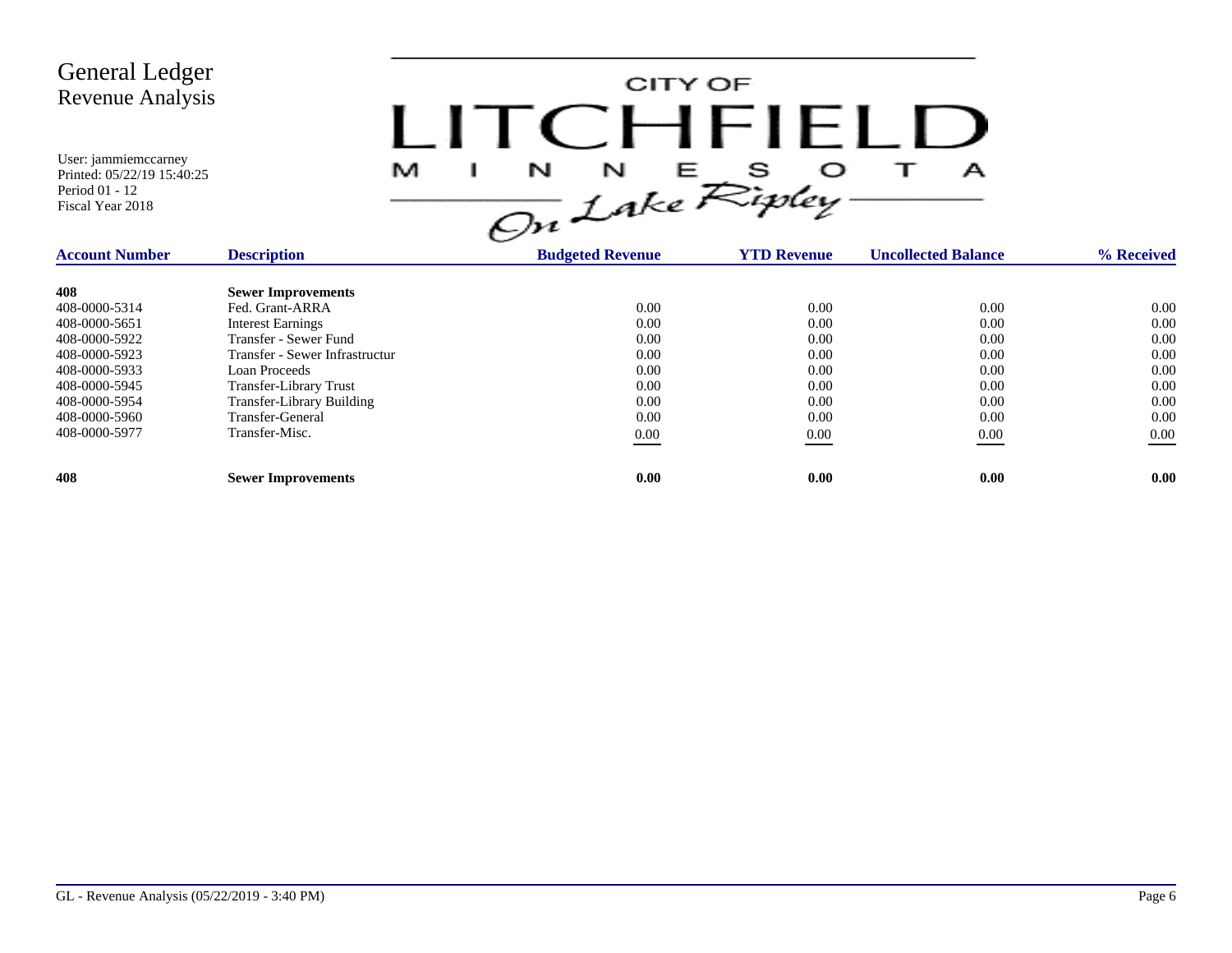| <b>General Ledger</b><br>Revenue Analysis<br>User: jammiemccarney<br>Printed: 05/22/19 15:40:25<br>Period 01 - 12<br>Fiscal Year 2018 | M                                                                                                         | CITY OF<br>TCHFIELD<br>$\frac{1}{\sqrt{2n}}\int_{0}^{N}e^{E}R_{i}^{s}e^{C}$<br>А |                      |                            |                          |  |  |  |
|---------------------------------------------------------------------------------------------------------------------------------------|-----------------------------------------------------------------------------------------------------------|----------------------------------------------------------------------------------|----------------------|----------------------------|--------------------------|--|--|--|
| <b>Account Number</b>                                                                                                                 | <b>Description</b>                                                                                        | <b>Budgeted Revenue</b>                                                          | <b>YTD Revenue</b>   | <b>Uncollected Balance</b> | % Received               |  |  |  |
| 409<br>409-0000-5348<br>409-0000-5651<br>409-0000-5686                                                                                | <b>EcumenBethany Project</b><br>Municipal St Aid-Street-Cons<br><b>Interest Earnings</b><br>Miscellaneous | 0.00<br>0.00<br>$0.00\,$                                                         | 0.00<br>0.00<br>0.00 | 0.00<br>0.00<br>0.00       | 0.00<br>0.00<br>$0.00\,$ |  |  |  |
| 409                                                                                                                                   | <b>EcumenBethany Project</b>                                                                              | 0.00                                                                             | 0.00                 | 0.00                       | 0.00                     |  |  |  |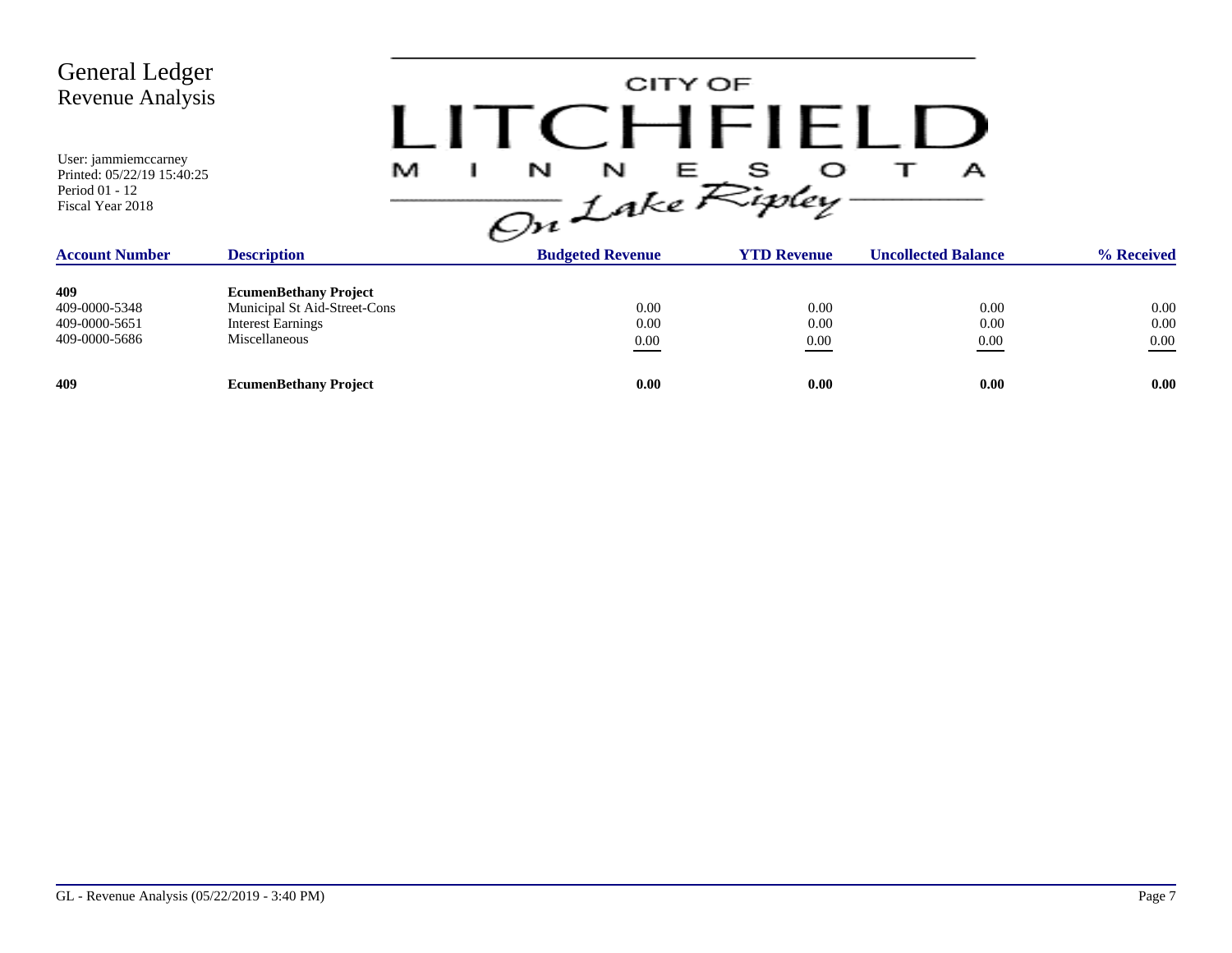| <b>General Ledger</b><br>Revenue Analysis<br>User: jammiemccarney<br>Printed: 05/22/19 15:40:25<br>Period 01 - 12<br>Fiscal Year 2018 |                         | CITY OF<br>CHFIELD<br>M<br>$\frac{1}{\sqrt{m}}\int_{0}^{N} f dx e^{S}$<br>А |                         |                    |                            |            |
|---------------------------------------------------------------------------------------------------------------------------------------|-------------------------|-----------------------------------------------------------------------------|-------------------------|--------------------|----------------------------|------------|
| <b>Account Number</b>                                                                                                                 | <b>Description</b>      |                                                                             | <b>Budgeted Revenue</b> | <b>YTD Revenue</b> | <b>Uncollected Balance</b> | % Received |
| 410                                                                                                                                   | <b>FDA</b> Improvements |                                                                             |                         |                    |                            |            |
| 410-0000-5686                                                                                                                         | <b>Miscellaneous</b>    |                                                                             | 0.00                    | 0.00               | 0.00                       | 0.00       |
| 410-0000-5933                                                                                                                         | Loan Proceeds           |                                                                             | 0.00                    | 0.00               | 0.00                       | 0.00       |
| 410-0000-5977                                                                                                                         | Transfer                |                                                                             | $0.00\,$                | 0.00               | $0.00\,$                   | 0.00       |
| 410                                                                                                                                   | <b>FDA Improvements</b> |                                                                             | 0.00                    | 0.00               | 0.00                       | 0.00       |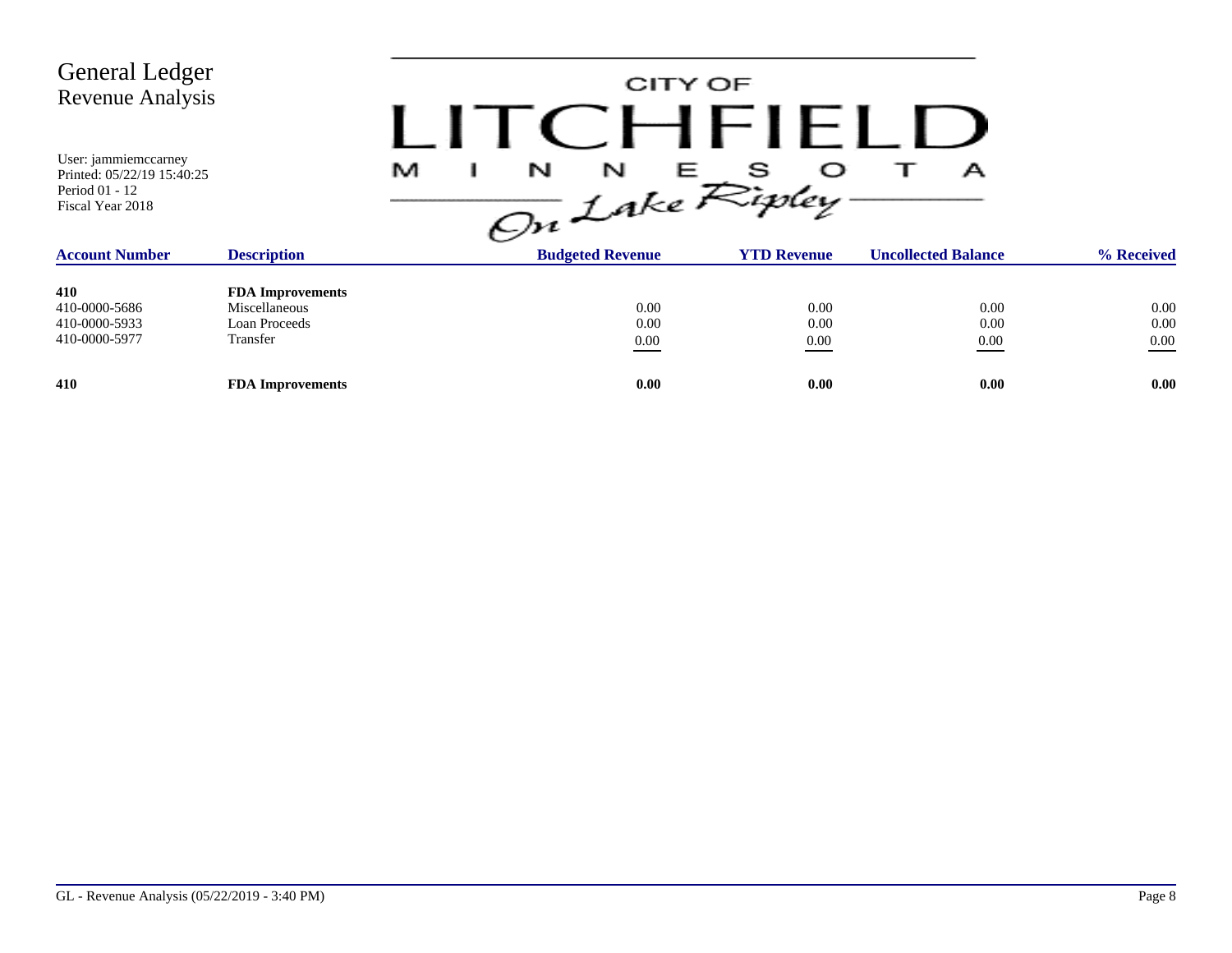

| <b>Account Number</b> | <b>Description</b>           | <b>Budgeted Revenue</b> | <b>YTD Revenue</b> | <b>Uncollected Balance</b> | % Received        |
|-----------------------|------------------------------|-------------------------|--------------------|----------------------------|-------------------|
| 411                   | <b>Liquor Store Building</b> |                         |                    |                            |                   |
| 411-0000-5651         | <b>Interest Earnings</b>     | 0.00                    | 0.00               | 0.00                       | 0.00              |
| 411-0000-5686         | Miscellaneous                | 0.00                    | 0.00               | 0.00                       | 0.00              |
| 411-0000-5960         | Transfer - General Fund      | 0.00                    | 0.00               | 0.00                       | 0.00              |
| 411-0000-5974         | Transfer - Infrastructure    | 0.00                    | 0.00               | 0.00                       | 0.00              |
| 411-0000-5975         | Transfer - Liquor Fund       | 0.00                    | 0.00               | 0.00<br>__                 | 0.00              |
| 411                   | <b>Liquor Store Building</b> | 0.00                    | 0.00               | 0.00                       | 0.00 <sub>1</sub> |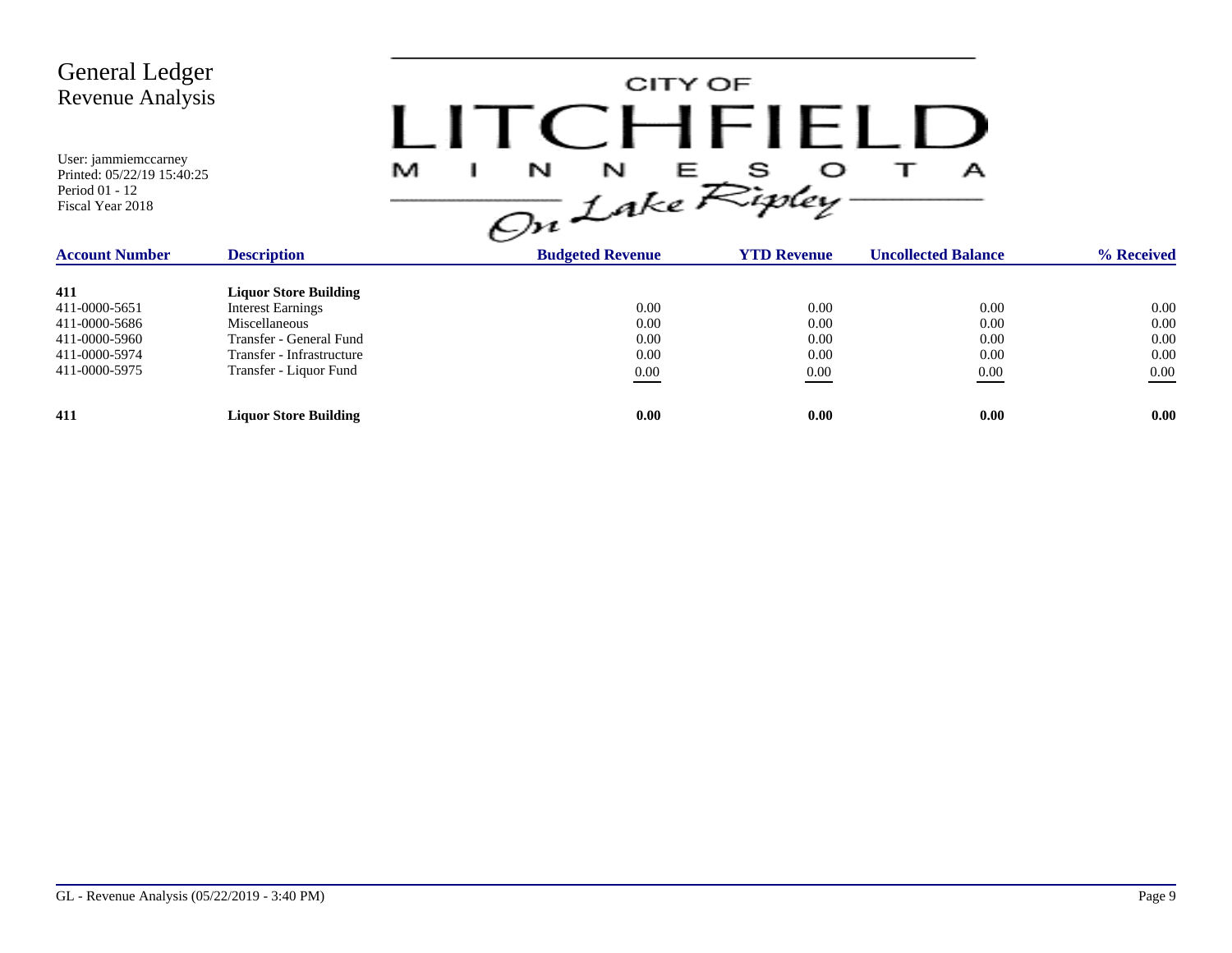CITY OF LITCHFIELD  $M$  I N N E S O T A<br>On Lake Ripley

| <b>Account Number</b> | <b>Description</b>             | <b>Budgeted Revenue</b> | <b>YTD Revenue</b> | <b>Uncollected Balance</b> | % Received |
|-----------------------|--------------------------------|-------------------------|--------------------|----------------------------|------------|
| 412                   | <b>Wastewater Improvements</b> |                         |                    |                            |            |
| 412-0000-5651         | <b>Interest Earnings</b>       | 0.00                    | 0.00               | 0.00                       | $0.00\,$   |
| 412-0000-5922         | Transfer - Sewer Fund          | 0.00                    | 0.00               | 0.00                       | 0.00       |
| 412-0000-5933         | Loan Proceeds                  | 0.00                    | 0.00               | 0.00                       | 0.00       |
| 412-0000-5960         | Transfer-General               | 0.00                    | 0.00               | 0.00                       | 0.00       |
| 412                   | <b>Wastewater Improvements</b> | 0.00                    | 0.00               | 0.00                       | 0.00       |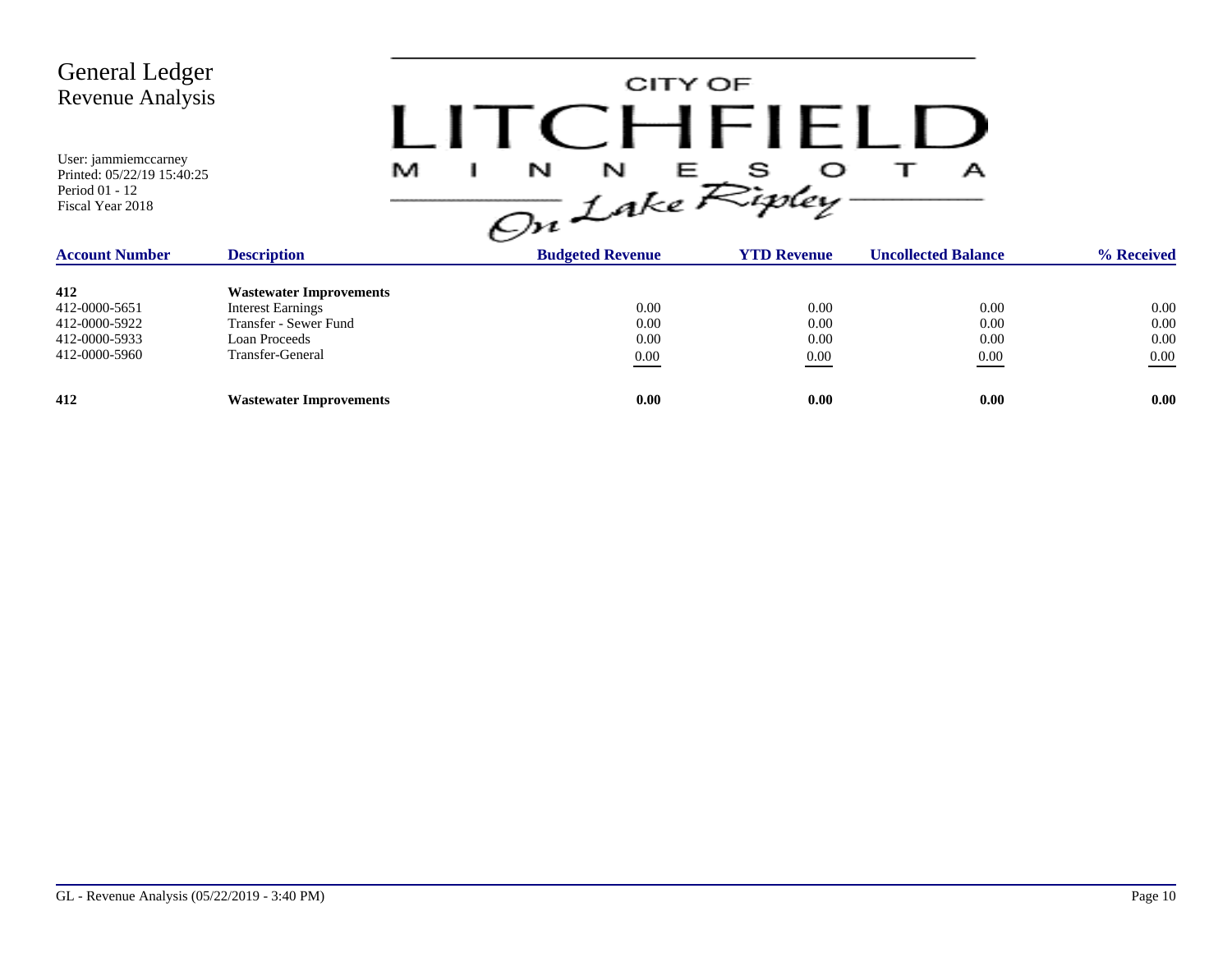CITY OF LITCHFIELD  $M$  I N N E S O T A<br>On Lake Ripley

| <b>Account Number</b> | <b>Description</b>              | <b>Budgeted Revenue</b> | <b>YTD Revenue</b> | <b>Uncollected Balance</b> | % Received |
|-----------------------|---------------------------------|-------------------------|--------------------|----------------------------|------------|
| 413                   | <b>Memorial Park Playground</b> |                         |                    |                            |            |
| 413-0000-5651         | <b>Interest Earnings</b>        | 0.00                    | 0.00               | 0.00                       | 0.00       |
| 413-0000-5686         | Miscellaneous                   | 0.00                    | 0.00               | 0.00                       | 0.00       |
| 413-0000-5931         | <b>Bond Proceeds</b>            | 0.00                    | 0.00               | 0.00                       | 0.00       |
| 413-0000-5960         | Transfer-General                | 0.00                    | 0.00               | 0.00                       | 0.00       |
| 413-0000-5977         | Transfer-Community Invest.      | 0.00                    | 0.00               | 0.00                       | 0.00       |
| 413                   | <b>Memorial Park Playground</b> | 0.00                    | 0.00               | 0.00                       | 0.00       |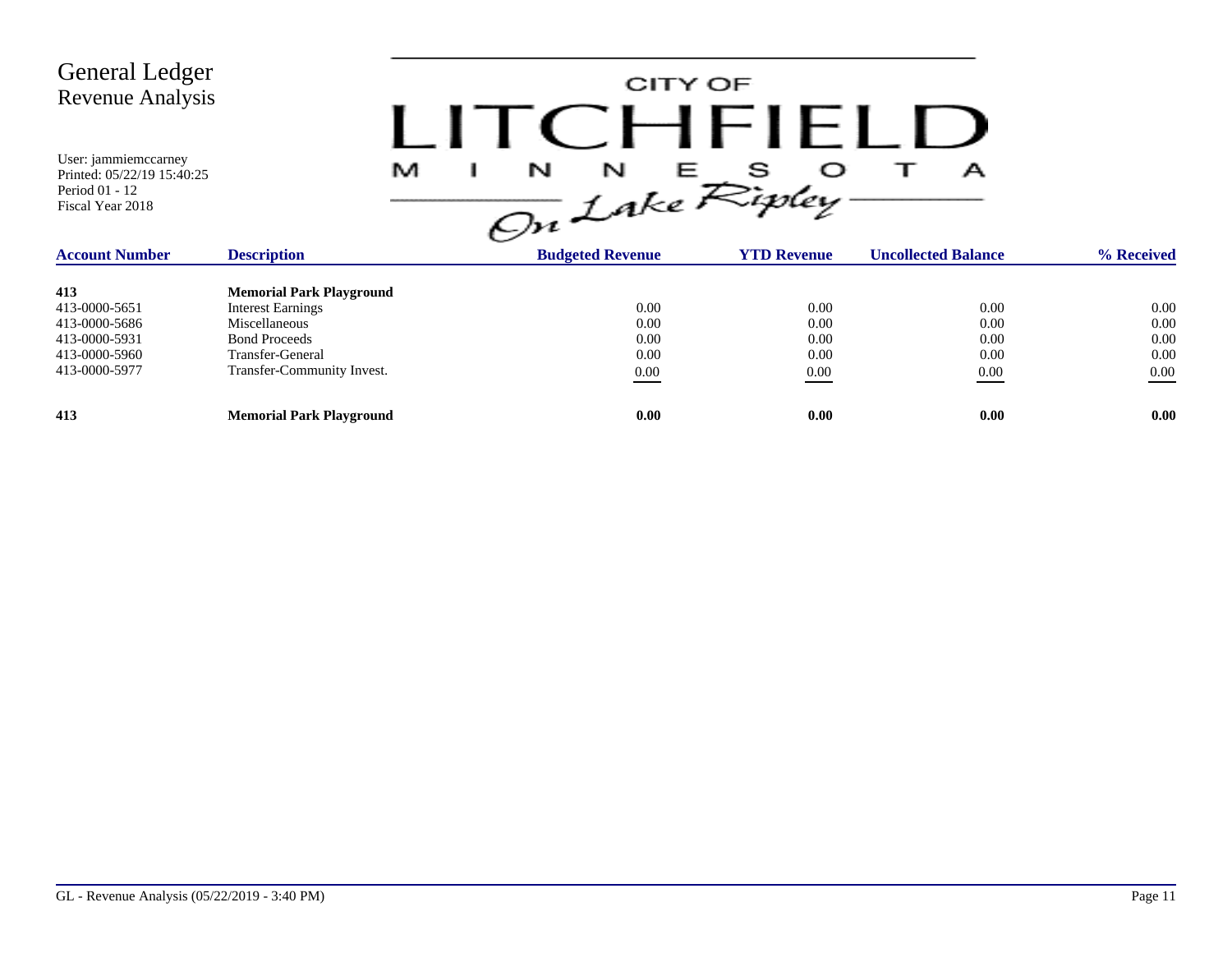CITY OF LITCHFIELD  $M$  I N N E S O T A<br>On Lake Ripley

| <b>Account Number</b> | <b>Description</b>             | <b>Budgeted Revenue</b> | <b>YTD Revenue</b> | <b>Uncollected Balance</b> | % Received |
|-----------------------|--------------------------------|-------------------------|--------------------|----------------------------|------------|
| 414                   | <b>Memorial Park Restrooms</b> |                         |                    |                            |            |
| 414-0000-5651         | <b>Interest Earnings</b>       | 0.00                    | 0.00               | 0.00                       | 0.00       |
| 414-0000-5673         | Donations-Miscellaneous        | 0.00                    | 0.00               | 0.00                       | 0.00       |
| 414-0000-5977         | Transfer-Community Invest.     | 0.00                    | 0.00               | 0.00                       | 0.00       |
| 414-0000-5988         | Transfer - General             | 0.00                    | 0.00               | 0.00                       | 0.00       |
| 414                   | <b>Memorial Park Restrooms</b> | 0.00                    | 0.00               | 0.00                       | 0.00       |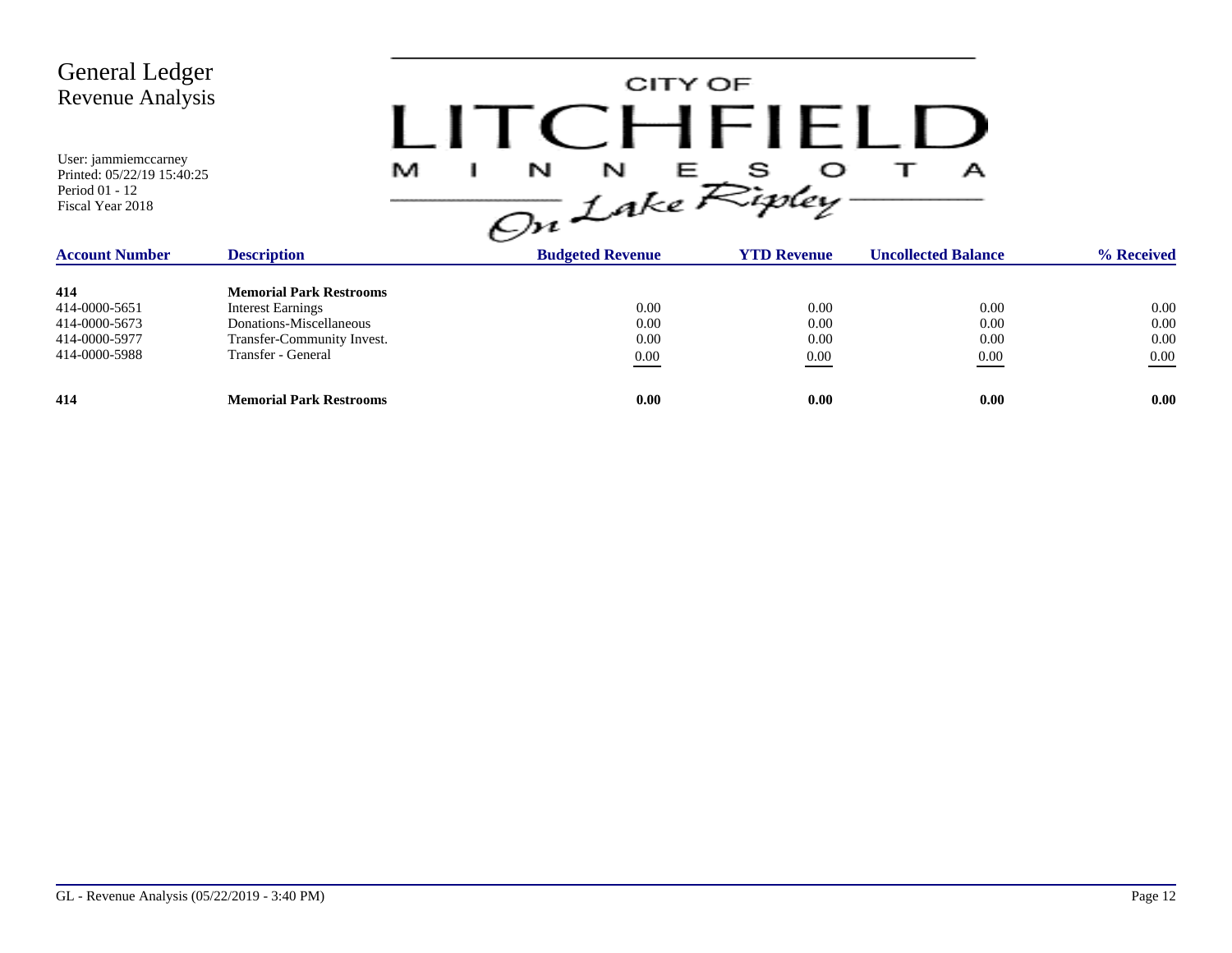| <b>General Ledger</b><br>Revenue Analysis                                                |                                                                             |                                | CITY OF<br>$\cap$ HFIFI   |                                 |              |
|------------------------------------------------------------------------------------------|-----------------------------------------------------------------------------|--------------------------------|---------------------------|---------------------------------|--------------|
| User: jammiemccarney<br>Printed: 05/22/19 15:40:25<br>Period 01 - 12<br>Fiscal Year 2018 |                                                                             | N<br>N<br>M<br>On Lake Ripley. | S<br>医血清                  | А                               |              |
| <b>Account Number</b>                                                                    | <b>Description</b>                                                          | <b>Budgeted Revenue</b>        | <b>YTD Revenue</b>        | <b>Uncollected Balance</b>      | % Received   |
| 415<br>415-0000-5931<br>415-0000-5960                                                    | 2017 Improvement Project<br><b>Bond Proceeds</b><br>Transfer - General Fund | 0.00<br>$0.00\,$               | 1,115,000.00<br>15,000.00 | $-1,115,000.00$<br>$-15,000.00$ | 0.00<br>0.00 |
| 415                                                                                      | 2017 Improvement Project                                                    | 0.00                           | $-1,130,000.00$           | 1,130,000.00                    | 0.00         |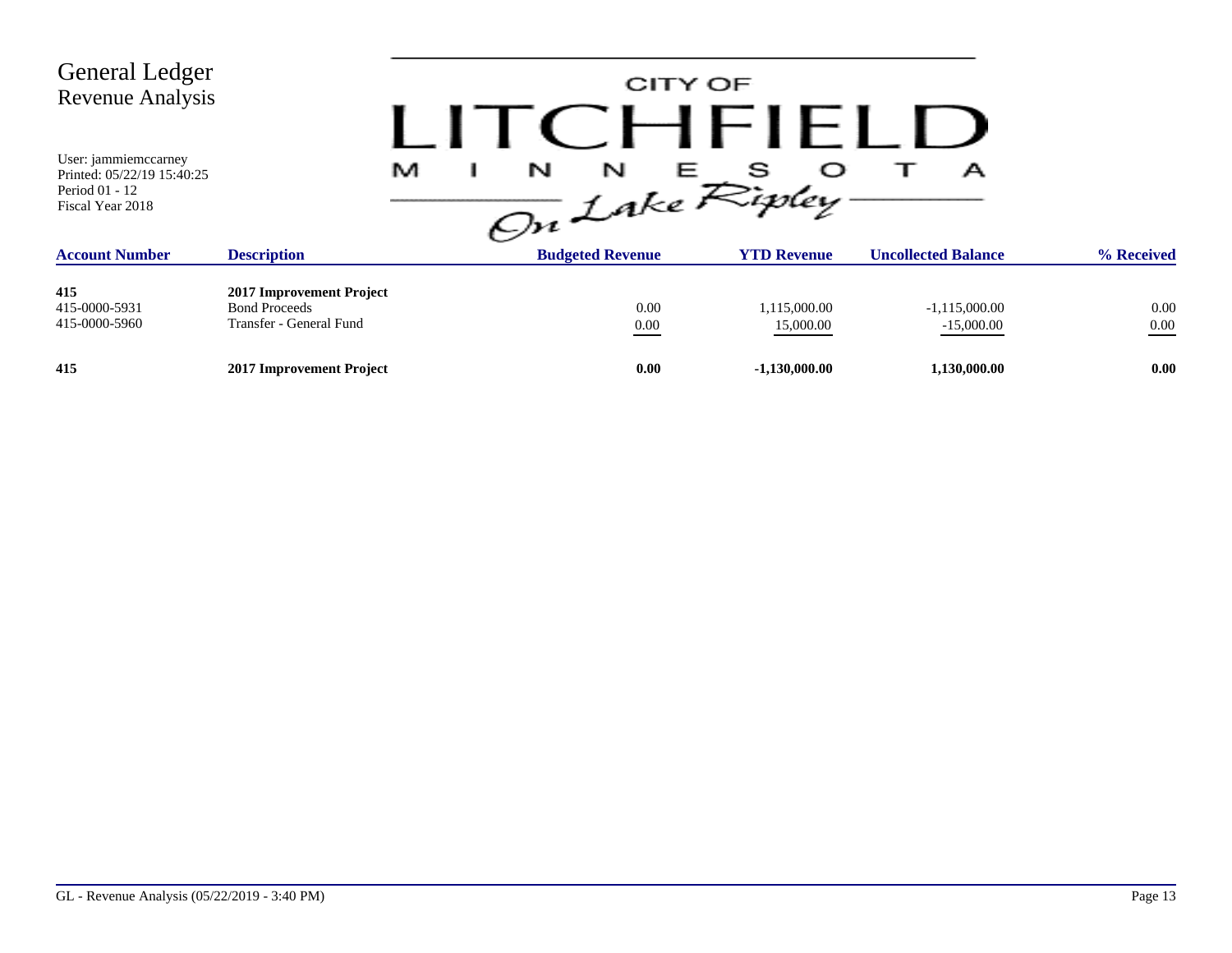| <b>General Ledger</b><br>Revenue Analysis<br>User: jammiemccarney<br>Printed: 05/22/19 15:40:25<br>Period 01 - 12<br>Fiscal Year 2018 |                                                                                                                               | M |                                  | CITY OF<br>$C$ $H$ $H$ $H$ $L$ $L$<br>$\frac{1}{\sqrt{2n}}\int_{0}^{N} f dx e^{\sum_{i}^{n} f dy} dy$ | А                            |                                  |
|---------------------------------------------------------------------------------------------------------------------------------------|-------------------------------------------------------------------------------------------------------------------------------|---|----------------------------------|-------------------------------------------------------------------------------------------------------|------------------------------|----------------------------------|
| <b>Account Number</b>                                                                                                                 | <b>Description</b>                                                                                                            |   | <b>Budgeted Revenue</b>          | <b>YTD Revenue</b>                                                                                    | <b>Uncollected Balance</b>   | % Received                       |
| 416<br>416-0000-5362<br>416-0000-5931<br>416-0000-5965<br>416-0000-5967                                                               | 2016 Columbarium<br>Other Grants and Aids<br><b>Bond Proceeds</b><br><b>Transfer - Cemetery</b><br>Transfer - Infra Reiny Rev |   | 0.00<br>0.00<br>0.00<br>$0.00\,$ | 0.00<br>0.00<br>0.00<br>0.00                                                                          | 0.00<br>0.00<br>0.00<br>0.00 | 0.00<br>0.00<br>0.00<br>$0.00\,$ |
| 416                                                                                                                                   | 2016 Columbarium                                                                                                              |   | 0.00                             | 0.00                                                                                                  | 0.00                         | 0.00                             |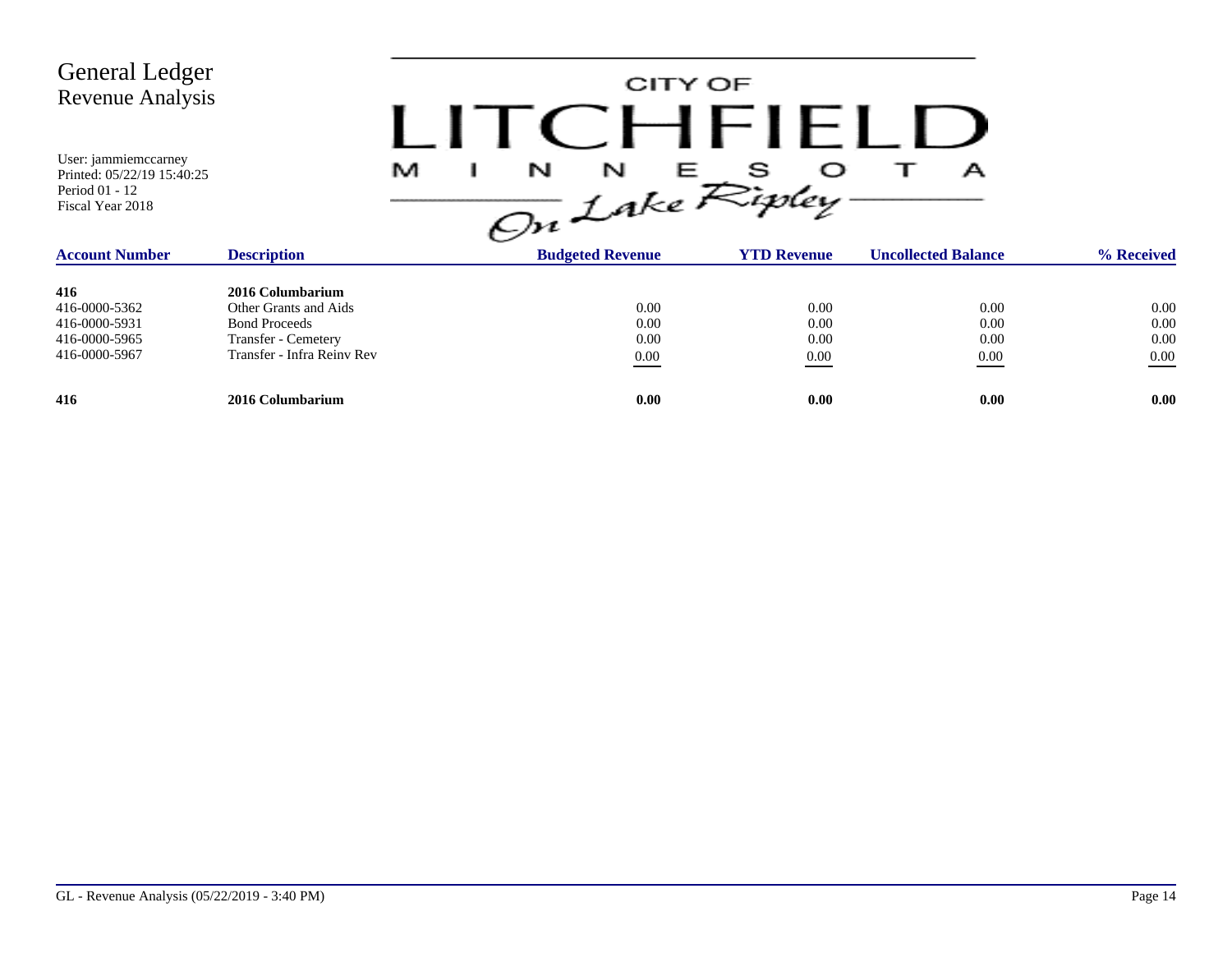| <b>General Ledger</b><br><b>Revenue Analysis</b><br>User: jammiemccarney<br>Printed: 05/22/19 15:40:25<br>Period 01 - 12<br>Fiscal Year 2018 | M                                                                                                                                                                | I ITCHFIELL<br>N<br>N<br>On Lake Ripley- | CITY OF                                         | А                                                     |                                      |
|----------------------------------------------------------------------------------------------------------------------------------------------|------------------------------------------------------------------------------------------------------------------------------------------------------------------|------------------------------------------|-------------------------------------------------|-------------------------------------------------------|--------------------------------------|
| <b>Account Number</b>                                                                                                                        | <b>Description</b>                                                                                                                                               | <b>Budgeted Revenue</b>                  | <b>YTD Revenue</b>                              | <b>Uncollected Balance</b>                            | % Received                           |
| 417<br>417-0000-5354<br>417-0000-5362<br>417-0000-5651<br>417-0000-5931<br>417-0000-5960                                                     | 2018 Improvement Project<br>State Grants - Miscellaneous<br>Other Grants and Aids<br><b>Interest Earnings</b><br><b>Bond Proceeds</b><br>Transfer - General Fund | 0.00<br>0.00<br>0.00<br>0.00<br>$0.00\,$ | 0.00<br>0.00<br>0.00<br>848,468.86<br>25,000.00 | 0.00<br>0.00<br>0.00<br>$-848,468.86$<br>$-25,000.00$ | 0.00<br>0.00<br>0.00<br>0.00<br>0.00 |
| 417                                                                                                                                          | 2018 Improvement Project                                                                                                                                         | 0.00                                     | -873,468.86                                     | 873,468.86                                            | 0.00                                 |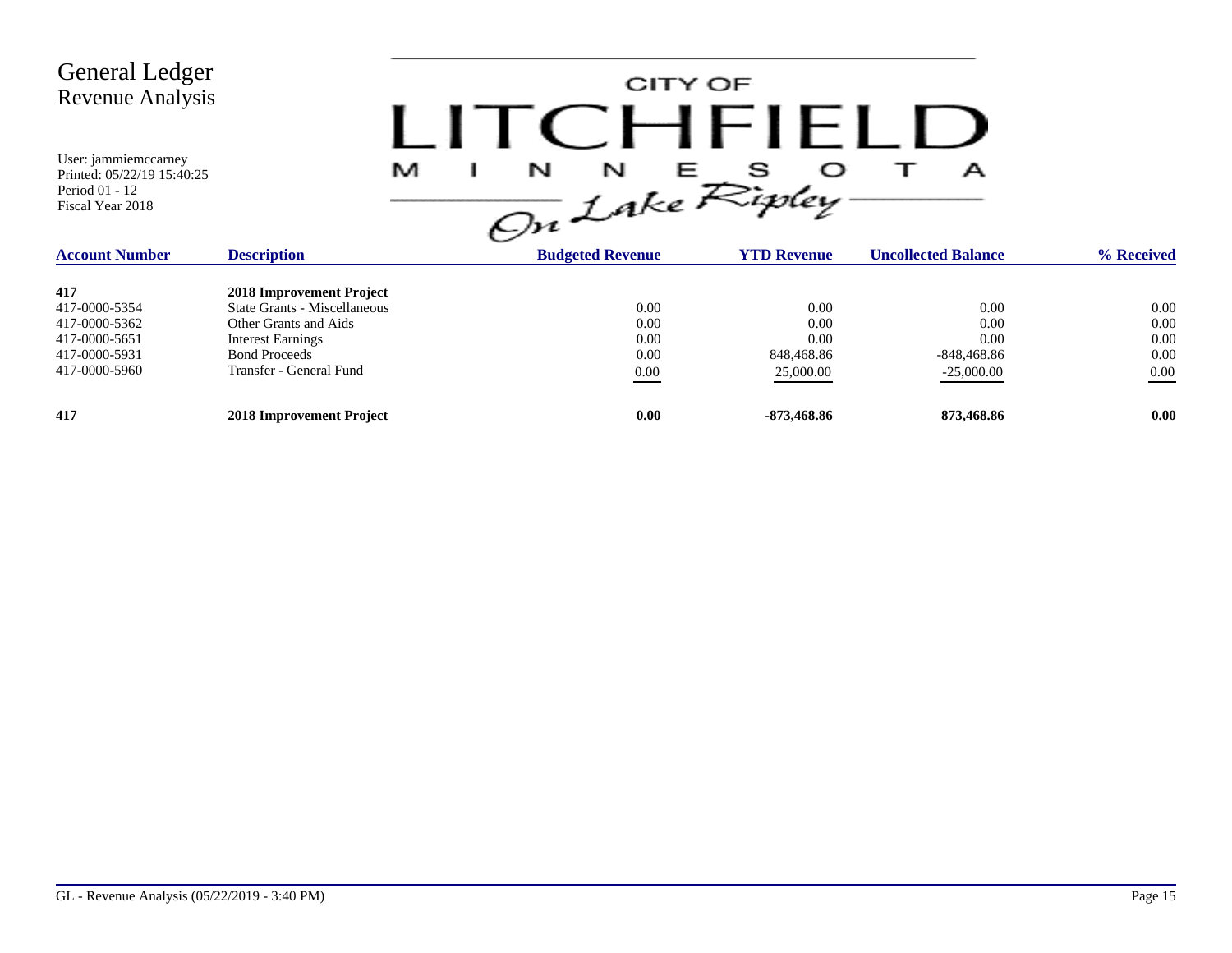

| <b>Account Number</b> | <b>Description</b>                    | <b>Budgeted Revenue</b> | <b>YTD Revenue</b> | <b>Uncollected Balance</b> | % Received |
|-----------------------|---------------------------------------|-------------------------|--------------------|----------------------------|------------|
| 418                   | <b>Eastern Development</b>            |                         |                    |                            |            |
| 418-0000-5362         | Other Grants and Aids                 | 0.00                    | 0.00               | 0.00                       | 0.00       |
| 418-0000-5651         | <b>Interest Earnings</b>              | 0.00                    | 1.219.00           | $-1,219.00$                | 0.00       |
| 418-0000-5665         | Project Reimbursement                 | 0.00                    | 0.00               | 0.00                       | 0.00       |
| 418-0000-5686         | Miscellaneous                         | 0.00                    | 0.00               | 0.00                       | 0.00       |
| 418-0000-5922         | Transfer                              | 0.00                    | 0.00               | 0.00                       | 0.00       |
| 418-0000-5931         | <b>Bond Proceeds</b>                  | 0.00                    | 0.00               | 0.00                       | 0.00       |
| 418-0000-5977         | Transfer-TIF-Pleasantview(1-2)        | 0.00                    | 0.00               | 0.00                       | 0.00       |
| 418-0000-5986         | <b>Transfer-Community Development</b> | 0.00                    | 0.00               | 0.00                       | 0.00       |
| 418                   | <b>Eastern Development</b>            | 0.00                    | $-1,219.00$        | 1.219.00                   | 0.00       |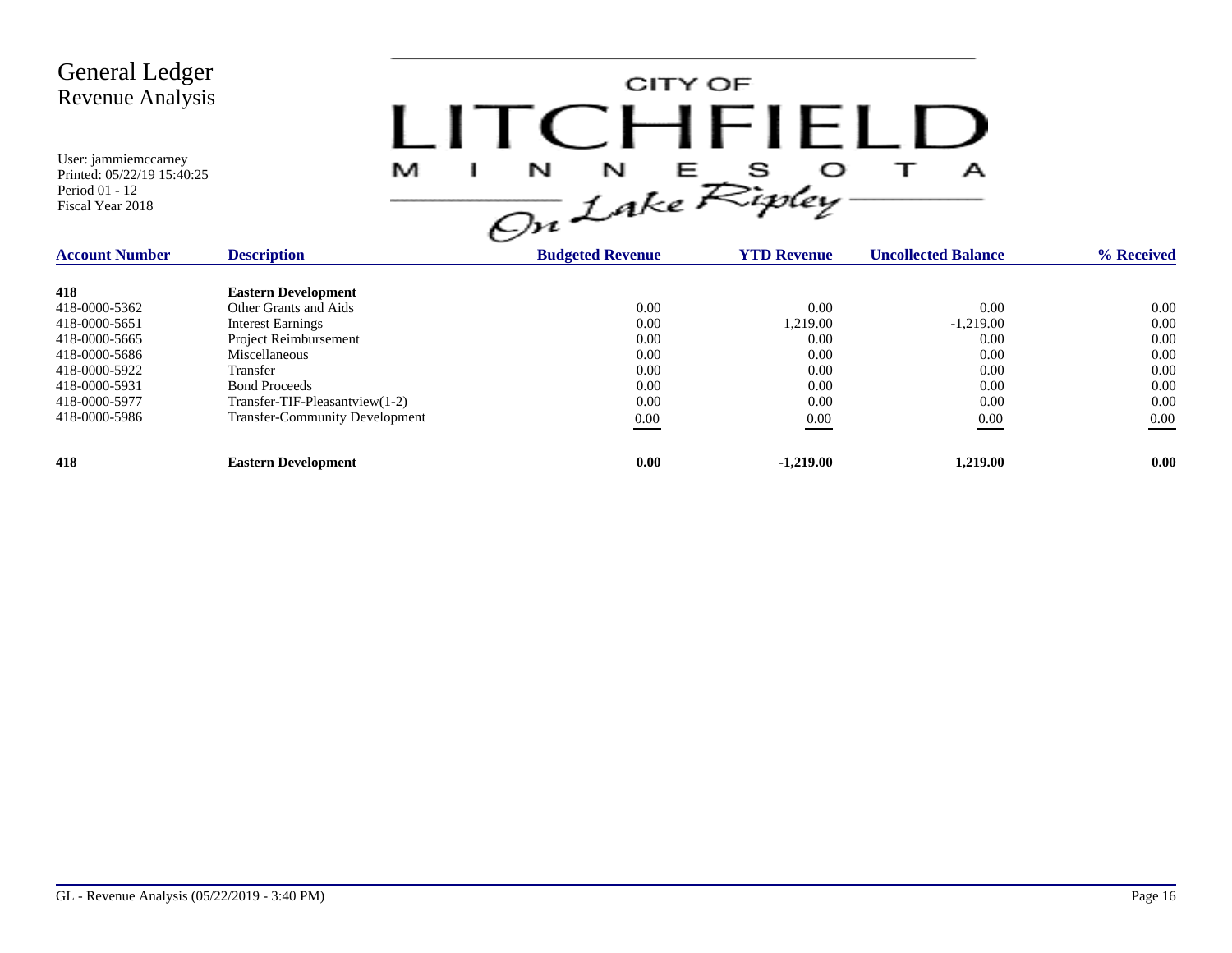

| <b>Account Number</b> | <b>Description</b>                    | <b>Budgeted Revenue</b> | <b>YTD Revenue</b> | <b>Uncollected Balance</b> | % Received |
|-----------------------|---------------------------------------|-------------------------|--------------------|----------------------------|------------|
| 419                   | Civic Arena Improvements              |                         |                    |                            |            |
| 419-0000-5651         | <b>Interest Earnings</b>              | 0.00                    | 0.00               | 0.00                       | 0.00       |
| 419-0000-5686         | Miscellaneous                         | 0.00                    | 0.00               | 0.00                       | 0.00       |
| 419-0000-5922         | Transfer                              | 0.00                    | 0.00               | 0.00                       | 0.00       |
| 419-0000-5931         | <b>Bond Proceeds</b>                  | 0.00                    | 1.024.389.71       | $-1,024,389.71$            | 0.00       |
| 419-0000-5948         | Transfer - Infr Reiny Rev             | 0.00                    | 130,379.00         | $-130,379,00$              | 0.00       |
| 419-0000-5962         | Transfers - Civic Arena               | 0.00                    | 255,313.00         | $-255.313.00$              | 0.00       |
| 419-0000-5977         | Transfer-Misc.                        | 0.00                    | 3,079.18           | $-3.079.18$                | 0.00       |
| 419-0000-5986         | <b>Transfer-Community Development</b> | 0.00                    | 0.00               | 0.00                       | 0.00       |
| 419                   | <b>Civic Arena Improvements</b>       | 0.00                    | $-1,413,160.89$    | 1,413,160.89               | 0.00       |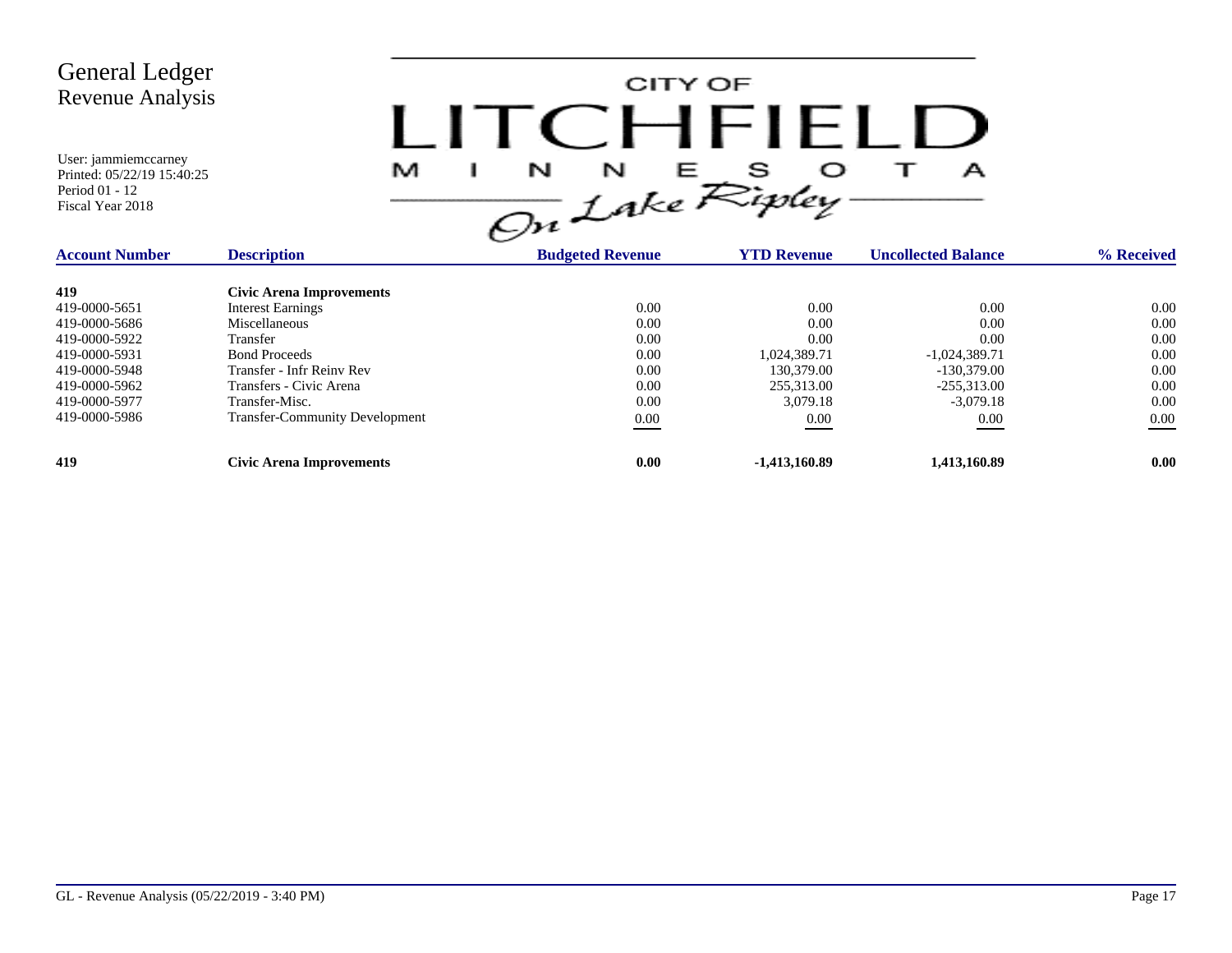| General Ledger<br><b>Revenue Analysis</b>                                                |                              |                                | CITY OF<br>CHFIELD |                            |            |
|------------------------------------------------------------------------------------------|------------------------------|--------------------------------|--------------------|----------------------------|------------|
| User: jammiemccarney<br>Printed: 05/22/19 15:40:25<br>Period 01 - 12<br>Fiscal Year 2018 |                              | M<br>N<br>N<br>On Lake Ripley. | O<br>E.            | А                          |            |
| <b>Account Number</b>                                                                    | <b>Description</b>           | <b>Budgeted Revenue</b>        | <b>YTD Revenue</b> | <b>Uncollected Balance</b> | % Received |
| 420                                                                                      | <b>East Side Trunk Sewer</b> |                                |                    |                            |            |
| 420-0000-5651                                                                            | <b>Interest Earnings</b>     |                                | 0.00<br>0.00       | 0.00                       | 0.00       |
| 420-0000-5931                                                                            | <b>Bond Proceeds</b>         |                                | 0.00<br>0.00       | 0.00                       | 0.00       |
| 420-0000-5933                                                                            | Loan Proceeds                |                                | 0.00<br>0.00       | 0.00                       | 0.00       |
| 420-0000-5977                                                                            | Transfer                     |                                | 0.00<br>$0.00\,$   | 0.00                       | 0.00       |
| 420                                                                                      | <b>East Side Trunk Sewer</b> |                                | 0.00<br>0.00       | 0.00                       | 0.00       |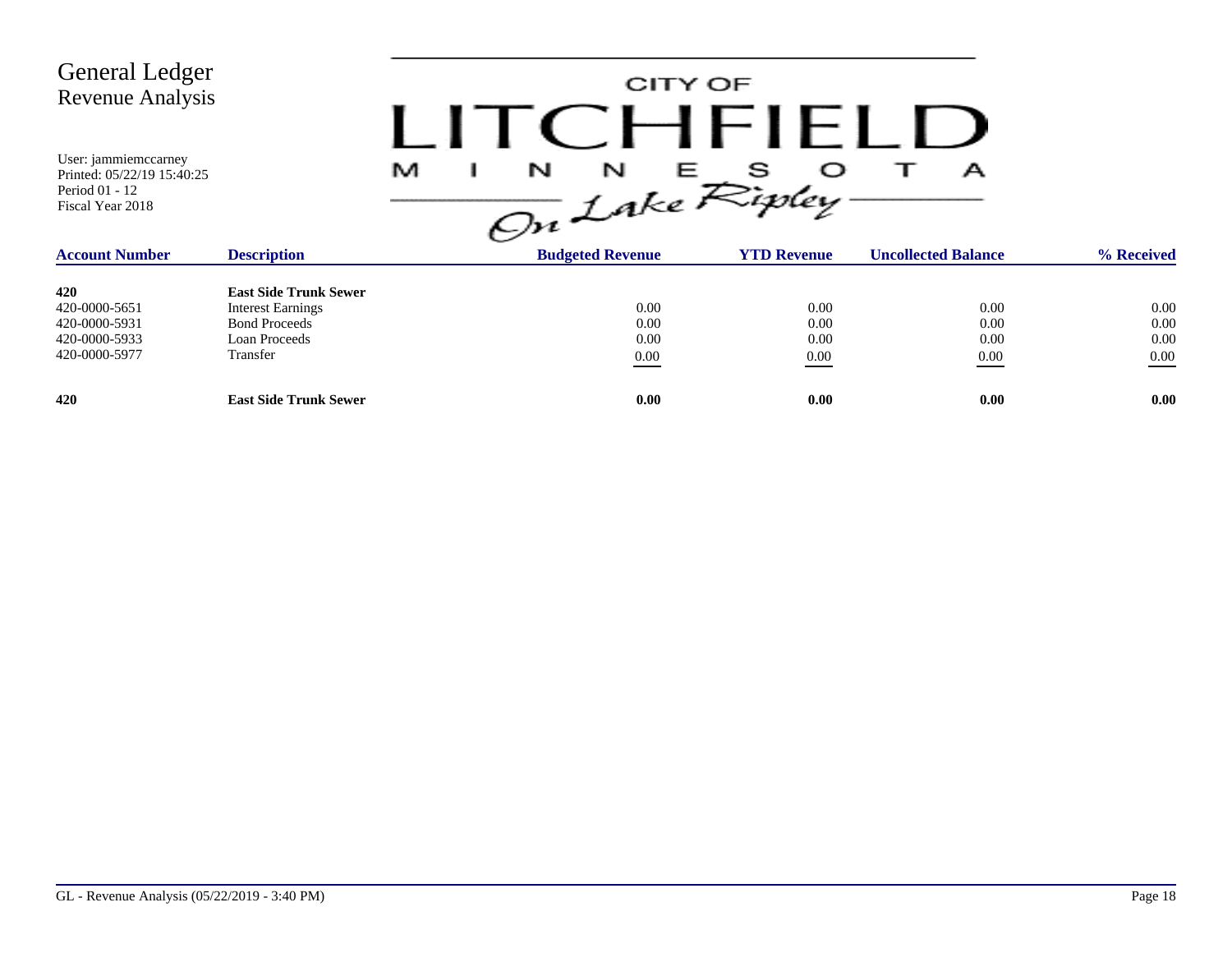| General Ledger<br><b>Revenue Analysis</b>                                                                         |                               | CITY OF<br>I ITCHFIELL                                     |                         |                                 |            |
|-------------------------------------------------------------------------------------------------------------------|-------------------------------|------------------------------------------------------------|-------------------------|---------------------------------|------------|
| User: jammiemccarney<br>Printed: 05/22/19 15:40:25<br>Period 01 - 12<br>Fiscal Year 2018<br><b>Account Number</b> | M<br><b>Description</b>       | N<br>N<br>E 1<br>On Lake Ripley<br><b>Budgeted Revenue</b> | s<br><b>YTD Revenue</b> | А<br><b>Uncollected Balance</b> | % Received |
|                                                                                                                   |                               |                                                            |                         |                                 |            |
| 421                                                                                                               | TH 12 Frontage Rd Imp Project |                                                            |                         |                                 |            |
| 421-0000-5931                                                                                                     | <b>Bond Proceeds</b>          | 0.00                                                       | 338,968.96              | -338,968.96                     | 0.00       |
| 421-0000-5978                                                                                                     | Transfer - EDA                | 0.00                                                       | 0.00                    | 0.00                            | 0.00       |
| 421-0000-5998                                                                                                     | Developer Copntribution       | $0.00\,$                                                   | $0.00\,$                | 0.00                            | $0.00\,$   |
| 421                                                                                                               | TH 12 Frontage Rd Imp Project | 0.00                                                       | -338,968.96             | 338,968.96                      | 0.00       |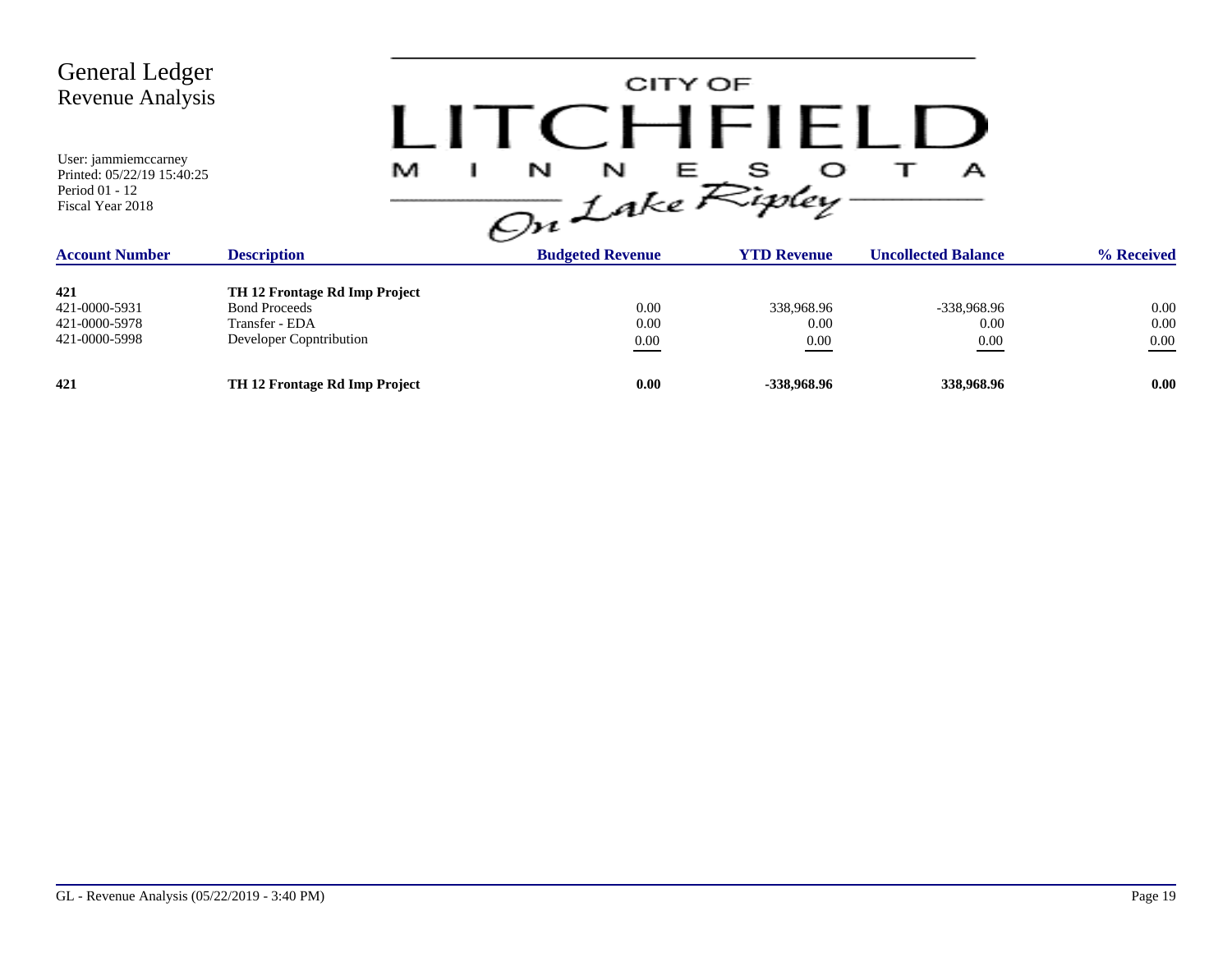

| <b>Account Number</b> | <b>Description</b>                    | <b>Budgeted Revenue</b> | <b>YTD Revenue</b> | <b>Uncollected Balance</b> | % Received |
|-----------------------|---------------------------------------|-------------------------|--------------------|----------------------------|------------|
| 422                   | <b>TH 12 Improvements</b>             |                         |                    |                            |            |
| 422-0000-5651         | <b>Interest Earnings</b>              | 0.00                    | 0.00               | 0.00                       | 0.00       |
| 422-0000-5686         | Miscellaneous                         | 0.00                    | 0.00               | 0.00                       | 0.00       |
| 422-0000-5922         | <b>Transfer</b>                       | 0.00                    | 0.00               | 0.00                       | 0.00       |
| 422-0000-5931         | <b>Bond Proceeds</b>                  | 0.00                    | 0.00               | 0.00                       | 0.00       |
| 422-0000-5944         | Transfer - Water                      | 0.00                    | 119,348.00         | $-119.348.00$              | 0.00       |
| 422-0000-5945         | Transfer - Sewer                      | 0.00                    | 278,607.00         | $-278,607,00$              | 0.00       |
| 422-0000-5977         | Transfer-Misc.                        | 0.00                    | 0.00               | 0.00                       | 0.00       |
| 422-0000-5986         | <b>Transfer-Community Development</b> | 0.00                    | 0.00               | 0.00                       | 0.00       |
| 422                   | <b>TH 12 Improvements</b>             | 0.00                    | $-397,955,00$      | 397,955.00                 | 0.00       |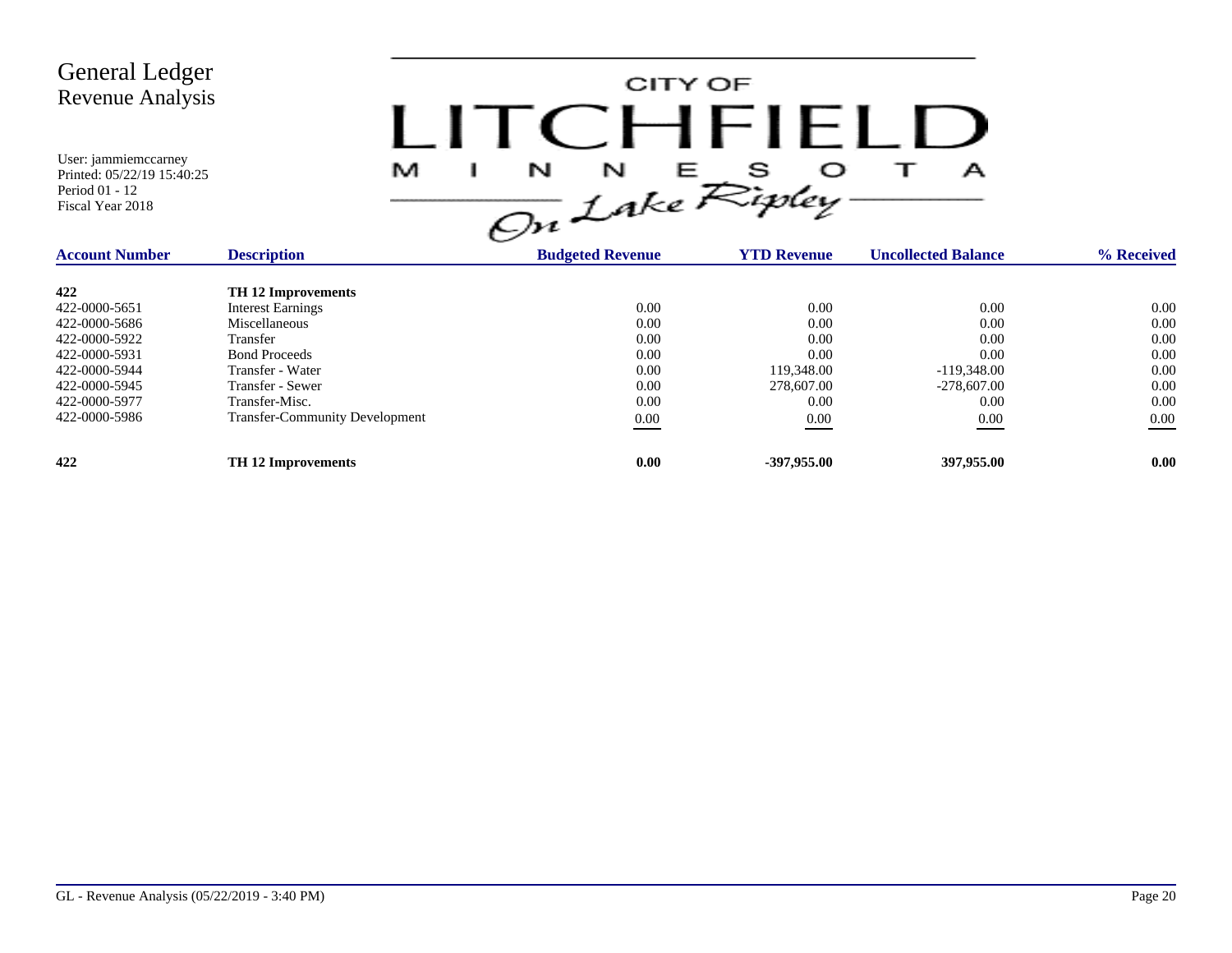| <b>General Ledger</b><br><b>Revenue Analysis</b><br>User: jammiemccarney<br>Printed: 05/22/19 15:40:25<br>Period 01 - 12<br>Fiscal Year 2018 | M<br>H                                                                                                                                                                                       | CITY OF<br>$1$ ITC HEIFLE<br>N<br>N<br><b>三</b><br>On Lake Ripley | s                                            | А                                                |                                                  |
|----------------------------------------------------------------------------------------------------------------------------------------------|----------------------------------------------------------------------------------------------------------------------------------------------------------------------------------------------|-------------------------------------------------------------------|----------------------------------------------|--------------------------------------------------|--------------------------------------------------|
| <b>Account Number</b>                                                                                                                        | <b>Description</b>                                                                                                                                                                           | <b>Budgeted Revenue</b>                                           | <b>YTD Revenue</b>                           | <b>Uncollected Balance</b>                       | % Received                                       |
| 423<br>423-0000-5348<br>423-0000-5651<br>423-0000-5686<br>423-0000-5931<br>423-0000-5960<br>423-0000-5977                                    | <b>Marshall1st Street Imp.</b><br>Municipal St Aid-Street-Cons<br><b>Interest Earnings</b><br>Miscellaneous<br><b>Bond Proceeds</b><br><b>Transfer-General</b><br>Transfer-Community Invest. | 0.00<br>0.00<br>0.00<br>0.00<br>0.00<br>$0.00\,$                  | 0.00<br>0.00<br>0.00<br>0.00<br>0.00<br>0.00 | 0.00<br>0.00<br>0.00<br>0.00<br>0.00<br>$0.00\,$ | 0.00<br>0.00<br>0.00<br>0.00<br>0.00<br>$0.00\,$ |
| 423                                                                                                                                          | <b>Marshall1st Street Imp.</b>                                                                                                                                                               | 0.00                                                              | 0.00                                         | 0.00                                             | 0.00                                             |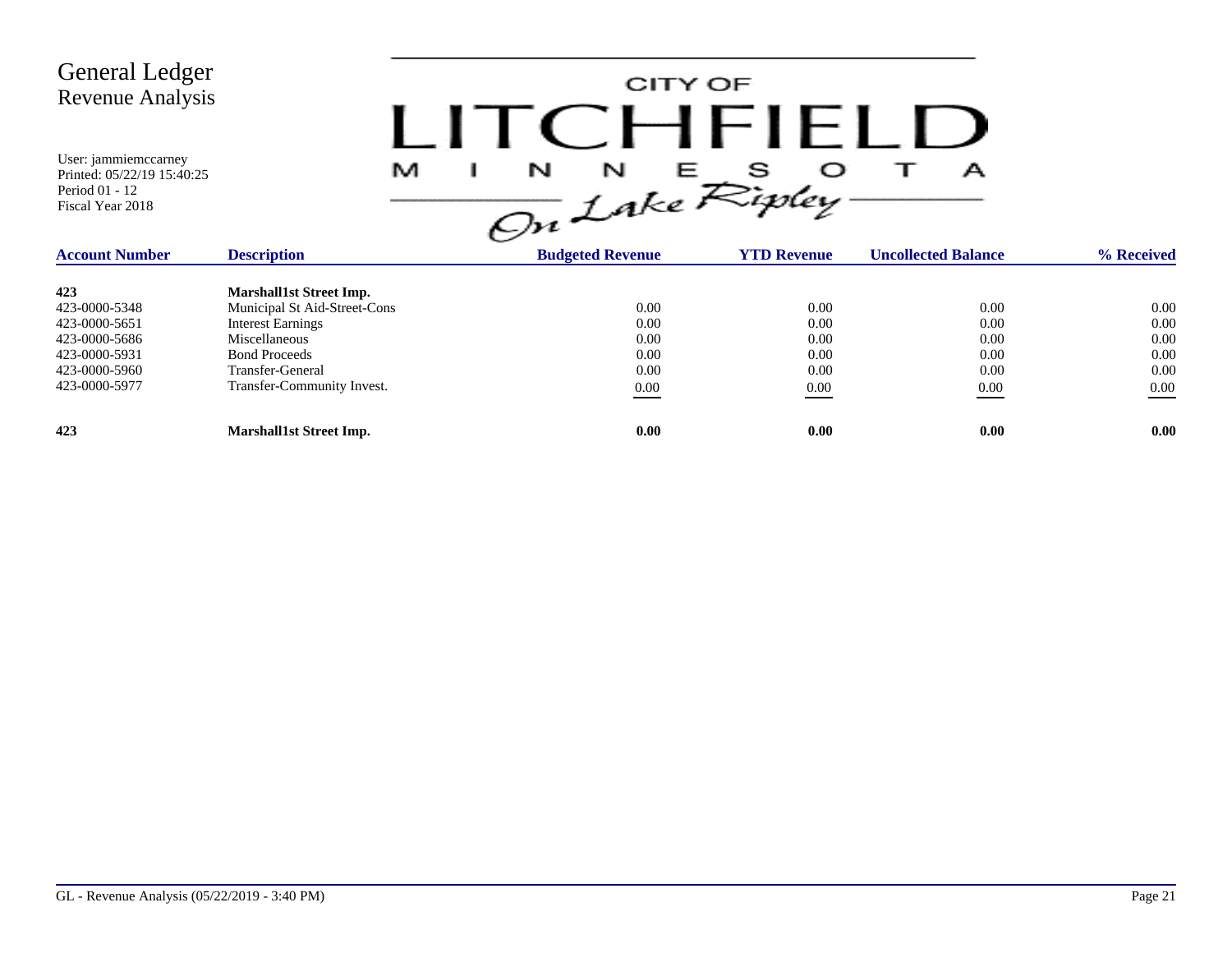| <b>General Ledger</b><br><b>Revenue Analysis</b><br>User: jammiemccarney<br>Printed: 05/22/19 15:40:25<br>Period 01 - 12<br>Fiscal Year 2018 | M                            | CITY OF<br>$\Box$ $\Box$ $\Box$ $\Box$ $\Box$ $\Box$ $\Box$<br>$\frac{1}{\sqrt{m}}\int_{0}^{N} f dx e^{S}$ |                    | А                          |            |
|----------------------------------------------------------------------------------------------------------------------------------------------|------------------------------|------------------------------------------------------------------------------------------------------------|--------------------|----------------------------|------------|
| <b>Account Number</b>                                                                                                                        | <b>Description</b>           | <b>Budgeted Revenue</b>                                                                                    | <b>YTD Revenue</b> | <b>Uncollected Balance</b> | % Received |
| 425                                                                                                                                          | <b>Airport Improvements</b>  |                                                                                                            |                    |                            |            |
| 425-0000-5316                                                                                                                                | Federal Grants - Airport     | 0.00                                                                                                       | 0.00               | 0.00                       | 0.00       |
| 425-0000-5318                                                                                                                                | State Grants - Airport       | 0.00                                                                                                       | $-0.38$            | 0.38                       | 0.00       |
| 425-0000-5651                                                                                                                                | <b>Interest Earnings</b>     | 0.00                                                                                                       | 545.00             | $-545.00$                  | 0.00       |
| 425-0000-5960                                                                                                                                | Transfer - General Fund      | 0.00                                                                                                       | 0.00               | 0.00                       | 0.00       |
| 425-0000-5961                                                                                                                                | Transfer - Airport           | 0.00                                                                                                       | 0.00               | 0.00                       | 0.00       |
| 425-0000-5974                                                                                                                                | Transfer-Community Reinvest. | 0.00                                                                                                       | 0.00               | 0.00                       | 0.00       |
| 425-0000-5977                                                                                                                                | Transfer-Community Invest.   | $0.00\,$                                                                                                   | 0.00               | 0.00                       | $0.00\,$   |
| 425                                                                                                                                          | <b>Airport Improvements</b>  | 0.00                                                                                                       | $-544.62$          | 544.62                     | 0.00       |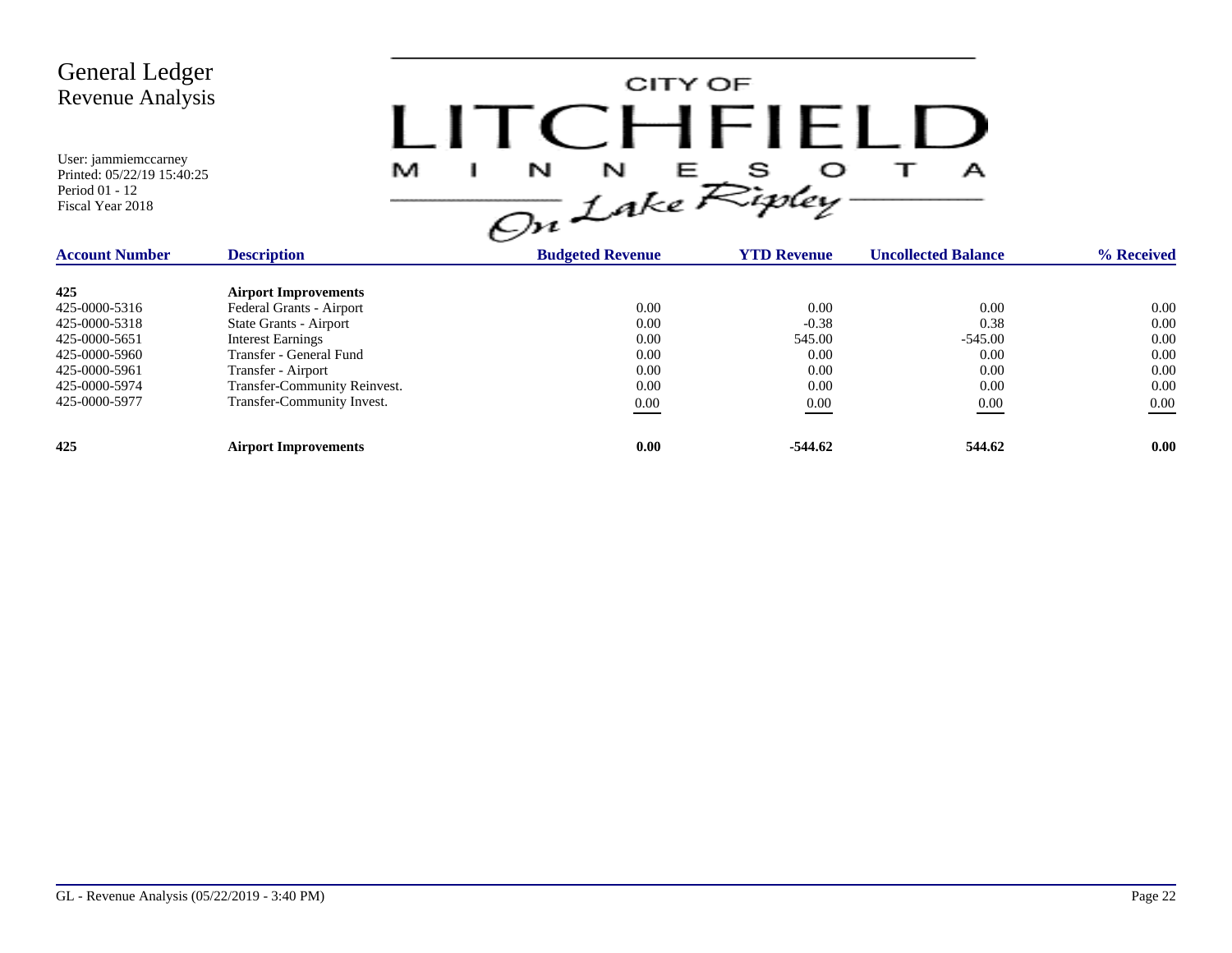

| <b>Account Number</b> | <b>Description</b>                    | <b>Budgeted Revenue</b> | <b>YTD Revenue</b> | <b>Uncollected Balance</b> | % Received |
|-----------------------|---------------------------------------|-------------------------|--------------------|----------------------------|------------|
| 427                   | <b>FireRescue Building</b>            |                         |                    |                            |            |
| 427-0000-5651         | <b>Interest Earnings</b>              | 0.00                    | 0.00               | 0.00                       | 0.00       |
| 427-0000-5686         | Miscellaneous                         | 0.00                    | 0.00               | 0.00                       | 0.00       |
| 427-0000-5922         | Transfer                              | 0.00                    | 0.00               | 0.00                       | 0.00       |
| 427-0000-5931         | <b>Bond Proceeds</b>                  | 0.00                    | 0.00               | 0.00                       | 0.00       |
| 427-0000-5960         | Transfer - General Fund               | 0.00                    | 0.00               | 0.00                       | 0.00       |
| 427-0000-5977         | Transfer-Misc.                        | 0.00                    | 0.00               | 0.00                       | 0.00       |
| 427-0000-5986         | <b>Transfer-Community Development</b> | 0.00                    | 0.00               | 0.00                       | 0.00       |
| 427                   | <b>FireRescue Building</b>            | 0.00                    | 0.00               | 0.00                       | 0.00       |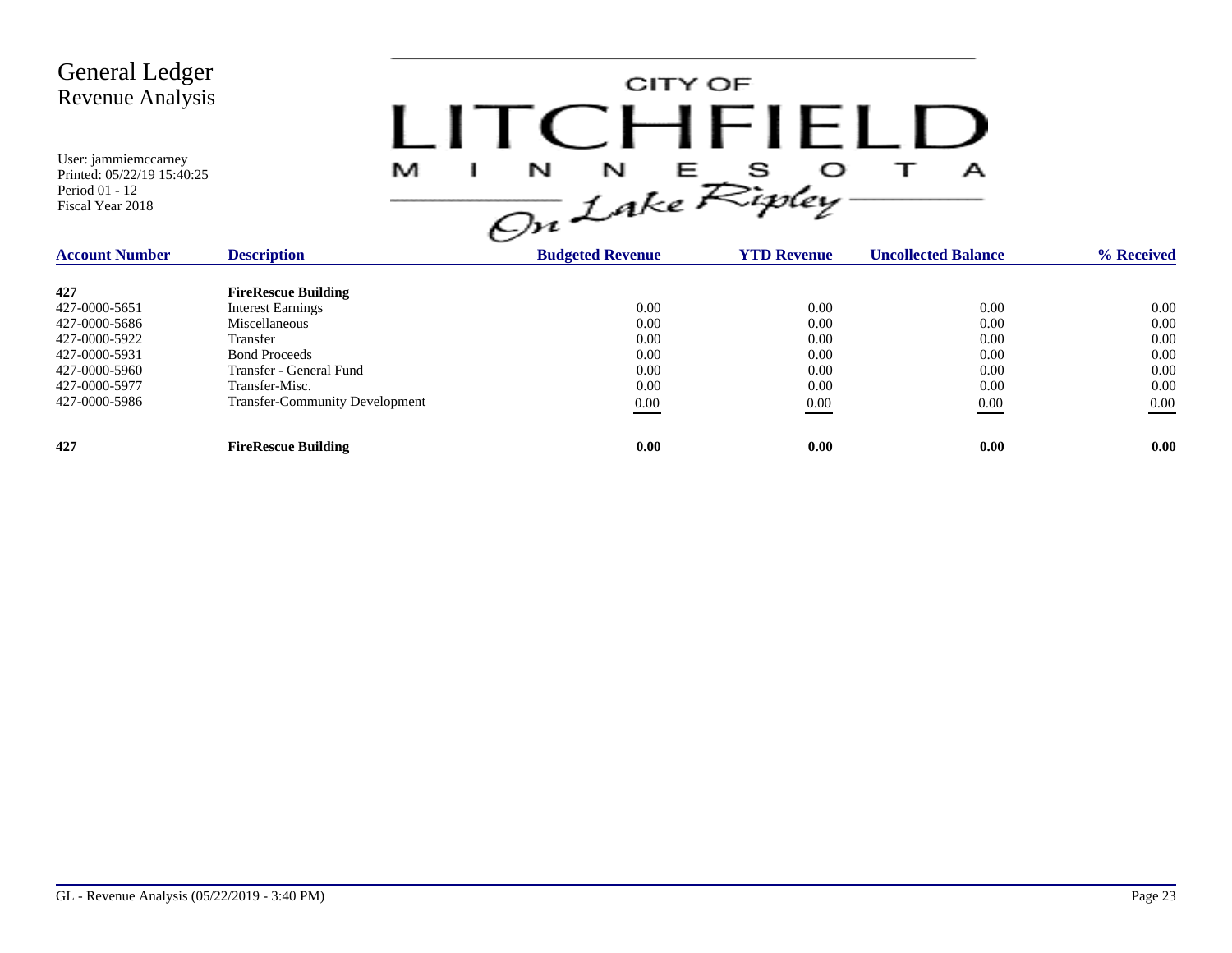CITY OF LITCHFIELD  $M$  I N N E S O T A<br>On Lake Ripley

| <b>Account Number</b> | <b>Description</b>                    | <b>Budgeted Revenue</b> | <b>YTD Revenue</b> | <b>Uncollected Balance</b> | % Received |
|-----------------------|---------------------------------------|-------------------------|--------------------|----------------------------|------------|
| 430                   | Civic Arena Lockers                   |                         |                    |                            |            |
| 430-0000-5651         | <b>Interest Earnings</b>              | 0.00                    | 0.00               | 0.00                       | 0.00       |
| 430-0000-5673         | Donations-Miscellaneous               | 0.00                    | 0.00               | 0.00                       | 0.00       |
| 430-0000-5974         | Transfer-Community Reinvest.          | 0.00                    | 0.00               | 0.00                       | 0.00       |
| 430-0000-5986         | <b>Transfer-Community Development</b> | $\underline{0.00}$      | 0.00               | 0.00                       | $0.00\,$   |
| 430                   | Civic Arena Lockers                   | 0.00                    | 0.00               | 0.00                       | 0.00       |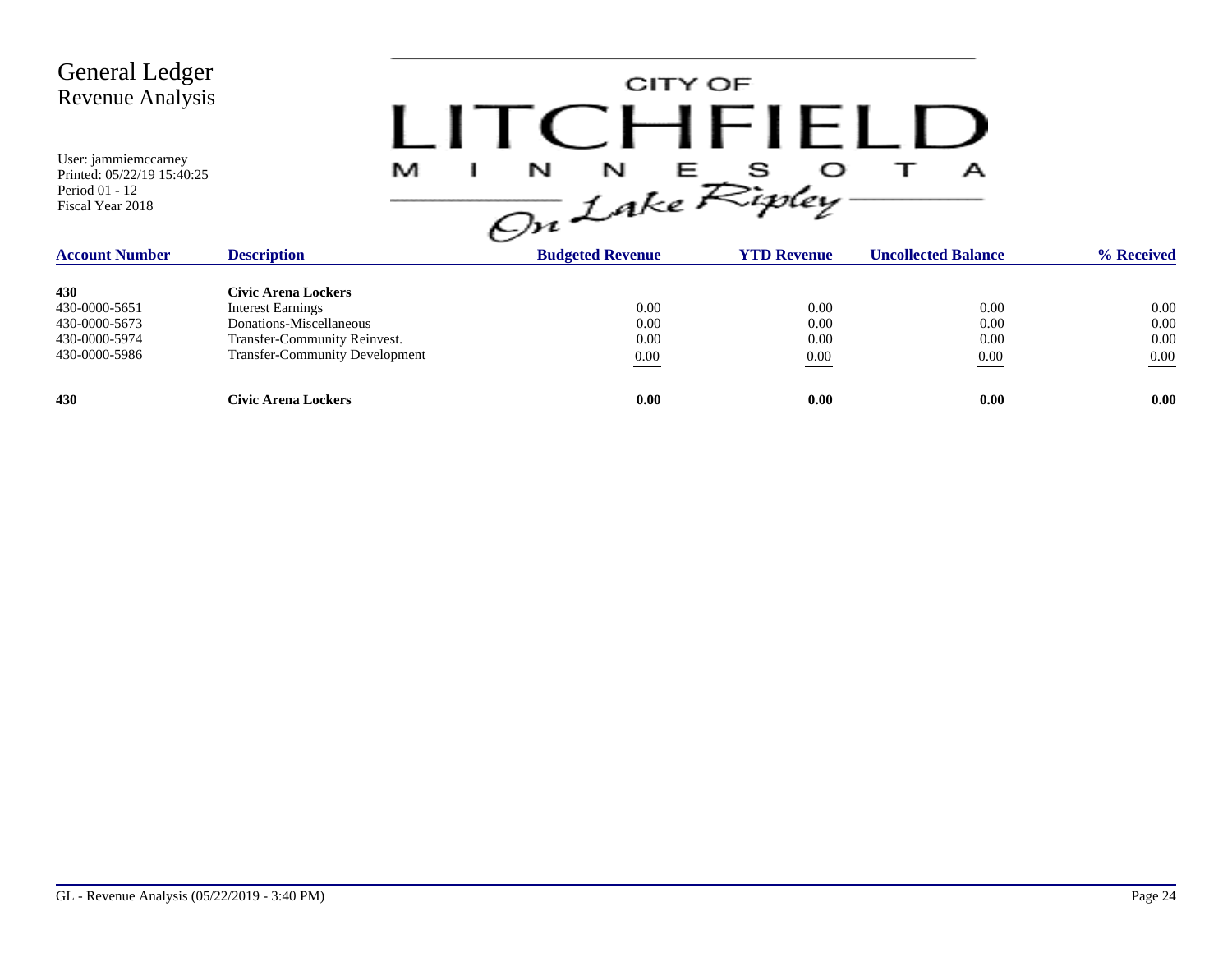User: jammiemccarney Printed: 05/22/19 15:40:25 Period 01 - 12 Fiscal Year 2018

CITY OF LITCHFIELD **TI** M. J.  $\mathbf{A}$ 

| <b>Account Number</b> | <b>Description</b>                  | <b>Budgeted Revenue</b> | <b>YTD Revenue</b> | <b>Uncollected Balance</b> | % Received |
|-----------------------|-------------------------------------|-------------------------|--------------------|----------------------------|------------|
|                       |                                     |                         |                    |                            |            |
| 501                   | Perm. Imp. Rev.                     |                         |                    |                            |            |
| 501-0000-5112         | Delinquent Ad Valorem Taxes         | 0.00                    | 0.00               | 0.00                       | 0.00       |
| 501-0000-5115         | Tax Increments                      | 0.00                    | 0.00               | 0.00                       | 0.00       |
| 501-0000-5116         | Delinquent Tax Increments           | 0.00                    | 0.00               | 0.00                       | 0.00       |
| 501-0000-5348         | Municipal St Aid-Street-Cons        | 0.00                    | 0.00               | 0.00                       | 0.00       |
| 501-0000-5610         | Principal                           | 3,780.00                | 0.00               | 3,780.00                   | 0.00       |
| 501-0000-5611         | Principal - Sewer                   | 0.00                    | 0.00               | 0.00                       | 0.00       |
| 501-0000-5612         | Principal - Watermain               | 0.00                    | 0.00               | 0.00                       | 0.00       |
| 501-0000-5613         | Principal - Curb And Gutter         | 0.00                    | 0.00               | 0.00                       | 0.00       |
| 501-0000-5614         | Principal - Sidewalks               | 0.00                    | 0.00               | 0.00                       | 0.00       |
| 501-0000-5615         | Principal - Streets                 | 0.00                    | 0.00               | 0.00                       | 0.00       |
| 501-0000-5616         | Principal - Storm Sewer             | 0.00                    | 0.00               | 0.00                       | 0.00       |
| 501-0000-5621         | Penalties & Int-Sewer               | 0.00                    | 0.00               | 0.00                       | 0.00       |
| 501-0000-5622         | Penalties & Int-Watermain           | 0.00                    | 0.00               | 0.00                       | 0.00       |
| 501-0000-5623         | Penalties & Int-CurbGutter          | 0.00                    | 0.00               | 0.00                       | 0.00       |
| 501-0000-5624         | Penalties & Int-Sidewalks           | 0.00                    | 0.00               | 0.00                       | 0.00       |
| 501-0000-5625         | Penalties & Int-Streets             | 0.00                    | $0.00\,$           | 0.00                       | 0.00       |
| 501-0000-5626         | Penalties & Int.-0ther              | 0.00                    | 0.00               | 0.00                       | 0.00       |
| 501-0000-5630         | Collect-County-Current              | 0.00                    | 0.00               | 0.00                       | 0.00       |
| 501-0000-5631         | Collect-County-Sewer                | 0.00                    | $0.00\,$           | 0.00                       | 0.00       |
| 501-0000-5632         | Collect-County-Watermain            | 0.00                    | 0.00               | 0.00                       | 0.00       |
| 501-0000-5633         | Collect-County-CurbGutter           | 0.00                    | 0.00               | 0.00                       | 0.00       |
| 501-0000-5634         | Collect-County-Sidewalks            | 0.00                    | 0.00               | 0.00                       | 0.00       |
| 501-0000-5635         | Collect-County-Streets              | 0.00                    | 0.00               | 0.00                       | 0.00       |
| 501-0000-5637         | Collect-County-Alleys               | 0.00                    | 0.00               | 0.00                       | 0.00       |
| 501-0000-5638         | Collect-County-Service Chgs         | 0.00                    | 0.00               | 0.00                       | 0.00       |
| 501-0000-5641         | Collect-County-Del.-Sewer           | 0.00                    | 0.00               | 0.00                       | 0.00       |
| 501-0000-5642         | Collect-County-Del.-Watermn         | 0.00                    | 0.00               | 0.00                       | 0.00       |
| 501-0000-5643         | Collect-County-Del.-Curb, Etc       | 0.00                    | 0.00               | 0.00                       | 0.00       |
| 501-0000-5644         | Collect-County-Del.-Sidewalk        | 0.00                    | 0.00               | 0.00                       | 0.00       |
| 501-0000-5645         | Collect-County-Del.-Streets         | 0.00                    | 0.00               | 0.00                       | 0.00       |
| 501-0000-5646         | Collect-County-Del-Misc.            | 0.00                    | 0.00               | 0.00                       | 0.00       |
| 501-0000-5651         | <b>Interest Earnings</b>            | 81.00                   | 45.00              | 36.00                      | 55.56      |
| 501-0000-5654         | <b>Interest-Special Assessments</b> | 0.00                    | 0.00               | 0.00                       | 0.00       |
| 501-0000-5686         | Miscellaneous                       | 0.00                    | 3,443.73           | $-3,443.73$                | 0.00       |
| 501-0000-5927         | Transfer-1999 Imp.                  | 0.00                    | 0.00               | 0.00                       | 0.00       |
| 501-0000-5931         | <b>Bond Proceeds</b>                | 0.00                    | 0.00               | 0.00                       | 0.00       |
| 501-0000-5947         | Transfer-1988 G.O. Disposal         | 0.00                    | 0.00               | 0.00                       | 0.00       |
|                       |                                     |                         |                    |                            |            |

GL - Revenue Analysis (05/22/2019 - 3:40 PM) Page 25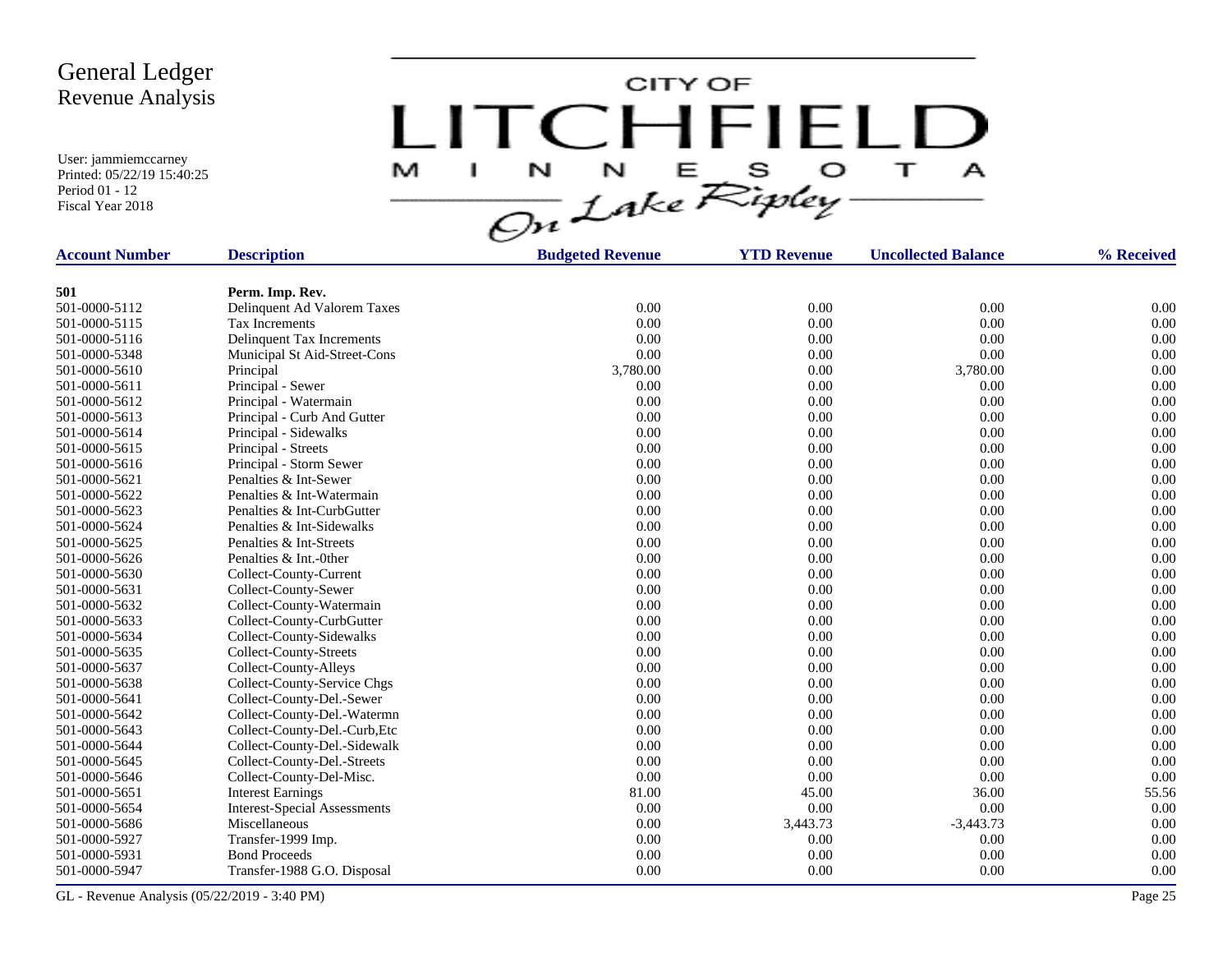| <b>Account Number</b> | <b>Description</b>           | <b>Budgeted Revenue</b> | <b>YTD Revenue</b> | <b>Uncollected Balance</b> | % Received |
|-----------------------|------------------------------|-------------------------|--------------------|----------------------------|------------|
| 501-0000-5952         | Transfer-Infrastructure-Tif  | 0.00                    | 0.00               | 0.00                       | 0.00       |
| 501-0000-5953         | Transfer-Hwy 12 Intersection | 0.00                    | 0.00               | 0.00                       | 0.00       |
| 501-0000-5954         | Transfer-5Th & Armstrong     | 0.00                    | 0.00               | 0.00                       | 0.00       |
| 501-0000-5957         | Transfer-3Rd & Miller Imp.   | 0.00                    | 0.00               | 0.00                       | 0.00       |
| 501-0000-5958         | Transfer - Towmaster         | 0.00                    | 0.00               | 0.00                       | 0.00       |
| 501-0000-5960         | Transfer - General Fund      | 0.00                    | 0.00               | 0.00                       | 0.00       |
| 501-0000-5969         | Transfer-G.O. Ref.-92        | 0.00                    | 0.00               | 0.00                       | 0.00       |
| 501-0000-5971         | Transfer-G.O.Tax-92          | 0.00                    | 0.00               | 0.00                       | 0.00       |
| 501-0000-5974         | Transfer-90A G.O.            | 0.00                    | 0.00               | 0.00                       | 0.00       |
| 501-0000-5977         | Transfer-1976 Sewer          | 0.00                    | 0.00               | 0.00                       | 0.00       |
| 501-0000-5982         | Transfer-G.O. Tax Ref. 92    | 0.00                    | 0.00               | 0.00                       | 0.00       |
| 501-0000-5983         | Transfer-Tif-General         | 0.00                    | 0.00               | 0.00                       | 0.00       |
| 501-0000-5984         | Transfer-Tif Innovex         | $0.00\,$                | 0.00               | 0.00                       | $0.00\,$   |
| 501                   | Perm. Imp. Rev.              | $-3,861.00$             | $-3,488.73$        | $-372.27$                  | 90.36      |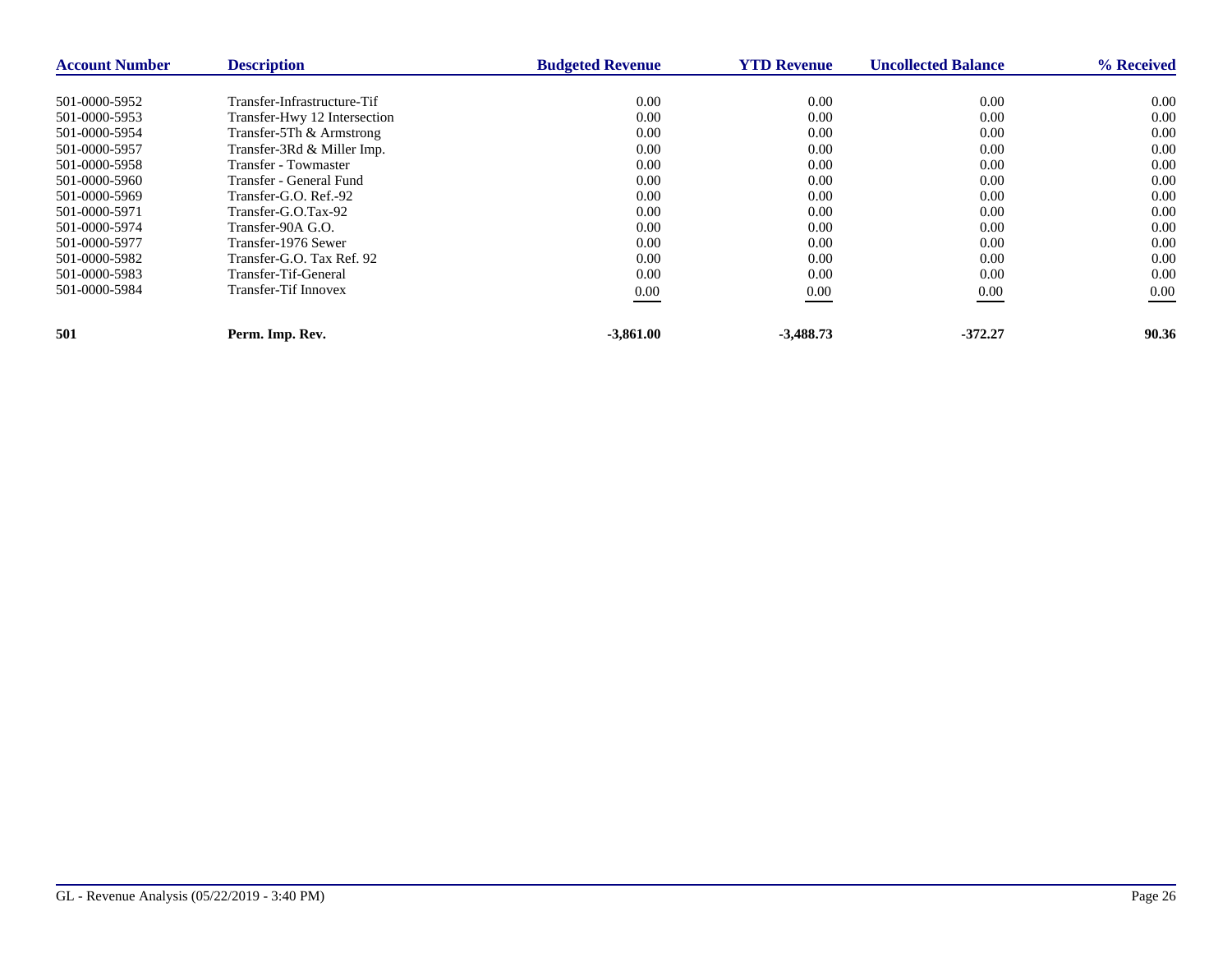| <b>General Ledger</b><br>Revenue Analysis<br>User: jammiemccarney<br>Printed: 05/22/19 15:40:25<br>Period 01 - 12<br>Fiscal Year 2018 | M                                 | CITY OF<br>I ITCHFIELL<br>$\frac{N}{\omega}L$ ake Ripley |                    | А                          |            |
|---------------------------------------------------------------------------------------------------------------------------------------|-----------------------------------|----------------------------------------------------------|--------------------|----------------------------|------------|
| <b>Account Number</b>                                                                                                                 | <b>Description</b>                | <b>Budgeted Revenue</b>                                  | <b>YTD Revenue</b> | <b>Uncollected Balance</b> | % Received |
| 502                                                                                                                                   | <b>GO CIP Bonds, Series 2011B</b> |                                                          |                    |                            |            |
| 502-0000-5111                                                                                                                         | <b>Current Ad Valorem Taxes</b>   | 85,000.00                                                | 85,834.34          | $-834.34$                  | 100.98     |
| 502-0000-5610                                                                                                                         | Principal                         | 0.00                                                     | 0.00               | 0.00                       | 0.00       |
| 502-0000-5620                                                                                                                         | Penalties & Interest              | 0.00                                                     | 0.00               | 0.00                       | 0.00       |
| 502-0000-5651                                                                                                                         | <b>Interest Earnings</b>          | 258.00                                                   | 1,035.00           | $-777.00$                  | 401.16     |
| 502-0000-5686                                                                                                                         | Miscellaneous                     | 0.00                                                     | 0.00               | 0.00                       | 0.00       |
| 502-0000-5693                                                                                                                         | Transfer - Electric               | 100,000.00                                               | 100,000.00         | 0.00                       | 100.00     |
| 502-0000-5921                                                                                                                         | Township Contract                 | 50,000.00                                                | 50,001.00          | $-1.00$                    | 100.00     |
| 502-0000-5931                                                                                                                         | <b>Bond Proceeds</b>              | 0.00                                                     | 0.00               | 0.00                       | 0.00       |
| 502-0000-5977                                                                                                                         | Transfer-Misc.                    | 0.00                                                     | 0.00               | $0.00\,$                   | 0.00       |
| 502                                                                                                                                   | <b>GO CIP Bonds, Series 2011B</b> | $-235,258.00$                                            | $-236,870.34$      | 1,612.34                   | 100.69     |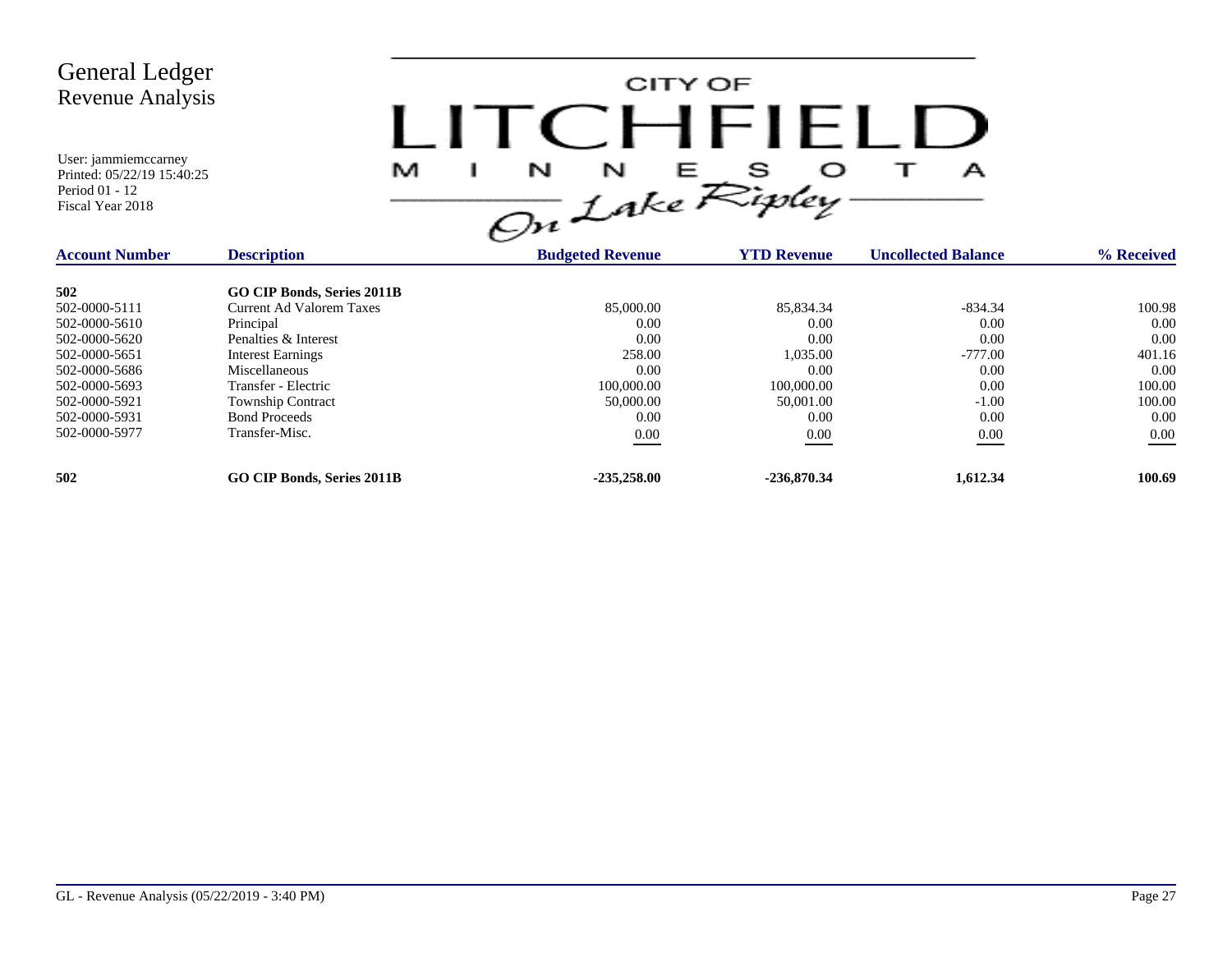User: jammiemccarney Printed: 05/22/19 15:40:25

Period 01 - 12 Fiscal Year 2018

CITY OF LITCHFIELD  $M$  I N N E S O T A<br>On Lake Ripley

| <b>Account Number</b> | <b>Description</b>             | <b>Budgeted Revenue</b> | <b>YTD Revenue</b> | <b>Uncollected Balance</b> | % Received |
|-----------------------|--------------------------------|-------------------------|--------------------|----------------------------|------------|
| 503                   | GO Imp & Refunding Bonds-2011C |                         |                    |                            |            |
| 503-0000-5111         | Current Ad Valorem Taxes       | 50,000.00               | 52,080.54          | $-2,080.54$                | 104.16     |
| 503-0000-5112         | Delinquent Ad Valorem Taxes    | 0.00                    | 0.00               | 0.00                       | 0.00       |
| 503-0000-5113         | Current Mobile Home Tax        | 0.00                    | 0.00               | 0.00                       | 0.00       |
| 503-0000-5114         | Delinquent Mobile Home Tax     | 0.00                    | 0.00               | 0.00                       | 0.00       |
| 503-0000-5121         | Market Value Credit            | 0.00                    | 0.00               | 0.00                       | 0.00       |
| 503-0000-5160         | <b>Tax Abatement</b>           | 0.00                    | 1,843.71           | $-1,843.71$                | 0.00       |
| 503-0000-5342         | Hstd & Ag Credit Aid (Haca)    | 0.00                    | 0.00               | 0.00                       | 0.00       |
| 503-0000-5343         | Mobile Home Haca               | 0.00                    | 0.00               | 0.00                       | 0.00       |
| 503-0000-5345         | <b>Equalization Aid</b>        | 0.00                    | 0.00               | 0.00                       | 0.00       |
| 503-0000-5610         | Principal                      | 812.00                  | 4,499.51           | $-3,687.51$                | 554.13     |
| 503-0000-5620         | Penalties & Interest           | 0.00                    | 179.34             | $-179.34$                  | 0.00       |
| 503-0000-5630         | Collect-County-Current         | 22,080.00               | 21,389.92          | 690.08                     | 96.87      |
| 503-0000-5640         | Collect-County-Delinquent      | 0.00                    | 0.00               | 0.00                       | 0.00       |
| 503-0000-5651         | <b>Interest Earnings</b>       | 193.00                  | 1,628.00           | $-1,435.00$                | 843.52     |
| 503-0000-5686         | Miscellaneous                  | 0.00                    | 0.00               | 0.00                       | 0.00       |
| 503-0000-5927         | Transfer-1999 Imp. Proj.       | 0.00                    | 0.00               | 0.00                       | 0.00       |
| 503-0000-5928         | Transfer In                    | 0.00                    | 8,488.00           | $-8,488.00$                | 0.00       |
| 503-0000-5931         | <b>Bond Proceeds</b>           | $0.00\,$                | 0.00               | 0.00                       | $0.00\,$   |
| 503                   | GO Imp & Refunding Bonds-2011C | $-73,085.00$            | $-90,109.02$       | 17,024.02                  | 123.29     |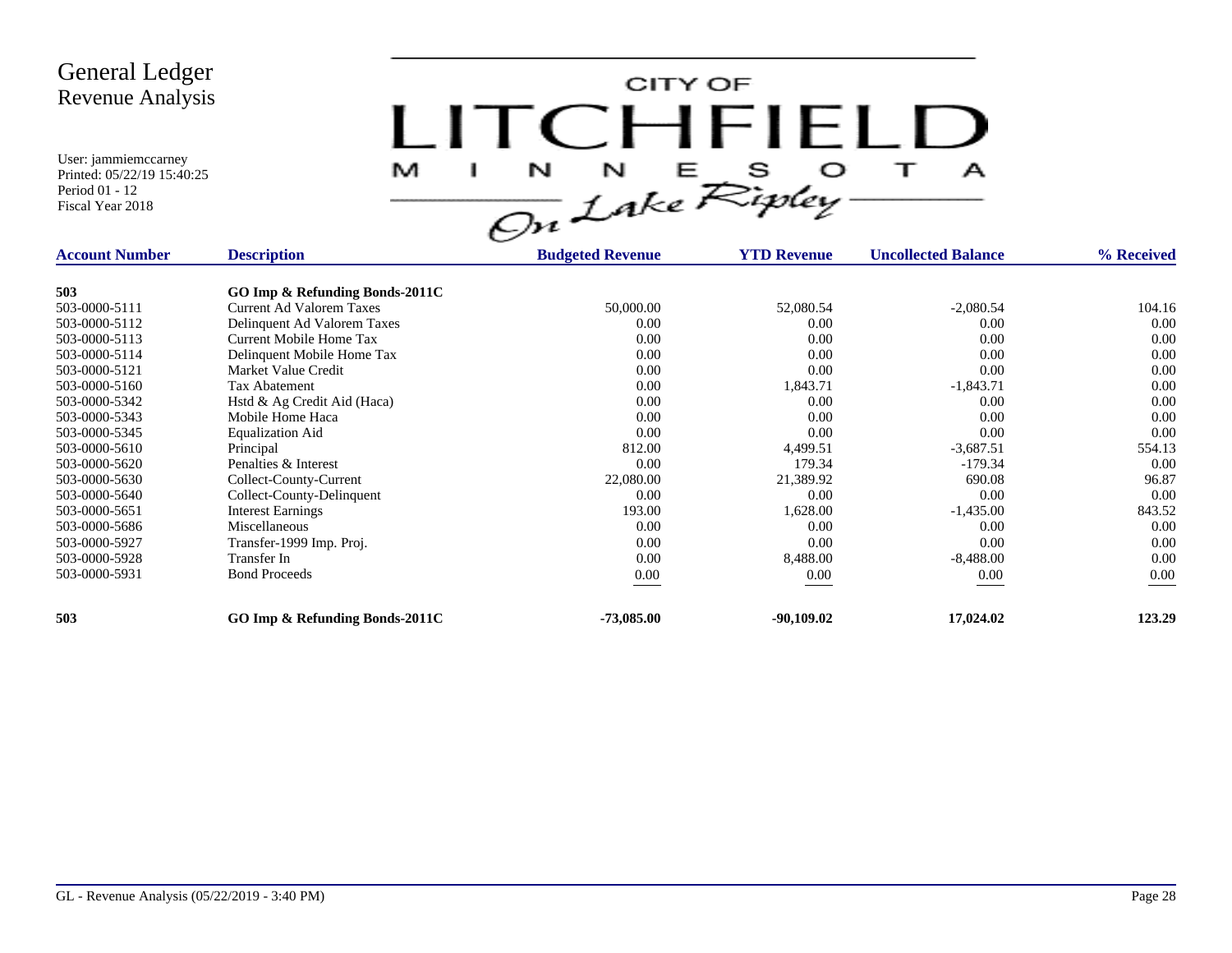| General Ledger<br>Revenue Analysis<br>User: jammiemccarney<br>Printed: 05/22/19 15:40:25<br>Period 01 - 12<br>Fiscal Year 2018 | M                             | and the state of the state<br>N<br>N<br>On Lake Ripley | CITY OF<br>CHFILLD | А                          |            |
|--------------------------------------------------------------------------------------------------------------------------------|-------------------------------|--------------------------------------------------------|--------------------|----------------------------|------------|
| <b>Account Number</b>                                                                                                          | <b>Description</b>            | <b>Budgeted Revenue</b>                                | <b>YTD Revenue</b> | <b>Uncollected Balance</b> | % Received |
| 504                                                                                                                            | G.O. Sewer System Bonds 2011D |                                                        |                    |                            |            |
| 504-0000-5651                                                                                                                  | <b>Interest Earnings</b>      | 275.00                                                 | 1,004.00           | $-729.00$                  | 365.09     |
| 504-0000-5686                                                                                                                  | Miscellaneous                 | 0.00                                                   | 0.00               | 0.00                       | 0.00       |
| 504-0000-5693                                                                                                                  | Transfer - Sewer              | 108,000.00                                             | 108,000.00         | 0.00                       | 100.00     |
| 504-0000-5931                                                                                                                  | <b>Bond Proceeds</b>          | $0.00\,$                                               | 0.00               | $0.00\,$                   | $0.00\,$   |
| 504                                                                                                                            | G.O. Sewer System Bonds 2011D | $-108,275.00$                                          | $-109,004.00$      | 729.00                     | 100.67     |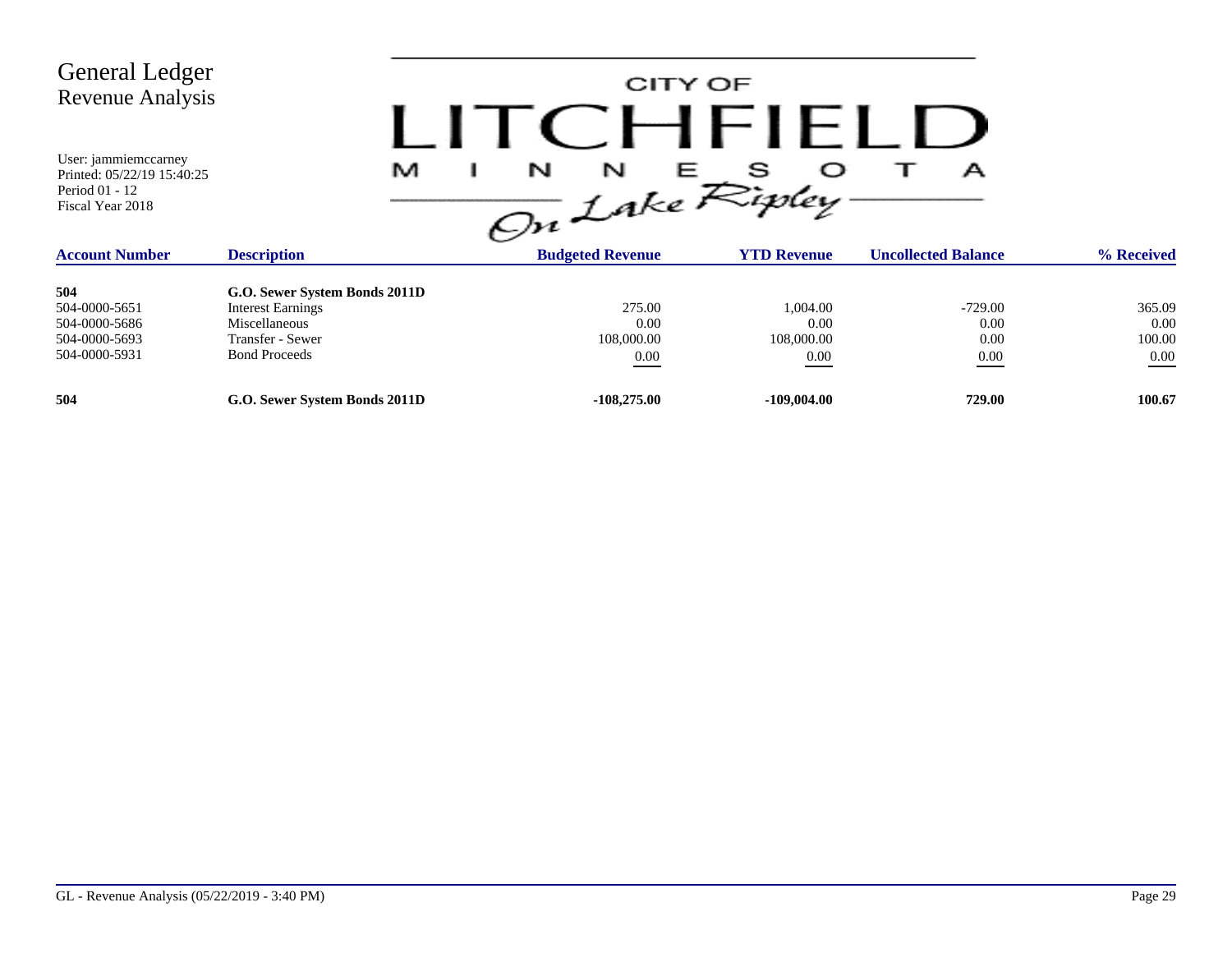

| <b>Account Number</b> | <b>Description</b>           | <b>Budgeted Revenue</b> | <b>YTD Revenue</b> | <b>Uncollected Balance</b> | % Received |
|-----------------------|------------------------------|-------------------------|--------------------|----------------------------|------------|
| 505                   | G.O. Improvement Bonds-2013A |                         |                    |                            |            |
| 505-0000-5610         | Principal                    | 234,527.28              | 0.28               | 234,527.00                 | 0.00       |
| 505-0000-5620         | Penalties & Interest         | 182,929.72              | 182,929.76         | $-0.04$                    | 100.00     |
| 505-0000-5651         | <b>Interest Earnings</b>     | 677.00                  | 1.690.00           | $-1,013.00$                | 249.63     |
| 505-0000-5693         | Sewer Fund                   | 198,000.00              | 198,000.00         | 0.00                       | 100.00     |
| 505-0000-5932         | Loan Repayments              | 0.00                    | 0.00               | 0.00                       | 0.00       |
| 505-0000-5960         | Transfer - General Fund      | 0.00                    | 0.00               | 0.00                       | 0.00       |
| 505-0000-5961         | Transfer - Comm Reinv        | 0.00                    | 0.00               | 0.00                       | $0.00\,$   |
| 505                   | G.O. Improvement Bonds-2013A | $-616,134.00$           | $-382,620.04$      | -233,513.96                | 62.10      |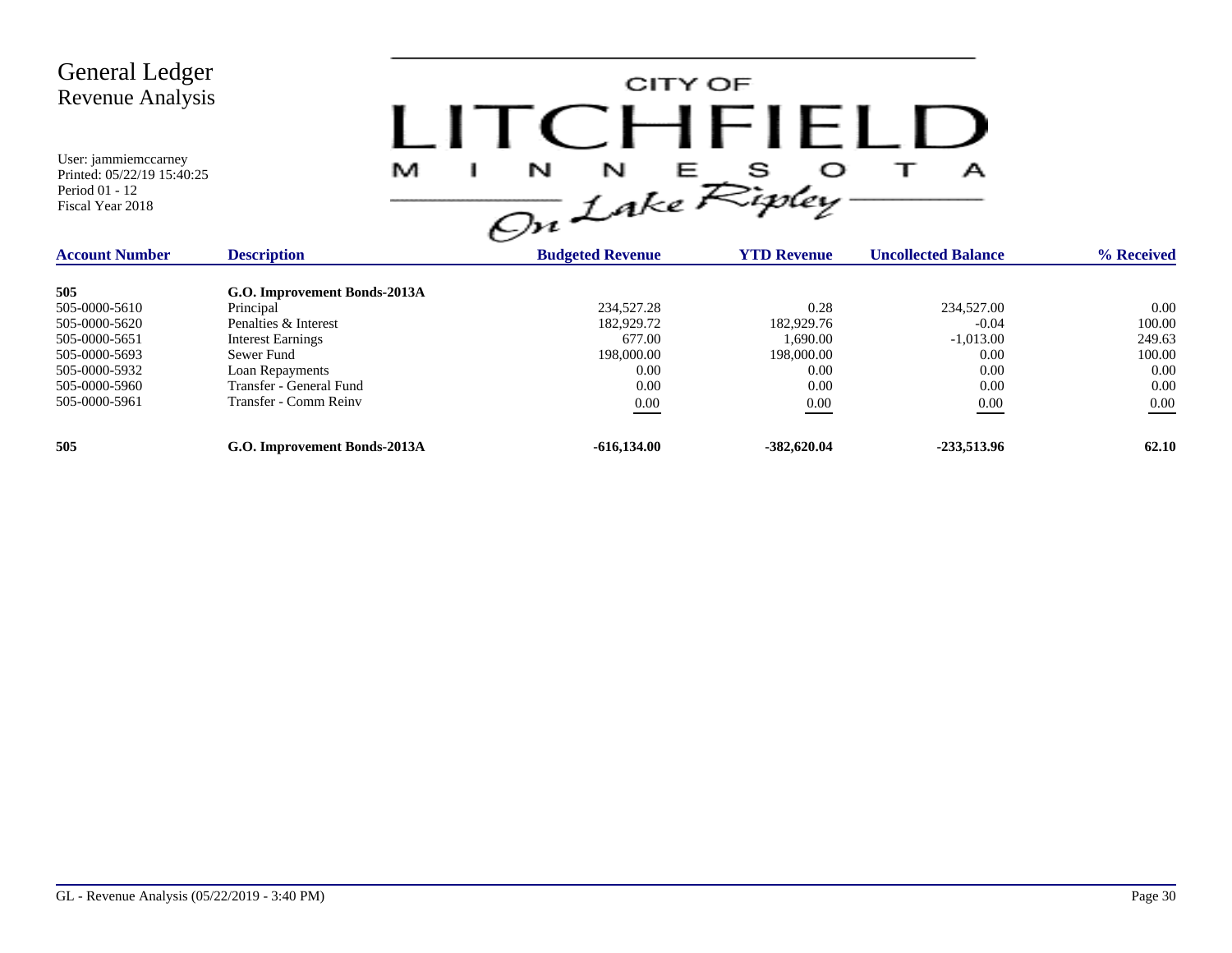CITY OF LITCHFIELD  $N$   $N$   $E$   $S$   $O$ <br>On Lake Ripley  $\mathbf{T}$ M J.  $\mathbf{A}$ 

| <b>Account Number</b> | <b>Description</b>                 | <b>Budgeted Revenue</b> | <b>YTD Revenue</b> | <b>Uncollected Balance</b> | % Received |
|-----------------------|------------------------------------|-------------------------|--------------------|----------------------------|------------|
|                       |                                    |                         |                    |                            |            |
| 506                   | <b>GO Utility Rev Bonds, 2014A</b> |                         |                    |                            |            |
| 506-0000-5111         | <b>Current Ad Valorem Taxes</b>    | 0.00                    | 0.00               | 0.00                       | 0.00       |
| 506-0000-5112         | Delinquent Ad Valorem Taxes        | 0.00                    | 0.00               | 0.00                       | 0.00       |
| 506-0000-5113         | Current Mobile Home Tax            | 0.00                    | 0.00               | 0.00                       | 0.00       |
| 506-0000-5114         | Delinquent Mobile Home Tax         | 0.00                    | 0.00               | 0.00                       | 0.00       |
| 506-0000-5121         | Market Value Credit                | 0.00                    | 0.00               | 0.00                       | 0.00       |
| 506-0000-5342         | Hstd & Ag Credit Aid (Haca)        | 0.00                    | 0.00               | 0.00                       | 0.00       |
| 506-0000-5343         | Mobile Home Haca                   | 0.00                    | 0.00               | 0.00                       | 0.00       |
| 506-0000-5345         | <b>Equalization Aid</b>            | 0.00                    | 0.00               | 0.00                       | 0.00       |
| 506-0000-5610         | Principal                          | 0.00                    | 0.00               | 0.00                       | 0.00       |
| 506-0000-5620         | Penalties & Interest               | 0.00                    | 0.00               | 0.00                       | 0.00       |
| 506-0000-5630         | Collect-County-Current             | 0.00                    | 0.00               | 0.00                       | 0.00       |
| 506-0000-5640         | Collect-County-Delinquent          | 0.00                    | 0.00               | 0.00                       | 0.00       |
| 506-0000-5651         | <b>Interest Earnings</b>           | 0.00                    | 0.00               | 0.00                       | 0.00       |
| 506-0000-5686         | Miscellaneous                      | 0.00                    | 0.00               | 0.00                       | 0.00       |
| 506-0000-5693         | Transfer - Utility Rev Bond        | 0.00                    | 0.00               | 0.00                       | 0.00       |
| 506-0000-5694         | Transfer - Utility Rev Bond        | 0.00                    | 0.00               | 0.00                       | 0.00       |
| 506-0000-5695         | Transfer - Utility Rev Bond        | 0.00                    | 0.00               | 0.00                       | 0.00       |
| 506-0000-5921         | <b>Transfer - Public Utilities</b> | 0.00                    | 0.00               | 0.00                       | 0.00       |
| 506-0000-5927         | Transfer - 2002B Imp Proj          | 0.00                    | 0.00               | 0.00                       | 0.00       |
| 506-0000-5931         | <b>Bond Proceeds</b>               | $0.00\,$                | 0.00               | $0.00\,$                   | $0.00\,$   |
|                       |                                    |                         |                    |                            |            |
| 506                   | <b>GO Utility Rev Bonds, 2014A</b> | 0.00                    | 0.00               | 0.00                       | 0.00       |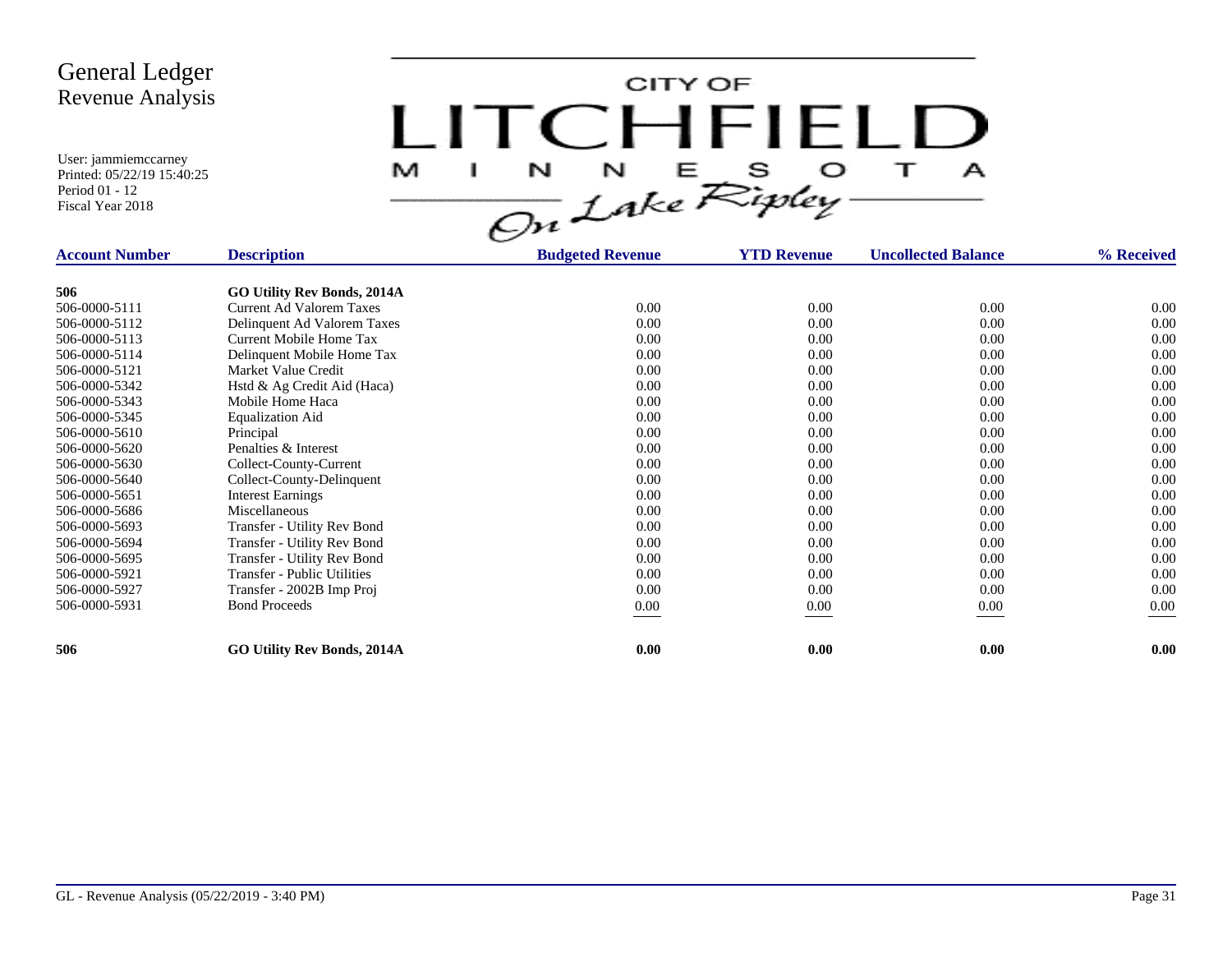CITY OF LITCHFIELD  $\overline{1}$ M  $\mathbf{I}$  $\mathbf{A}$ 

| <b>Account Number</b> | <b>Description</b>           | <b>Budgeted Revenue</b> | <b>YTD Revenue</b> | <b>Uncollected Balance</b> | % Received |
|-----------------------|------------------------------|-------------------------|--------------------|----------------------------|------------|
|                       |                              |                         |                    |                            |            |
| 507                   | G.O. Capital Imp Plan, 2015A |                         |                    |                            |            |
| 507-0000-5111         | Current Ad Valorem Taxes     | 107,000.00              | 108,138.42         | $-1,138.42$                | 101.06     |
| 507-0000-5112         | Delinquent Ad Valorem Taxes  | 0.00                    | 0.00               | 0.00                       | 0.00       |
| 507-0000-5113         | Current Mobile Home Tax      | 0.00                    | 0.00               | 0.00                       | 0.00       |
| 507-0000-5114         | Delinquent Mobile Home Tax   | 0.00                    | 0.00               | 0.00                       | 0.00       |
| 507-0000-5121         | Market Value Credit          | 0.00                    | 0.00               | 0.00                       | 0.00       |
| 507-0000-5342         | Hstd & Ag Credit Aid (Haca)  | 0.00                    | 0.00               | 0.00                       | 0.00       |
| 507-0000-5343         | Mobile Home Haca             | 0.00                    | 0.00               | 0.00                       | 0.00       |
| 507-0000-5345         | <b>Equalization Aid</b>      | 0.00                    | 0.00               | 0.00                       | 0.00       |
| 507-0000-5610         | Principal                    | 0.00                    | 0.00               | 0.00                       | 0.00       |
| 507-0000-5620         | Penalties & Interest         | 0.00                    | 0.00               | 0.00                       | 0.00       |
| 507-0000-5630         | Collect-County-Current       | 0.00                    | 0.00               | 0.00                       | 0.00       |
| 507-0000-5640         | Collect-County-Delinquent    | 0.00                    | 0.00               | 0.00                       | 0.00       |
| 507-0000-5651         | <b>Interest Earnings</b>     | 70.00                   | 505.00             | $-435.00$                  | 721.43     |
| 507-0000-5686         | Miscellaneous                | 0.00                    | 0.00               | 0.00                       | 0.00       |
| 507-0000-5687         | <b>Insurance Dividends</b>   | 0.00                    | 12.75              | $-12.75$                   | 0.00       |
| 507-0000-5927         | Transfer - 2003 Ref          | 0.00                    | 0.00               | 0.00                       | 0.00       |
| 507-0000-5931         | <b>Bond Proceeds</b>         | 0.00                    | 0.00               | 0.00                       | 0.00       |
| 507-0000-5941         | <b>Bond Premium</b>          | 0.00                    | 0.00               | 0.00                       | 0.00       |
| 507-0000-5977         | Transfer-G.O. Imp.-1993A     | 0.00                    | 0.00               | 0.00                       | 0.00       |
| 507-0000-5987         | Transfer-G.O.Imp. 1996       | 0.00                    | 0.00               | 0.00                       | 0.00       |
|                       |                              |                         |                    |                            |            |
| 507                   | G.O. Capital Imp Plan, 2015A | $-107,070.00$           | $-108,656.17$      | 1,586.17                   | 101.48     |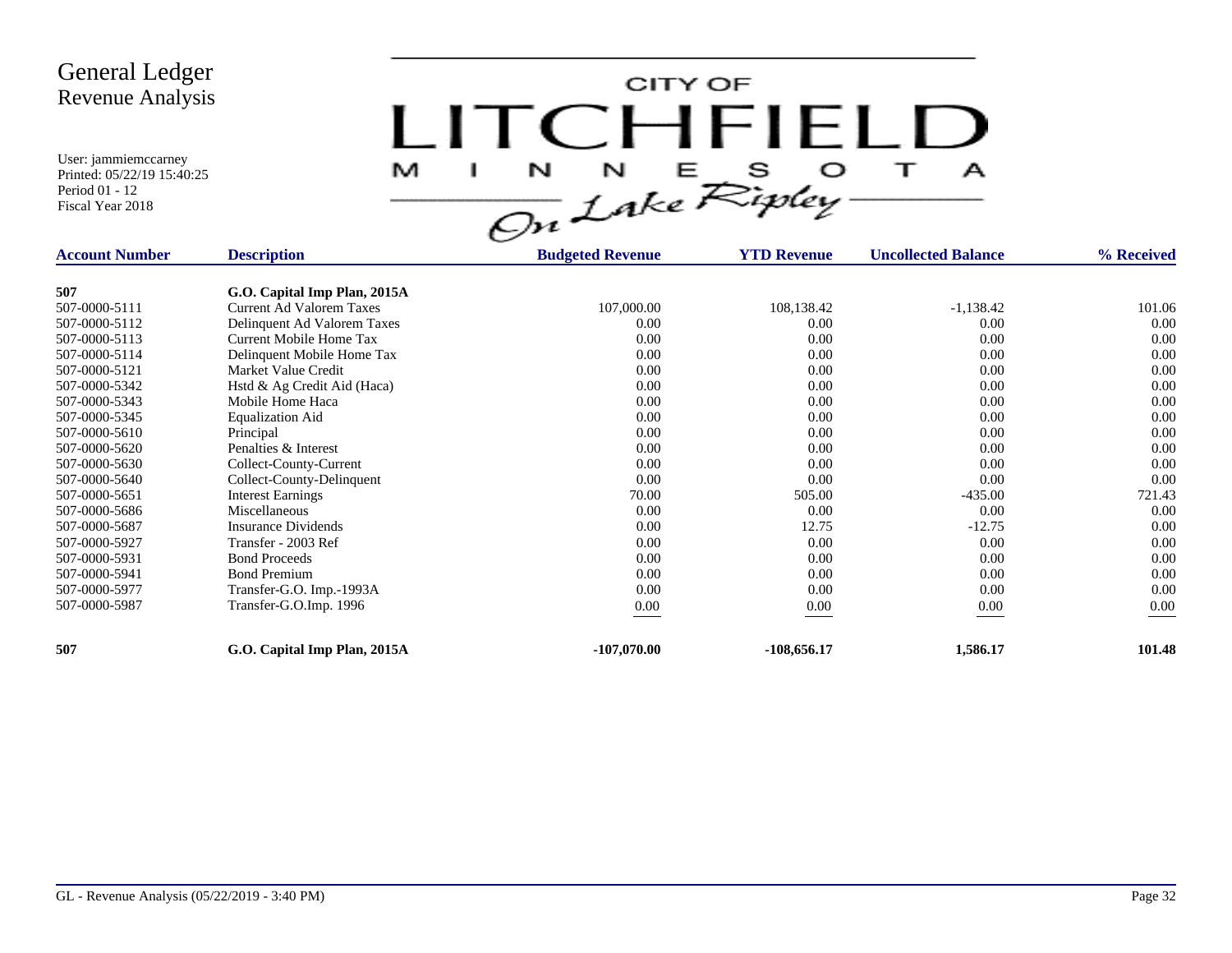| <b>General Ledger</b><br><b>Revenue Analysis</b><br>User: jammiemccarney<br>Printed: 05/22/19 15:40:25<br>Period 01 - 12 |                              | M | CITY OF<br>( :HFIFI I )<br>N<br>N |                    | А                          |            |
|--------------------------------------------------------------------------------------------------------------------------|------------------------------|---|-----------------------------------|--------------------|----------------------------|------------|
| Fiscal Year 2018                                                                                                         |                              |   | On Lake Ripley-                   |                    |                            |            |
| <b>Account Number</b>                                                                                                    | <b>Description</b>           |   | <b>Budgeted Revenue</b>           | <b>YTD Revenue</b> | <b>Uncollected Balance</b> | % Received |
| 508                                                                                                                      | CO Bonds 2018A Tay Abatement |   |                                   |                    |                            |            |

| 508           | <b>GO Bonds 2018A Tax Abatement</b> |      |             |              |          |
|---------------|-------------------------------------|------|-------------|--------------|----------|
| 508-0000-5111 | Current Ad Valorem Taxes            | 0.00 | 0.00        | 0.00         | 0.00     |
| 508-0000-5651 | <b>Interest Earnings</b>            | 0.00 | 58.00       | $-58.00$     | 0.00     |
| 508-0000-5931 | <b>Bond Proceeds</b>                | 0.00 | 57,563.66   | -57,563.66   | 0.00     |
| 508-0000-5941 | <b>Bond Premium</b>                 | 0.00 | 86,975.83   | $-86,975.83$ | $0.00\,$ |
|               |                                     |      |             |              |          |
| 508           | <b>GO Bonds 2018A Tax Abatement</b> | 0.00 | -144.597.49 | 144,597.49   | 0.00     |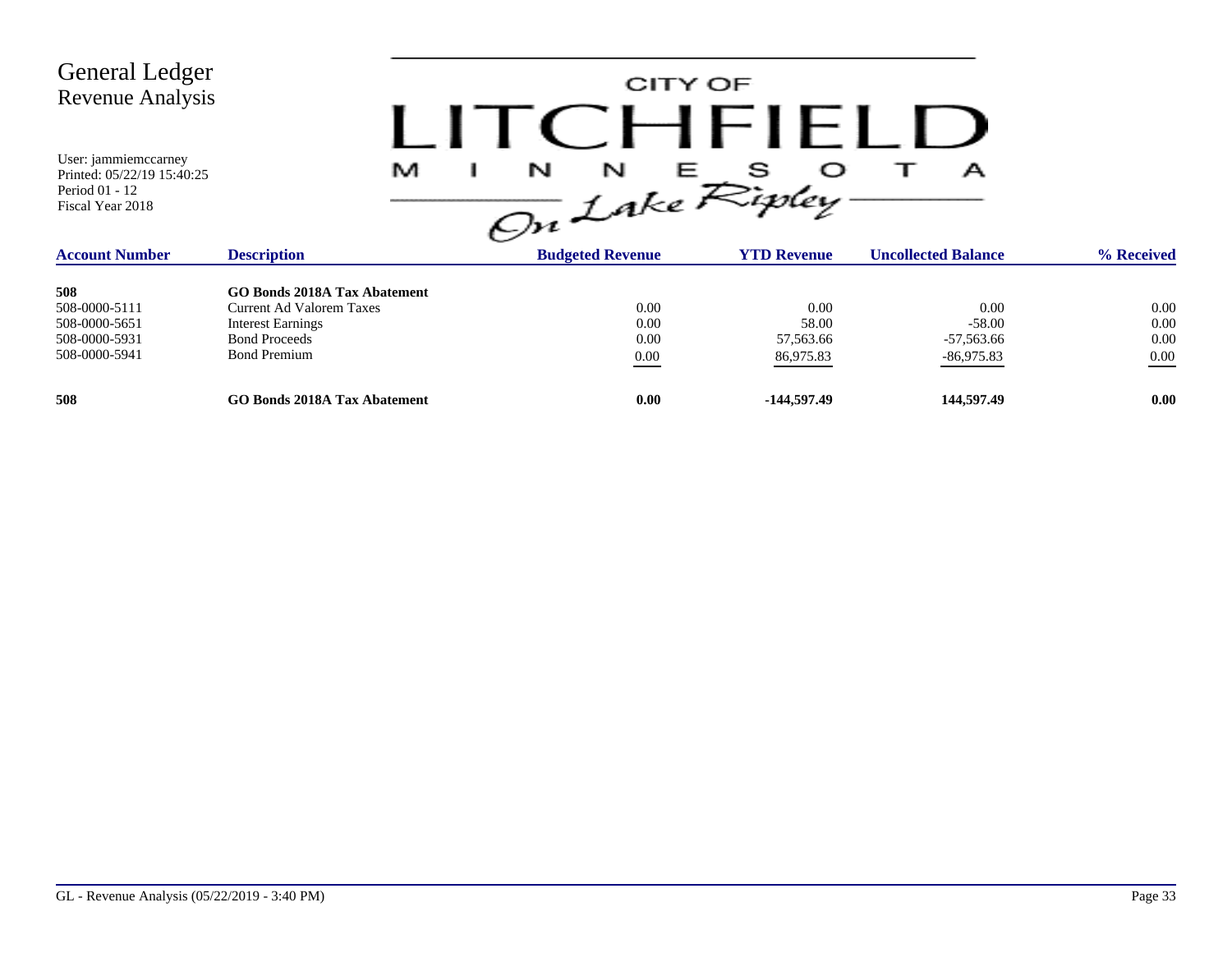| <b>General Ledger</b><br>Revenue Analysis<br>User: jammiemccarney                         |                                     | CITY OF<br>LITCHFIELD                                                               |                    |                                 |            |
|-------------------------------------------------------------------------------------------|-------------------------------------|-------------------------------------------------------------------------------------|--------------------|---------------------------------|------------|
| Printed: 05/22/19 15:40:25<br>Period 01 - 12<br>Fiscal Year 2018<br><b>Account Number</b> | M<br><b>Description</b>             | $\frac{1}{\sqrt{2n}}\int_{0}^{N}dke \mathcal{R}_{i}^{s}$<br><b>Budgeted Revenue</b> | <b>YTD Revenue</b> | Α<br><b>Uncollected Balance</b> | % Received |
|                                                                                           |                                     |                                                                                     |                    |                                 |            |
| 509                                                                                       | <b>GO Bonds 2018A Capital Notes</b> |                                                                                     |                    |                                 |            |
| 509-0000-5651                                                                             | <b>Interest Earnings</b>            | 0.00                                                                                | 26.00              | $-26.00$                        | 0.00       |
| 509-0000-5931                                                                             | <b>Bond Proceeds</b>                | 0.00                                                                                | 25,608.80          | $-25,608.80$                    | 0.00       |
| 509-0000-5941                                                                             | <b>Bond Premium</b>                 | $0.00\,$                                                                            | 38,693.62          | $-38,693.62$                    | $0.00\,$   |
| 509                                                                                       | <b>GO Bonds 2018A Capital Notes</b> | 0.00                                                                                | $-64,328.42$       | 64,328.42                       | 0.00       |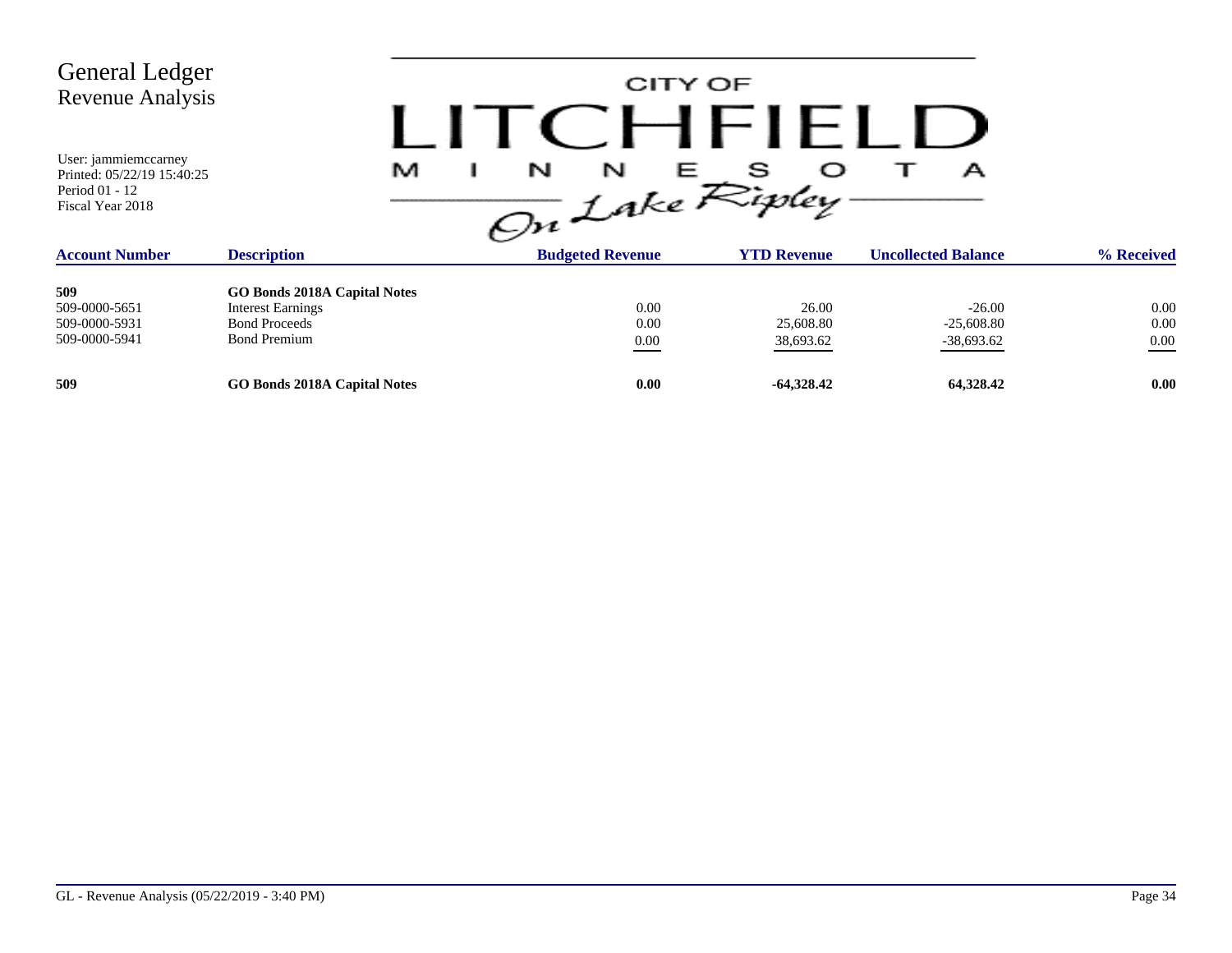| <b>General Ledger</b><br><b>Revenue Analysis</b><br>User: jammiemccarney<br>Printed: 05/22/19 15:40:25<br>Period 01 - 12 | M                        | CITY OF<br>$H$ $H$ $H$ $H$ $H$ $H$<br>N<br>N<br>Е<br>А<br>On Lake Ripley. |                    |                            |            |  |  |  |
|--------------------------------------------------------------------------------------------------------------------------|--------------------------|---------------------------------------------------------------------------|--------------------|----------------------------|------------|--|--|--|
| Fiscal Year 2018                                                                                                         |                          |                                                                           |                    |                            |            |  |  |  |
| <b>Account Number</b>                                                                                                    | <b>Description</b>       | <b>Budgeted Revenue</b>                                                   | <b>YTD Revenue</b> | <b>Uncollected Balance</b> | % Received |  |  |  |
| 510                                                                                                                      | Water Imp. PFA Loan-1999 |                                                                           |                    |                            |            |  |  |  |
| 510-0000-5651                                                                                                            | <b>Interest Earnings</b> | 373.00                                                                    | 1,421.00           | $-1,048.00$                | 380.97     |  |  |  |
| 510-0000-5931                                                                                                            | <b>Bond Proceeds</b>     | 0.00                                                                      | 0.00               | 0.00                       | $0.00\,$   |  |  |  |
| 510-0000-5985                                                                                                            | Transfer-Water Dept.     | 299,076.00                                                                | 20,076.00          | 279,000.00                 | 6.71       |  |  |  |
| 510                                                                                                                      | Water Imp. PFA Loan-1999 | $-299,449.00$                                                             | $-21,497.00$       | $-277,952,00$              | 7.18       |  |  |  |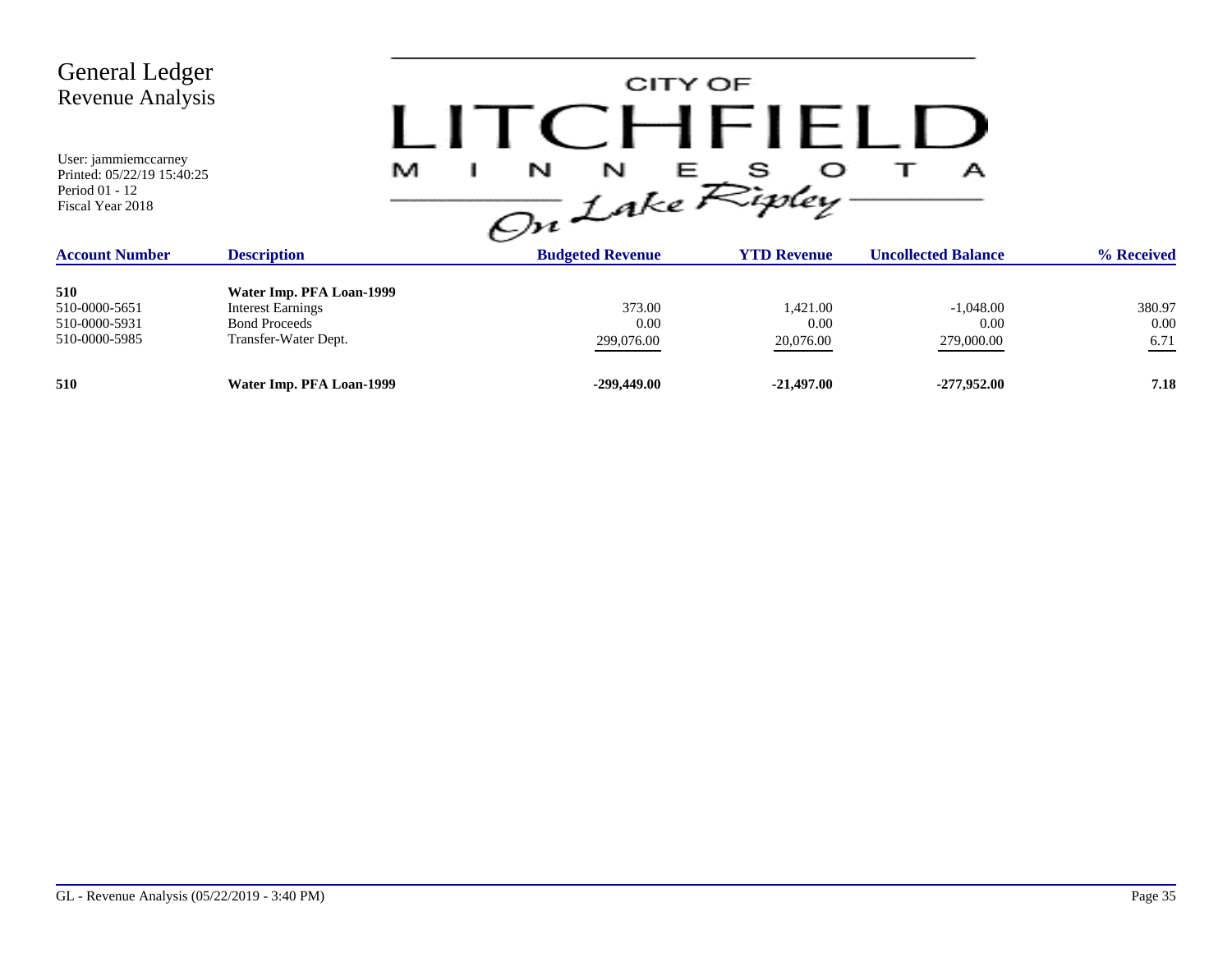| <b>General Ledger</b><br>Revenue Analysis<br>User: jammiemccarney<br>Printed: 05/22/19 15:40:25<br>Period 01 - 12<br>Fiscal Year 2018 | M                                                                                               | CITY OF<br>CHFIFLU<br>$\frac{1}{\sqrt{2n}}\int_{akc}^{\infty} E_{i\%}^{S}$ |                                | А                           |                              |
|---------------------------------------------------------------------------------------------------------------------------------------|-------------------------------------------------------------------------------------------------|----------------------------------------------------------------------------|--------------------------------|-----------------------------|------------------------------|
| <b>Account Number</b>                                                                                                                 | <b>Description</b>                                                                              | <b>Budgeted Revenue</b>                                                    | <b>YTD Revenue</b>             | <b>Uncollected Balance</b>  | % Received                   |
| 512<br>512-0000-5651<br>512-0000-5693<br>512-0000-5931                                                                                | Wastewater Imp. PFA Loan-2001<br><b>Interest Earnings</b><br>Sewer Fund<br><b>Bond Proceeds</b> | 1,264.00<br>732,000.00<br>0.00                                             | 4,819.00<br>732,000.00<br>0.00 | $-3,555.00$<br>0.00<br>0.00 | 381.25<br>100.00<br>$0.00\,$ |
| 512                                                                                                                                   | Wastewater Imp. PFA Loan-2001                                                                   | $-733,264.00$                                                              | -736,819.00                    | 3,555.00                    | 100.48                       |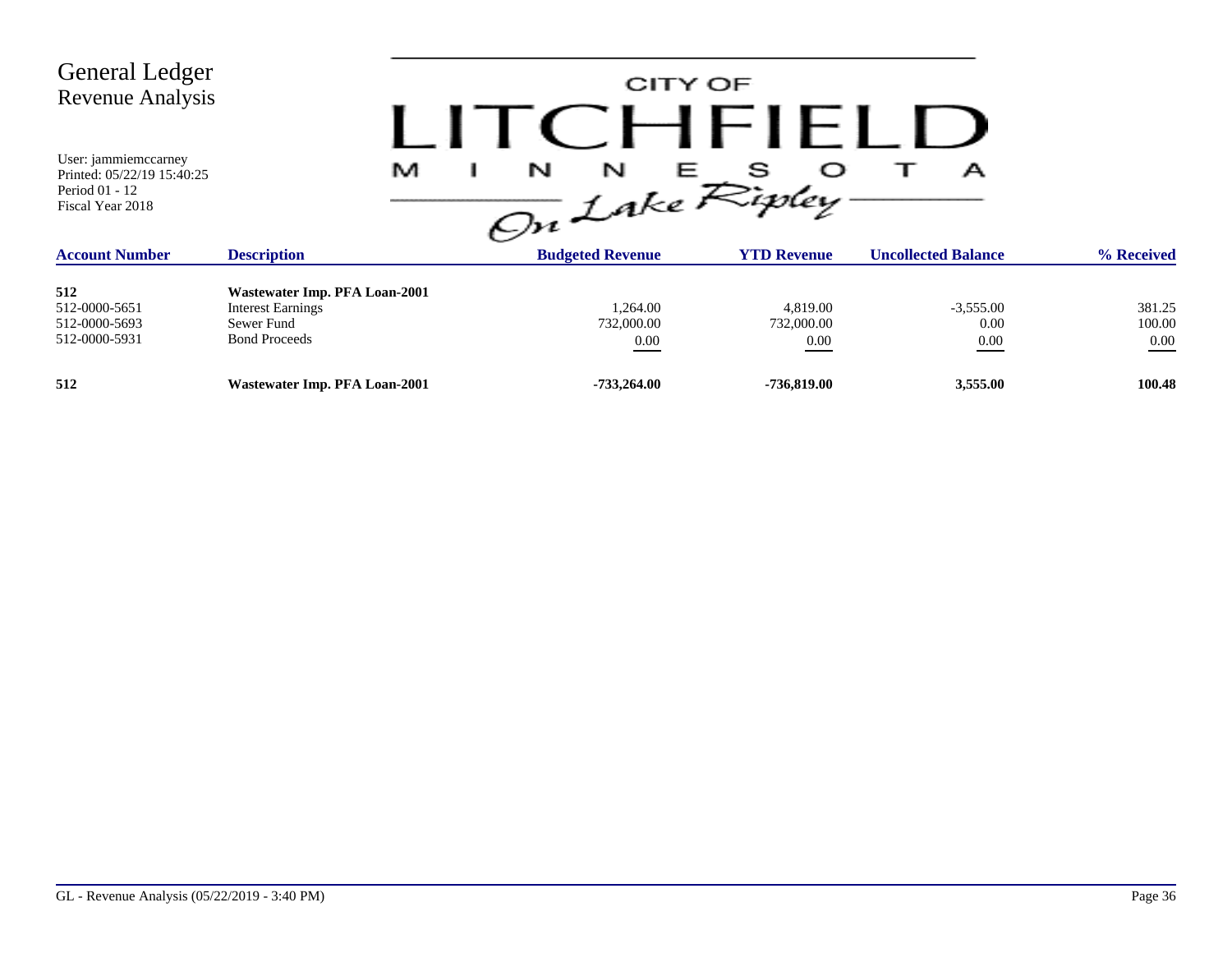

| <b>Account Number</b> | <b>Description</b>        | <b>Budgeted Revenue</b> | <b>YTD Revenue</b> | <b>Uncollected Balance</b> | % Received |
|-----------------------|---------------------------|-------------------------|--------------------|----------------------------|------------|
| 514                   | G.O. Improvement-2004     |                         |                    |                            |            |
| 514-0000-5111         | Current Ad                | 0.00                    | 0.00               | 0.00                       | 0.00       |
| 514-0000-5121         | Market Value Credit       | 0.00                    | 0.00               | 0.00                       | 0.00       |
| 514-0000-5610         | Principal                 | 0.00                    | 0.00               | 0.00                       | 0.00       |
| 514-0000-5620         | Penalties & Interest      | 0.00                    | 0.00               | 0.00                       | 0.00       |
| 514-0000-5630         | Collect-County-Current    | 0.00                    | 0.00               | 0.00                       | 0.00       |
| 514-0000-5640         | Collect-County-Delinquent | 0.00                    | 0.00               | 0.00                       | 0.00       |
| 514-0000-5651         | <b>Interest Earnings</b>  | 0.00                    | 0.00               | 0.00                       | 0.00       |
| 514-0000-5686         | Miscellaneous             | 0.00                    | 0.00               | 0.00                       | 0.00       |
| 514-0000-5931         | <b>Bond Proceeds</b>      | $0.00\,$                | 0.00               | 0.00                       | $0.00\,$   |
| 514                   | G.O. Improvement-2004     | 0.00                    | 0.00               | 0.00                       | 0.00       |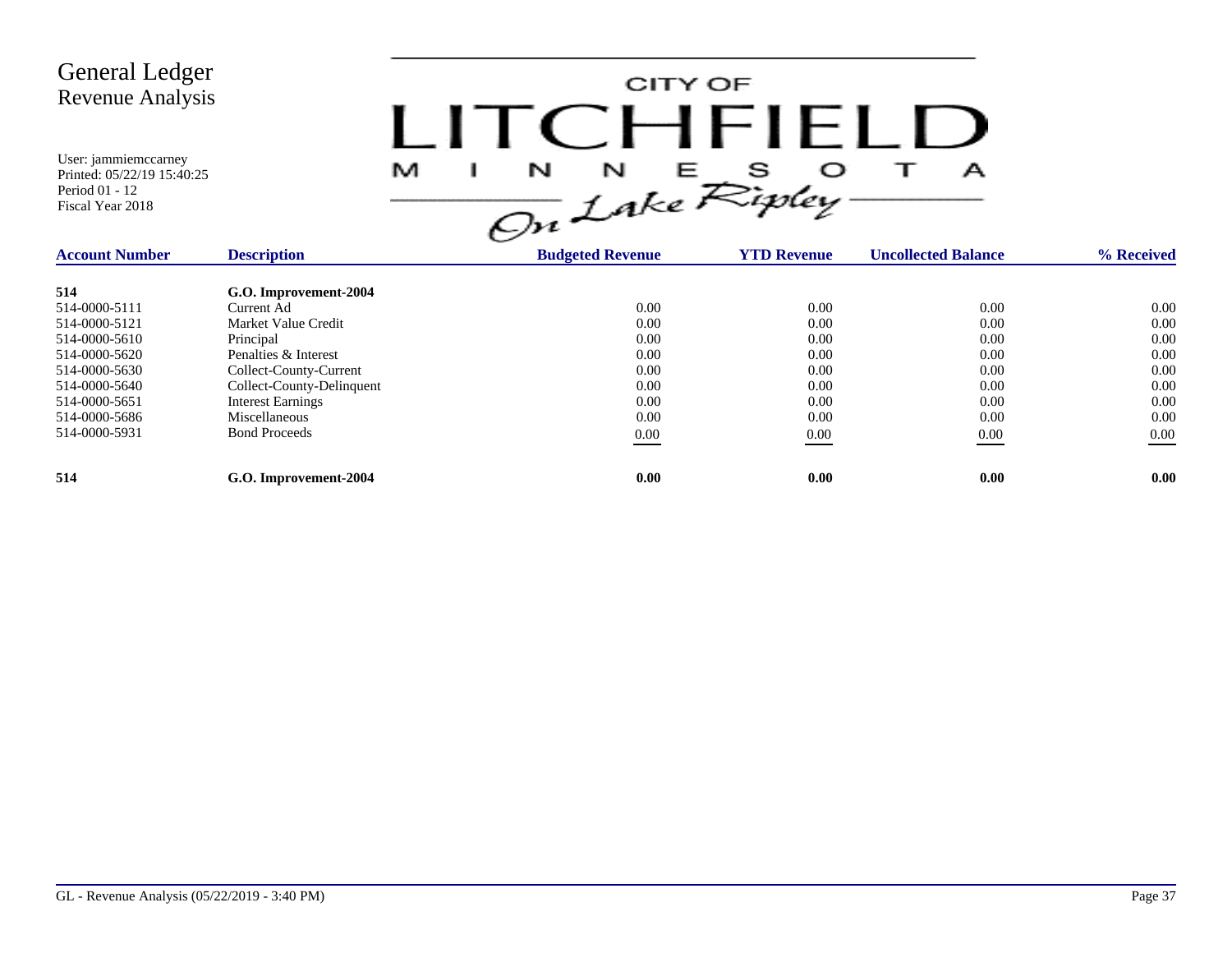CITY OF LITCHFIELD  $\overline{\mathbf{1}}$ M  $\mathbf{I}$  $\mathbf{A}$ 

| <b>Account Number</b> | <b>Description</b>               | <b>Budgeted Revenue</b> | <b>YTD Revenue</b> | <b>Uncollected Balance</b> | % Received |
|-----------------------|----------------------------------|-------------------------|--------------------|----------------------------|------------|
| 517                   | <b>G.O. EDA Lease Auditorium</b> |                         |                    |                            |            |
| 517-0000-5111         | <b>Current Ad Valorem Taxes</b>  | 45,000.00               | 45,427.95          | $-427.95$                  | 100.95     |
| 517-0000-5112         | Delinquent Ad Valorem Taxes      | 0.00                    | 0.00               | 0.00                       | 0.00       |
| 517-0000-5113         | Current Mobile Home Tax          | 0.00                    | 0.00               | 0.00                       | 0.00       |
| 517-0000-5114         | Delinquent Mobile Home Tax       | 0.00                    | 0.00               | 0.00                       | 0.00       |
| 517-0000-5121         | Market Value Credit              | 0.00                    | 0.00               | 0.00                       | 0.00       |
| 517-0000-5192         | Forfeited Tax Sale Apportion     | 0.00                    | 0.00               | 0.00                       | 0.00       |
| 517-0000-5342         | Hstd & Ag Credit Aid (Haca)      | 0.00                    | 0.00               | 0.00                       | 0.00       |
| 517-0000-5343         | Mobile Home Haca                 | 0.00                    | 0.00               | 0.00                       | 0.00       |
| 517-0000-5610         | Principal                        | 0.00                    | 0.00               | 0.00                       | 0.00       |
| 517-0000-5620         | Penalties & Interest             | 0.00                    | 0.00               | 0.00                       | 0.00       |
| 517-0000-5630         | Collect-County-Current           | 0.00                    | 0.00               | 0.00                       | 0.00       |
| 517-0000-5640         | Collect-County-Delinquent        | 0.00                    | 0.00               | 0.00                       | 0.00       |
| 517-0000-5651         | <b>Interest Earnings</b>         | 95.00                   | 321.00             | $-226.00$                  | 337.89     |
| 517-0000-5652         | <b>Accrued Interest-Bond</b>     | 0.00                    | 0.00               | 0.00                       | 0.00       |
| 517-0000-5654         | Interest-Special Assessments     | 0.00                    | 0.00               | 0.00                       | 0.00       |
| 517-0000-5686         | Miscellaneous                    | 0.00                    | 0.00               | 0.00                       | 0.00       |
| 517-0000-5931         | <b>Bond Proceeds</b>             | 0.00                    | 0.00               | 0.00                       | 0.00       |
| 517-0000-5977         | Transfer-5Th & Armstrong         | 0.00                    | 0.00               | 0.00                       | 0.00       |
| 517                   | <b>G.O. EDA Lease Auditorium</b> | $-45,095.00$            | -45,748.95         | 653.95                     | 101.45     |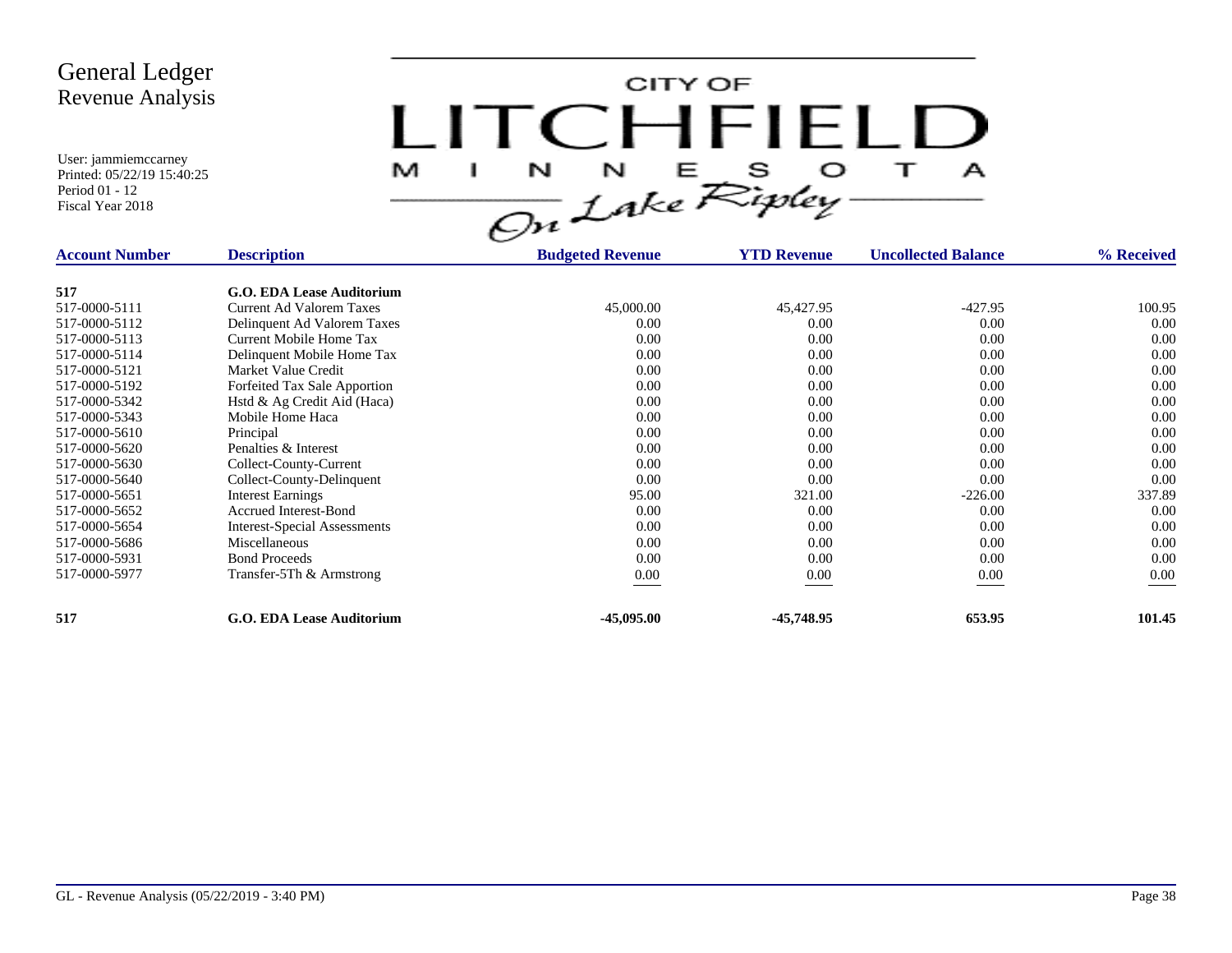CITY OF LITCHFIELD  $M$  I N N E S O T A<br>On Lake Ripley

| <b>Account Number</b> | <b>Description</b>                  | <b>Budgeted Revenue</b> | <b>YTD Revenue</b> | <b>Uncollected Balance</b> | % Received |
|-----------------------|-------------------------------------|-------------------------|--------------------|----------------------------|------------|
| 518                   | G.O. EDA Lease                      |                         |                    |                            |            |
| 518-0000-5111         | Current Ad Valorem Taxes            | 0.00                    | 0.00               | 0.00                       | 0.00       |
| 518-0000-5121         | Market Value Credit                 | 0.00                    | 0.00               | 0.00                       | 0.00       |
| 518-0000-5610         | Principal                           | 0.00                    | 0.00               | 0.00                       | 0.00       |
| 518-0000-5620         | Penalties & Interest                | 0.00                    | 0.00               | 0.00                       | 0.00       |
| 518-0000-5630         | Collect-County-Current              | 0.00                    | 0.00               | 0.00                       | 0.00       |
| 518-0000-5640         | Collect-County-Delinquent           | 0.00                    | 0.00               | 0.00                       | 0.00       |
| 518-0000-5651         | <b>Interest Earnings</b>            | 0.00                    | 0.00               | 0.00                       | 0.00       |
| 518-0000-5654         | <b>Interest-Special Assessments</b> | 0.00                    | 0.00               | 0.00                       | 0.00       |
| 518-0000-5686         | Miscellaneous                       | 0.00                    | 0.00               | 0.00                       | 0.00       |
| 518-0000-5687         | Insurance Dividends                 | 0.00                    | 0.00               | 0.00                       | 0.00       |
| 518-0000-5931         | <b>Bond Proceeds</b>                | 0.00                    | 0.00               | 0.00                       | 0.00       |
| 518-0000-5960         | Transfer - General                  | 0.00                    | 0.00               | 0.00                       | $0.00\,$   |
| 518                   | G.O. EDA Lease                      | 0.00                    | 0.00               | 0.00                       | 0.00       |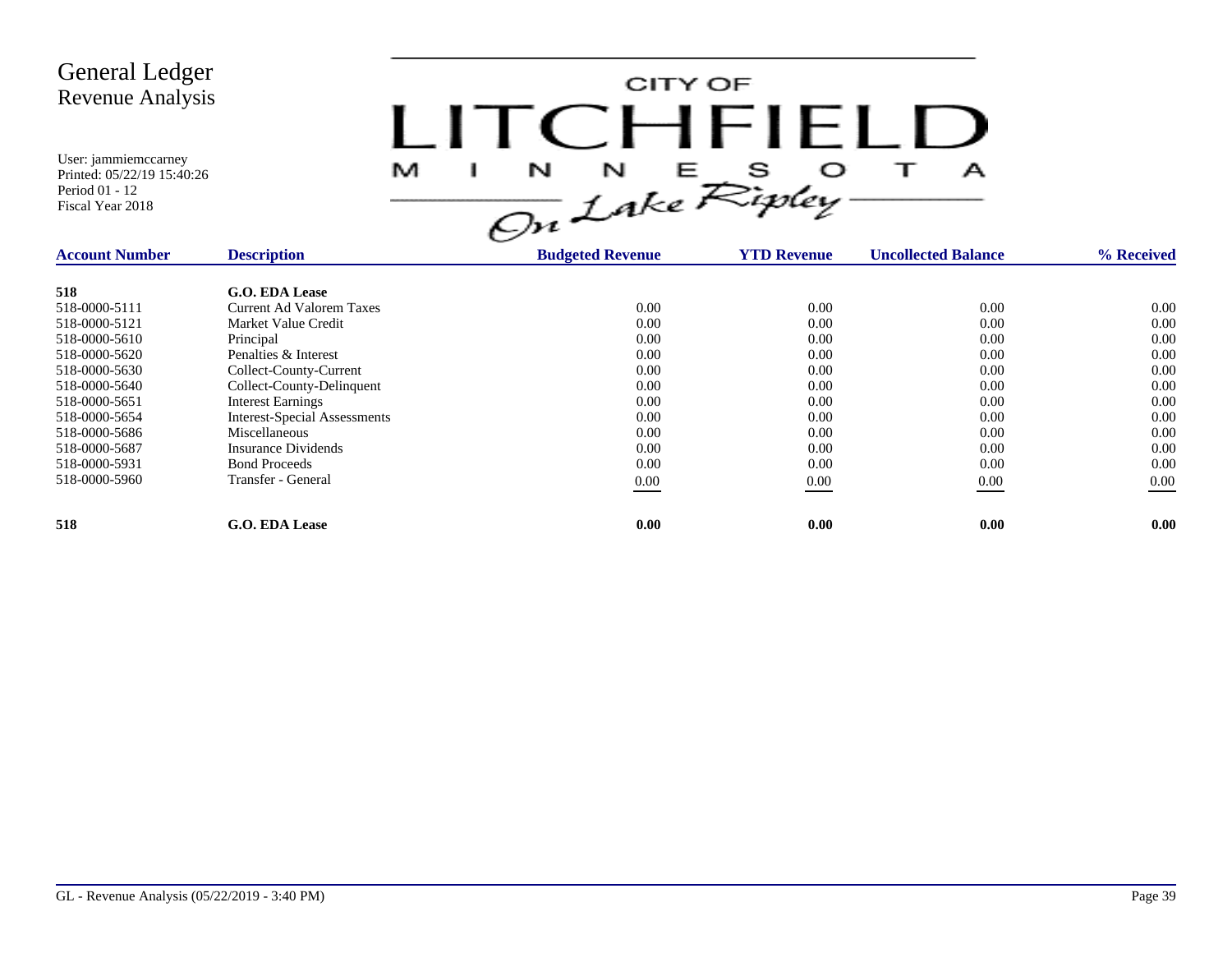

| <b>Account Number</b> | <b>Description</b>            | <b>Budgeted Revenue</b> | <b>YTD Revenue</b> | <b>Uncollected Balance</b> | % Received |
|-----------------------|-------------------------------|-------------------------|--------------------|----------------------------|------------|
| 520                   | G.O. Wastewater Fac. Ref.-93B |                         |                    |                            |            |
| 520-0000-5651         | <b>Interest Earnings</b>      | 0.00                    | 0.00               | 0.00                       | 0.00       |
| 520-0000-5686         | Miscellaneous                 | 0.00                    | 0.00               | 0.00                       | 0.00       |
| 520-0000-5693         | Sewer Fund                    | 0.00                    | 0.00               | 0.00                       | 0.00       |
| 520-0000-5927         | Transfer-Ww Fac.Rev.-91A      | 0.00                    | 0.00               | 0.00                       | 0.00       |
| 520-0000-5931         | <b>Bond Proceeds</b>          | 0.00                    | 0.00               | 0.00                       | 0.00       |
| 520                   | G.O. Wastewater Fac. Ref.-93B | 0.00                    | 0.00               | 0.00                       | 0.00       |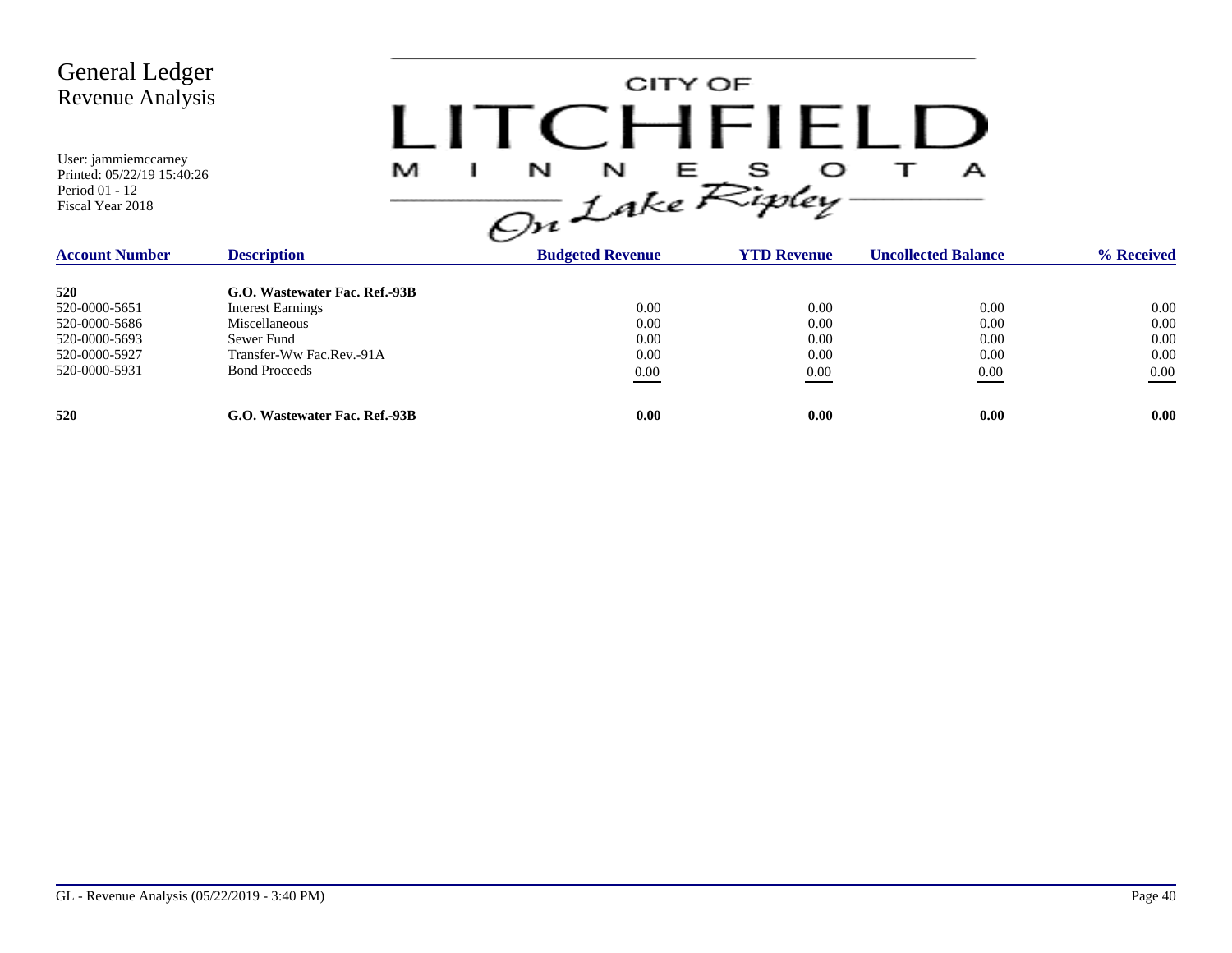CITY OF LITCHFIELD M  $\mathbf{I}$  $\mathbf{A}$ 

| <b>Account Number</b> | <b>Description</b>                  | <b>Budgeted Revenue</b> | <b>YTD Revenue</b> | <b>Uncollected Balance</b> | % Received |
|-----------------------|-------------------------------------|-------------------------|--------------------|----------------------------|------------|
| 521                   | G.O. Improvement - 2006A            |                         |                    |                            |            |
| 521-0000-5111         | <b>Current Ad Valorem Taxes</b>     | 0.00                    | $-0.09$            | 0.09                       | 0.00       |
| 521-0000-5112         | Delinquent Ad Valorem Taxes         | 0.00                    | 0.00               | 0.00                       | 0.00       |
|                       | Current Mobile Home Tax             | 0.00                    | 0.00               |                            | 0.00       |
| 521-0000-5113         |                                     |                         |                    | 0.00                       |            |
| 521-0000-5114         | Delinquent Mobile Home Tax          | 0.00                    | 0.00               | 0.00                       | 0.00       |
| 521-0000-5121         | Market Value Credit                 | 0.00                    | 0.00               | 0.00                       | 0.00       |
| 521-0000-5192         | Forfeited Tax Sale Apportion        | 0.00                    | 0.00               | 0.00                       | 0.00       |
| 521-0000-5342         | Hstd & Ag Credit Aid(Haca)          | 0.00                    | 0.00               | 0.00                       | 0.00       |
| 521-0000-5343         | Mobile Home Haca                    | 0.00                    | 0.00               | 0.00                       | 0.00       |
| 521-0000-5610         | Principal                           | 0.00                    | 0.00               | 0.00                       | 0.00       |
| 521-0000-5620         | Penalties & Interest                | 0.00                    | 0.00               | 0.00                       | 0.00       |
| 521-0000-5630         | Collect-County-Current              | 0.00                    | 0.00               | 0.00                       | 0.00       |
| 521-0000-5640         | Collect-County-Delinquent           | 0.00                    | 0.00               | 0.00                       | 0.00       |
| 521-0000-5651         | <b>Interest Earnings</b>            | 0.00                    | 0.00               | 0.00                       | 0.00       |
| 521-0000-5652         | Accrued Interest-Bond               | 0.00                    | 0.00               | 0.00                       | 0.00       |
| 521-0000-5654         | <b>Interest-Special Assessments</b> | 0.00                    | 0.00               | 0.00                       | 0.00       |
| 521-0000-5686         | Miscellaneous                       | 0.00                    | 0.00               | 0.00                       | 0.00       |
| 521-0000-5931         | Note Proceeds                       | 0.00                    | 0.00               | 0.00                       | 0.00       |
| 521-0000-5977         | Transfer - Eastern Development      | 0.00                    | 0.00               | 0.00                       | 0.00       |
| 521-0000-5994         | <b>Transfer Account</b>             | $0.00\,$                | $0.00\,$           | 0.00                       | $0.00\,$   |
| 521                   | G.O. Improvement - 2006A            | 0.00                    | 0.09               | $-0.09$                    | 0.00       |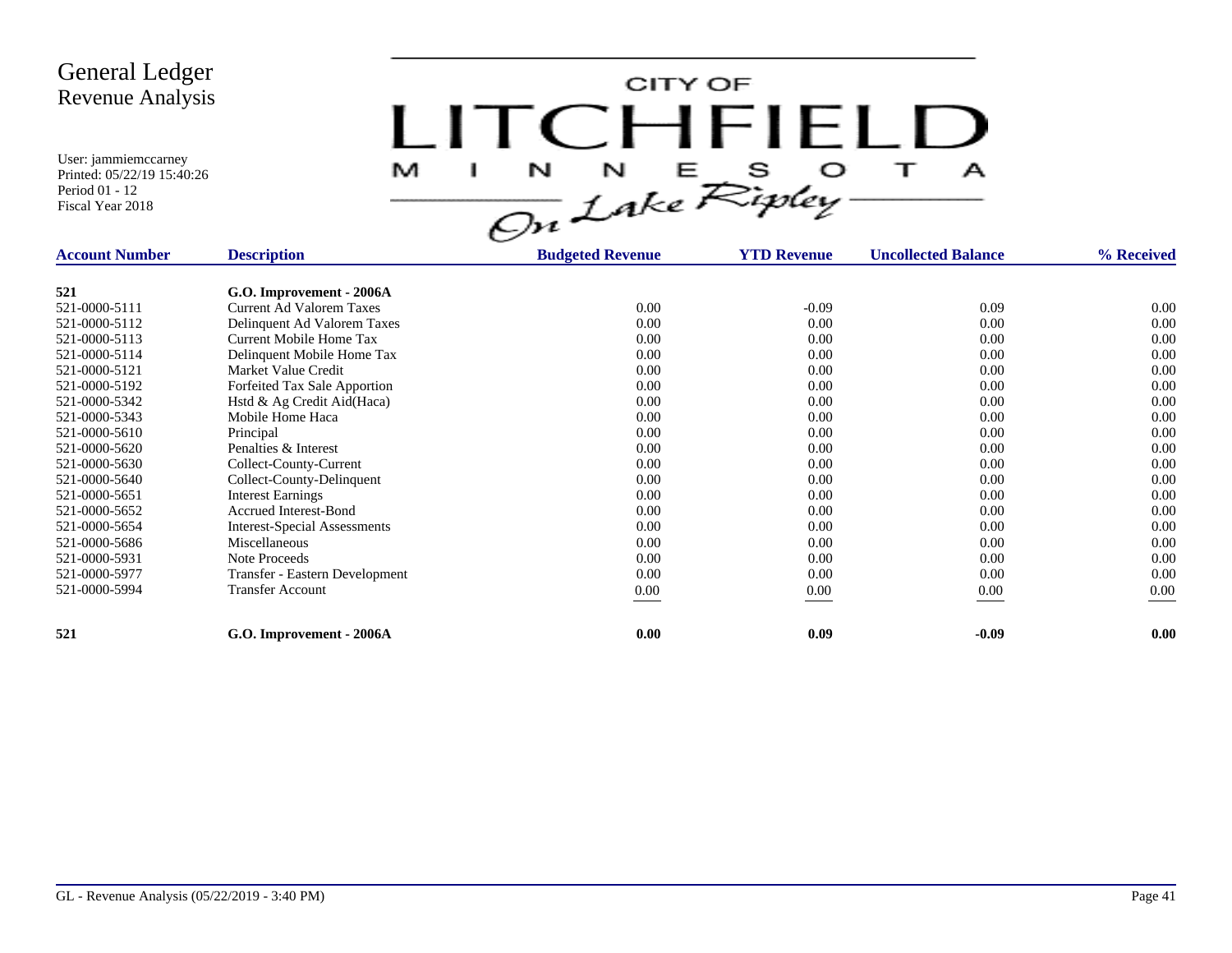CITY OF LITCHFIELD  $M$  I N N E S O T A<br>On Lake Ripley

| <b>Account Number</b> | <b>Description</b>                  | <b>Budgeted Revenue</b> | <b>YTD Revenue</b> | <b>Uncollected Balance</b> | % Received |
|-----------------------|-------------------------------------|-------------------------|--------------------|----------------------------|------------|
| 522                   | G.O. Improvement - 2007A            |                         |                    |                            |            |
| 522-0000-5111         | Current Ad Valorem Taxes            | 8,000.00                | 8,647.03           | $-647.03$                  | 108.09     |
| 522-0000-5112         | Delinquent Ad Valorem Taxes         | 0.00                    | 0.00               | 0.00                       | 0.00       |
| 522-0000-5113         | Current Mobile Home Tax             | 0.00                    | 0.00               | 0.00                       | 0.00       |
|                       |                                     |                         |                    |                            | 0.00       |
| 522-0000-5114         | Delinquent Mobile Home Tax          | 0.00                    | 0.00               | 0.00                       |            |
| 522-0000-5121         | Market Value Credit                 | 0.00                    | 0.00               | 0.00                       | 0.00       |
| 522-0000-5160         | Tax Abatement                       | 210,500.00              | 207,768.14         | 2,731.86                   | 98.70      |
| 522-0000-5192         | Forfeited Tax Sale Apportion        | 0.00                    | 0.00               | 0.00                       | 0.00       |
| 522-0000-5342         | Hstd & Ag Credit Aid(Haca)          | 0.00                    | 0.00               | 0.00                       | 0.00       |
| 522-0000-5343         | Mobile Home Haca                    | 0.00                    | 0.00               | 0.00                       | 0.00       |
| 522-0000-5610         | Principal                           | 0.00                    | 0.00               | 0.00                       | 0.00       |
| 522-0000-5620         | Penalties & Interest                | 0.00                    | 0.00               | 0.00                       | 0.00       |
| 522-0000-5630         | Collect-County-Current              | 0.00                    | 0.00               | 0.00                       | 0.00       |
| 522-0000-5640         | Collect-County-Delinquent           | 0.00                    | 0.00               | 0.00                       | 0.00       |
| 522-0000-5651         | <b>Interest Earnings</b>            | 163.00                  | 0.00               | 163.00                     | 0.00       |
| 522-0000-5652         | <b>Accrued Interest-Bond</b>        | 0.00                    | 0.00               | 0.00                       | 0.00       |
| 522-0000-5654         | <b>Interest-Special Assessments</b> | 0.00                    | 0.00               | 0.00                       | 0.00       |
| 522-0000-5686         | Miscellaneous                       | 0.00                    | 0.00               | 0.00                       | 0.00       |
| 522-0000-5929         | Transfer - Golf Course              | 0.00                    | 0.00               | 0.00                       | 0.00       |
| 522-0000-5931         | Note Proceeds                       | 0.00                    | 0.00               | 0.00                       | 0.00       |
| 522-0000-5960         | Transfer - General Fund             | 0.00                    | 0.00               | 0.00                       | 0.00       |
| 522-0000-5977         | Transfer-5th & Armstrong            |                         |                    |                            | 0.00       |
|                       |                                     | $0.00\,$                | 9,337.00           | $-9,337.00$                |            |
| 522                   | G.O. Improvement - 2007A            | $-218,663.00$           | $-225,752.17$      | 7,089.17                   | 103.24     |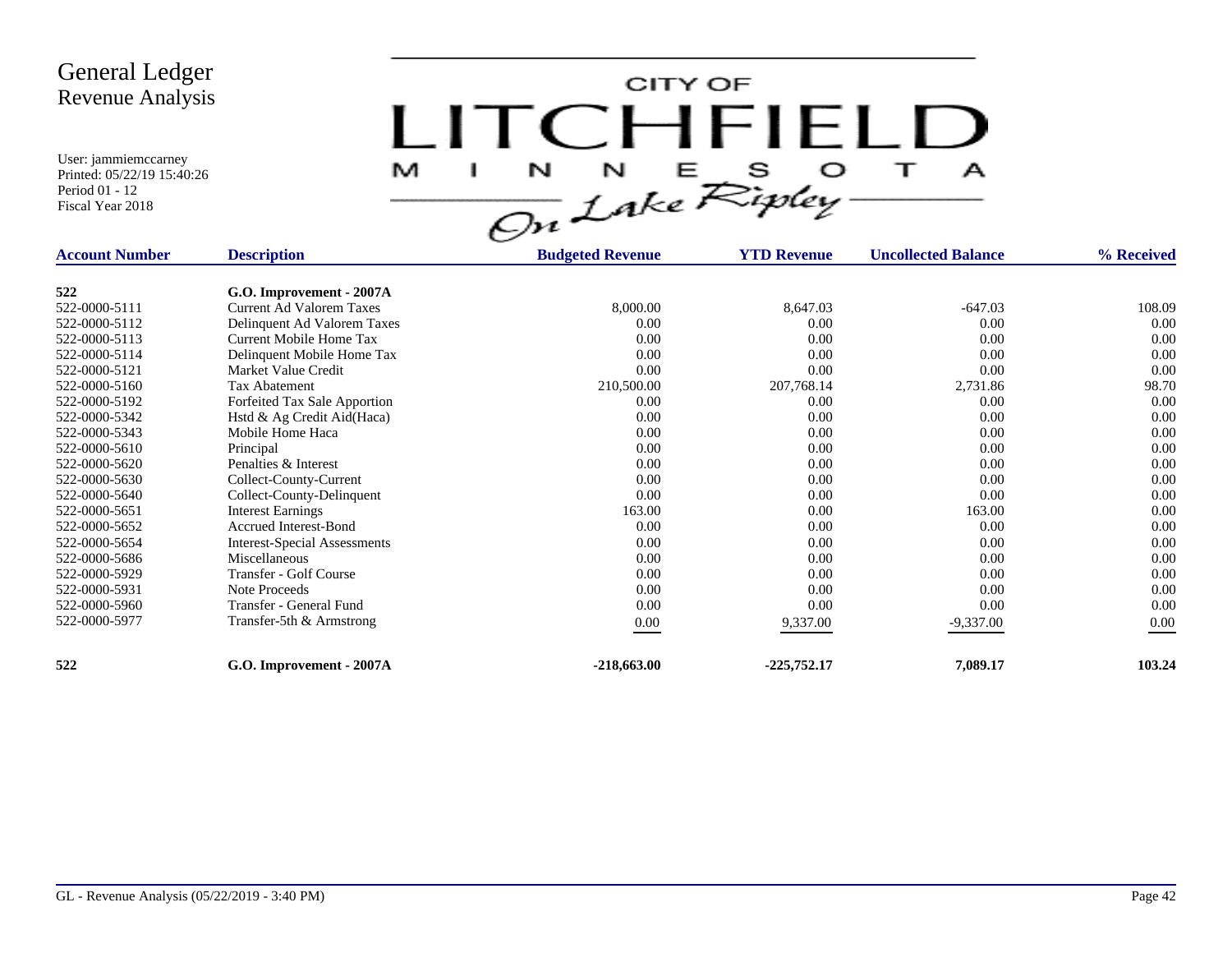| <b>General Ledger</b><br><b>Revenue Analysis</b>                                                                                                                              |                                                                                                                                                                                                                                                                        |                                                                                              | CITY OF<br>CHFIELL                                                                           |                                                                                         |                                                                                    |
|-------------------------------------------------------------------------------------------------------------------------------------------------------------------------------|------------------------------------------------------------------------------------------------------------------------------------------------------------------------------------------------------------------------------------------------------------------------|----------------------------------------------------------------------------------------------|----------------------------------------------------------------------------------------------|-----------------------------------------------------------------------------------------|------------------------------------------------------------------------------------|
| User: jammiemccarney<br>Printed: 05/22/19 15:40:26<br>Period 01 - 12<br>Fiscal Year 2018                                                                                      | M                                                                                                                                                                                                                                                                      | L<br>$\frac{1}{\sqrt{2n}}\int_{0}^{N}dke\sum_{i}^{S}e^{2ikx}$                                |                                                                                              | А                                                                                       |                                                                                    |
| <b>Account Number</b>                                                                                                                                                         | <b>Description</b>                                                                                                                                                                                                                                                     | <b>Budgeted Revenue</b>                                                                      | <b>YTD Revenue</b>                                                                           | <b>Uncollected Balance</b>                                                              | % Received                                                                         |
| 523<br>523-0000-5111<br>523-0000-5121<br>523-0000-5610<br>523-0000-5620<br>523-0000-5651<br>523-0000-5652<br>523-0000-5931<br>523-0000-5962<br>523-0000-5963<br>523-0000-5997 | Elec Util Rev Ref Bond - 2017A<br>Current Ad Valorem Taxes<br>Market Value Credit<br>Principal<br>Penalties & Interest<br><b>Interest Earnings</b><br><b>Accrued Interest-Bond</b><br><b>Bond Proceeds</b><br>Transfer - Electric<br><b>SMMPA</b> Contract<br>Transfer | 0.00<br>0.00<br>0.00<br>0.00<br>1,830.00<br>0.00<br>0.00<br>840,000.00<br>240,000.00<br>0.00 | 0.00<br>0.00<br>0.00<br>0.00<br>7.174.00<br>0.00<br>0.00<br>840,000.00<br>240,000.00<br>0.00 | 0.00<br>0.00<br>0.00<br>0.00<br>$-5,344.00$<br>0.00<br>0.00<br>0.00<br>0.00<br>$0.00\,$ | 0.00<br>0.00<br>0.00<br>0.00<br>392.02<br>0.00<br>0.00<br>100.00<br>100.00<br>0.00 |
| 523                                                                                                                                                                           | Elec Util Rev Ref Bond - 2017A                                                                                                                                                                                                                                         | $-1,081,830.00$                                                                              | $-1,087,174.00$                                                                              | 5,344.00                                                                                | 100.49                                                                             |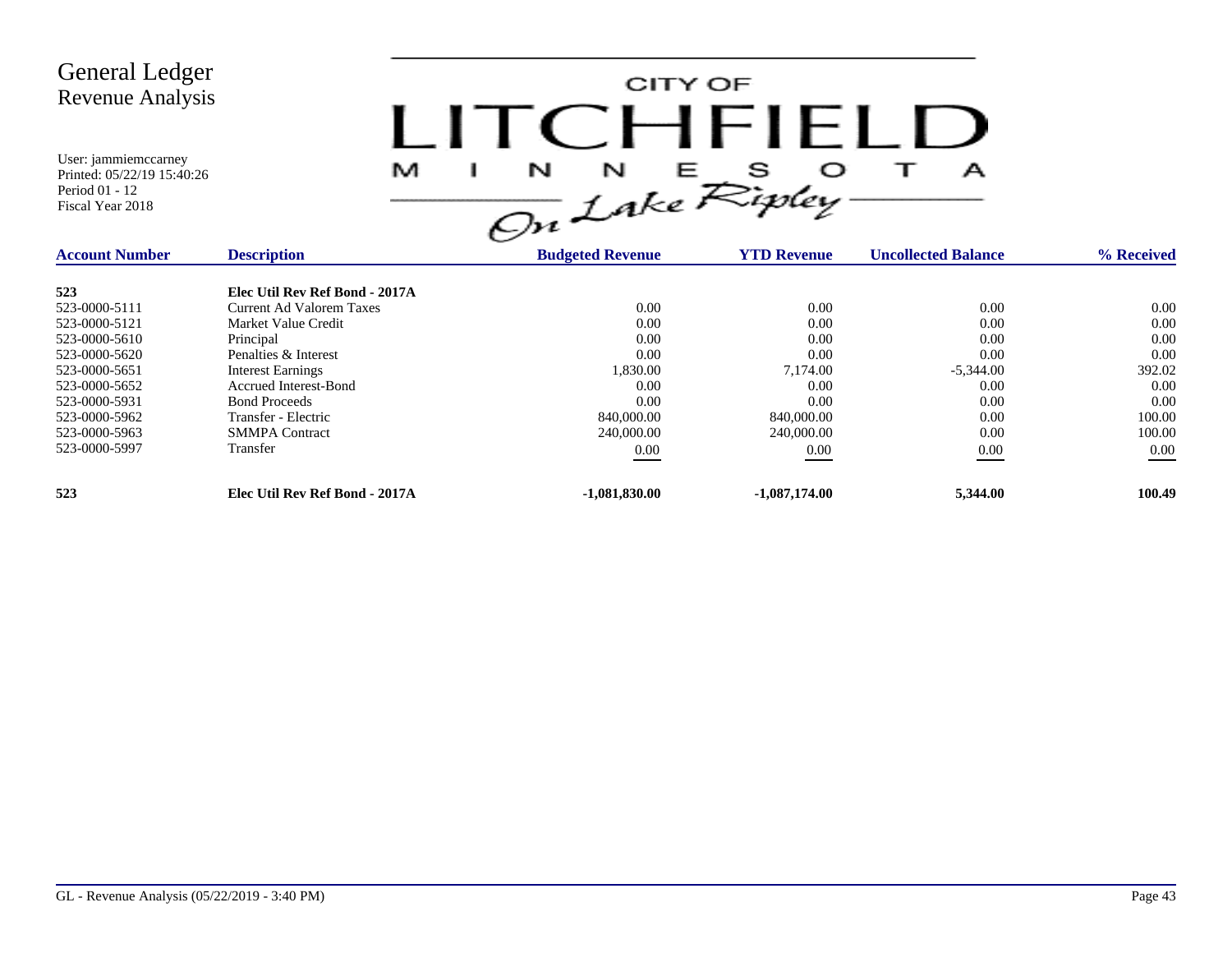CITY OF LITCHFIELD  $\overline{1}$ M  $\mathbf{I}$  $\mathbf{A}$ 

| <b>Account Number</b> | <b>Description</b>              | <b>Budgeted Revenue</b> | <b>YTD Revenue</b> | <b>Uncollected Balance</b> | % Received |
|-----------------------|---------------------------------|-------------------------|--------------------|----------------------------|------------|
| 524                   | G.O. Equip Cert - Series 2009A  |                         |                    |                            |            |
| 524-0000-5111         | <b>Current Ad Valorem Taxes</b> | 0.00                    | $-15.86$           | 15.86                      | 0.00       |
| 524-0000-5112         | Delinquent Ad Valorem Taxes     | 0.00                    | 0.00               | 0.00                       | 0.00       |
| 524-0000-5113         | Current Mobile Home Tax         | 0.00                    | 0.00               | 0.00                       | 0.00       |
| 524-0000-5114         | Delinquent Mobile Home Tax      | 0.00                    | 0.00               | 0.00                       | 0.00       |
| 524-0000-5117         | C of I - Current Ad Valorem     | 40,000.00               | 40,319.89          | $-319.89$                  | 100.80     |
| 524-0000-5121         | Market Value Credit             | 0.00                    | 0.00               | 0.00                       | 0.00       |
|                       |                                 | 0.00                    |                    |                            |            |
| 524-0000-5342         | Hstd & Ag Credit Aid (Haca)     |                         | 0.00               | 0.00                       | 0.00       |
| 524-0000-5343         | Mobile Home Haca                | 0.00                    | 0.00               | 0.00                       | 0.00       |
| 524-0000-5345         | <b>Equalization Aid</b>         | 0.00                    | 0.00               | 0.00                       | 0.00       |
| 524-0000-5610         | Principal                       | 0.00                    | 0.00               | 0.00                       | 0.00       |
| 524-0000-5620         | Penalties & Interest            | 0.00                    | 0.00               | 0.00                       | 0.00       |
| 524-0000-5630         | Collect-County-Current          | 0.00                    | 0.00               | 0.00                       | 0.00       |
| 524-0000-5640         | Collect-County-Delinquent       | 0.00                    | 0.00               | 0.00                       | 0.00       |
| 524-0000-5646         | Collect-County-Interest         | 0.00                    | 0.00               | 0.00                       | 0.00       |
| 524-0000-5651         | <b>Interest Earnings</b>        | 110.00                  | 574.00             | $-464.00$                  | 521.82     |
| 524-0000-5686         | Miscellaneous                   | 0.00                    | 0.00               | 0.00                       | 0.00       |
| 524-0000-5921         | <b>Township Contract</b>        | 40,000.00               | 60,000.00          | $-20,000.00$               | 150.00     |
| 524-0000-5931         | <b>Bond Proceeds</b>            | 0.00                    | 0.00               | 0.00                       | 0.00       |
| 524-0000-5977         | Transfer-Misc.                  | 0.00                    | 0.00               | 0.00                       | 0.00       |
| 524                   | G.O. Equip Cert - Series 2009A  | $-80,110.00$            | $-100,878.03$      | 20,768.03                  | 125.92     |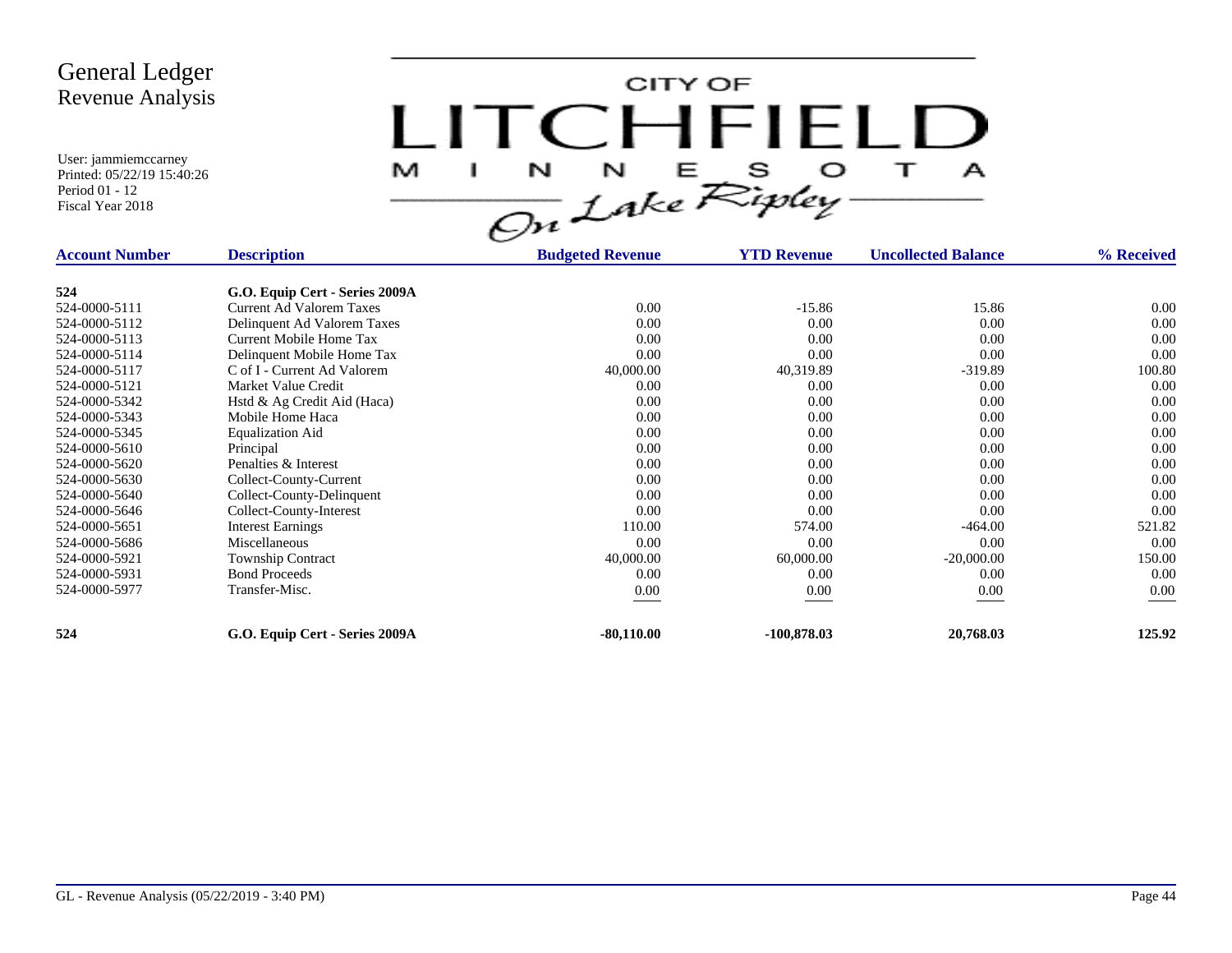CITY OF LITCHFIELD M  $\mathbf{I}$  $\mathbf{A}$ 

| <b>Account Number</b> | <b>Description</b>              | <b>Budgeted Revenue</b> | <b>YTD Revenue</b> | <b>Uncollected Balance</b> | % Received  |
|-----------------------|---------------------------------|-------------------------|--------------------|----------------------------|-------------|
| 525                   | G.O. Ref Bonds - 2009B          |                         |                    |                            |             |
| 525-0000-5111         | <b>Current Ad Valorem Taxes</b> | 0.00                    | 57.39              | $-57.39$                   | $0.00\,$    |
| 525-0000-5112         | Delinquent Ad Valorem Taxes     | 0.00                    | 0.00               | 0.00                       | 0.00        |
| 525-0000-5113         | Current Mobile Home Tax         | 0.00                    | 0.00               | 0.00                       | 0.00        |
| 525-0000-5114         | Delinquent Mobile Home Tax      | 0.00                    | 0.00               | 0.00                       | 0.00        |
| 525-0000-5121         | Market Value Credit             | 0.00                    | 0.00               | 0.00                       | 0.00        |
| 525-0000-5342         | Hstd & Ag Credit Aid (Haca)     | 0.00                    | 0.00               | 0.00                       | 0.00        |
| 525-0000-5343         | Mobile Home Haca                | 0.00                    | 0.00               | 0.00                       | 0.00        |
| 525-0000-5345         |                                 | 0.00                    | 0.00               | 0.00                       | 0.00        |
| 525-0000-5610         | <b>Equalization Aid</b>         | 0.00                    |                    |                            | 0.00        |
|                       | Principal                       |                         | 7,648.17           | $-7,648.17$                |             |
| 525-0000-5620         | Penalties & Interest            | 0.00                    | 0.00               | 0.00                       | 0.00        |
| 525-0000-5630         | Collect-County-Current          | 0.00                    | 286.00             | $-286.00$                  | 0.00        |
| 525-0000-5640         | Collect-County-Delinquent       | 0.00                    | 0.00               | 0.00                       | 0.00        |
| 525-0000-5646         | Collect-County-Interest         | 0.00                    | 0.00               | 0.00                       | 0.00        |
| 525-0000-5651         | <b>Interest Earnings</b>        | 16.00                   | 0.00               | 16.00                      | 0.00        |
| 525-0000-5686         | Miscellaneous                   | 0.00                    | 0.00               | 0.00                       | 0.00        |
| 525-0000-5921         | Transfer - Water                | 0.00                    | 0.00               | 0.00                       | 0.00        |
| 525-0000-5931         | <b>Bond Proceeds</b>            | 0.00                    | 0.00               | 0.00                       | 0.00        |
| 525-0000-5976         | Transfer - 2011C GO Imp & Ref   | 0.00                    | $-8,488.00$        | 8,488.00                   | 0.00        |
| 525-0000-5977         | Transfer - G.O. Imp - 1999      | 0.00                    | 0.00               | 0.00                       | 0.00        |
| 525-0000-5978         | Transfer - G.O. Imp - 2002      | 0.00                    | 0.00               | 0.00                       | 0.00        |
| 525-0000-5979         | Transfer - G.O. Imp -2003 Ref   | $0.00\,$                | 0.00               | 0.00                       | 0.00        |
| 525                   | <b>G.O. Ref Bonds - 2009B</b>   | $-16.00$                | 496.44             | $-512.44$                  | $-3,102.75$ |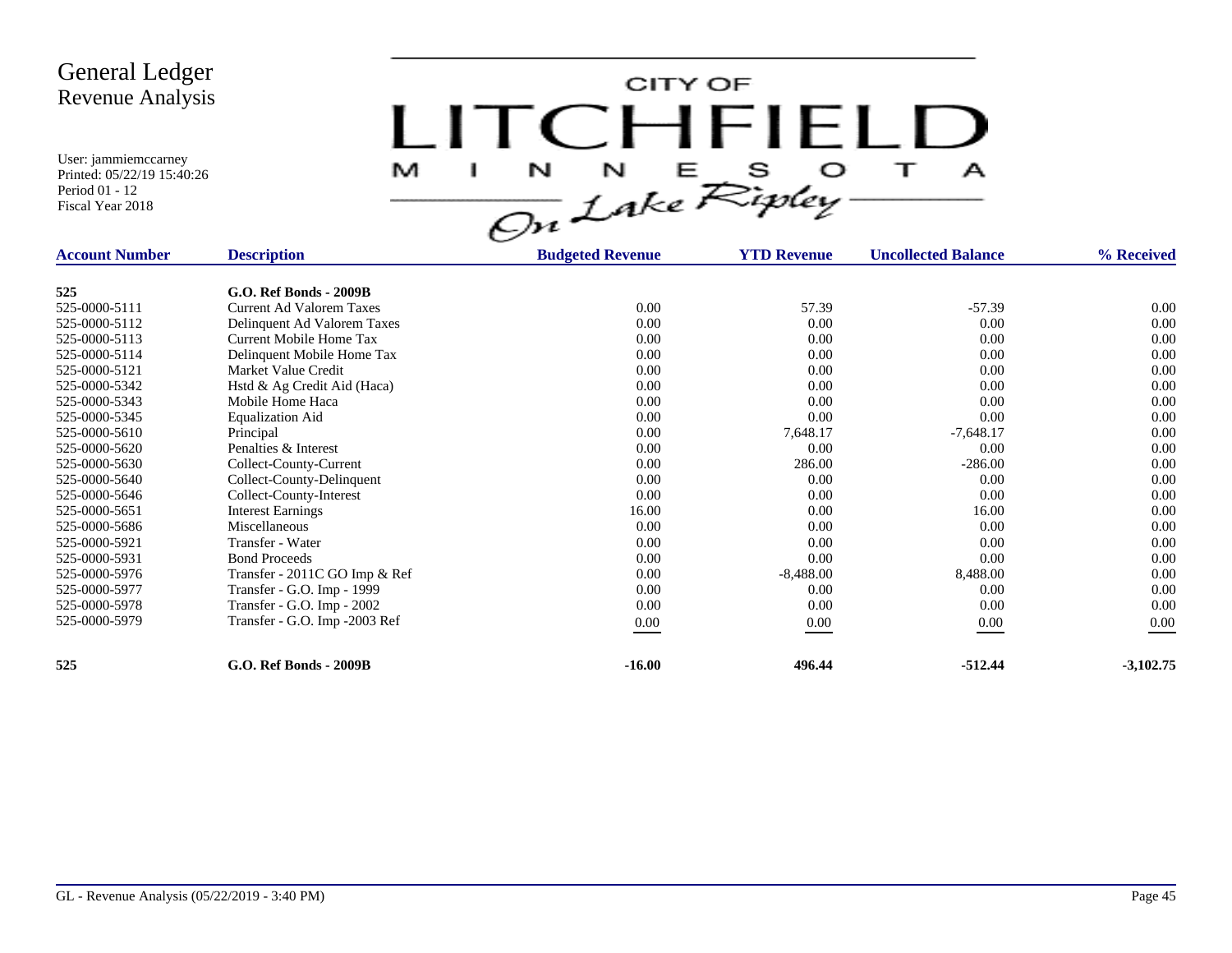| <b>General Ledger</b><br><b>Revenue Analysis</b><br>User: jammiemccarney<br>Printed: 05/22/19 15:40:26<br>Period 01 - 12<br>Fiscal Year 2018 | M                                                                                               | $\frac{1}{\sqrt{2n}}\int_{akc}^{\mathcal{N}}dkeRipley$ | CITY OF<br>CHFIELL                 | А                           |                              |
|----------------------------------------------------------------------------------------------------------------------------------------------|-------------------------------------------------------------------------------------------------|--------------------------------------------------------|------------------------------------|-----------------------------|------------------------------|
| <b>Account Number</b>                                                                                                                        | <b>Description</b>                                                                              | <b>Budgeted Revenue</b>                                | <b>YTD Revenue</b>                 | <b>Uncollected Balance</b>  | % Received                   |
| 526<br>526-0000-5651<br>526-0000-5693<br>526-0000-5931                                                                                       | Wastewater Imp. PFA Loan-2009<br><b>Interest Earnings</b><br>Sewer Fund<br><b>Bond Proceeds</b> | 414.00<br>516,000.00<br>0.00                           | 1,583.00<br>516,000.00<br>$0.00\,$ | $-1,169.00$<br>0.00<br>0.00 | 382.37<br>100.00<br>$0.00\,$ |
| 526                                                                                                                                          | Wastewater Imp. PFA Loan-2009                                                                   | $-516,414.00$                                          | -517,583.00                        | 1,169.00                    | 100.23                       |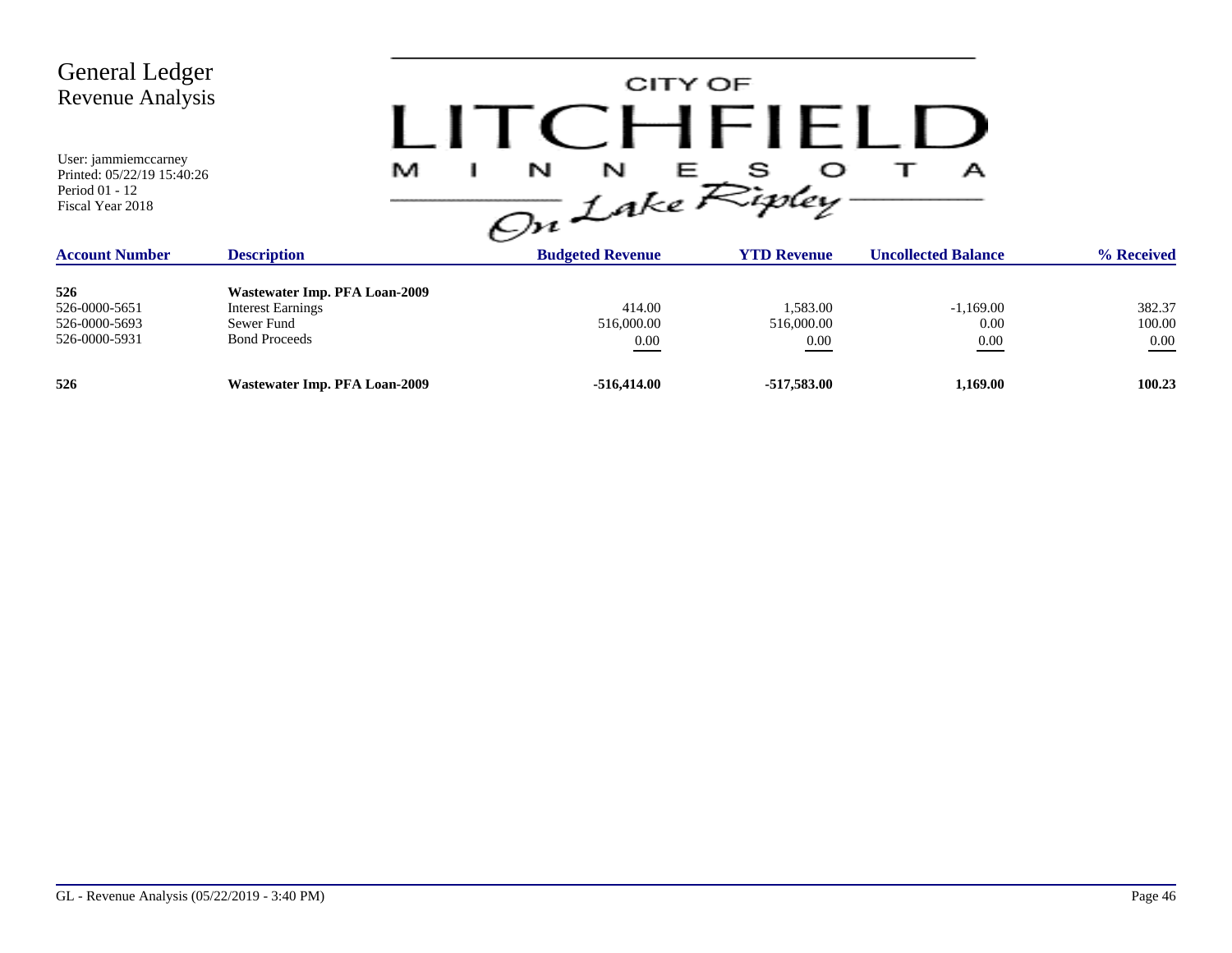CITY OF LITCHFIELD  $M$  I N N E S O T A<br>On Lake Ripley

| <b>Account Number</b> | <b>Description</b>              | <b>Budgeted Revenue</b> | <b>YTD Revenue</b> | <b>Uncollected Balance</b> | % Received |
|-----------------------|---------------------------------|-------------------------|--------------------|----------------------------|------------|
| 586                   | Cert. of Indebtedness-2006      |                         |                    |                            |            |
| 586-0000-5111         | <b>Current Ad Valorem Taxes</b> | 0.00                    | $-57.00$           | 57.00                      | 0.00       |
| 586-0000-5112         | Delinquent Ad Valorem Taxes     | 0.00                    | 0.00               | 0.00                       | 0.00       |
| 586-0000-5113         | Current Mobile Home Tax         | 0.00                    | 0.00               | 0.00                       | 0.00       |
| 586-0000-5114         | Delinquent Mobile Home Tax      | 0.00                    | 0.00               | 0.00                       | 0.00       |
| 586-0000-5117         | C of I-Current Ad Valorem       | 0.00                    | 0.00               | 0.00                       | 0.00       |
| 586-0000-5121         | Market Value Credit             | 0.00                    | 0.00               | 0.00                       | 0.00       |
| 586-0000-5191         | Penalty & Int.-Ad Valorem       | 0.00                    | 0.00               | 0.00                       | 0.00       |
| 586-0000-5344         | Local Performance Aid           | 0.00                    | 0.00               | 0.00                       | 0.00       |
| 586-0000-5651         | <b>Interest Earnings</b>        | 0.00                    | 0.00               | 0.00                       | 0.00       |
| 586-0000-5686         | Miscellaneous                   | 0.00                    | 0.00               | 0.00                       | 0.00       |
| 586-0000-5931         | <b>Bond Proceeds</b>            | 0.00                    | 0.00               | 0.00                       | 0.00       |
| 586-0000-5960         | Transfer - General Fund         | $0.00\,$                | 0.00               | 0.00                       | $0.00\,$   |
| 586                   | Cert. of Indebtedness-2006      | 0.00                    | 57.00              | $-57.00$                   | 0.00       |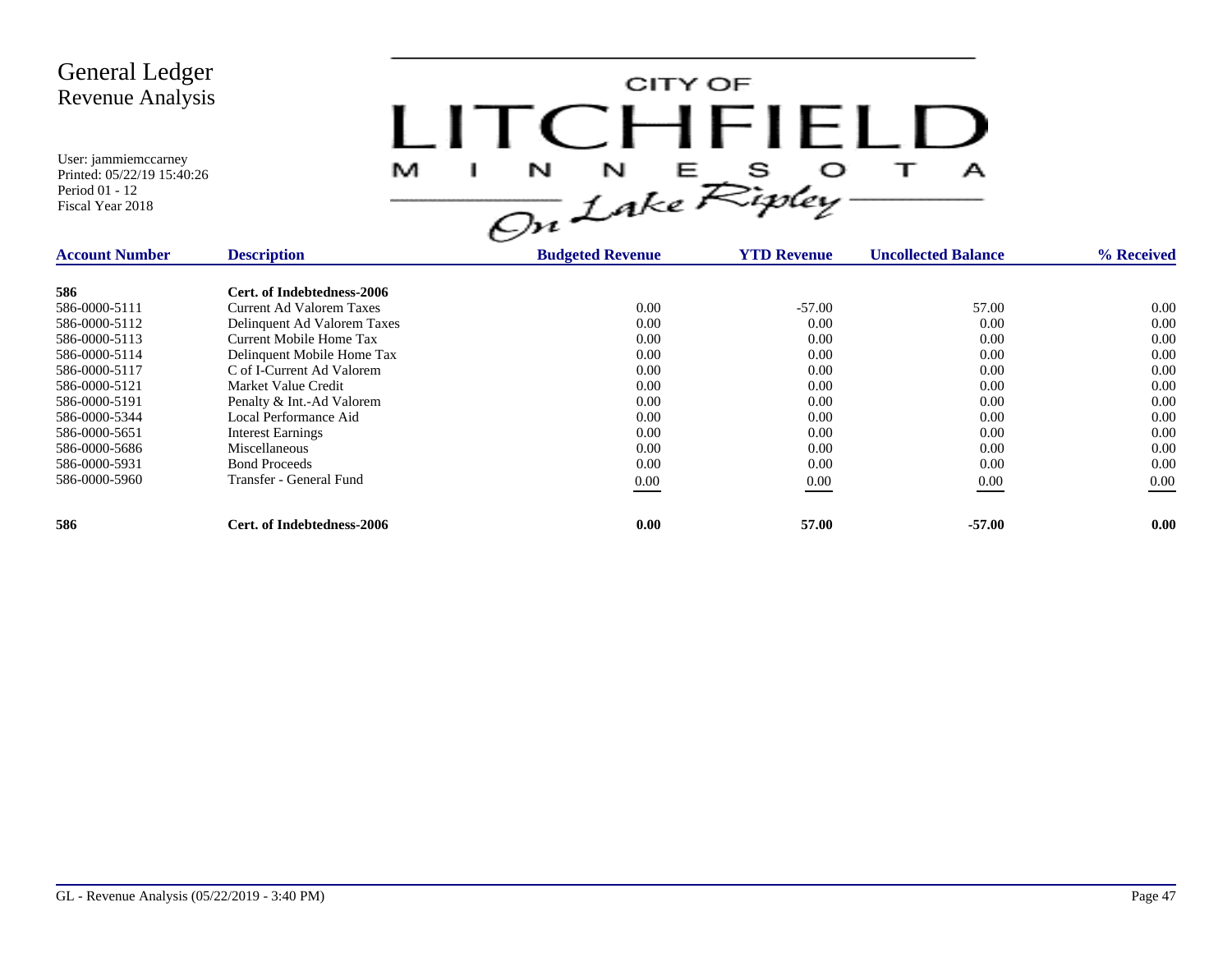CITY OF LITCHFIELD  $M$  I N N E S O T A<br>On Lake Ripley

| <b>Account Number</b> | <b>Description</b>          | <b>Budgeted Revenue</b> | <b>YTD Revenue</b> | <b>Uncollected Balance</b> | % Received |
|-----------------------|-----------------------------|-------------------------|--------------------|----------------------------|------------|
| 587                   | Cert. of Indebtedness-2007  |                         |                    |                            |            |
| 587-0000-5111         | Current Ad Valorem Taxes    | 0.00                    | $-217.00$          | 217.00                     | 0.00       |
| 587-0000-5112         | Delinquent Ad Valorem Taxes | 0.00                    | 0.00               | 0.00                       | 0.00       |
| 587-0000-5113         | Current Mobile Home Tax     | 0.00                    | 0.00               | 0.00                       | 0.00       |
| 587-0000-5114         | Delinquent Mobile Home Tax  | 0.00                    | 0.00               | 0.00                       | 0.00       |
| 587-0000-5117         | C of I-Current Ad Valorem   | 0.00                    | $-66.00$           | 66.00                      | 0.00       |
| 587-0000-5121         | Market Value Credit         | 0.00                    | 0.00               | 0.00                       | 0.00       |
| 587-0000-5191         | Penalty & Int.-Ad Valorem   | 0.00                    | 0.00               | 0.00                       | 0.00       |
| 587-0000-5344         | Local Performance Aid       | 0.00                    | 0.00               | 0.00                       | 0.00       |
| 587-0000-5651         | <b>Interest Earnings</b>    | 0.00                    | 0.00               | 0.00                       | 0.00       |
| 587-0000-5686         | Miscellaneous               | 0.00                    | 0.00               | 0.00                       | 0.00       |
| 587-0000-5931         | <b>Bond Proceeds</b>        | 0.00                    | 0.00               | 0.00                       | 0.00       |
| 587-0000-5960         | Transfer - General Fund     | 0.00                    | 0.00               | 0.00                       | 0.00       |
| 587-0000-5977         | Transfer-Cap. Imp. Rev.     | 0.00                    | 0.00               | 0.00                       | 0.00       |
| 587-0000-5982         | Transfer                    | $0.00\,$                | 0.00               | 0.00                       | $0.00\,$   |
| 587                   | Cert. of Indebtedness-2007  | 0.00                    | 283.00             | $-283.00$                  | 0.00       |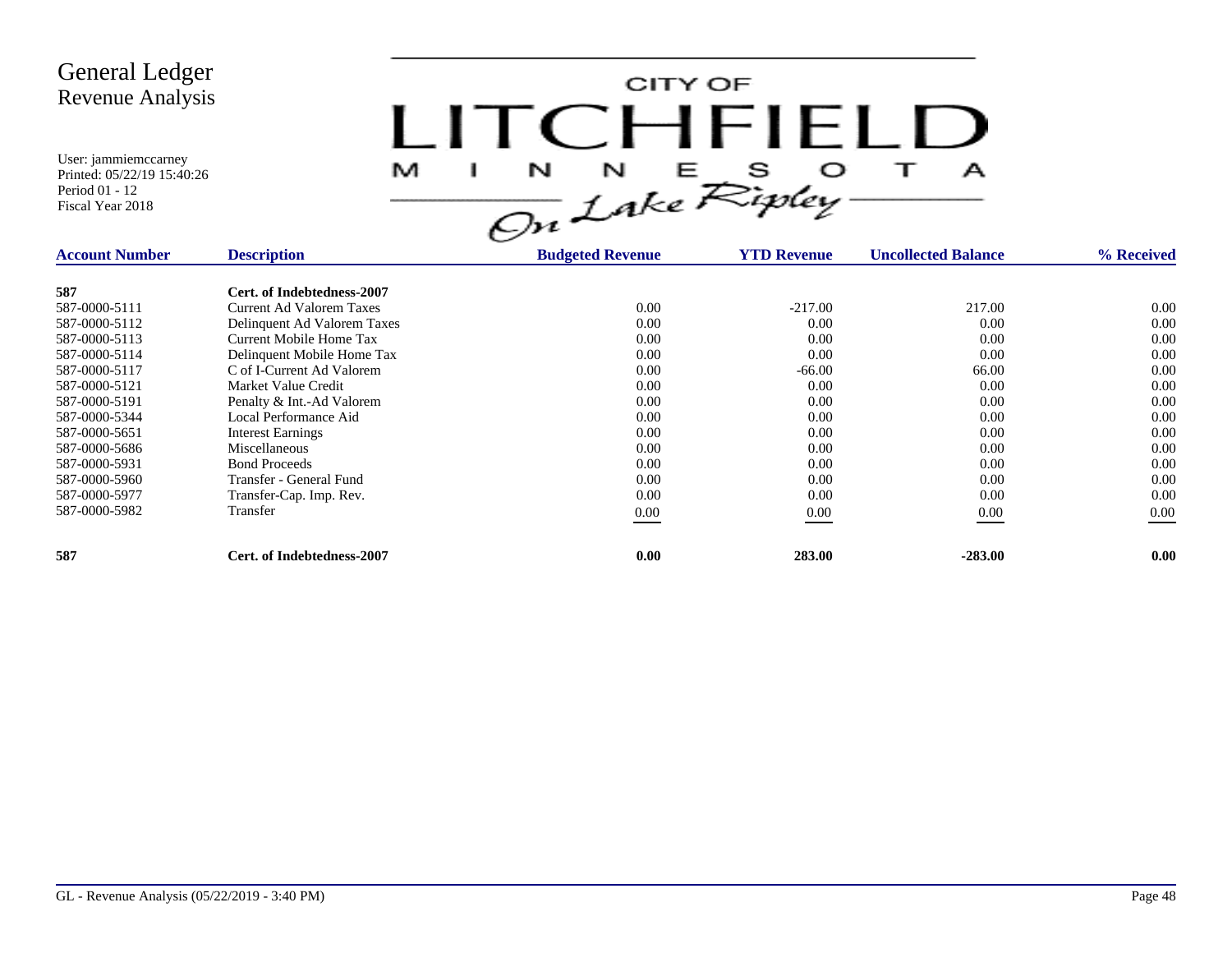| <b>General Ledger</b><br>Revenue Analysis |  |
|-------------------------------------------|--|
| User: jammiemccarney                      |  |

Printed: 05/22/19 15:40:26

Period 01 - 12 Fiscal Year 2018

CITY OF **ITCHFIELD**  $\frac{1}{\omega}$   $\frac{1}{\omega}$   $\frac{1}{\omega}$   $\frac{1}{\omega}$   $\frac{1}{\omega}$   $\frac{1}{\omega}$   $\frac{1}{\omega}$   $\frac{1}{\omega}$   $\frac{1}{\omega}$   $\frac{1}{\omega}$   $\frac{1}{\omega}$   $\frac{1}{\omega}$   $\frac{1}{\omega}$   $\frac{1}{\omega}$   $\frac{1}{\omega}$   $\frac{1}{\omega}$   $\frac{1}{\omega}$   $\frac{1}{\omega}$   $\frac{1}{\omega}$   $\frac{1}{\omega}$ 

| <b>Account Number</b> | <b>Description</b>                  | <b>The County of the County</b><br><b>Budgeted Revenue</b> | <b>YTD Revenue</b> | <b>Uncollected Balance</b> | % Received |
|-----------------------|-------------------------------------|------------------------------------------------------------|--------------------|----------------------------|------------|
| 590                   | <b>Housing Development Bond-96A</b> |                                                            |                    |                            |            |
|                       |                                     |                                                            |                    |                            |            |
| 590-0000-5651         | <b>Interest Earnings</b>            | 0.00                                                       | 0.00               | 0.00                       | 0.00       |
| 590-0000-5796         | Economic Devel. Authority           | 0.00                                                       | 0.00               | 0.00                       | 0.00       |
| 590-0000-5931         | <b>Bond Proceeds</b>                | 0.00                                                       | 0.00               | 0.00                       | 0.00       |
| 590-0000-5978         | Transfer-EDA                        | 0.00                                                       | 0.00               | 0.00                       | 0.00       |
|                       |                                     |                                                            |                    |                            |            |
| 590                   | <b>Housing Development Bond-96A</b> | 0.00                                                       | 0.00               | 0.00                       | 0.00       |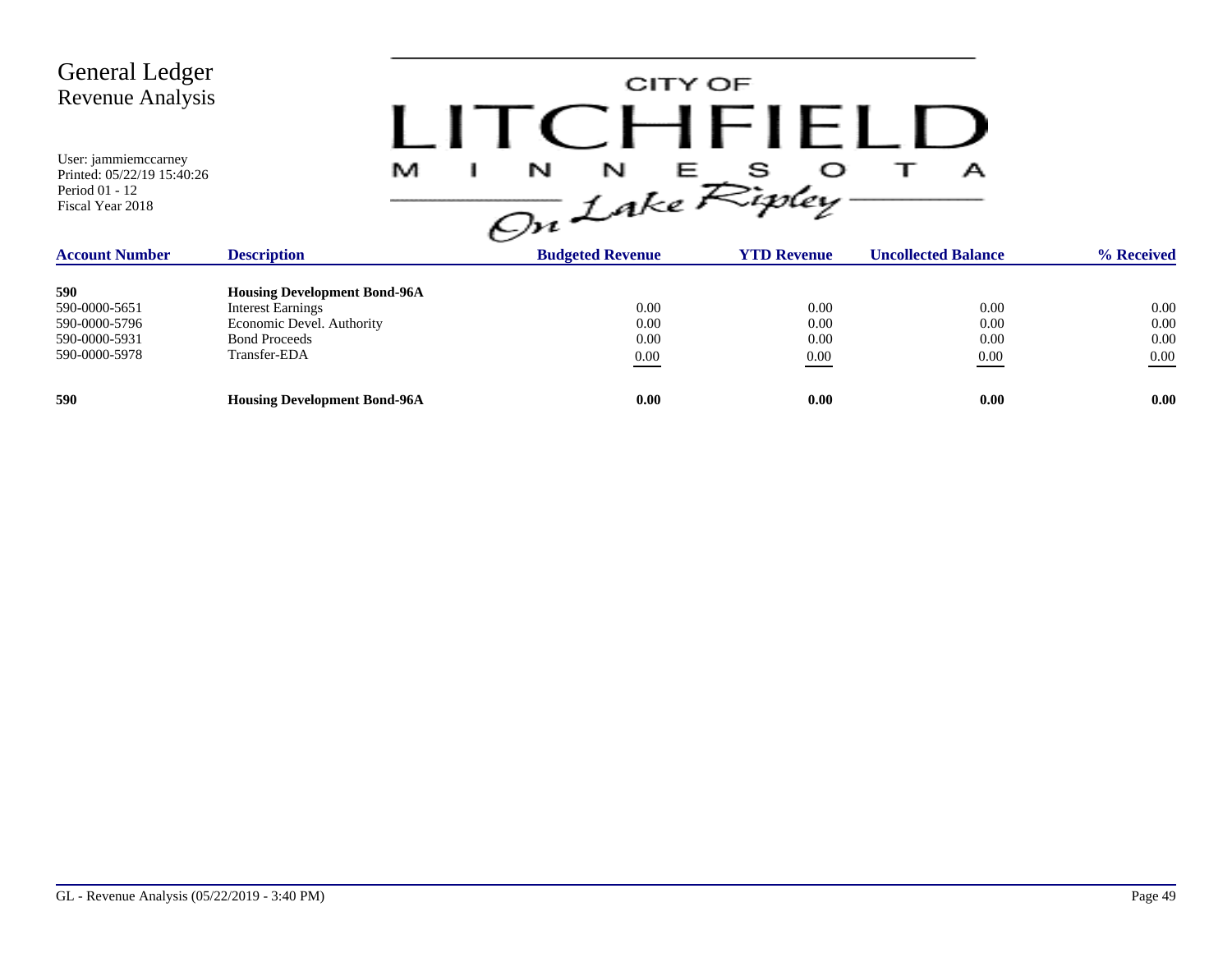| <b>General Ledger</b><br>Revenue Analysis<br>User: jammiemccarney<br>Printed: 05/22/19 15:40:26<br>Period 01 - 12<br>Fiscal Year 2018 |                          | $I$ ITC HEL<br>M<br>N<br>N<br>On Lake Ripley. | CITY OF<br>S.<br>Е | A                          |            |
|---------------------------------------------------------------------------------------------------------------------------------------|--------------------------|-----------------------------------------------|--------------------|----------------------------|------------|
| <b>Account Number</b>                                                                                                                 | <b>Description</b>       | <b>Budgeted Revenue</b>                       | <b>YTD Revenue</b> | <b>Uncollected Balance</b> | % Received |
| 591                                                                                                                                   | 2011A EDA Bond           |                                               |                    |                            |            |
| 591-0000-1180                                                                                                                         | Capital Lease Receivable | 0.00                                          | $-939,166.00$      | 939,166.00                 | 0.00       |
| 591-0000-5651                                                                                                                         | <b>Interest Earnings</b> | 0.00                                          | 115.00             | $-115.00$                  | 0.00       |
| 591-0000-5655                                                                                                                         | Capital Lease Interest   | 0.00                                          | 70,605.00          | $-70,605.00$               | 0.00       |
| 591-0000-5686                                                                                                                         | Miscellaneous            | 0.00                                          | 0.00               | 0.00                       | 0.00       |
| 591-0000-5931                                                                                                                         | <b>Bond Proceeds</b>     | 0.00                                          | 0.00               | 0.00                       | 0.00       |
| 591-0000-5978                                                                                                                         | <b>Transfer EDA</b>      | 0.00                                          | 0.00               | 0.00                       | 0.00       |
| 591-0000-5998                                                                                                                         | Developer Contribution   | $0.00\,$                                      | 0.00               | $0.00\,$                   | $0.00\,$   |
| 591                                                                                                                                   | 2011A EDA Bond           | 0.00                                          | 868,446.00         | $-868,446.00$              | 0.00       |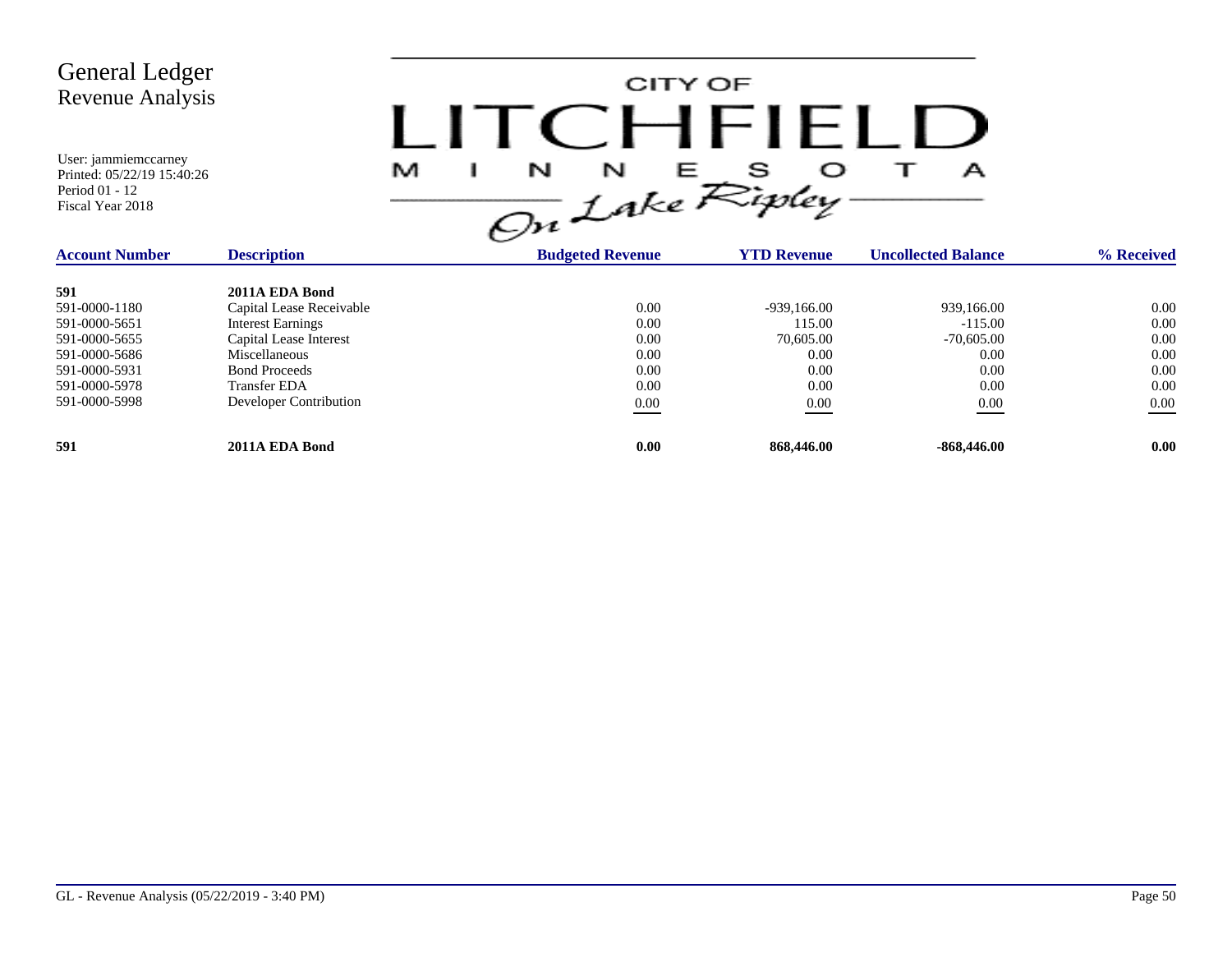

| <b>Account Number</b> | <b>Description</b>             | <b>Budgeted Revenue</b> | <b>YTD Revenue</b> | <b>Uncollected Balance</b> | % Received |
|-----------------------|--------------------------------|-------------------------|--------------------|----------------------------|------------|
|                       |                                |                         |                    |                            |            |
| 602                   | <b>Water Fund</b>              |                         |                    |                            |            |
| 602-0000-5362         | Other Grants and Aids          | 0.00                    | 0.00               | 0.00                       | $0.00\,$   |
| 602-0000-5460         | <b>City Buildings</b>          | 0.00                    | 0.00               | 0.00                       | 0.00       |
| 602-0000-5461         | Parks                          | 0.00                    | 0.00               | 0.00                       | 0.00       |
| 602-0000-5463         | Other                          | 0.00                    | 0.00               | 0.00                       | 0.00       |
| 602-0000-5651         | <b>Interest Earnings</b>       | 1,200.00                | 11,362.00          | $-10,162.00$               | 946.83     |
| 602-0000-5657         | Rent-Farmland                  | 0.00                    | 1,400.00           | $-1,400.00$                | 0.00       |
| 602-0000-5686         | Micellaneous                   | 0.00                    | 0.00               | 0.00                       | 0.00       |
| 602-0000-5687         | Misc-Insurance Dividends       | 0.00                    | 585.18             | $-585.18$                  | 0.00       |
| 602-0000-5726         | Developer Discounts            | 0.00                    | 0.00               | 0.00                       | 0.00       |
| 602-0000-5760         | <b>Residential Sales</b>       | 545,458.00              | 542,446.17         | 3,011.83                   | 99.45      |
| 602-0000-5761         | <b>Bulk Water Sales</b>        | 0.00                    | 554.77             | $-554.77$                  | 0.00       |
| 602-0000-5763         | <b>Commercial Sales</b>        | 281,717.00              | 242,536.37         | 39,180.63                  | 86.09      |
| 602-0000-5764         | <b>Industial Sales</b>         | 120,969.00              | 110,794.23         | 10,174.77                  | 91.59      |
| 602-0000-5768         | <b>Customer Late Charges</b>   | 5,000.00                | 5,900.37           | $-900.37$                  | 118.01     |
| 602-0000-5769         | <b>Hydrant Rental</b>          | 0.00                    | 0.00               | 0.00                       | 0.00       |
| 602-0000-5770         | Miscellaneous Sales            | 6,000.00                | 8,162.01           | $-2,162.01$                | 136.03     |
| 602-0000-5771         | Deposits                       | 0.00                    | 0.00               | 0.00                       | 0.00       |
| 602-0000-5772         | Sales Tax                      | 15,000.00               | 10,135.07          | 4,864.93                   | 67.57      |
| 602-0000-5773         | Misc. - State Surcharge        | 25,000.00               | 16,860.36          | 8,139.64                   | 67.44      |
| 602-0000-5800         | Capital Contribution           | 0.00                    | 0.00               | 0.00                       | 0.00       |
| 602-0000-5922         | Transfer-Electric-Rate Stab.   | 0.00                    | 0.00               | 0.00                       | 0.00       |
| 602-0000-5954         | Transfer - Water Infrastructur | $0.00\,$                | 0.00               | $0.00\,$                   | 0.00       |
|                       |                                |                         |                    |                            |            |
| 602                   | <b>Water Fund</b>              | $-1,000,344.00$         | -950,736.53        | -49,607.47                 | 95.04      |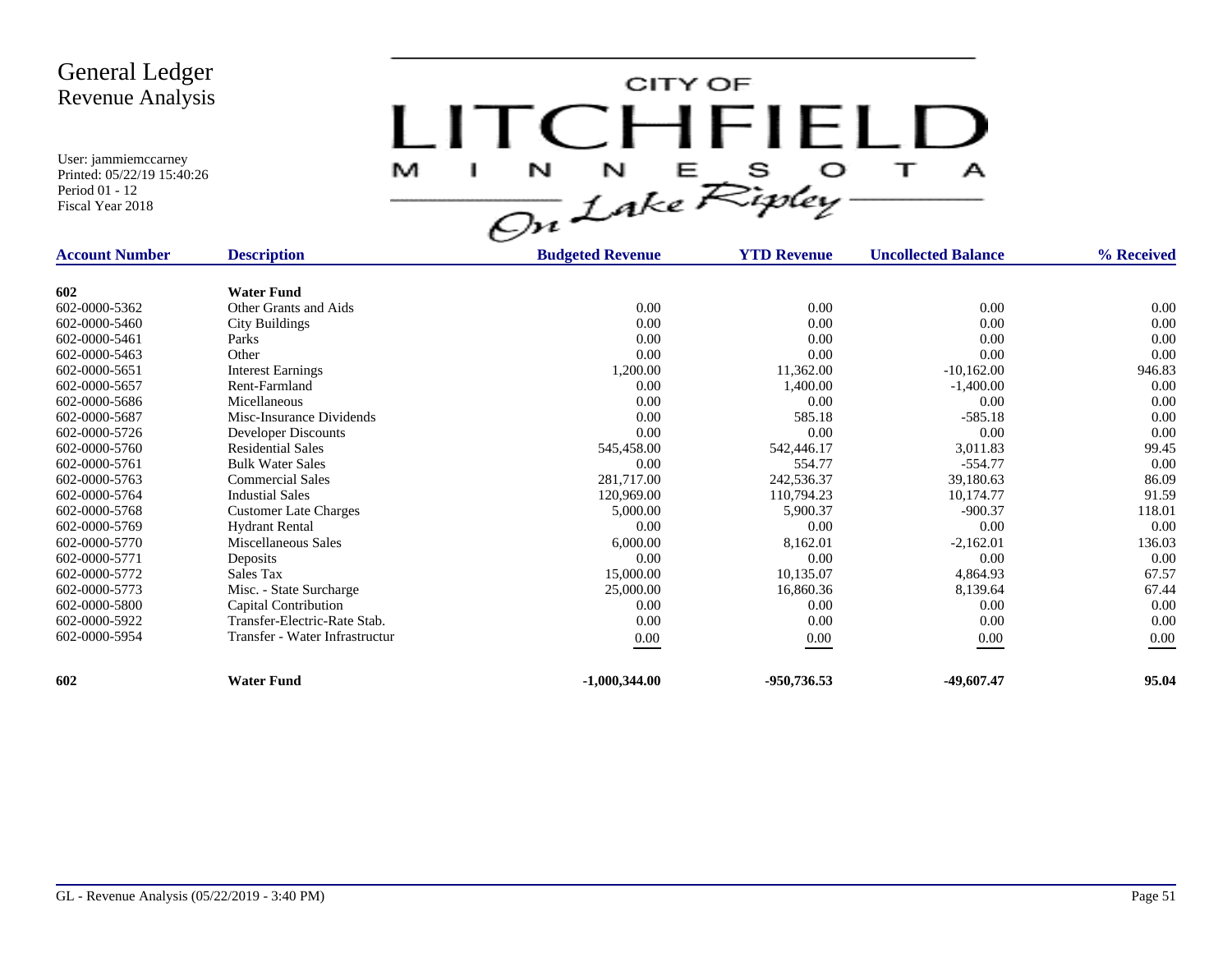CITY OF LITCHFIELD M  $\mathbf{I}$  $\mathbf{A}$ 

| <b>Account Number</b> | <b>Description</b>           | <b>Budgeted Revenue</b> | <b>YTD Revenue</b> | <b>Uncollected Balance</b> | % Received |
|-----------------------|------------------------------|-------------------------|--------------------|----------------------------|------------|
|                       |                              |                         |                    |                            |            |
| 604                   | <b>Electric Fund</b>         |                         |                    |                            |            |
| 604-0000-5460         | <b>City Buildings</b>        | 438,029.00              | 439,605.21         | $-1,576.21$                | 100.36     |
| 604-0000-5461         | <b>Street Lighting</b>       | 0.00                    | 0.00               | 0.00                       | 0.00       |
| 604-0000-5462         | <b>Water Pumping</b>         | 0.00                    | 0.00               | 0.00                       | 0.00       |
| 604-0000-5463         | Other                        | 0.00                    | 0.00               | 0.00                       | 0.00       |
| 604-0000-5464         | <b>SMMPA</b>                 | 215,000.00              | 265,602.30         | $-50,602.30$               | 123.54     |
| 604-0000-5465         | Other                        | 0.00                    | 0.00               | 0.00                       | 0.00       |
| 604-0000-5466         | <b>Truck Service Income</b>  | 0.00                    | 0.00               | 0.00                       | 0.00       |
| 604-0000-5467         | Revenue Refund               | 0.00                    | 0.00               | 0.00                       | 0.00       |
| 604-0000-5468         | <b>Energy Star Rebate</b>    | 0.00                    | 0.00               | 0.00                       | 0.00       |
| 604-0000-5469         | Smmpa Excess Equity          | 0.00                    | 0.00               | 0.00                       | 0.00       |
| 604-0000-5470         | Smmpa-Large Power Rate Pay.  | 0.00                    | 0.00               | 0.00                       | 0.00       |
| 604-0000-5651         | <b>Interest Earnings</b>     | 5,000.00                | 34,035.00          | $-29,035.00$               | 680.70     |
| 604-0000-5654         | Interest                     | 0.00                    | 0.00               | 0.00                       | 0.00       |
| 604-0000-5686         | Miscellaneous                | 2,000.00                | 63,061.31          | $-61,061.31$               | 3,153.07   |
| 604-0000-5687         | Misc-Insurance Dividends     | 0.00                    | 3,430.07           | $-3,430.07$                | 0.00       |
| 604-0000-5760         | <b>Residential Sales</b>     | 2,704,860.00            | 2,946,572.52       | $-241,712.52$              | 108.94     |
| 604-0000-5761         | <b>Rural Sales</b>           | 83,560.00               | 91,979.95          | $-8,419.95$                | 110.08     |
| 604-0000-5762         | <b>Irrigation Sales</b>      | 0.00                    | 0.00               | 0.00                       | 0.00       |
| 604-0000-5763         | <b>Commercial Sales</b>      | 2,227,026.00            | 2,270,165.61       | $-43,139.61$               | 101.94     |
| 604-0000-5764         | <b>Industial Sales</b>       | 4,182,459.00            | 4,350,748.38       | $-168,289.38$              | 104.02     |
| 604-0000-5765         | Darwin Sales                 | 0.00                    | 0.00               | 0.00                       | 0.00       |
| 604-0000-5766         | <b>Wind Power Sales</b>      | 0.00                    | 0.00               | 0.00                       | 0.00       |
| 604-0000-5767         | Non Operating Sales          | 0.00                    | 0.00               | 0.00                       | 0.00       |
| 604-0000-5768         | <b>Customer Late Charges</b> | 20,000.00               | 39,578.14          | $-19,578.14$               | 197.89     |
| 604-0000-5769         | <b>Other Sales</b>           | 0.00                    | 0.00               | 0.00                       | 0.00       |
| 604-0000-5770         | Miscellaneous Sales          | 5,000.00                | 6,566.93           | $-1,566.93$                | 131.34     |
| 604-0000-5771         | Deposits                     | 0.00                    | 0.00               | 0.00                       | 0.00       |
| 604-0000-5772         | Sales Tax                    | 270,000.00              | 297,107.84         | $-27,107.84$               | 110.04     |
| 604-0000-5942         | Transfer - Liquor Store      | 0.00                    | 0.00               | 0.00                       | 0.00       |
|                       |                              |                         |                    |                            |            |
| 604                   | <b>Electric Fund</b>         | $-10,152,934.00$        | $-10,808,453.26$   | 655,519.26                 | 106.46     |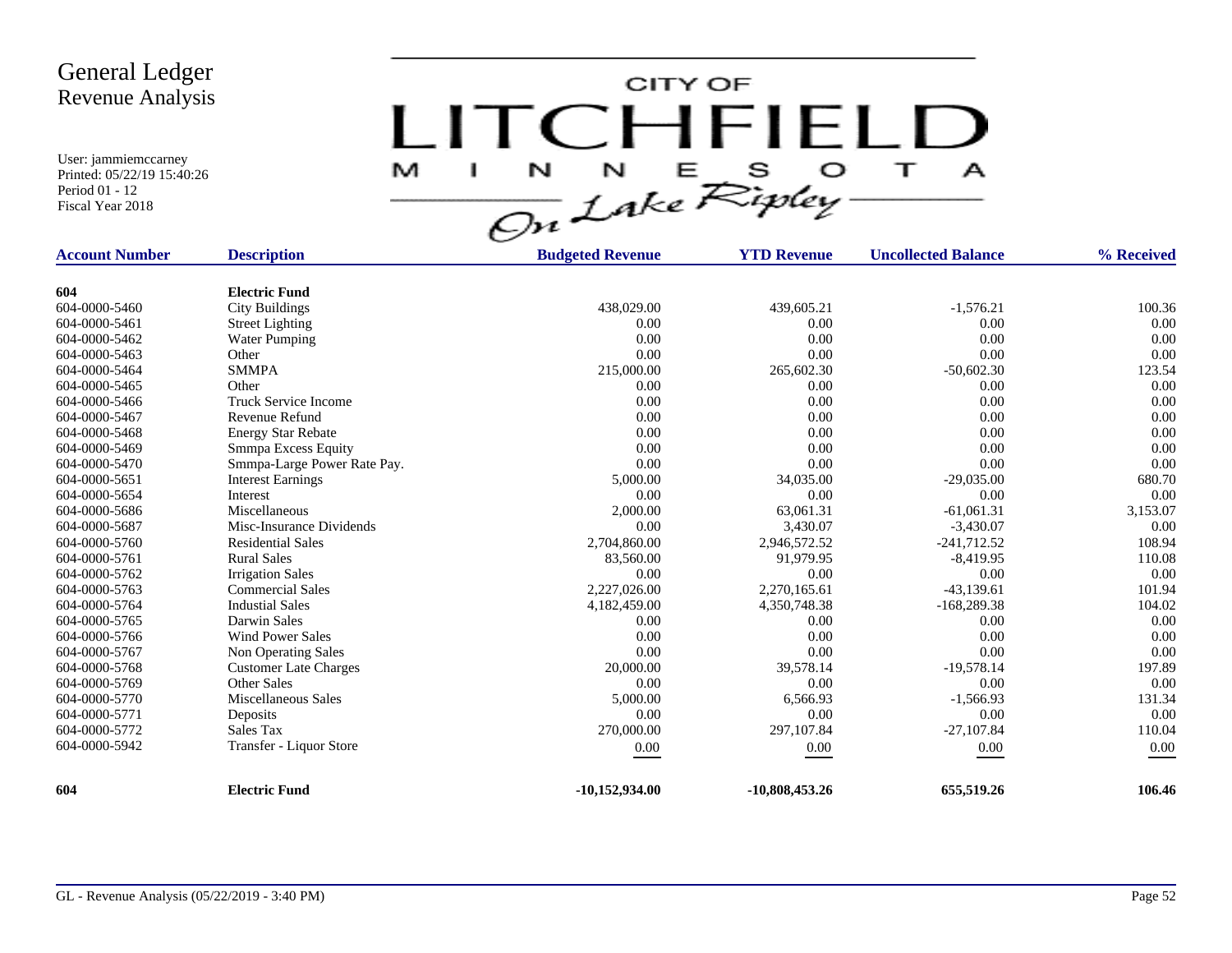CITY OF LITCHFIELD  $M$  I N N E S O T A<br>On Lake Ripley

| <b>Account Number</b> | <b>Description</b>           | <b>Budgeted Revenue</b> | <b>YTD Revenue</b> | <b>Uncollected Balance</b> | % Received |
|-----------------------|------------------------------|-------------------------|--------------------|----------------------------|------------|
|                       |                              |                         |                    |                            |            |
| 611                   | <b>Civic Arena</b>           |                         |                    |                            |            |
| 611-0000-5355         | <b>Mighty Ducks Grant</b>    | 0.00                    | 50,000.00          | $-50,000.00$               | 0.00       |
| 611-0000-5480         | Concessions & Franchise Fee  | 0.00                    | 0.00               | 0.00                       | 0.00       |
| 611-0000-5481         | Pop Machine                  | 450.00                  | 228.80             | 221.20                     | 50.84      |
| 611-0000-5482         | <b>Open Skating</b>          | 2,000.00                | 2,329.91           | $-329.91$                  | 116.50     |
| 611-0000-5483         | <b>Skate Sharpening</b>      | 500.00                  | 1,992.00           | $-1,492.00$                | 398.40     |
| 611-0000-5484         | Hockey - Adult Skating       | 0.00                    | 0.00               | 0.00                       | 0.00       |
| 611-0000-5485         | Hockey - Tournaments         | 0.00                    | 0.00               | 0.00                       | 0.00       |
| 611-0000-5486         | <b>Varsity Receipts</b>      | 10,000.00               | 11,986.00          | $-1,986.00$                | 119.86     |
| 611-0000-5487         | <b>Ice Rental</b>            | 16,000.00               | 18,543.90          | $-2,543.90$                | 115.90     |
| 611-0000-5488         | Litchfield Youth Hockey      | 75,000.00               | 87,536.25          | $-12,536.25$               | 116.72     |
| 611-0000-5489         | Arena Rental - Dry Floor     | 300.00                  | 1,361.41           | $-1,061.41$                | 453.80     |
| 611-0000-5490         | Broomball-League & Tournment | 3,000.00                | 0.00               | 3,000.00                   | 0.00       |
| 611-0000-5491         | Ad Signs-Balcony & Resurface | 3,800.00                | 8,590.00           | $-4,790.00$                | 226.05     |
| 611-0000-5492         | <b>Figure Skating</b>        | 1,000.00                | 0.00               | 1,000.00                   | 0.00       |
| 611-0000-5493         | <b>Skate Rental</b>          | 0.00                    | 79.54              | $-79.54$                   | 0.00       |
| 611-0000-5494         | School Dist. 465-Hockey Rent | 62,000.00               | 66,000.00          | $-4,000.00$                | 106.45     |
| 611-0000-5495         | School Dist. 465-Misc. Renta | 0.00                    | 371.25             | $-371.25$                  | 0.00       |
| 611-0000-5496         | <b>Sales Taxes</b>           | 200.00                  | 1,915.54           | $-1,715.54$                | 957.77     |
| 611-0000-5651         | <b>Interest Earnings</b>     | 200.00                  | 2,854.00           | $-2,654.00$                | 1,427.00   |
| 611-0000-5654         | Interest                     | 0.00                    | 0.00               | 0.00                       | 0.00       |
| 611-0000-5660         | Rent - Other Equipment       | 6,000.00                | 7,105.13           | $-1,105.13$                | 118.42     |
| 611-0000-5662         | Rent - Kitchen               | 0.00                    | 0.00               | 0.00                       | 0.00       |
| 611-0000-5663         | Rent - Community Room        | 2,000.00                | 2,357.50           | $-357.50$                  | 117.88     |
| 611-0000-5664         | Rent - Senior Activity Cente | 0.00                    | 0.00               | 0.00                       | 0.00       |
| 611-0000-5671         | Donations-Misc.              | 0.00                    | 0.00               | 0.00                       | 0.00       |
| 611-0000-5685         | Sale Property-Misc.          | 0.00                    | 0.00               | 0.00                       | 0.00       |
| 611-0000-5686         | Miscellaneous                | 0.00                    | 0.00               | 0.00                       | 0.00       |
| 611-0000-5687         | Misc.-Insurance Dividends    | 0.00                    | 405.11             | $-405.11$                  | 0.00       |
| 611-0000-5923         | Transfer - Solid Waste Fund  | 0.00                    | 0.00               | 0.00                       | 0.00       |
| 611-0000-5942         | Transfer-Liquor              | 59,000.00               | 59,000.00          | 0.00                       | 100.00     |
| 611-0000-5960         | Transfer - General Fund      | 0.00                    | 0.00               | 0.00                       | 0.00       |
|                       |                              |                         |                    |                            |            |
| 611                   | <b>Civic Arena</b>           | $-241,450.00$           | $-322,656.34$      | 81,206.34                  | 133.63     |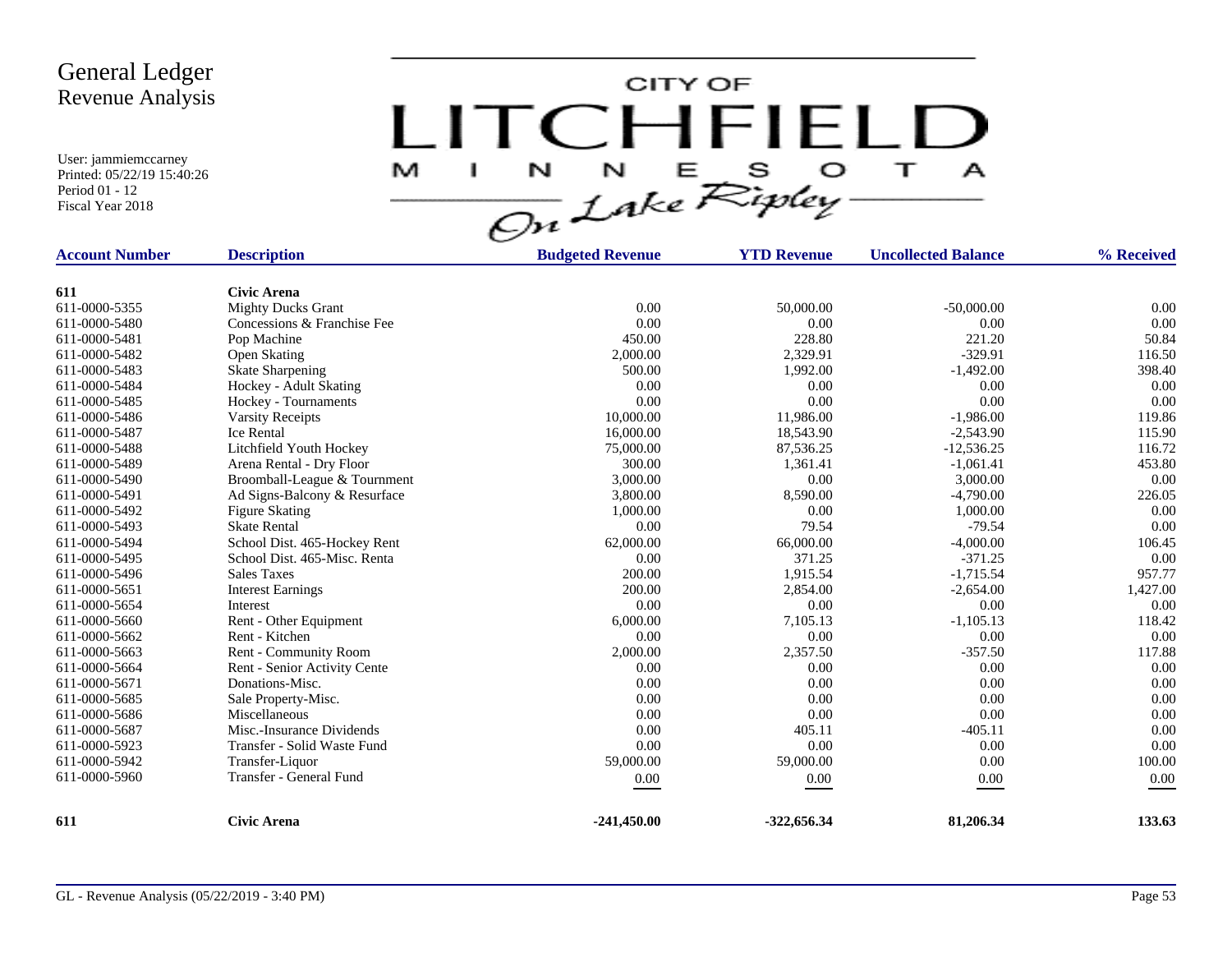CITY OF LITCHFIELD M  $\mathbf{I}$  $\mathbf{A}$ 

| <b>Account Number</b> | <b>Description</b>                  | <b>Budgeted Revenue</b> | <b>YTD Revenue</b> | <b>Uncollected Balance</b> | % Received |
|-----------------------|-------------------------------------|-------------------------|--------------------|----------------------------|------------|
|                       |                                     |                         |                    |                            |            |
| 614                   | <b>Sewer</b>                        |                         |                    |                            |            |
| 614-0000-5651         | <b>Interest Earnings</b>            | 700.00                  | 20,483.00          | $-19,783.00$               | 2,926.14   |
| 614-0000-5681         | Sale Property-Equipment             | 0.00                    | 0.00               | 0.00                       | 0.00       |
| 614-0000-5686         | Miscellaneous                       | 0.00                    | 19,787.81          | $-19,787.81$               | 0.00       |
| 614-0000-5687         | Misc.-Insurance Dividends           | 0.00                    | 2,821.43           | $-2,821.43$                | 0.00       |
| 614-0000-5700         | Permit Violations                   | 0.00                    | 30,396.03          | $-30,396.03$               | 0.00       |
| 614-0000-5721         | <b>Gen Customer Collect Charges</b> | 3,862,229.00            | 3,894,435.67       | $-32,206.67$               | 100.83     |
| 614-0000-5722         | <b>Connection Fees</b>              | 500.00                  | 950.00             | $-450.00$                  | 190.00     |
| 614-0000-5724         | Other - Stub-Ins                    | 0.00                    | 0.00               | 0.00                       | 0.00       |
| 614-0000-5725         | Miscellaneous                       | 2,000.00                | 0.00               | 2,000.00                   | 0.00       |
| 614-0000-5726         | Developer Discounts                 | 0.00                    | 0.00               | 0.00                       | 0.00       |
| 614-0000-5768         | <b>Customer Late Charges</b>        | 0.00                    | 15,938.30          | $-15,938.30$               | 0.00       |
| 614-0000-5800         | Capital Contribution                | 0.00                    | 0.00               | 0.00                       | 0.00       |
| 614-0000-5921         | Transfer - Water Serviceman         | 0.00                    | 0.00               | 0.00                       | 0.00       |
| 614-0000-5922         | Transfer-Electric-Rate Stab.        | 0.00                    | 0.00               | 0.00                       | 0.00       |
| 614-0000-5927         | Transfer-Bonds                      | 0.00                    | 0.00               | 0.00                       | 0.00       |
| 614-0000-5957         | Transfer-General                    | 0.00                    | 0.00               | 0.00                       | 0.00       |
| 614-0000-5976         | Transfer-91 Waste Fac. Imp.         | 0.00                    | 0.00               | 0.00                       | 0.00       |
| 614-0000-5977         | Transfer-Wastewater Imp             | 0.00                    | 0.00               | 0.00                       | 0.00       |
| 614-0000-5985         | Transfer - Water                    | $0.00\,$                | 0.00               | 0.00                       | $0.00\,$   |
| 614                   | <b>Sewer</b>                        | $-3,865,429.00$         | $-3,984,812,24$    | 119,383.24                 | 103.09     |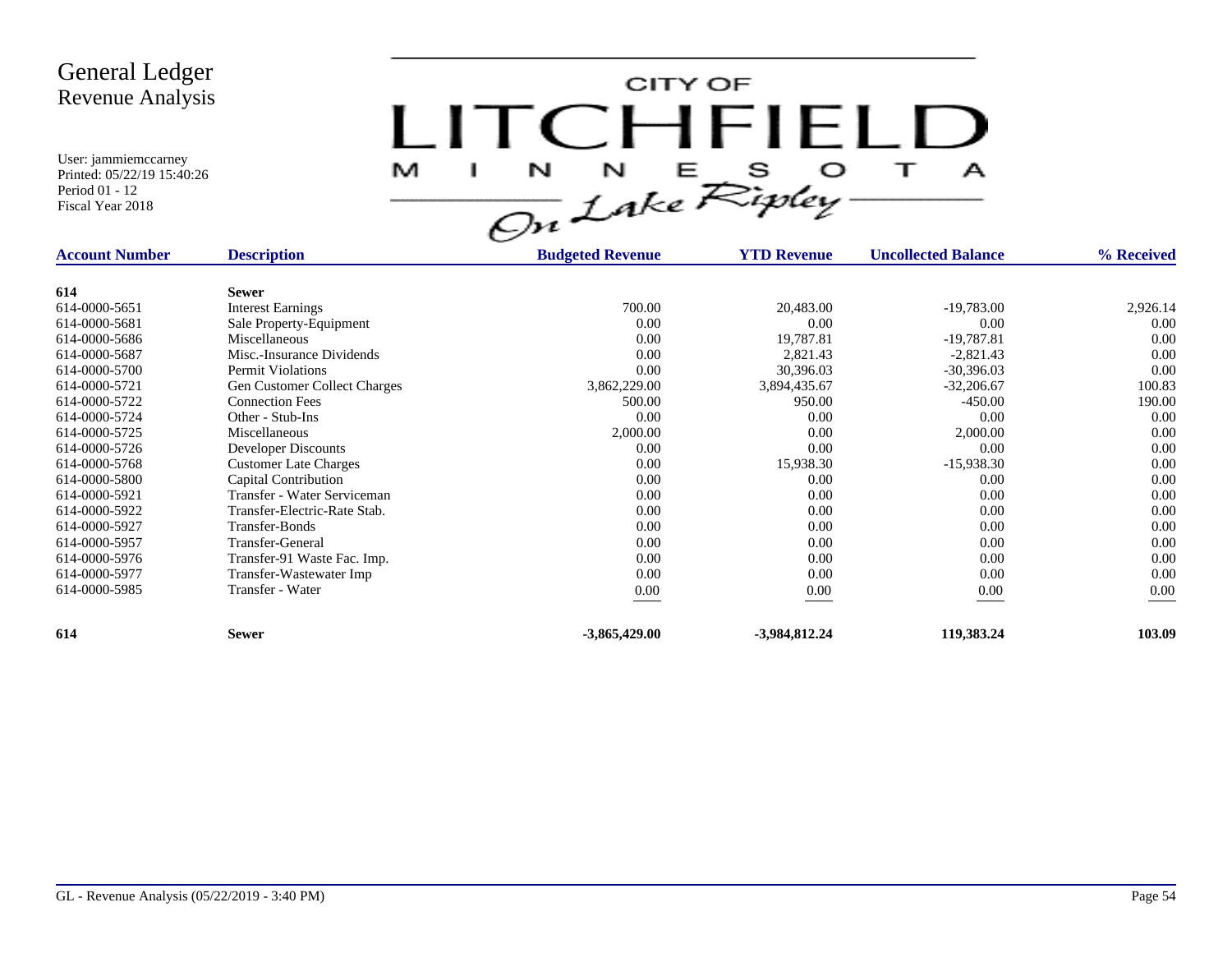CITY OF LITCHFIELD  $M$  I N N E S O T A<br>On Lake Ripley

| <b>Account Number</b> | <b>Description</b>           | <b>Budgeted Revenue</b> | <b>YTD Revenue</b> | <b>Uncollected Balance</b> | % Received |
|-----------------------|------------------------------|-------------------------|--------------------|----------------------------|------------|
| 620                   | Liquor                       |                         |                    |                            |            |
| 620-0000-5651         | <b>Interest Earnings</b>     | 200.00                  | 1,580.00           | $-1,380.00$                | 790.00     |
| 620-0000-5654         | Interest                     | 0.00                    | 0.00               | 0.00                       | 0.00       |
| 620-0000-5686         | Miscellaneous                | 100.00                  | 0.00               | 100.00                     | 0.00       |
| 620-0000-5687         | Misc.-Insurance Dividends    | 0.00                    | 631.53             | $-631.53$                  | 0.00       |
| 620-0000-5690         | <b>ATM Surcharge Revenue</b> | 0.00                    | 645.75             | $-645.75$                  | 0.00       |
| 620-0000-5780         | Sales - Miscellaneous        | 0.00                    | 0.00               | 0.00                       | 0.00       |
| 620-0000-5781         | Sales - Liquor               | 775,000.00              | 856,267.03         | $-81,267.03$               | 110.49     |
| 620-0000-5782         | Sales - Beer                 | ,175,000.00             | 1,288,593.77       | $-113,593.77$              | 109.67     |
| 620-0000-5783         | Sales - Wine                 | 325,000.00              | 359,615.53         | $-34,615.53$               | 110.65     |
| 620-0000-5784         | Sales - Taxable Soft Drinks, | 26,000.00               | 33,604.47          | $-7,604.47$                | 129.25     |
| 620-0000-5785         | Sales-Non-Tax Drink Ingred.  | 20,000.00               | 23,720.09          | $-3,720.09$                | 118.60     |
| 620-0000-5786         | Sales - 9.375% Sales Tax     | 190,000.00              | 234,691.13         | $-44,691.13$               | 123.52     |
| 620-0000-5787         | Cash Over And Under          | 0.00                    | 15.94              | $-15.94$                   | 0.00       |
| 620-0000-5788         | Non-Operating Income-Int.    | 0.00                    | 0.00               | 0.00                       | 0.00       |
| 620-0000-5789         | Sales-Gift Cards             | 300.00                  | 509.86             | $-209.86$                  | 169.95     |
| 620-0000-5790         | Sales-Sales tax 6.875%       | 1,200.00                | 2,294.63           | $-1,094.63$                | 191.22     |
| 620-0000-5791         | Wine Club Ticket Sales       | 0.00                    | 1,125.00           | $-1,125.00$                | $0.00\,$   |
| 620                   | Liquor                       | $-2,512,800.00$         | $-2,803,294.73$    | 290,494.73                 | 111.56     |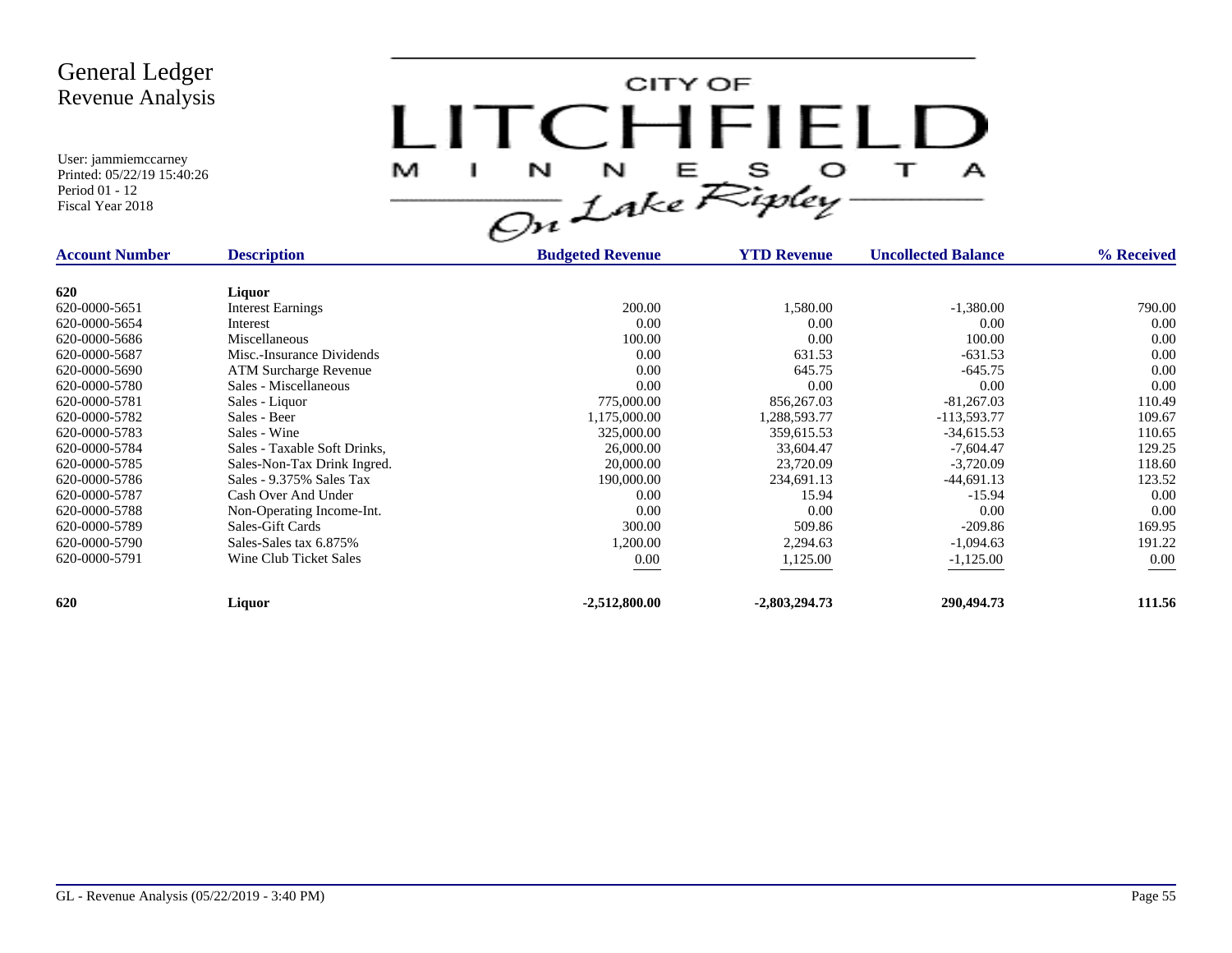CITY OF LITCHFIELD  $M$  I N N E S O T A<br>On Lake Ripley

| <b>Account Number</b> | <b>Description</b>             | <b>Budgeted Revenue</b> | <b>YTD Revenue</b> | <b>Uncollected Balance</b> | % Received |
|-----------------------|--------------------------------|-------------------------|--------------------|----------------------------|------------|
| 623                   | <b>Golf Course</b>             |                         |                    |                            |            |
| 623-0000-5651         | <b>Interest Earnings</b>       | 0.00                    | 1.069.00           | $-1.069.00$                | 0.00       |
| 623-0000-5671         | Donations-Misc.                | 0.00                    | 0.00               | 0.00                       | 0.00       |
| 623-0000-5685         | Employment Reimb - GolfClubInc | 0.00                    | 0.00               | 0.00                       | 0.00       |
| 623-0000-5686         | Miscellaneous                  | 5,000.00                | 8,469.55           | $-3,469.55$                | 169.39     |
| 623-0000-5687         | Misc.-Insurance Dividends      | 0.00                    | 536.96             | $-536.96$                  | 0.00       |
| 623-0000-5688         | <b>Insurance Reimbursement</b> | 0.00                    | 0.00               | 0.00                       | 0.00       |
| 623-0000-5809         | Golf Club, Inc Debt Pmts       | 0.00                    | 0.00               | 0.00                       | 0.00       |
| 623-0000-5810         | Golf Club, Inc Mgmt Fee        | 0.00                    | 0.00               | 0.00                       | 0.00       |
| 623-0000-5811         | Golf Course Rev - Family       | 25,000.00               | 28,336.66          | $-3,336.66$                | 113.35     |
| 623-0000-5812         | Golf Course Rev - Single       | 44,000.00               | 47,426.50          | $-3,426.50$                | 107.79     |
| 623-0000-5813         | Golf Course Rev - Age 23-29    | 4,000.00                | 4,440.00           | $-440.00$                  | 111.00     |
| 623-0000-5814         | Golf Course Rev - High School  | 2,000.00                | 750.00             | 1,250.00                   | 37.50      |
| 623-0000-5815         | Golf Course Rev - Couples      | 50,000.00               | 41,985.00          | 8,015.00                   | 83.97      |
| 623-0000-5816         | Golf Course Rev - Green Fees   | 54,000.00               | 57,371.00          | $-3,371.00$                | 106.24     |
| 623-0000-5817         | Golf Course Rev - Cart Usage   | 18,000.00               | 29,178.69          | $-11,178.69$               | 162.10     |
| 623-0000-5818         | Golf Course Rev - Sales Tax    | 18,000.00               | 19,084.60          | $-1,084.60$                | 106.03     |
| 623-0000-5819         | Golf Course Rev - Trail Fees   | 15,000.00               | 15,563.33          | $-563.33$                  | 103.76     |
| 623-0000-5820         | Golf Course Rev - Member Cart  | 27,000.00               | 21,462.50          | 5,537.50                   | 79.49      |
| 623-0000-5821         | Golf Course Rev - Age 18-22    | 1,200.00                | 530.00             | 670.00                     | 44.17      |
| 623-0000-5822         | Golf Course Rev - Middle Schoo | 200.00                  | 750.00             | $-550.00$                  | 375.00     |
| 623-0000-5823         | Golf Course Rev - Social       | 500.00                  | 200.00             | 300.00                     | 40.00      |
| 623-0000-5824         | Golf Course Rev - Cart Storage | 6,000.00                | 5,200.00           | 800.00                     | 86.67      |
| 623-0000-5825         | Golf Course Rev - Handicap Fee | 2,800.00                | 2,649.00           | 151.00                     | 94.61      |
| 623-0000-5826         | Golf Course Rev - Locker Rent  | 900.00                  | 2,065.00           | $-1,165.00$                | 229.44     |
| 623-0000-5827         | Gift Cards SoldRedeemed        | 0.00                    | $-138.86$          | 138.86                     | 0.00       |
| 623-0000-5828         | Tournaments                    | 19,000.00               | 19,450.00          | $-450.00$                  | 102.37     |
| 623-0000-5829         | Golf Course Rev - Punch Cards  | 0.00                    | 0.00               | 0.00                       | 0.00       |
| 623-0000-5830         | Merchandise Sales - Tax        | 13,000.00               | 9,940.39           | 3,059.61                   | 76.46      |
| 623-0000-5831         | Merchandise Sales - No Tax     | 2,500.00                | 5,691.28           | $-3,191.28$                | 227.65     |
| 623-0000-5958         | Transfer - Liquor Fund         | 0.00                    | 95,000.00          | $-95,000.00$               | 0.00       |
| 623-0000-5960         | Transfer - General Fund        | 0.00                    | 0.00               | 0.00                       | 0.00       |
| 623-0000-5961         | Transfer - Golf Course Imp     | 0.00                    | 0.00               | $0.00\,$                   | 0.00       |
| 623                   | <b>Golf Course</b>             | $-308,100.00$           | $-417,010.60$      | 108.910.60                 | 135.35     |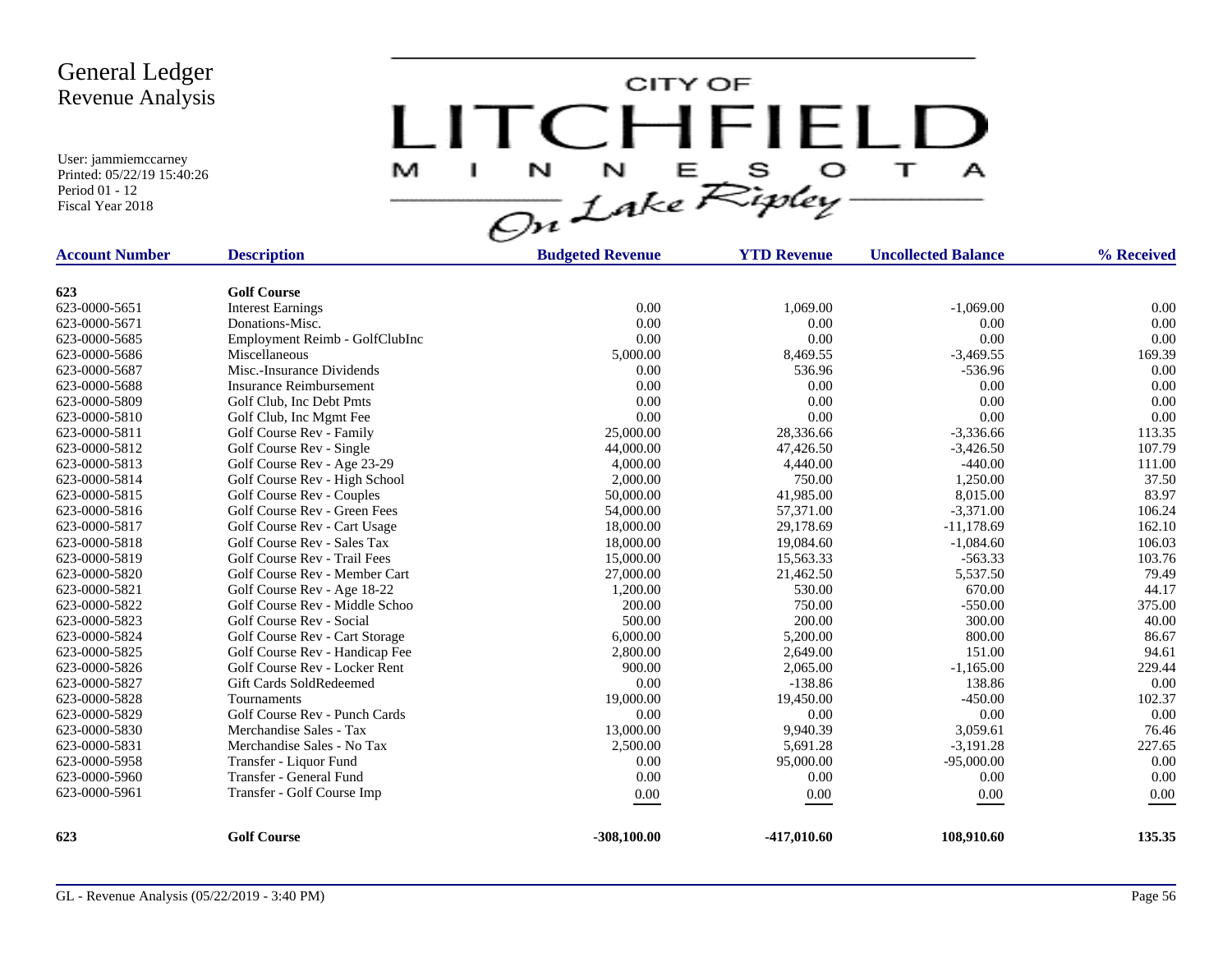| <b>General Ledger</b><br>Revenue Analysis<br>User: jammiemccarney<br>Printed: 05/22/19 15:40:26<br>Period 01 - 12<br>Fiscal Year 2018 | .<br>M                         | CITY OF<br>CHFILLU<br>$\frac{1}{\sqrt{m}}\int_{0}^{N} L_{0}k_{e}e^{S_{0}k_{e}}$ |                    | А                          |            |
|---------------------------------------------------------------------------------------------------------------------------------------|--------------------------------|---------------------------------------------------------------------------------|--------------------|----------------------------|------------|
| <b>Account Number</b>                                                                                                                 | <b>Description</b>             | <b>Budgeted Revenue</b>                                                         | <b>YTD Revenue</b> | <b>Uncollected Balance</b> | % Received |
| 624                                                                                                                                   | <b>Golf Course Improvement</b> |                                                                                 |                    |                            |            |
| 624-0000-5651                                                                                                                         | <b>Interest Earnings</b>       | 0.00                                                                            | 0.00               | 0.00                       | 0.00       |
| 624-0000-5816                                                                                                                         | Golf Course Rev.-Green Fees    | 0.00                                                                            | 0.00               | 0.00                       | 0.00       |
| 624-0000-5926                                                                                                                         | <b>Transfer-Golf Course</b>    | 0.00                                                                            | 0.00               | 0.00                       | 0.00       |
| 624-0000-5929                                                                                                                         | <b>Transfer-Golf Course</b>    | $0.00\,$                                                                        | 0.00               | 0.00                       | $0.00\,$   |
| 624                                                                                                                                   | <b>Golf Course Improvement</b> | 0.00                                                                            | 0.00               | 0.00                       | 0.00       |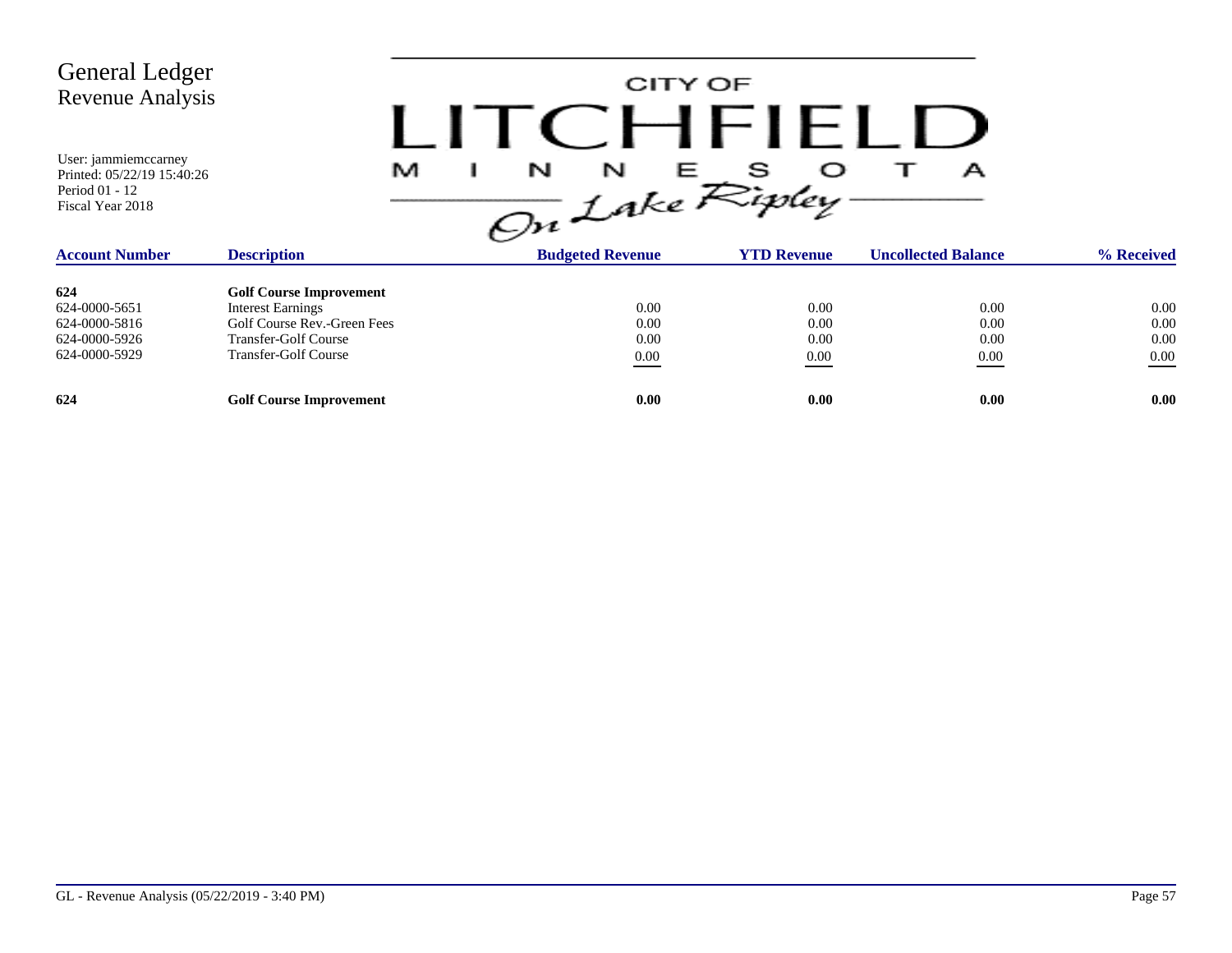CITY OF LITCHFIELD  $\overline{\mathbf{1}}$ M  $\mathbf{I}$  $\mathbf{A}$ 

| <b>Account Number</b> | <b>Description</b>          | <b>Budgeted Revenue</b> | <b>YTD Revenue</b> | <b>Uncollected Balance</b> | % Received |
|-----------------------|-----------------------------|-------------------------|--------------------|----------------------------|------------|
| 626                   | Airport                     |                         |                    |                            |            |
| 626-0000-5316         | Federal Grants - Other      | 0.00                    | 0.00               | 0.00                       | 0.00       |
| 626-0000-5351         | <b>State Grants-Airport</b> | 0.00                    | 0.00               | 0.00                       | 0.00       |
| 626-0000-5356         | State Grants-Airport Maint. | 30,028.00               | 33, 372. 33        | $-3,344.33$                | 111.14     |
| 626-0000-5452         | Airport-Pop Machine         | 0.00                    | 0.00               | 0.00                       | 0.00       |
| 626-0000-5453         | Airport-Sales Tax           | 0.00                    | 0.00               | 0.00                       | 0.00       |
| 626-0000-5454         | Airport-Fuel Card Deposit   | 0.00                    | 0.00               | 0.00                       | 0.00       |
| 626-0000-5455         | Airport Fuel                | 86,300.00               | 65,542.94          | 20,757.06                  | 75.95      |
| 626-0000-5456         | Airport-Misc.               | 0.00                    | 0.00               | 0.00                       | 0.00       |
| 626-0000-5651         | <b>Interest Earnings</b>    | 200.00                  | 1,420.00           | $-1,220.00$                | 710.00     |
| 626-0000-5654         | Interest                    | 0.00                    | 0.00               | 0.00                       | 0.00       |
| 626-0000-5657         | Rent - Airport Farmland     | 9,745.00                | 9,744.91           | 0.09                       | 100.00     |
| 626-0000-5658         | Rent - Airport Hangars      | 5,000.00                | 6,800.00           | $-1,800.00$                | 136.00     |
| 626-0000-5659         | Lot Lease                   | 0.00                    | 20.00              | $-20.00$                   | 0.00       |
| 626-0000-5686         | Miscellaneous               | 0.00                    | 0.00               | 0.00                       | 0.00       |
| 626-0000-5687         | Misc.-Insurance Dividends   | 0.00                    | 474.33             | $-474.33$                  | 0.00       |
| 626-0000-5960         | Transfer - General Fund     | 0.00                    | 0.00               | 0.00                       | 0.00       |
| 626                   | Airport                     | $-131,273.00$           | $-117,374.51$      | -13,898.49                 | 89.41      |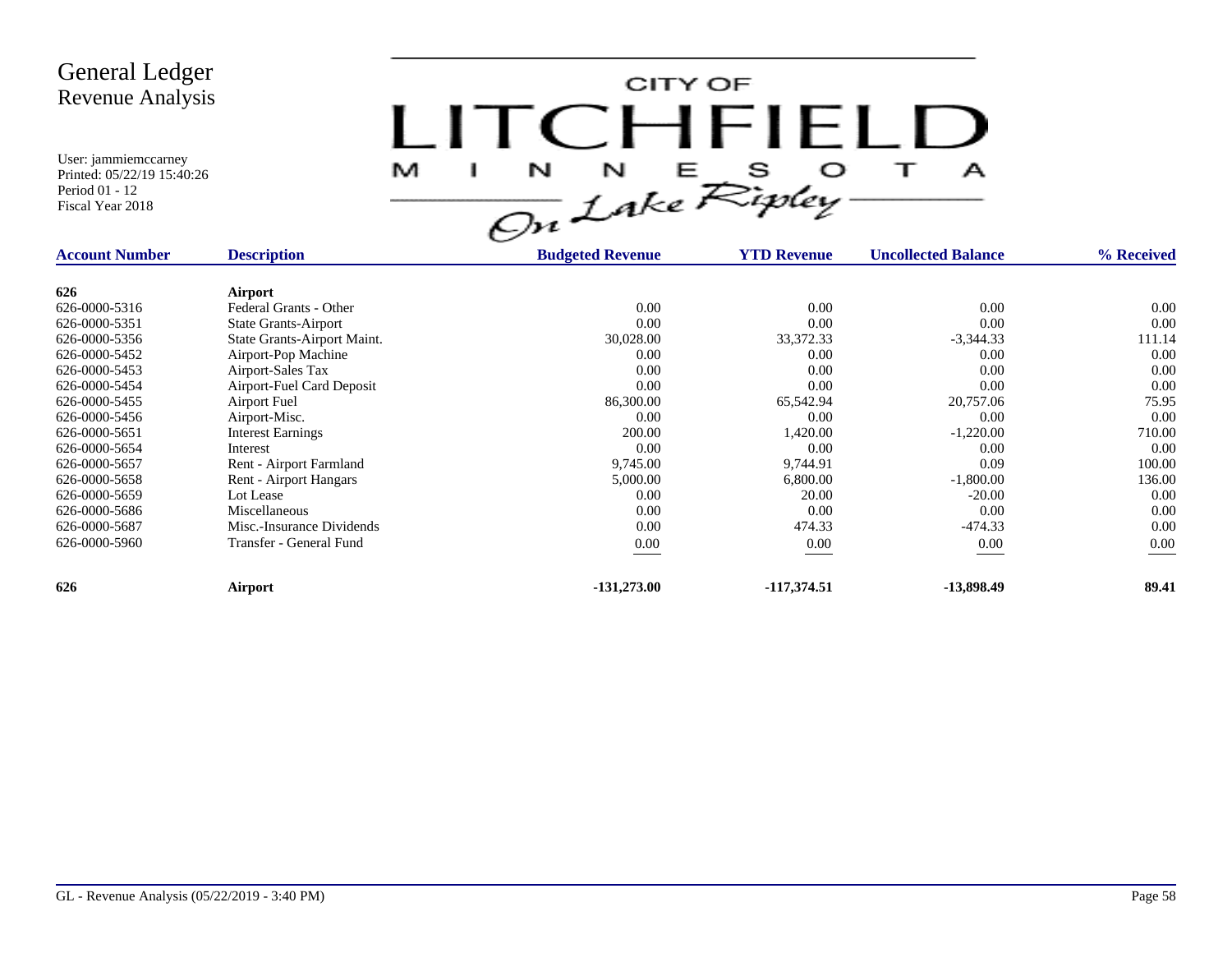CITY OF LITCHFIELD  $M$  I N N E S O T A<br>On Lake Ripley

| <b>Account Number</b> | <b>Description</b>                  | <b>Budgeted Revenue</b> | <b>YTD Revenue</b> | <b>Uncollected Balance</b> | % Received |
|-----------------------|-------------------------------------|-------------------------|--------------------|----------------------------|------------|
| 629                   | <b>Cemetery</b>                     |                         |                    |                            |            |
| 629-0000-5651         | <b>Interest Earnings</b>            | 200.00                  | 706.00             | $-506.00$                  | 353.00     |
| 629-0000-5673         | Donations-Cemetery                  | 0.00                    | 173.00             | $-173.00$                  | 0.00       |
| 629-0000-5680         | <b>Crypt Rental</b>                 | 0.00                    | 0.00               | 0.00                       | 0.00       |
| 629-0000-5685         | Miscellaneous                       | 0.00                    | 0.00               | 0.00                       | 0.00       |
| 629-0000-5686         | <b>Burials</b>                      | 22,000.00               | 20,600.00          | 1,400.00                   | 93.64      |
| 629-0000-5687         | Misc.-Insurance Dividends           | 0.00                    | 111.58             | $-111.58$                  | 0.00       |
| 629-0000-5913         | Sale Of Lots                        | 42,000.00               | 27,665.00          | 14,335.00                  | 65.87      |
| 629-0000-5914         | Sale Of Land                        | 0.00                    | 0.00               | 0.00                       | 0.00       |
| 629-0000-5960         | Transfer - General Fund             | 10,000.00               | 10,000.00          | 0.00                       | 100.00     |
| 629-0000-5992         | <b>Transfer-Operating Revolving</b> | $0.00\,$                | 0.00               | 0.00                       | 0.00       |
| 629                   | Cemetery                            | $-74,200.00$            | $-59.255.58$       | $-14.944.42$               | 79.86      |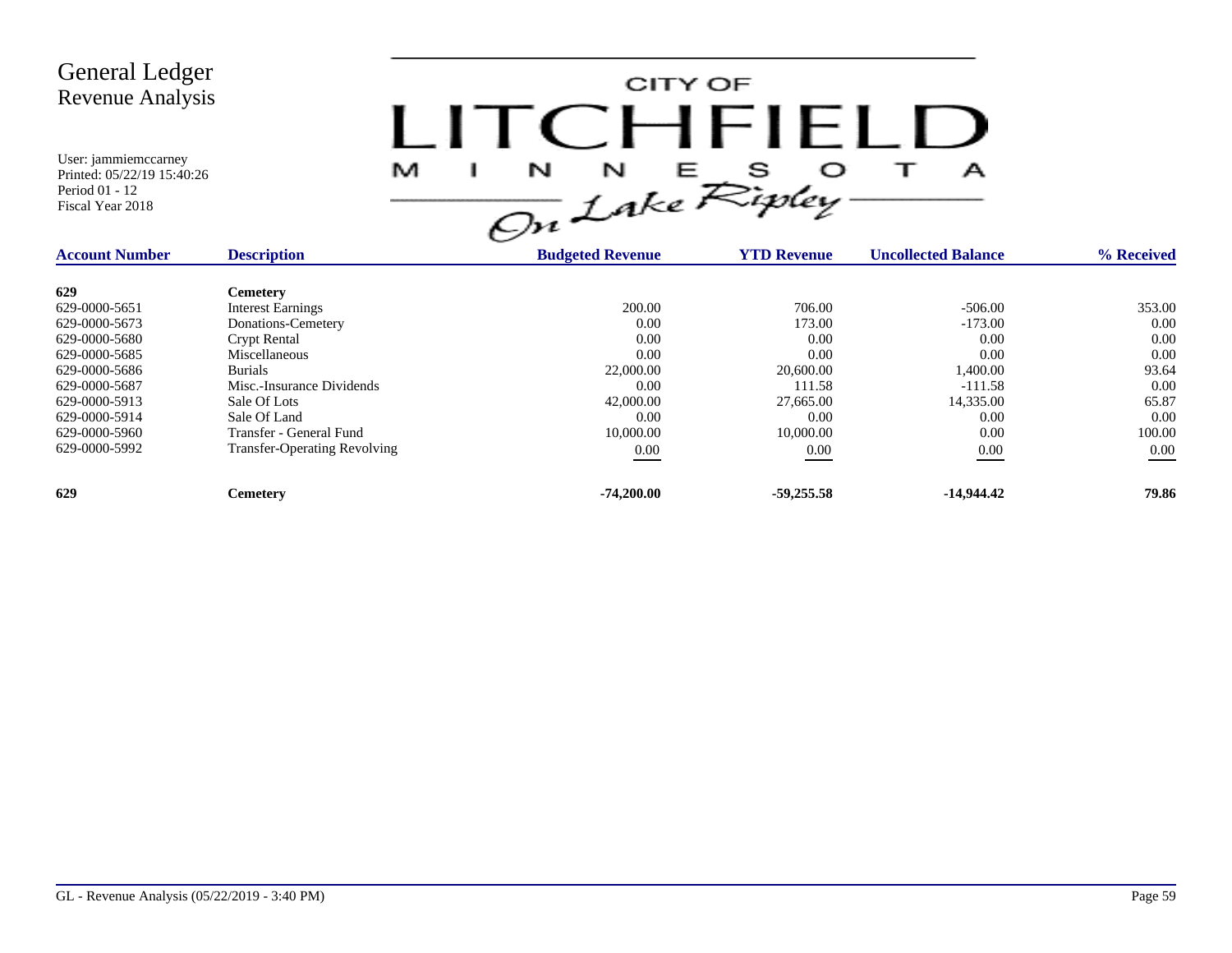User: jammiemccarney Printed: 05/22/19 15:40:26 Period 01 - 12 Fiscal Year 2018

CITY OF LITCHFIELD  $\overline{1}$ M.  $\mathbf{I}$  $\mathbf{A}$ 

| <b>Account Number</b> | <b>Description</b>                  | <b>Budgeted Revenue</b> | <b>YTD Revenue</b> | <b>Uncollected Balance</b> | % Received |
|-----------------------|-------------------------------------|-------------------------|--------------------|----------------------------|------------|
|                       |                                     |                         |                    |                            |            |
| 701                   | <b>Capital Equipment Revolving</b>  |                         |                    |                            |            |
| 701-0000-5117         | C of I-Current Ad Valorem           | 0.00                    | 593.45             | $-593.45$                  | 0.00       |
| 701-0000-5366         | <b>State Grants-Fire Dept</b>       | 0.00                    | 0.00               | 0.00                       | 0.00       |
| 701-0000-5651         | <b>Interest Earnings</b>            | 0.00                    | 11,016.00          | $-11,016.00$               | 0.00       |
| 701-0000-5672         | Donations-Pleasant View Park        | 0.00                    | 0.00               | 0.00                       | 0.00       |
| 701-0000-5674         | <b>Gambling Donations</b>           | 0.00                    | 0.00               | 0.00                       | 0.00       |
| 701-0000-5675         | Donations - Fire Dept               | 0.00                    | 0.00               | 0.00                       | 0.00       |
| 701-0000-5676         | Donations - Rescue Squad            | 0.00                    | 0.00               | 0.00                       | 0.00       |
| 701-0000-5681         | Sale Property-Equipment             | 0.00                    | 0.00               | 0.00                       | 0.00       |
| 701-0000-5683         | Sale Property-Building              | 0.00                    | 0.00               | 0.00                       | 0.00       |
| 701-0000-5685         | Sale Property-Misc.                 | 0.00                    | 0.00               | 0.00                       | 0.00       |
| 701-0000-5750         | Gain on Disposal                    | 0.00                    | 0.00               | 0.00                       | 0.00       |
| 701-0000-5906         | <b>Bond Proceeds</b>                | 0.00                    | 0.00               | 0.00                       | 0.00       |
| 701-0000-5907         | General Govenment-Purchasing        | 4,461.00                | 4,461.00           | 0.00                       | 100.00     |
| 701-0000-5908         | General Government-Technology       | 2,194.00                | 2,194.00           | 0.00                       | 100.00     |
| 701-0000-5915         | Public Safety-Defense               | 2,585.00                | 2,585.00           | 0.00                       | 100.00     |
| 701-0000-5916         | Public Safety-Police                | 106,080.00              | 106,080.00         | 0.00                       | 100.00     |
| 701-0000-5917         | Public Safety-Fire                  | 8,240.00                | 8,240.00           | 0.00                       | 100.00     |
| 701-0000-5918         | Public Safety-Bldg. Insp.           | 0.00                    | 0.00               | 0.00                       | 0.00       |
| 701-0000-5919         | Public Safety-Rescue                | 18,683.00               | 18,683.00          | 0.00                       | 100.00     |
| 701-0000-5920         | Public Safety - Resc LR1 Truck      | 18,665.00               | 18,664.00          | 1.00                       | 99.99      |
| 701-0000-5921         | <b>Public Works-Streets</b>         | 119,792.00              | 119,792.00         | 0.00                       | 100.00     |
| 701-0000-5922         | Public Safety - Fire Tanker         | 20,828.00               | 20,827.00          | 1.00                       | 100.00     |
| 701-0000-5923         | <b>Public Works-Snow</b>            | 7,093.00                | 7,093.00           | 0.00                       | 100.00     |
| 701-0000-5924         | Public Safety-SCBA Equipment        | 0.00                    | 0.00               | 0.00                       | 0.00       |
| 701-0000-5925         | Public Safety-Air Compressor        | 0.00                    | 0.00               | 0.00                       | 0.00       |
| 701-0000-5926         | Public Works-Garage                 | 7,249.00                | 7,249.00           | 0.00                       | 100.00     |
| 701-0000-5927         | Transfer-Bonds                      | 0.00                    | 0.00               | 0.00                       | 0.00       |
| 701-0000-5928         | Public Works - Compost              | 0.00                    | 0.00               | 0.00                       | 0.00       |
| 701-0000-5929         | Public Works-P.W. Management        | 5,064.00                | 5,064.00           | 0.00                       | 100.00     |
| 701-0000-5930         | Transfer-Airport                    | 0.00                    | 0.00               | 0.00                       | 0.00       |
| 701-0000-5931         | Note Proceeds-C.Of I.               | 0.00                    | 0.00               | 0.00                       | 0.00       |
| 701-0000-5932         | <b>Public Works-Street Cleaning</b> | 0.00                    | 0.00               | 0.00                       | 0.00       |
| 701-0000-5933         | Public Works-Weeds                  | 0.00                    | 0.00               | 0.00                       | 0.00       |
| 701-0000-5934         | Culture Rec-Playground              | 0.00                    | 0.00               | 0.00                       | 0.00       |
| 701-0000-5935         | <b>Culture Rec-Beach</b>            | 0.00                    | 0.00               | 0.00                       | 0.00       |
| 701-0000-5936         | <b>Culture Rec-Tennis</b>           | 0.00                    | 0.00               | 0.00                       | 0.00       |
| 701-0000-5937         | <b>Culture Rec-Skating Rinks</b>    | 0.00                    | 0.00               | 0.00                       | 0.00       |

GL - Revenue Analysis (05/22/2019 - 3:40 PM) Page 60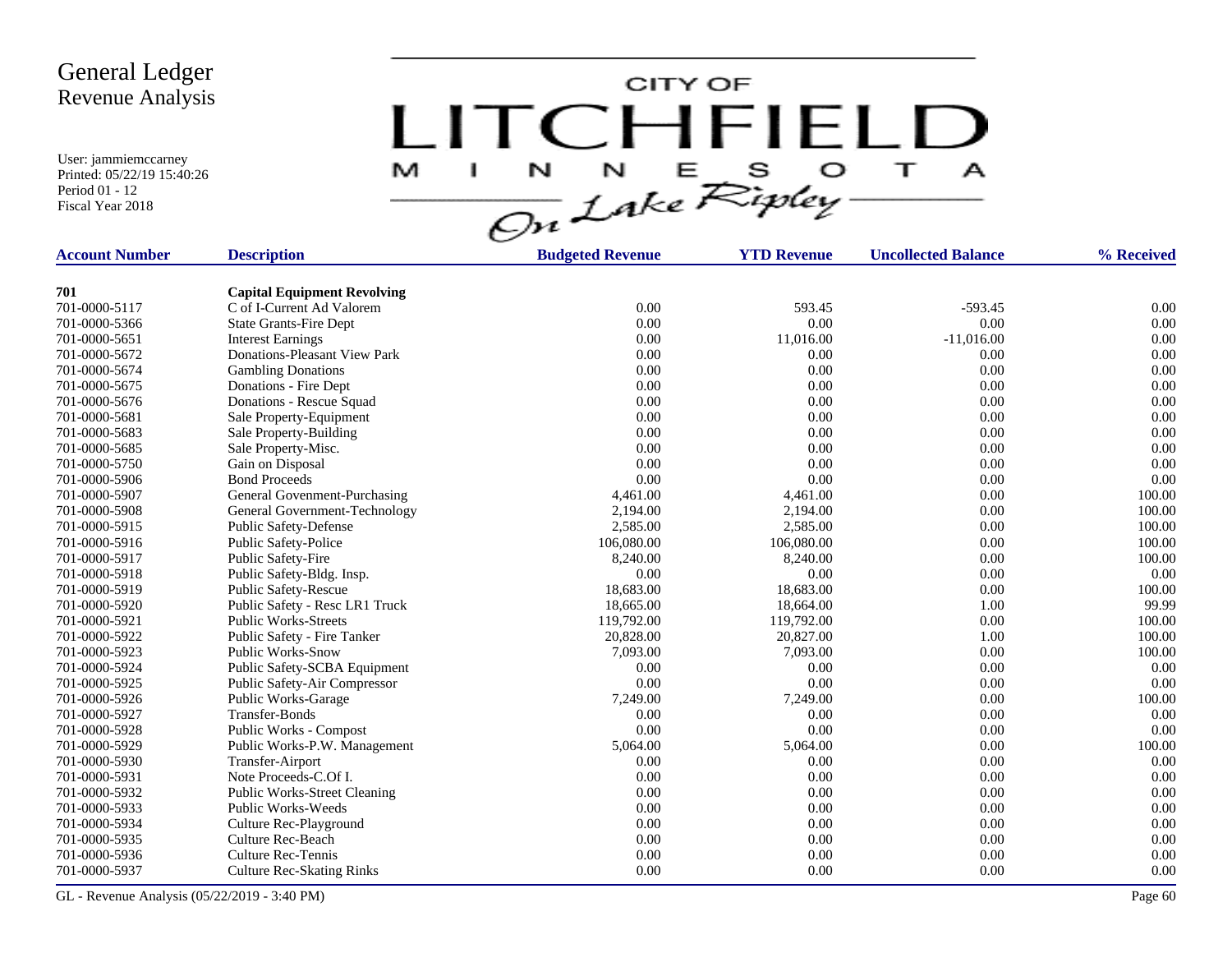| <b>Account Number</b> | <b>Description</b>                  | <b>Budgeted Revenue</b> | <b>YTD Revenue</b> | <b>Uncollected Balance</b> | % Received |
|-----------------------|-------------------------------------|-------------------------|--------------------|----------------------------|------------|
|                       |                                     |                         |                    |                            |            |
| 701-0000-5938         | Culture Rec-Gar Hall                | 0.00                    | 0.00               | 0.00                       | 0.00       |
| 701-0000-5939         | Culture Rec-Campground              | 0.00                    | 0.00               | 0.00                       | 0.00       |
| 701-0000-5940         | Culture Rec.-Parks                  | 17,096.00               | 17,096.00          | 0.00                       | 100.00     |
| 701-0000-5943         | <b>Culture Rec-Trees</b>            | 17,973.00               | 17,973.00          | 0.00                       | 100.00     |
| 701-0000-5945         | General Fund-Miscellaneous          | 0.00                    | 0.00               | 0.00                       | 0.00       |
| 701-0000-5946         | Library                             | 0.00                    | 0.00               | 0.00                       | 0.00       |
| 701-0000-5947         | Prairie Park                        | 0.00                    | 0.00               | 0.00                       | 0.00       |
| 701-0000-5948         | Civic Arena                         | 5,552.00                | 5,552.00           | 0.00                       | 100.00     |
| 701-0000-5949         | Cemetery                            | 12,321.00               | 12,321.00          | 0.00                       | 100.00     |
| 701-0000-5951         | Golf Course                         | 57,602.00               | 24,449.00          | 33,153.00                  | 42.44      |
| 701-0000-5952         | Water                               | 5,129.00                | 5,129.00           | 0.00                       | 100.00     |
| 701-0000-5953         | Electric                            | 38,493.00               | 38,493.00          | 0.00                       | 100.00     |
| 701-0000-5954         | Sewer                               | 61,561.00               | 61,561.00          | 0.00                       | 100.00     |
| 701-0000-5955         | Liquor                              | 2,194.00                | 2,194.00           | 0.00                       | 100.00     |
| 701-0000-5958         | Transfer-Res. Rescue Vehicle        | 0.00                    | 0.00               | 0.00                       | 0.00       |
| 701-0000-5960         | Transfer - General Fund             | 0.00                    | 75,461.00          | $-75,461.00$               | 0.00       |
| 701-0000-5977         | Transfer-Res. For Auditorium        | 0.00                    | 0.00               | 0.00                       | 0.00       |
| 701-0000-5992         | <b>Transfer-Operating Revolving</b> | 0.00                    | 0.00               | 0.00                       | 0.00       |
| 701-0000-5993         | Transfer-2009A Cert Reimb           | 0.00                    | 0.00               | 0.00                       | 0.00       |
| 701-0000-5999         | Misc.-89 Unallocated                | $0.00\,$                | 0.00               | 0.00                       | 0.00       |
|                       |                                     |                         |                    |                            |            |
| 701                   | <b>Capital Equipment Revolving</b>  | -538,855.00             | -592,770.45        | 53,915.45                  | 110.01     |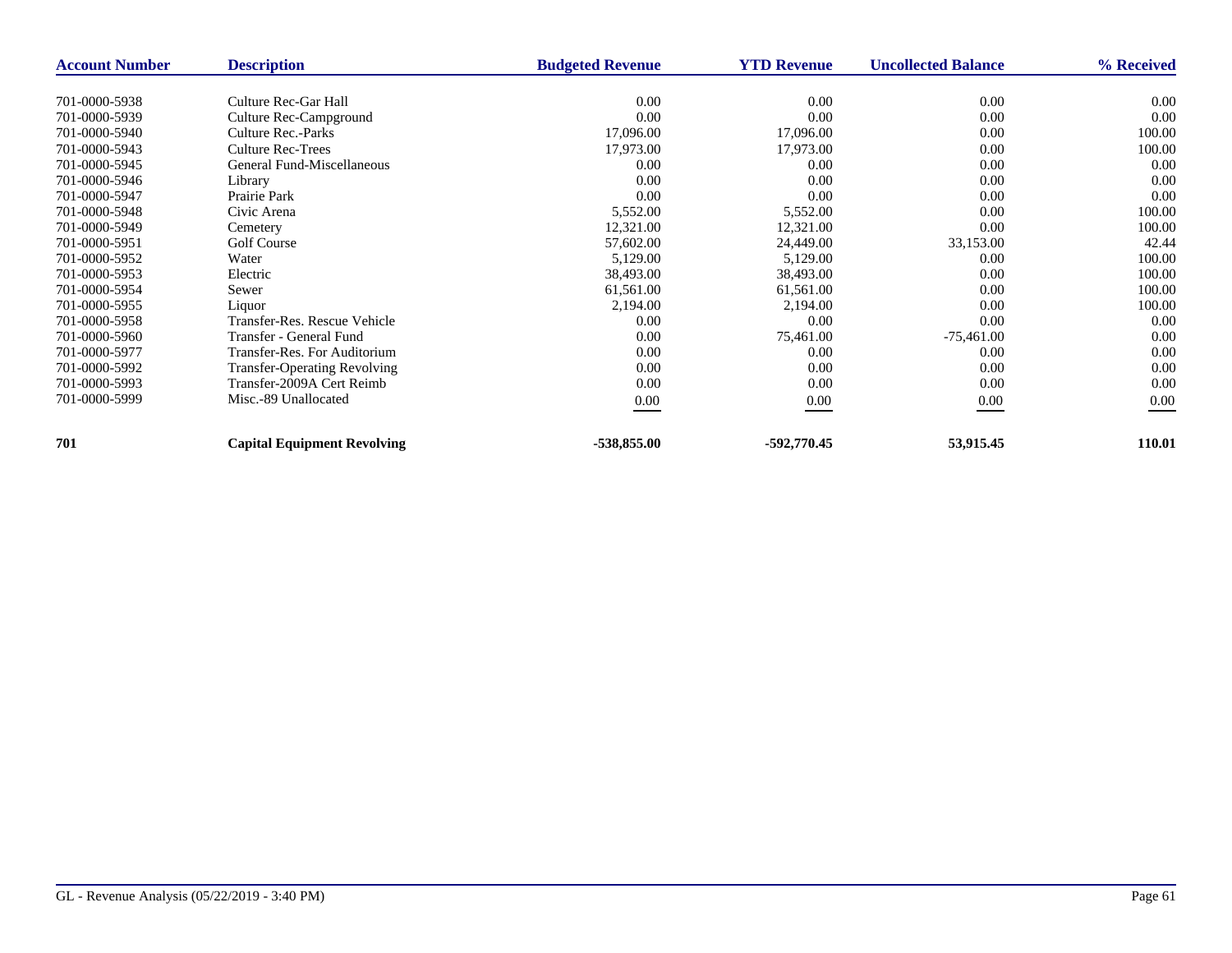CITY OF LITCHFIELD  $\overline{1}$ M.  $\mathbf{I}$  $\mathbf{A}$ 

| <b>Account Number</b> | <b>Description</b>            | <b>Budgeted Revenue</b> | <b>YTD Revenue</b> | <b>Uncollected Balance</b> | % Received |
|-----------------------|-------------------------------|-------------------------|--------------------|----------------------------|------------|
|                       |                               |                         |                    |                            |            |
| 702                   | <b>General Fund Revolving</b> |                         |                    |                            |            |
| 702-0000-5651         | <b>Interest Earnings</b>      | 0.00                    | 3,226.00           | $-3,226.00$                | $0.00\,$   |
| 702-0000-5913         | Sale Of City Land             | 0.00                    | 0.00               | 0.00                       | 0.00       |
| 702-0000-5922         | Transfer - Sewer Fund         | 0.00                    | 22,648.00          | $-22,648.00$               | 0.00       |
| 702-0000-5923         | Transfer - Solid Waste Fund   | 0.00                    | 0.00               | 0.00                       | 0.00       |
| 702-0000-5924         | Transfer - Civic Arena Fund   | 0.00                    | 0.00               | 0.00                       | 0.00       |
| 702-0000-5925         | Transfer - Liquor Fund        | 0.00                    | 0.00               | 0.00                       | 0.00       |
| 702-0000-5927         | <b>Transer-Cemetery</b>       | 0.00                    | 0.00               | 0.00                       | 0.00       |
| 702-0000-5929         | <b>Transfer-Golf Course</b>   | 0.00                    | 0.00               | 0.00                       | 0.00       |
| 702-0000-5930         | Transfer-Airport              | 0.00                    | 0.00               | 0.00                       | 0.00       |
| 702-0000-5951         | Transfer-Infrasturcture       | 0.00                    | 0.00               | 0.00                       | 0.00       |
| 702-0000-5958         | Transfer-97 Imp. Project      | 0.00                    | 0.00               | 0.00                       | 0.00       |
| 702-0000-5960         | Transfer - General Fund       | 0.00                    | 0.00               | 0.00                       | 0.00       |
| 702-0000-5964         | Chg. For Services-General     | 0.00                    | 0.00               | 0.00                       | 0.00       |
| 702-0000-5965         | Chg. For Service-Airport      | 0.00                    | 0.00               | 0.00                       | 0.00       |
| 702-0000-5966         | Chg. For Service-Civic Arena  | 0.00                    | 0.00               | 0.00                       | 0.00       |
| 702-0000-5967         | Chg. For Service-Sewer        | 0.00                    | 0.00               | 0.00                       | 0.00       |
| 702-0000-5968         | Chg. For Service-Solid Waste  | 0.00                    | 0.00               | 0.00                       | 0.00       |
| 702-0000-5969         | Chg. For Service-Liquor       | 0.00                    | 0.00               | 0.00                       | 0.00       |
| 702-0000-5970         | Chg. For Service-Golf Course  | 0.00                    | 0.00               | 0.00                       | 0.00       |
| 702-0000-5971         | Chg. For Service-Cemetery     | 0.00                    | 0.00               | 0.00                       | 0.00       |
| 702-0000-5977         | Transfer-Res. For Auditorium  | $0.00\,$                | 0.00               | 0.00                       | 0.00       |
|                       |                               |                         |                    |                            |            |
| 702                   | <b>General Fund Revolving</b> | 0.00                    | $-25,874.00$       | 25,874.00                  | 0.00       |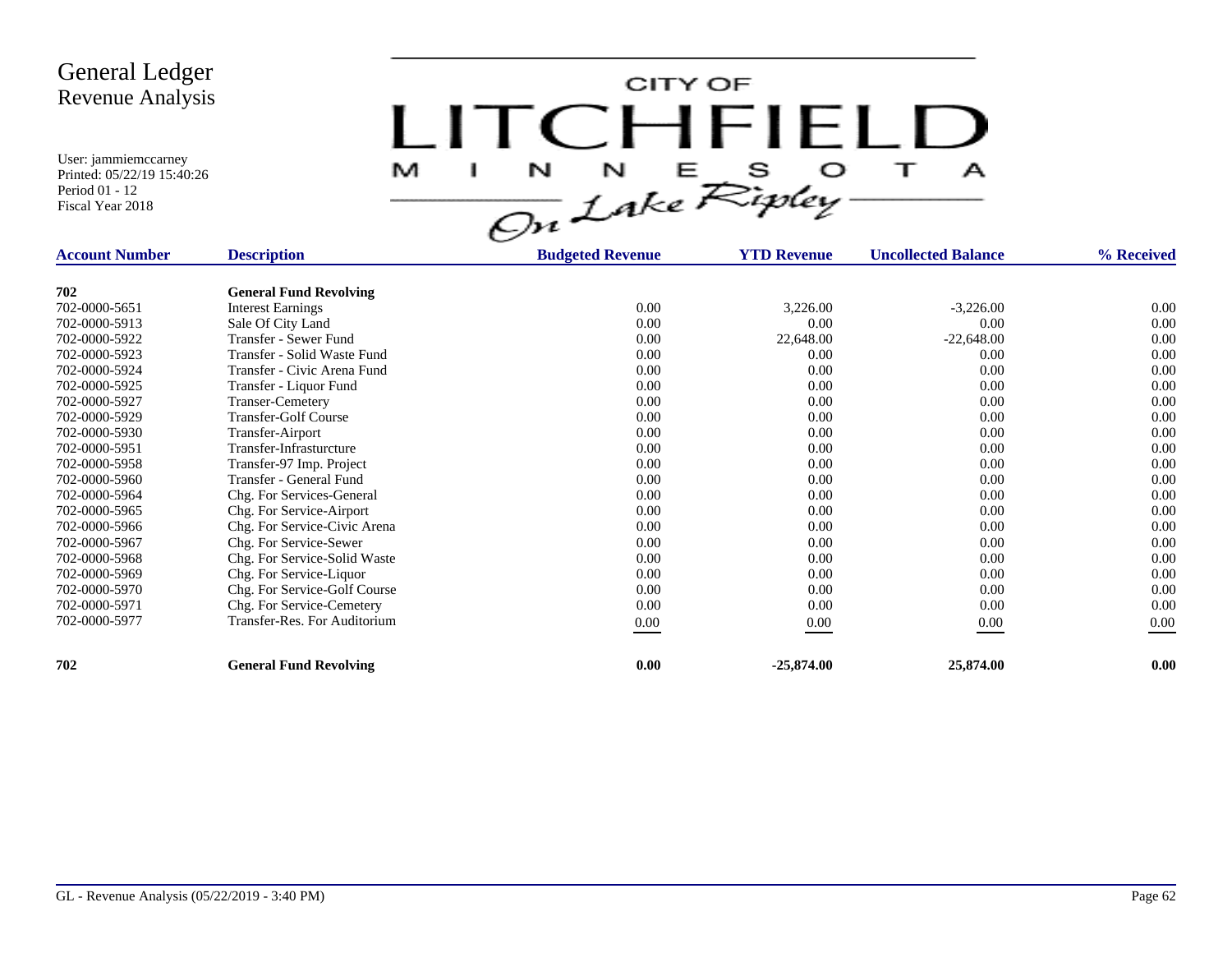

| <b>Account Number</b> | <b>Description</b>                  | <b>Budgeted Revenue</b> | <b>YTD Revenue</b> | <b>Uncollected Balance</b> | % Received |
|-----------------------|-------------------------------------|-------------------------|--------------------|----------------------------|------------|
| 703                   | <b>Hazardous Building Revolving</b> |                         |                    |                            |            |
| 703-0000-5496         | <b>Other Charges</b>                | 0.00                    | 0.00               | 0.00                       | 0.00       |
| 703-0000-5610         | Principal                           | 0.00                    | 0.00               | 0.00                       | 0.00       |
| 703-0000-5620         | Penalties & Interest                | 0.00                    | 0.00               | 0.00                       | 0.00       |
| 703-0000-5630         | Collect-County-Current              | 0.00                    | 0.00               | 0.00                       | 0.00       |
| 703-0000-5640         | Collect-County-Delinguent           | 0.00                    | 0.00               | 0.00                       | 0.00       |
| 703-0000-5651         | <b>Interest Earnings</b>            | 0.00                    | 482.00             | $-482.00$                  | 0.00       |
| 703-0000-5952         | Transfer-Infrastructure-Tif         | 0.00                    | 0.00               | 0.00                       | 0.00       |
| 703-0000-5958         | Transfer-97 Imp. Project            | 0.00                    | 0.00               | 0.00                       | 0.00       |
| 703-0000-5960         | Transfer - General Fund             | 0.00                    | 25,000.00          | $-25,000,00$               | 0.00       |
| 703-0000-5992         | <b>Transfer-Operating Revolving</b> | $0.00\,$                | 0.00               | 0.00                       | $0.00\,$   |
| 703                   | <b>Hazardous Building Revolving</b> | 0.00                    | $-25,482,00$       | 25,482.00                  | 0.00       |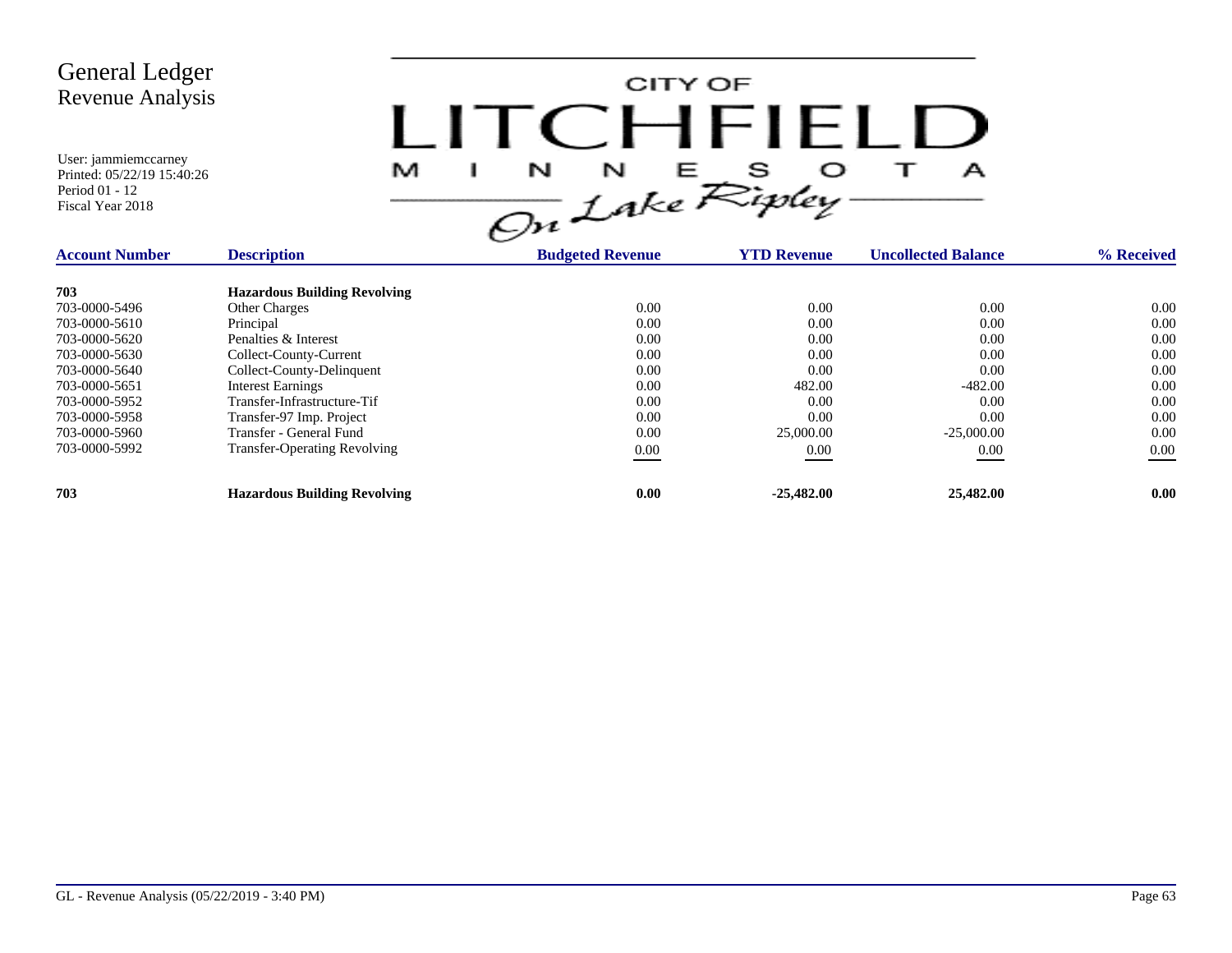

| <b>Account Number</b> | <b>Description</b>               | <b>Budgeted Revenue</b> | <b>YTD Revenue</b> | <b>Uncollected Balance</b> | % Received |
|-----------------------|----------------------------------|-------------------------|--------------------|----------------------------|------------|
| 707                   | <b>Infrastr Reinvestment Rev</b> |                         |                    |                            |            |
| 707-0000-5651         | <b>Interest Earnings</b>         | 0.00                    | 4,966.00           | $-4,966.00$                | 0.00       |
| 707-0000-5686         | Miscellaneous                    | 0.00                    | 0.00               | 0.00                       | 0.00       |
| 707-0000-5930         | Airport                          | 0.00                    | 9,097.92           | -9,097.92                  | 0.00       |
| 707-0000-5931         | <b>Bond Proceeds</b>             | 0.00                    | 0.00               | 0.00                       | 0.00       |
| 707-0000-5949         | Cemetery                         | 0.00                    | 9,881.52           | $-9,881.52$                | 0.00       |
| 707-0000-5960         | Transfer - General Fund          | 0.00                    | 75,000.00          | $-75,000,00$               | 0.00       |
| 707-0000-5962         | Transfers - Civic Arena          | 0.00                    | 0.00               | 0.00                       | 0.00       |
| 707                   | <b>Infrastr Reinvestment Rev</b> | 0.00                    | -98.945.44         | 98,945.44                  | 0.00       |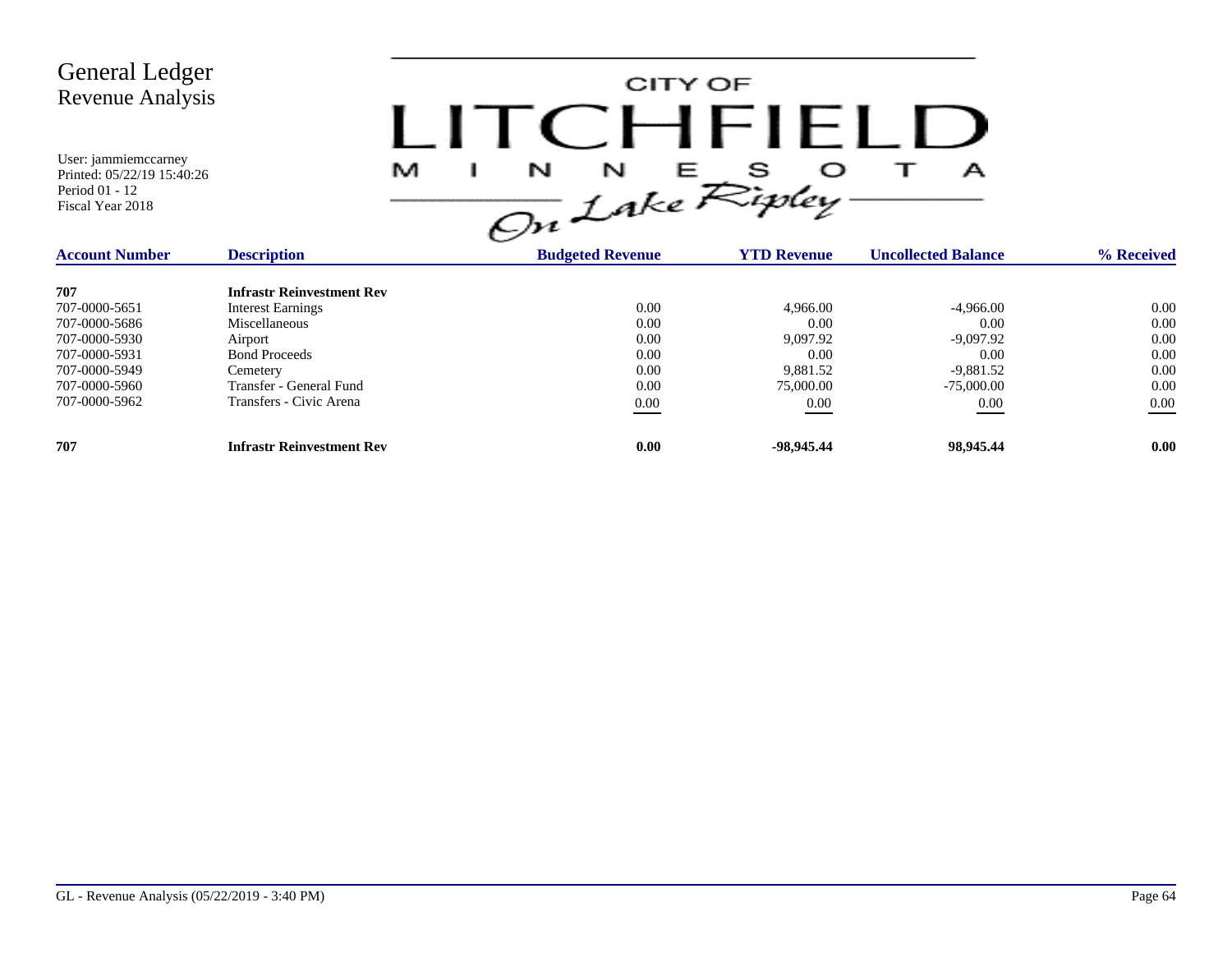

| <b>Account Number</b> | <b>Description</b>                   | <b>Budgeted Revenue</b> | <b>YTD Revenue</b> | <b>Uncollected Balance</b> | % Received |
|-----------------------|--------------------------------------|-------------------------|--------------------|----------------------------|------------|
| 708                   | <b>Infrastr - Public Works Facil</b> |                         |                    |                            |            |
| 708-0000-5354         | State Grants-Miscellaneous           | 0.00                    | 0.00               | 0.00                       | 0.00       |
| 708-0000-5651         | <b>Interest Earnings</b>             | 0.00                    | 9,096.00           | $-9.096.00$                | 0.00       |
| 708-0000-5686         | Miscellaneous                        | 0.00                    | 0.00               | 0.00                       | 0.00       |
| 708-0000-5931         | <b>Bond Proceeds</b>                 | 0.00                    | 0.00               | 0.00                       | 0.00       |
| 708-0000-5951         | Transfer - PW Facility               | 0.00                    | 0.00               | 0.00                       | 0.00       |
| 708-0000-5952         | Transfer-Cap.Imp.Rev.-Water          | 0.00                    | 0.00               | 0.00                       | 0.00       |
| 708-0000-5954         | Transfer - Water                     | 0.00                    | 0.00               | 0.00                       | 0.00       |
| 708-0000-5956         | Transfer - Sewer                     | 0.00                    | 100,000.00         | $-100,000,00$              | 0.00       |
| 708-0000-5958         | Transfer - Electric                  | 0.00                    | 50,000.00          | $-50,000,00$               | 0.00       |
| 708-0000-5960         | Transfer - General Fund              | 0.00                    | 100,000.00         | $-100,000.00$              | $0.00\,$   |
| 708                   | <b>Infrastr - Public Works Facil</b> | 0.00                    | $-259,096,00$      | 259,096.00                 | 0.00       |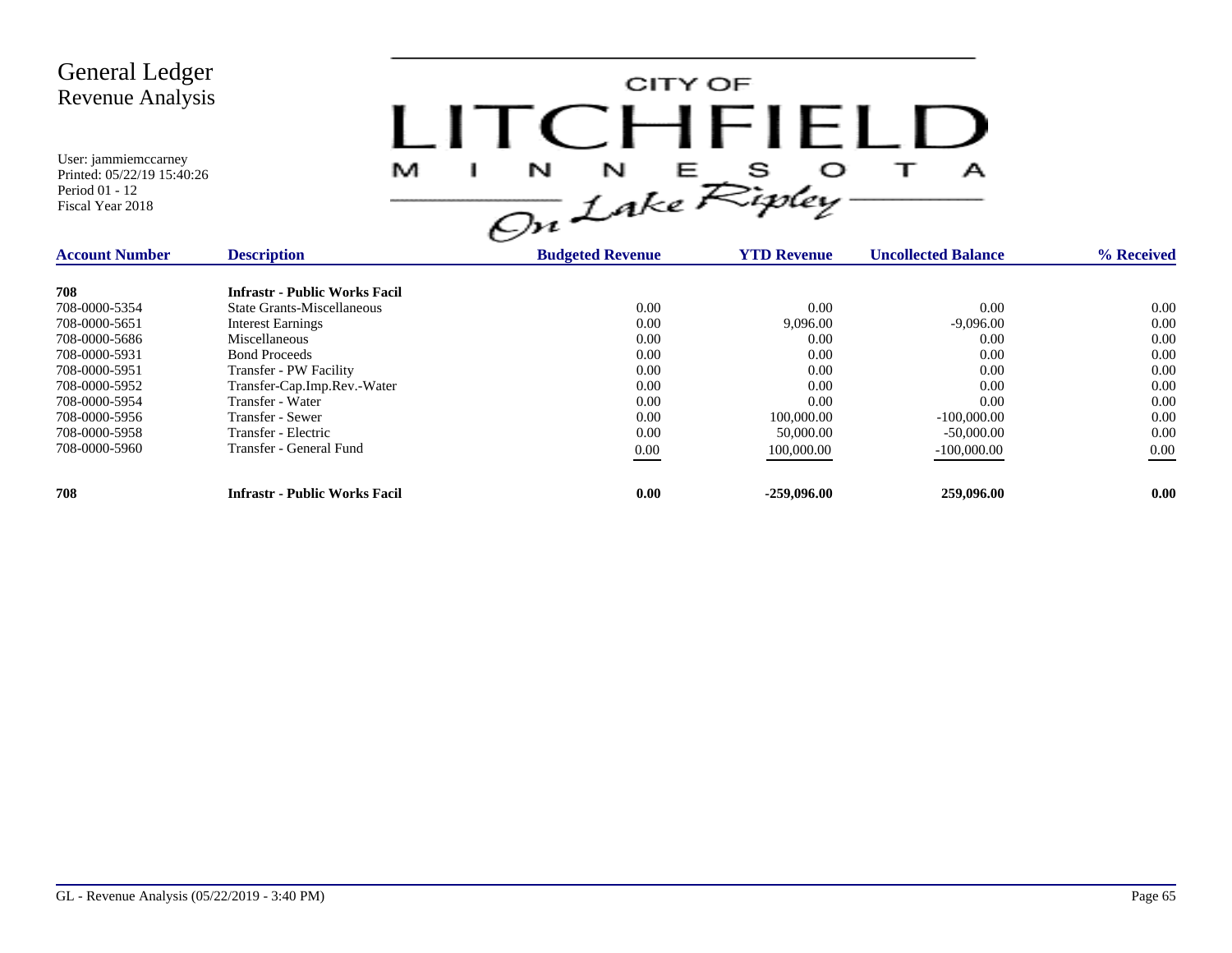CITY OF LITCHFIELD  $M$  I N N E S O T A<br>On Lake Ripley

| <b>Account Number</b> | <b>Description</b>                | <b>Budgeted Revenue</b> | <b>YTD Revenue</b> | <b>Uncollected Balance</b> | % Received |
|-----------------------|-----------------------------------|-------------------------|--------------------|----------------------------|------------|
| 709                   | Infrastructure-Water              |                         |                    |                            |            |
| 709-0000-5354         | <b>State Grants-Miscellaneous</b> | 0.00                    | 0.00               | 0.00                       | 0.00       |
| 709-0000-5651         | <b>Interest Earnings</b>          | 0.00                    | 753.00             | $-753.00$                  | 0.00       |
| 709-0000-5686         | Miscellaneous                     | 0.00                    | 0.00               | 0.00                       | 0.00       |
| 709-0000-5931         | <b>Bond Proceeds</b>              | 0.00                    | 0.00               | 0.00                       | 0.00       |
| 709-0000-5952         | Transfer-Cap.Imp.Rev.-Water       | 0.00                    | 0.00               | 0.00                       | 0.00       |
| 709-0000-5954         | Transfer - Water                  | 0.00                    | 0.00               | 0.00                       | 0.00       |
| 709                   | Infrastructure-Water              | 0.00                    | -753.00            | 753.00                     | 0.00       |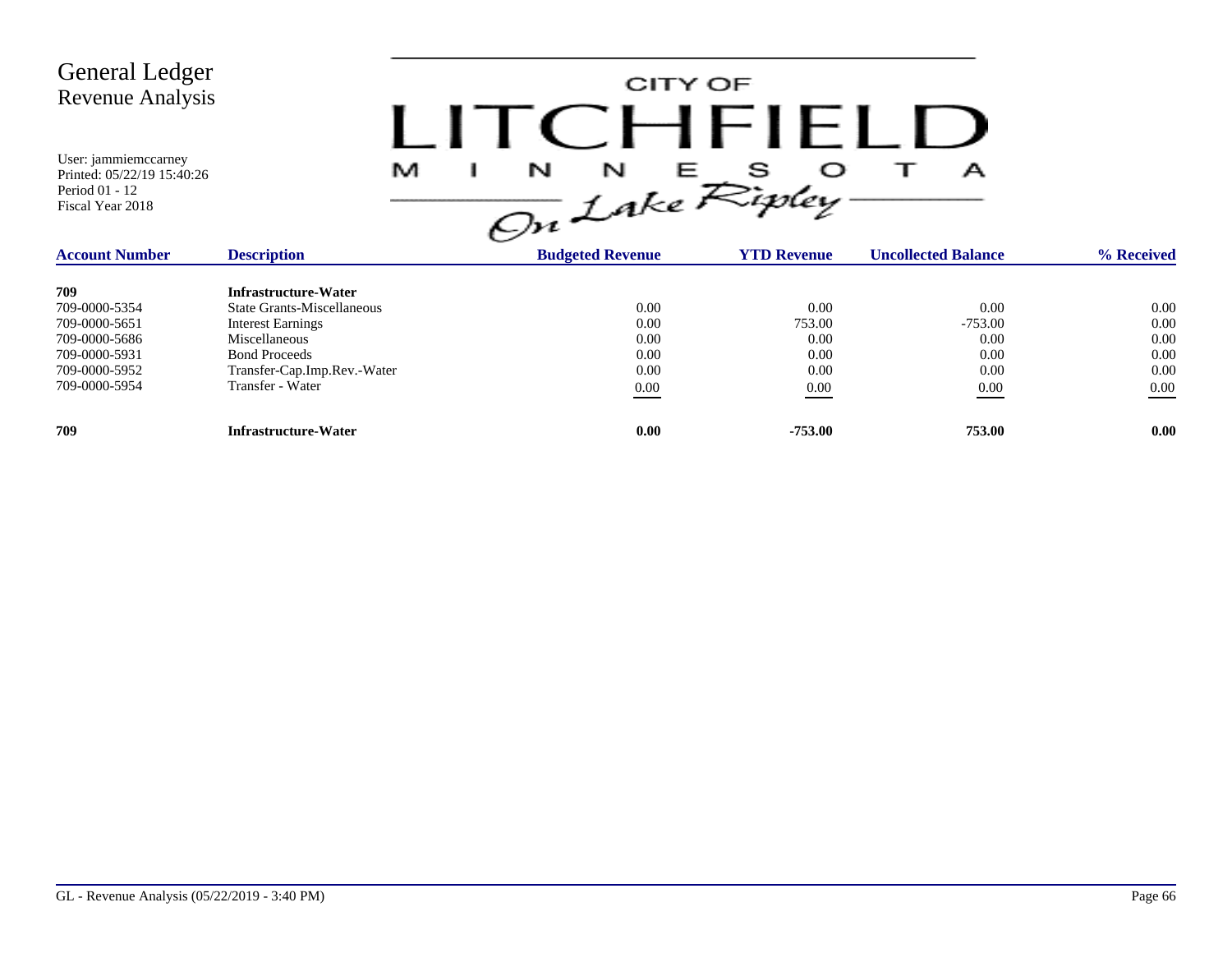CITY OF LITCHFIELD  $M$  I N N E S O T A<br>On Lake Ripley

| <b>Account Number</b> | <b>Description</b>             | <b>Budgeted Revenue</b> | <b>YTD Revenue</b> | <b>Uncollected Balance</b> | % Received        |
|-----------------------|--------------------------------|-------------------------|--------------------|----------------------------|-------------------|
| 710                   | Infrastructure-Electric        |                         |                    |                            |                   |
| 710-0000-5354         | State Grants-Miscellaneous     | 0.00                    | 0.00               | 0.00                       | 0.00              |
| 710-0000-5651         | <b>Interest Earnings</b>       | 0.00                    | 0.00               | 0.00                       | 0.00              |
| 710-0000-5686         | <b>Miscellaneous</b>           | 0.00                    | 0.00               | 0.00                       | 0.00              |
| 710-0000-5931         | <b>Bond Proceeds</b>           | 0.00                    | 0.00               | 0.00                       | 0.00              |
| 710-0000-5953         | Transfer-Cap.Imp.Rev.-Electric | 0.00                    | 0.00               | 0.00                       | 0.00              |
| 710-0000-5954         | Transfer-Electric Dept.        | 0.00                    | 127,638.00         | $-127,638.00$              | 0.00              |
| 710                   | <b>Infrastructure-Electric</b> | 0.00                    | $-127,638,00$      | 127,638.00                 | 0.00 <sub>1</sub> |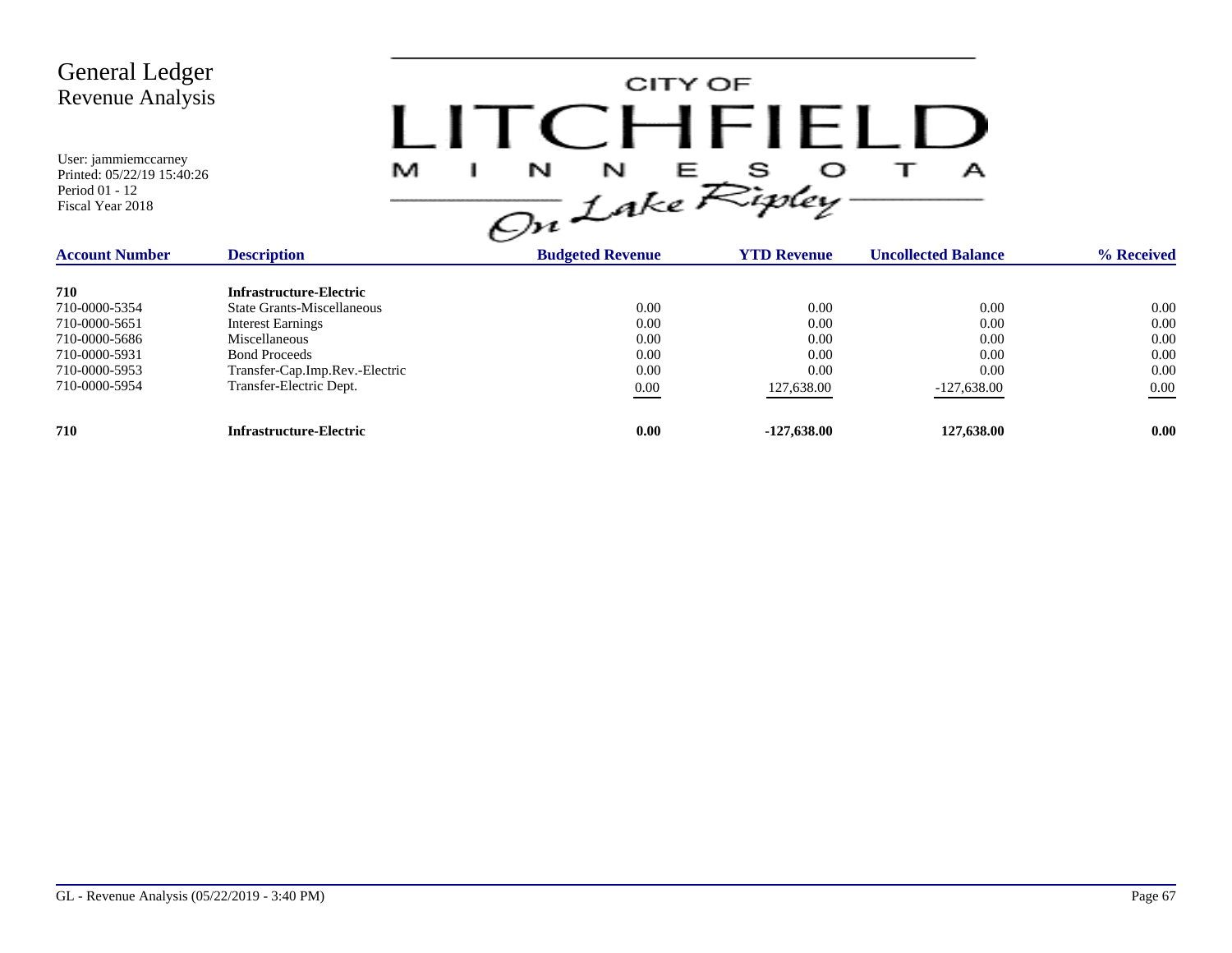CITY OF LITCHFIELD M  $\mathbf{I}$  $\mathbf{A}$ 

| <b>Account Number</b> | <b>Description</b>                  | <b>Budgeted Revenue</b> | <b>YTD Revenue</b> | <b>Uncollected Balance</b> | % Received |
|-----------------------|-------------------------------------|-------------------------|--------------------|----------------------------|------------|
| 711                   | <b>Infrastructure-Street</b>        |                         |                    |                            |            |
| 711-0000-5354         | <b>State Grants-Streets</b>         | 85,000.00               | 93,930.00          | $-8,930.00$                | 110.51     |
| 711-0000-5362         | Other Grants & Aids                 | 0.00                    | 0.00               | 0.00                       | 0.00       |
| 711-0000-5651         | <b>Interest Earnings</b>            | 0.00                    | 2,593.00           | $-2,593.00$                | 0.00       |
| 711-0000-5686         | Miscellaneous                       | 0.00                    | 0.00               | 0.00                       | 0.00       |
| 711-0000-5927         | Transfer-99 Imp. Projects           | 0.00                    | 0.00               | 0.00                       | 0.00       |
| 711-0000-5931         | <b>Bond Proceeds</b>                | 0.00                    | 0.00               | 0.00                       | 0.00       |
| 711-0000-5940         | Transfer - P.I.R. Fund              | 0.00                    | 0.00               | 0.00                       | 0.00       |
| 711-0000-5952         | Transfer-Infrastructure-Tif         | 0.00                    | 0.00               | 0.00                       | 0.00       |
| 711-0000-5958         | Transfer-97 Imp. Project            | 0.00                    | 0.00               | 0.00                       | 0.00       |
| 711-0000-5974         | Trans-99 Street Rehabilation        | 0.00                    | 0.00               | 0.00                       | 0.00       |
| 711-0000-5977         | Transfer-Res. For Fire Pump.        | 0.00                    | 0.00               | 0.00                       | 0.00       |
| 711-0000-5978         | Transfer - 2011C GO Imp & Ref       | 0.00                    | 0.00               | 0.00                       | 0.00       |
| 711-0000-5980         | Transfer-G.O. Tax. Ref.-92          | 0.00                    | 0.00               | 0.00                       | 0.00       |
| 711-0000-5992         | <b>Transfer-Operating Revolving</b> | 0.00                    | 0.00               | 0.00                       | 0.00       |
| 711-0000-5994         | Transfer-2004 Improvement           | 0.00                    | 0.00               | $0.00\,$                   | 0.00       |
| 711                   | <b>Infrastructure-Street</b>        | $-85,000.00$            | $-96,523.00$       | 11,523.00                  | 113.56     |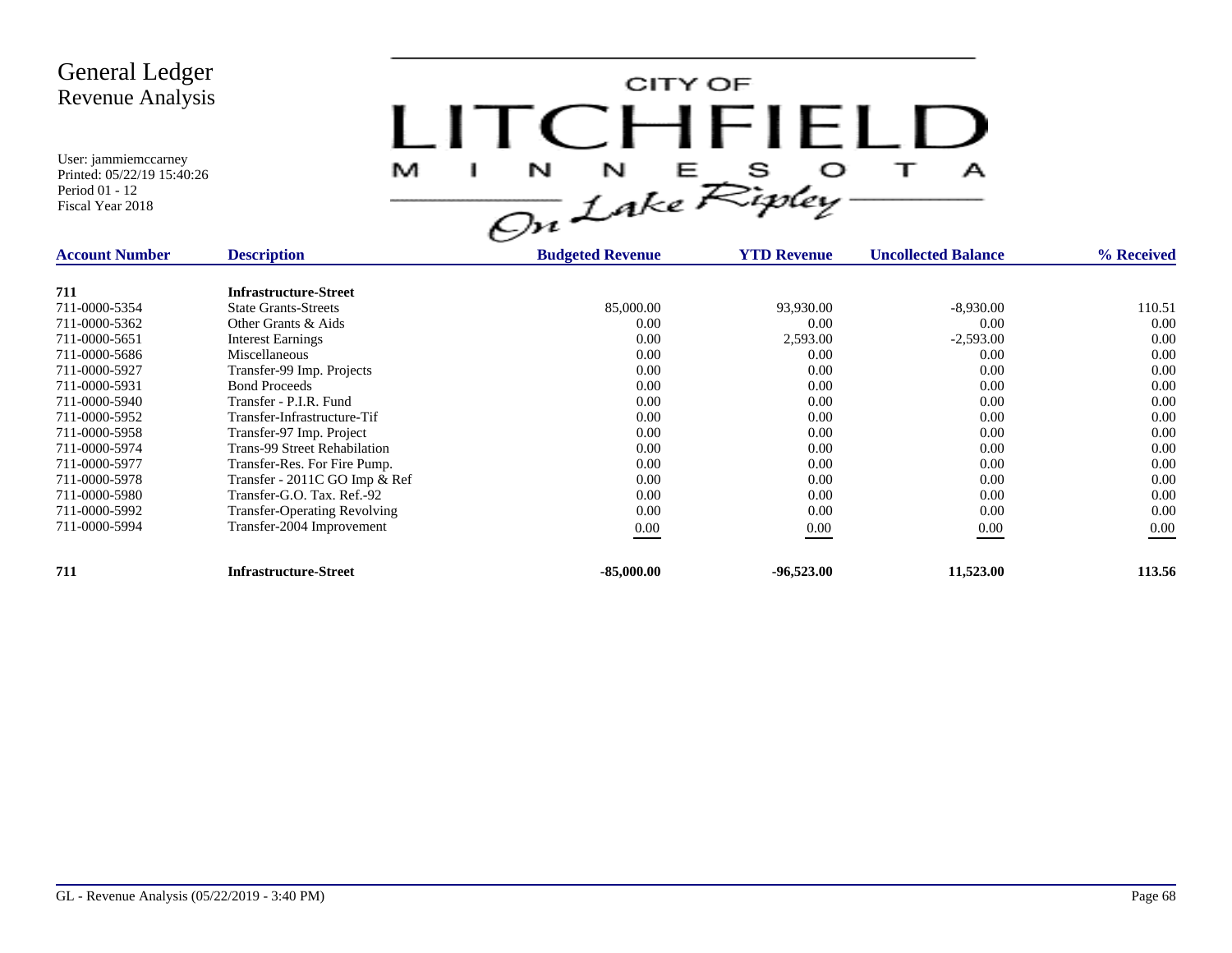| <b>General Ledger</b><br><b>Revenue Analysis</b><br>User: jammiemccarney<br>Printed: 05/22/19 15:40:26<br>Period 01 - 12<br>Fiscal Year 2018 | M                                   | CITY OF<br>$C$ $H$ $H$ $H$<br>N<br>Е<br>N<br>А<br>On Lake Ripley. |                    |                            |            |  |  |  |
|----------------------------------------------------------------------------------------------------------------------------------------------|-------------------------------------|-------------------------------------------------------------------|--------------------|----------------------------|------------|--|--|--|
| <b>Account Number</b>                                                                                                                        | <b>Description</b>                  | <b>Budgeted Revenue</b>                                           | <b>YTD Revenue</b> | <b>Uncollected Balance</b> | % Received |  |  |  |
| 712                                                                                                                                          | <b>Infrastructure-Sewer</b>         |                                                                   |                    |                            |            |  |  |  |
| 712-0000-5651                                                                                                                                | <b>Interest Earnings</b>            | 0.00                                                              | 4,375.00           | $-4.375.00$                | 0.00       |  |  |  |
| 712-0000-5731                                                                                                                                | <b>Residential Customer Charges</b> | 0.00                                                              | 0.00               | 0.00                       | 0.00       |  |  |  |
| 712-0000-5732                                                                                                                                | <b>Commerical Customer Charges</b>  | 0.00                                                              | 0.00               | 0.00                       | 0.00       |  |  |  |
| 712-0000-5922                                                                                                                                | Transfer - Sewer Fund               | 0.00                                                              | 100,000.00         | $-100,000.00$              | 0.00       |  |  |  |
| 712-0000-5947                                                                                                                                | Contrib.-1988 G.O. Disposal         | 0.00                                                              | 0.00               | 0.00                       | 0.00       |  |  |  |
| 712-0000-5976                                                                                                                                | Transfer-Wastewater Imp.            | 0.00                                                              | 0.00               | 0.00                       | 0.00       |  |  |  |
| 712-0000-5977                                                                                                                                | Transfer-Wastewater Pfa Loan        | $0.00\,$                                                          | 0.00               | $0.00\,$                   | 0.00       |  |  |  |

**712 Infrastructure-Sewer 0.00 -104,375.00 104,375.00 0.00**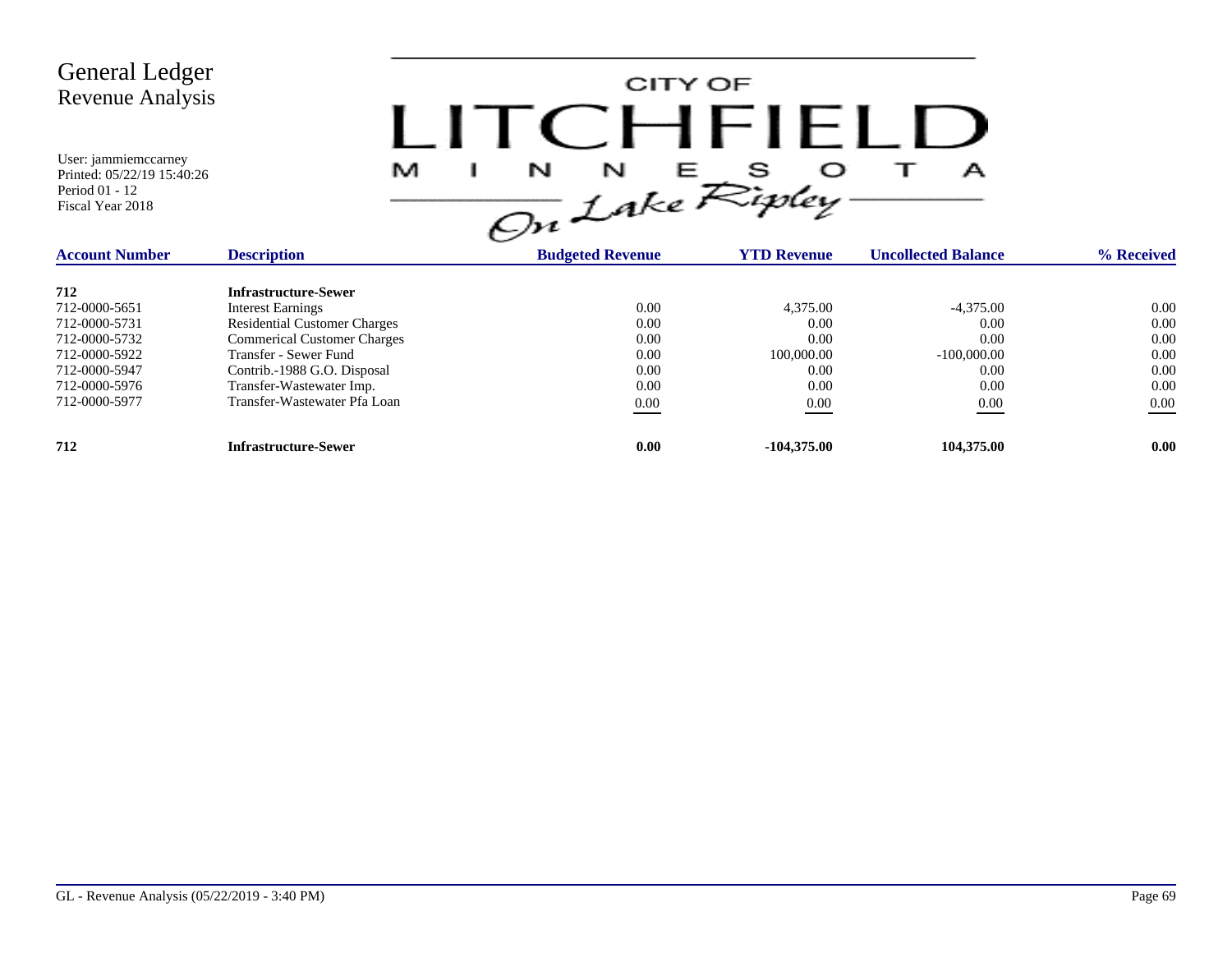User: jammiemccarney Printed: 05/22/19 15:40:26

Period 01 - 12 Fiscal Year 2018

CITY OF LITCHFIELD  $M$  I N N E S O T A<br>On Lake Ripley

| <b>Account Number</b> | <b>Description</b>                  | <b>Budgeted Revenue</b> | <b>YTD Revenue</b> | <b>Uncollected Balance</b> | % Received |
|-----------------------|-------------------------------------|-------------------------|--------------------|----------------------------|------------|
| 713                   | <b>Infrastructure-Sewer Repair</b>  |                         |                    |                            |            |
| 713-0000-5651         | <b>Interest Earnings</b>            | 0.00                    | 1,203.00           | $-1,203.00$                | 0.00       |
| 713-0000-5721         | <b>Gen Customer Collect Charges</b> | 0.00                    | 0.00               | 0.00                       | 0.00       |
| 713-0000-5731         | <b>Residential Customer Charges</b> | 0.00                    | 0.00               | 0.00                       | 0.00       |
| 713-0000-5732         | <b>Commerical Customer Charges</b>  | 0.00                    | 0.00               | 0.00                       | 0.00       |
| 713-0000-5922         | Transfer - Sewer Fund               | 0.00                    | 0.00               | 0.00                       | 0.00       |
| 713-0000-5947         | Contrib.-1988 G.O. Disposal         | 0.00                    | 0.00               | 0.00                       | 0.00       |
| 713-0000-5976         | Transfer-Wastewater Imp.            | 0.00                    | 0.00               | 0.00                       | 0.00       |
| 713-0000-5977         | Transfer-Wastewater Pfa Loan        | 0.00                    | 0.00               | 0.00                       | $0.00\,$   |
| 713                   | <b>Infrastructure-Sewer Repair</b>  | 0.00                    | $-1,203.00$        | 1.203.00                   | 0.00       |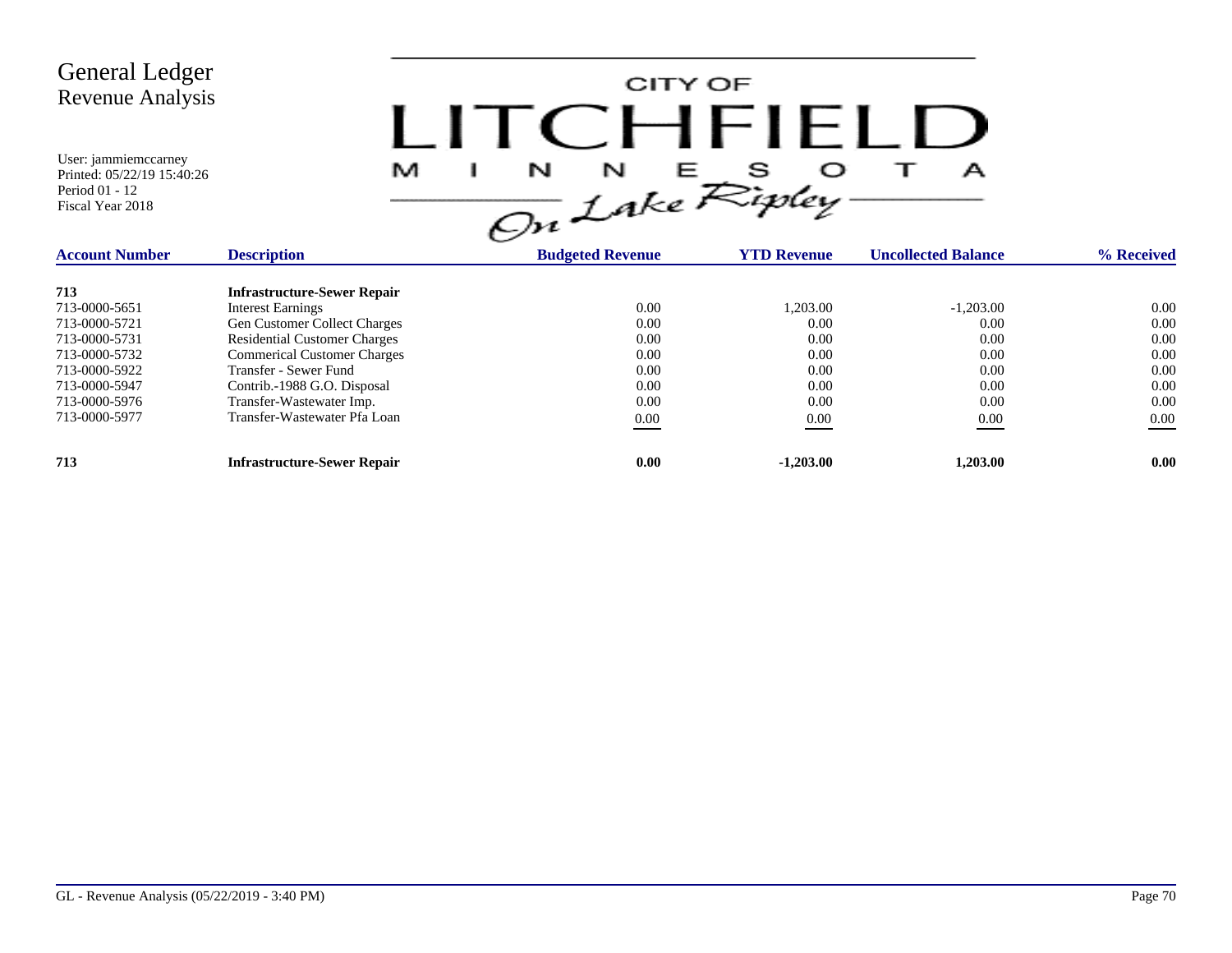| <b>General Ledger</b><br><b>Revenue Analysis</b>                                         |                                                                             |                                | CITY OF<br>CHFIFLIJ |                            |                  |
|------------------------------------------------------------------------------------------|-----------------------------------------------------------------------------|--------------------------------|---------------------|----------------------------|------------------|
| User: jammiemccarney<br>Printed: 05/22/19 15:40:26<br>Period 01 - 12<br>Fiscal Year 2018 |                                                                             | N<br>M<br>N<br>On Lake Ripley- | E S                 | А                          |                  |
| <b>Account Number</b>                                                                    | <b>Description</b>                                                          | <b>Budgeted Revenue</b>        | <b>YTD Revenue</b>  | <b>Uncollected Balance</b> | % Received       |
| 715<br>715-0000-5651<br>715-0000-5942                                                    | <b>Infrastructure-Liquor</b><br><b>Interest Earnings</b><br>Transfer-Liquor | 0.00<br>$0.00\,$               | 0.00<br>0.00        | 0.00<br>0.00               | 0.00<br>$0.00\,$ |
| 715                                                                                      | <b>Infrastructure-Liquor</b>                                                | 0.00                           | 0.00                | 0.00                       | 0.00             |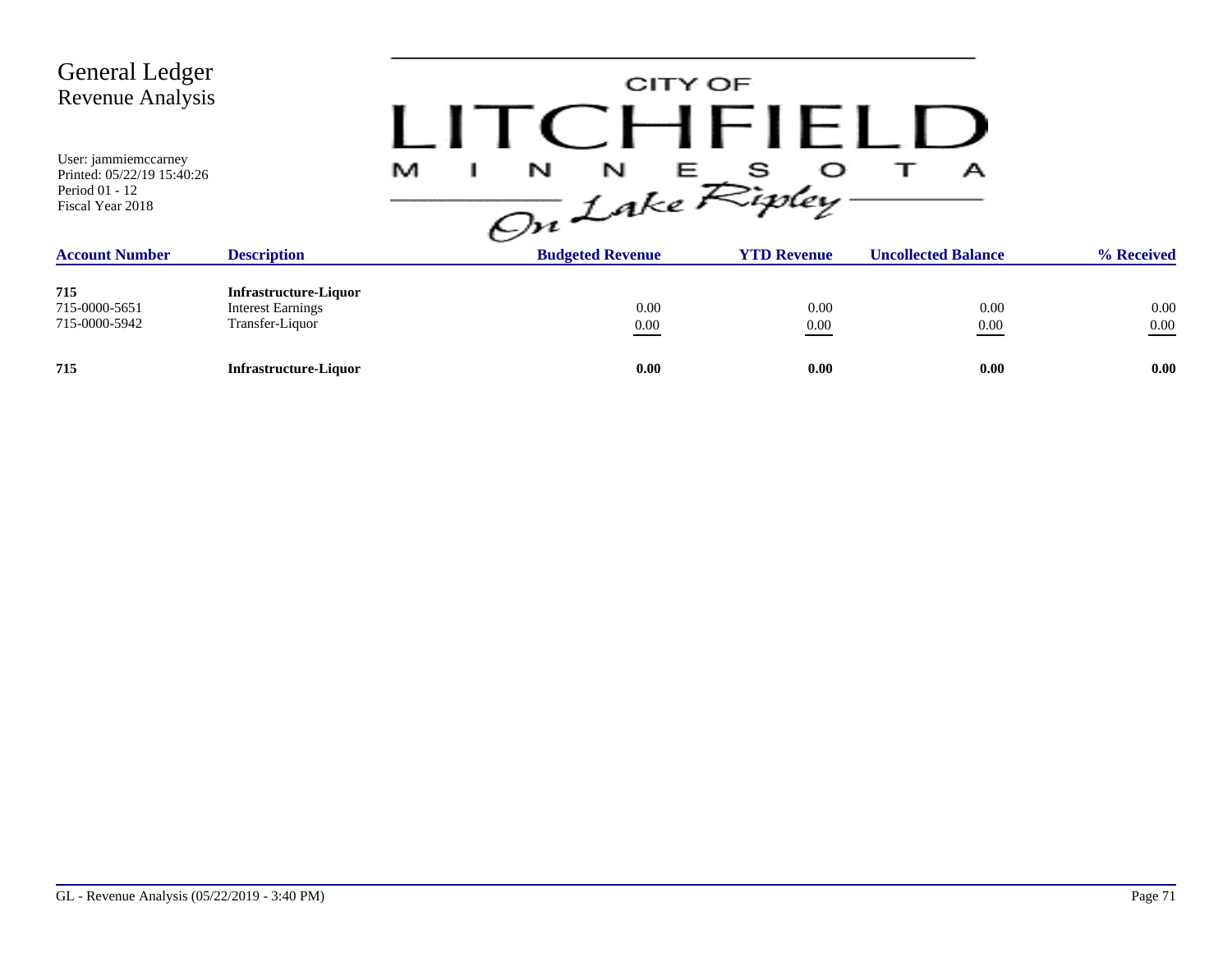| <b>General Ledger</b><br><b>Revenue Analysis</b><br>User: jammiemccarney<br>Printed: 05/22/19 15:40:26<br>Period 01 - 12<br>Fiscal Year 2018 |                                                                                                                                                               | M | N<br>N                                   | CITY OF<br>CHFIELL<br>s<br>Е<br>On Lake Ripley. | А                                    |                                      |
|----------------------------------------------------------------------------------------------------------------------------------------------|---------------------------------------------------------------------------------------------------------------------------------------------------------------|---|------------------------------------------|-------------------------------------------------|--------------------------------------|--------------------------------------|
| <b>Account Number</b>                                                                                                                        | <b>Description</b>                                                                                                                                            |   | <b>Budgeted Revenue</b>                  | <b>YTD Revenue</b>                              | <b>Uncollected Balance</b>           | % Received                           |
| 748<br>748-0000-5115<br>748-0000-5121<br>748-0000-5125<br>748-0000-5651<br>748-0000-5952                                                     | TIF-7th $\&$ Donnelly $(1-1)$<br>Tax Increments<br>Market Value Credit<br>Delinquent Tax Increment<br><b>Interest Earnings</b><br>Transfer-Infrastructure-Tif |   | 0.00<br>0.00<br>0.00<br>0.00<br>$0.00\,$ | 0.00<br>0.00<br>0.00<br>0.00<br>0.00            | 0.00<br>0.00<br>0.00<br>0.00<br>0.00 | 0.00<br>0.00<br>0.00<br>0.00<br>0.00 |
| 748                                                                                                                                          | TIF-7th $\&$ Donnelly (1-1)                                                                                                                                   |   | 0.00                                     | 0.00                                            | 0.00                                 | 0.00                                 |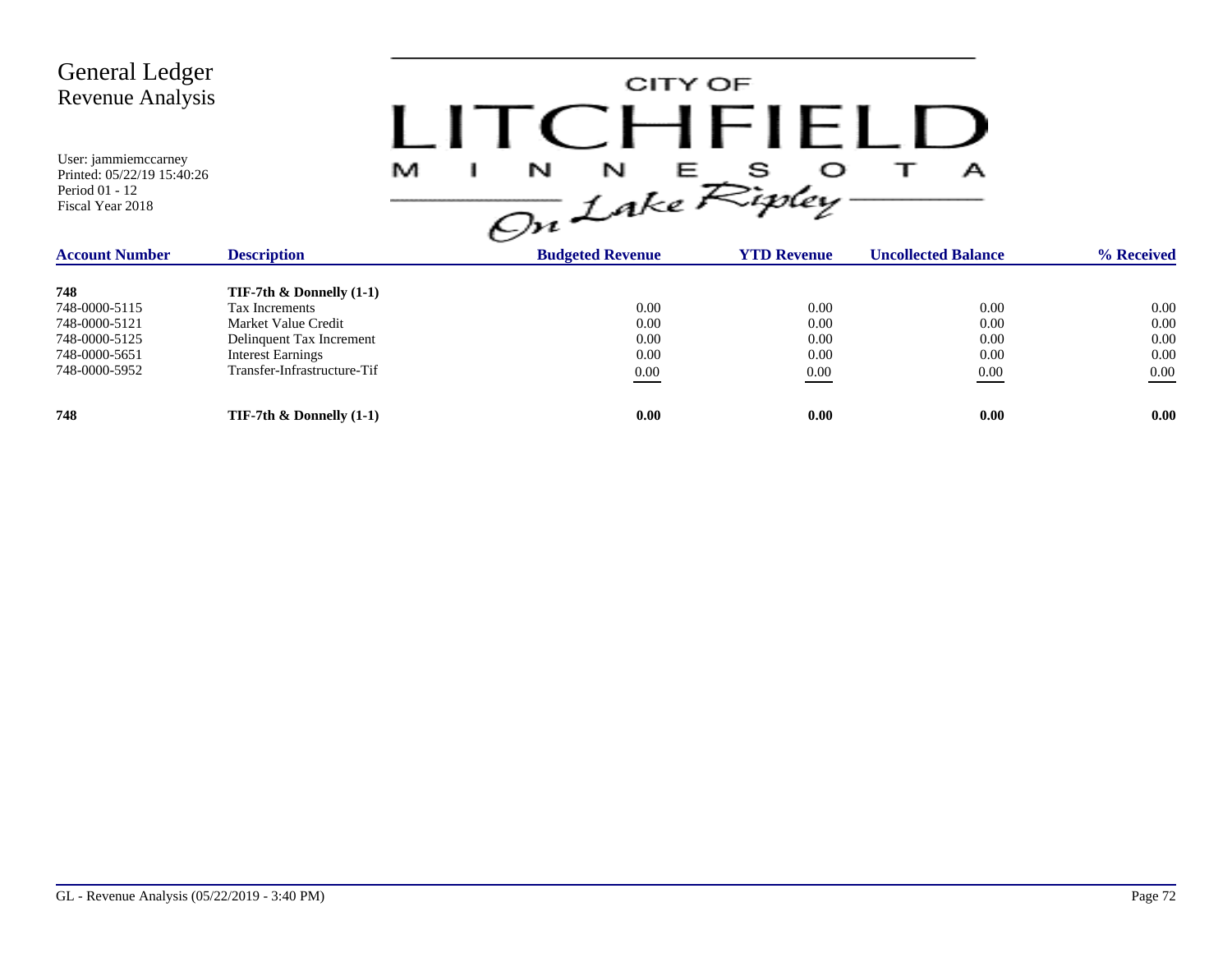| <b>General Ledger</b><br><b>Revenue Analysis</b><br>User: jammiemccarney<br>Printed: 05/22/19 15:40:26<br>Period 01 - 12<br>Fiscal Year 2018 |                                                                                                                                                               | CITY OF<br>$\blacksquare$<br>$\frac{1}{\sqrt{m}}\int_{0}^{N}dkeR^{s}$ |                                      | А                                    |                                          |
|----------------------------------------------------------------------------------------------------------------------------------------------|---------------------------------------------------------------------------------------------------------------------------------------------------------------|-----------------------------------------------------------------------|--------------------------------------|--------------------------------------|------------------------------------------|
| <b>Account Number</b>                                                                                                                        | <b>Description</b>                                                                                                                                            | <b>Budgeted Revenue</b>                                               | <b>YTD Revenue</b>                   | <b>Uncollected Balance</b>           | % Received                               |
| 749<br>749-0000-5115<br>749-0000-5121<br>749-0000-5125<br>749-0000-5651<br>749-0000-5952                                                     | <b>TIF-Pleasantview (1-2)</b><br>Tax Increments<br>Market Value Credit<br>Delinquent Tax Increment<br><b>Interest Earnings</b><br>Transfer-Infrastructure TIF | 0.00<br>0.00<br>0.00<br>0.00<br>$0.00\,$                              | 0.00<br>0.00<br>0.00<br>0.00<br>0.00 | 0.00<br>0.00<br>0.00<br>0.00<br>0.00 | 0.00<br>0.00<br>0.00<br>0.00<br>$0.00\,$ |
| 749                                                                                                                                          | TIF-Pleasantview (1-2)                                                                                                                                        | 0.00                                                                  | 0.00                                 | 0.00                                 | 0.00                                     |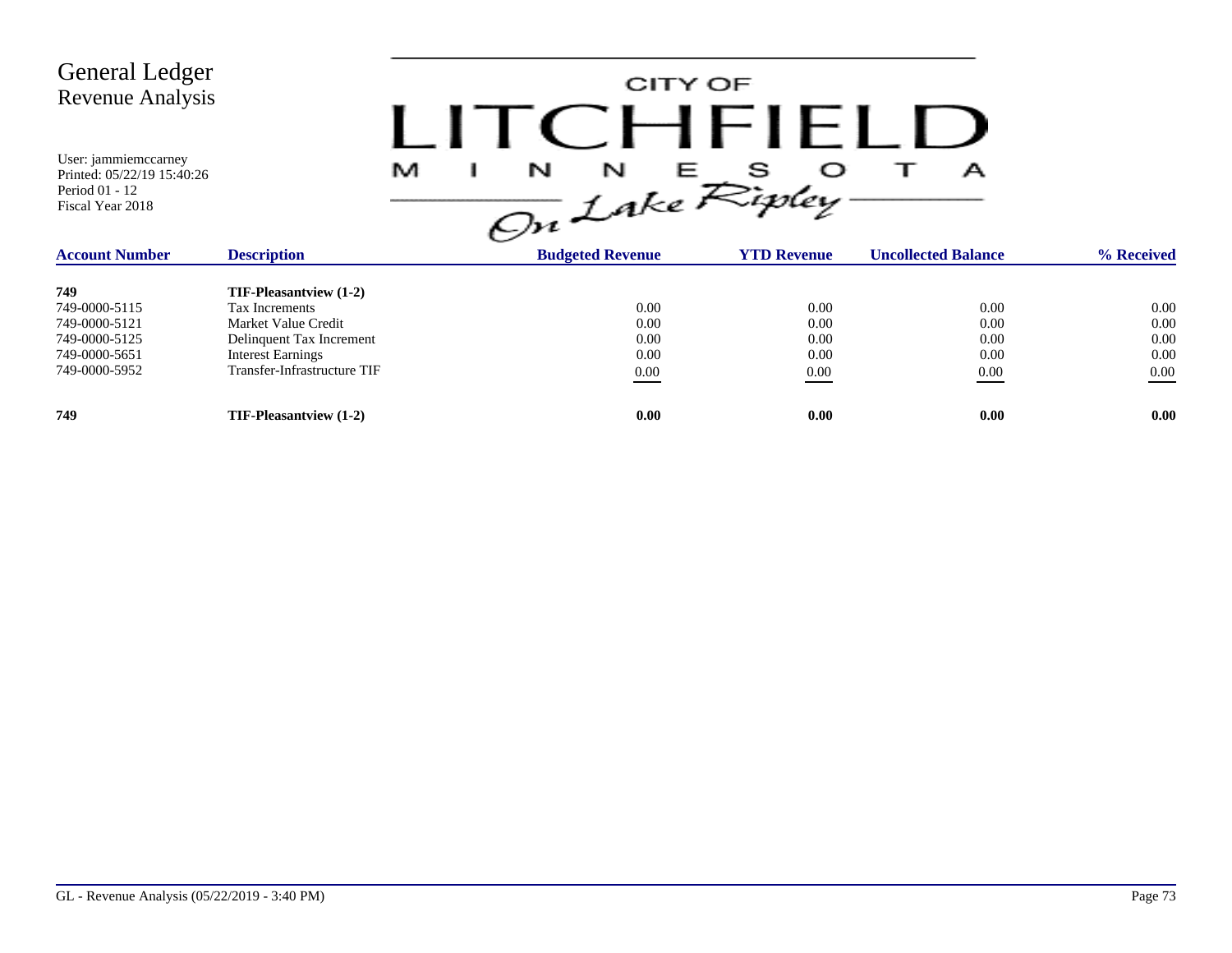

| <b>Account Number</b> | <b>Description</b>          | <b>Budgeted Revenue</b> | <b>YTD Revenue</b> | <b>Uncollected Balance</b> | % Received |
|-----------------------|-----------------------------|-------------------------|--------------------|----------------------------|------------|
| 750                   | TIF-Longfellow Sq. (3-1)    |                         |                    |                            |            |
| 750-0000-5115         | Tax Increments              | 0.00                    | 0.00               | 0.00                       | 0.00       |
| 750-0000-5116         | Tax Inc. -- 3-1             | 0.00                    | 0.00               | 0.00                       | 0.00       |
| 750-0000-5117         | Tax Inc. -- 1-2             | 0.00                    | 0.00               | 0.00                       | 0.00       |
| 750-0000-5119         | Tax Inc. $-1-1$             | 0.00                    | 0.00               | 0.00                       | 0.00       |
| 750-0000-5121         | Market Value Credit         | 0.00                    | 0.00               | 0.00                       | 0.00       |
| 750-0000-5125         | Delinquent Tax Increment    | 0.00                    | 0.00               | 0.00                       | 0.00       |
| 750-0000-5126         | Deling. Tax Inc.-- 3-1      | 0.00                    | 0.00               | 0.00                       | 0.00       |
| 750-0000-5127         | Delinq. Tax Inc.--1-2       | 0.00                    | 0.00               | 0.00                       | 0.00       |
| 750-0000-5129         | Deling. Tax Inc.-- 1-1      | 0.00                    | 0.00               | 0.00                       | 0.00       |
| 750-0000-5651         | <b>Interest Earnings</b>    | 0.00                    | 0.00               | 0.00                       | 0.00       |
| 750-0000-5952         | Transfer-Infrastructure-Tif | 0.00                    | 0.00               | 0.00                       | 0.00       |
| 750-0000-5984         | <b>Transfer-Tif Innovex</b> | $0.00\,$                | 0.00               | 0.00                       | $0.00\,$   |
| 750                   | TIF-Longfellow Sq. (3-1)    | 0.00                    | 0.00               | 0.00                       | 0.00       |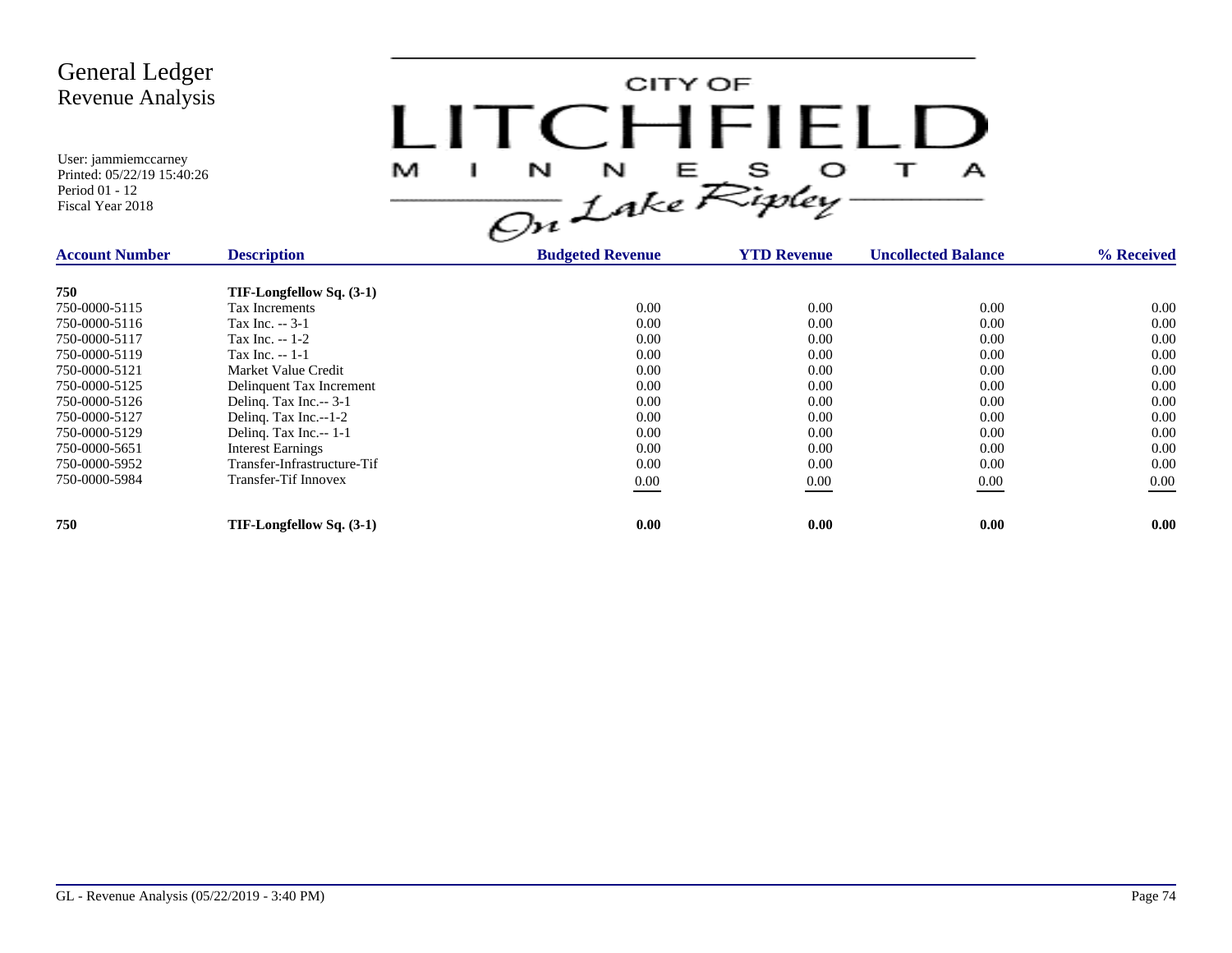

| <b>Description</b><br><b>Account Number</b> |                             | <b>Budgeted Revenue</b> | <b>YTD Revenue</b> | <b>Uncollected Balance</b> | % Received |
|---------------------------------------------|-----------------------------|-------------------------|--------------------|----------------------------|------------|
| 754                                         | TIF-Terraceview (4-4)       |                         |                    |                            |            |
| 754-0000-5115                               | Tax Increments              | 0.00                    | 0.00               | 0.00                       | 0.00       |
| 754-0000-5125                               | Delinquent Tax Increment    | 0.00                    | 0.00               | 0.00                       | 0.00       |
| 754-0000-5651                               | Interest Earnings           | 0.00                    | 0.00               | 0.00                       | 0.00       |
| 754-0000-5952                               | Transfer-Infrastructure-Tif | 0.00                    | 0.00               | 0.00                       | 0.00       |
| 754-0000-5953                               | Transfer-Tif General        | 0.00                    | 0.00               | 0.00                       | 0.00       |
| 754-0000-5983                               | Transfer-Tif-General        | 0.00                    | 0.00               | 0.00                       | 0.00       |
| 754                                         | TIF-Terraceview (4-4)       | 0.00                    | 0.00               | 0.00                       | 0.00       |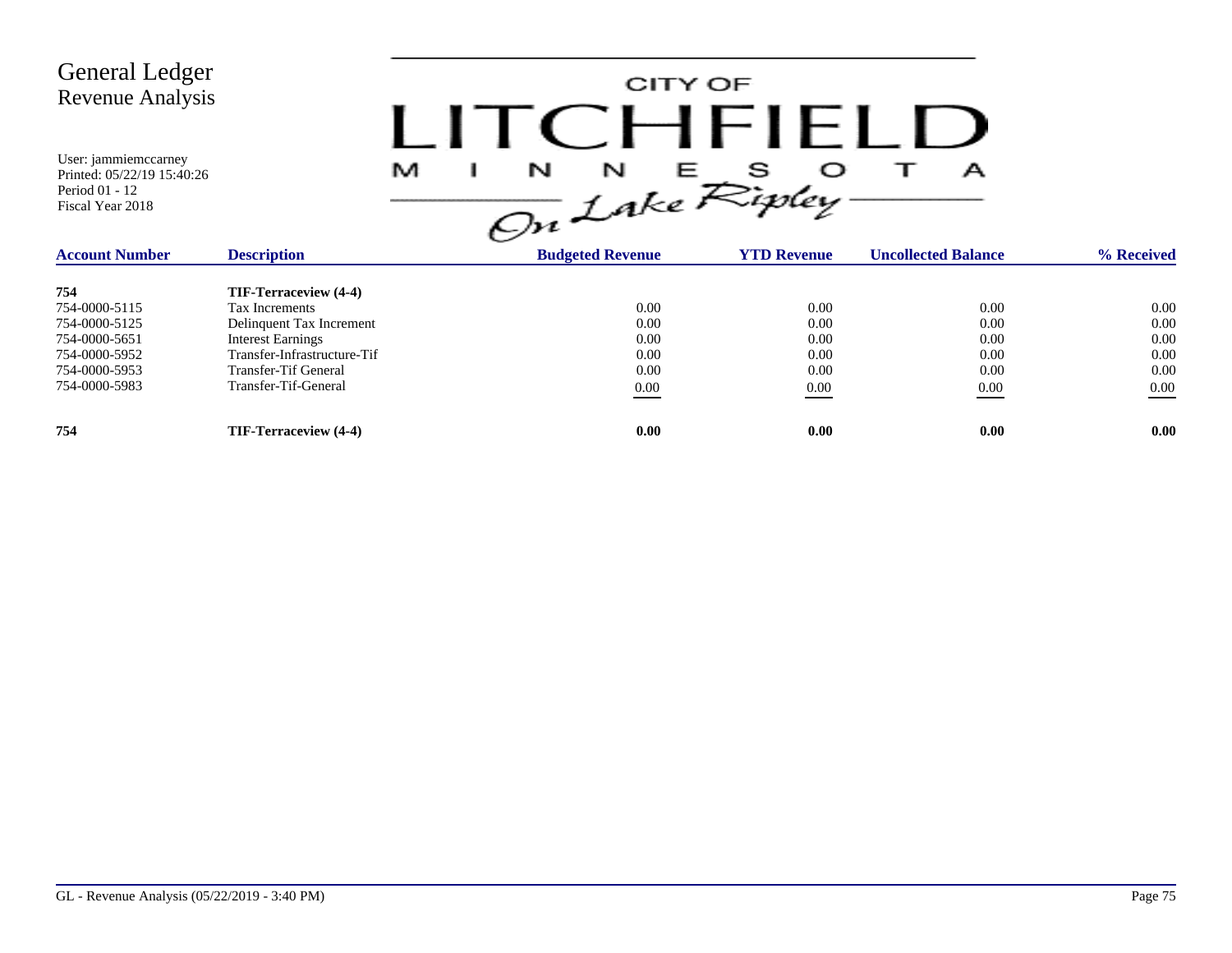CITY OF LITCHFIELD  $M$  I N N E S O T A<br>On Lake Ripley

| <b>Description</b><br><b>Account Number</b> |                               | <b>Budgeted Revenue</b> | <b>YTD Revenue</b> | <b>Uncollected Balance</b> | % Received |
|---------------------------------------------|-------------------------------|-------------------------|--------------------|----------------------------|------------|
| 755                                         | $TIF-{\rm Innocex}(4-6)$      |                         |                    |                            |            |
| 755-0000-5115                               | Tax Increments                | 0.00                    | 0.00               | 0.00                       | 0.00       |
| 755-0000-5125                               | Delinquent Tax Increment      | 0.00                    | 0.00               | 0.00                       | 0.00       |
| 755-0000-5651                               | <b>Interest Earnings</b>      | 0.00                    | 0.00               | 0.00                       | 0.00       |
| 755-0000-5952                               | Transfer - Infrastructure-TIF | 0.00                    | 0.00               | 0.00                       | $0.00\,$   |
| 755                                         | $TIF-{\rm Innocex}(4-6)$      | 0.00                    | 0.00               | 0.00                       | 0.00       |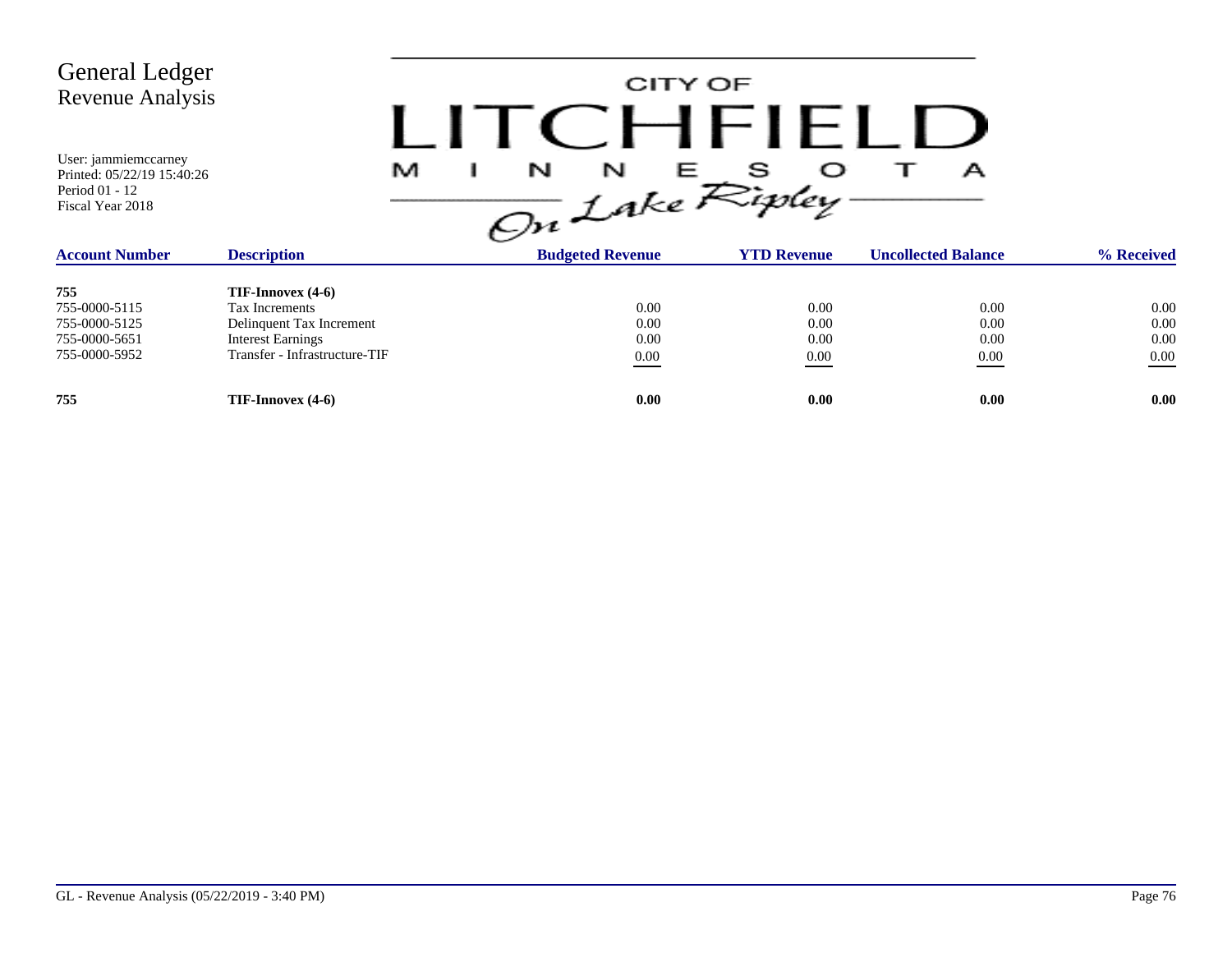CITY OF LITCHFIELD  $M$  I N N E S O T A<br>On Lake Ripley

| <b>Account Number</b> | <b>Description</b>           | <b>Budgeted Revenue</b> | <b>YTD Revenue</b> | <b>Uncollected Balance</b> | % Received |
|-----------------------|------------------------------|-------------------------|--------------------|----------------------------|------------|
| 756                   | TIF-Hutchtel (4-9)           |                         |                    |                            |            |
| 756-0000-5115         | Tax Increments               | 0.00                    | 0.00               | 0.00                       | 0.00       |
| 756-0000-5125         | Delinquent Tax Increment     | 0.00                    | 0.00               | 0.00                       | 0.00       |
| 756-0000-5651         | <b>Interest Earnings</b>     | 0.00                    | 0.00               | 0.00                       | 0.00       |
| 756-0000-5974         | Transfer-Community Reinvest. | 0.00                    | 0.00               | 0.00                       | 0.00       |
| 756                   | TIF-Hutchtel (4-9)           | 0.00                    | 0.00               | 0.00                       | 0.00       |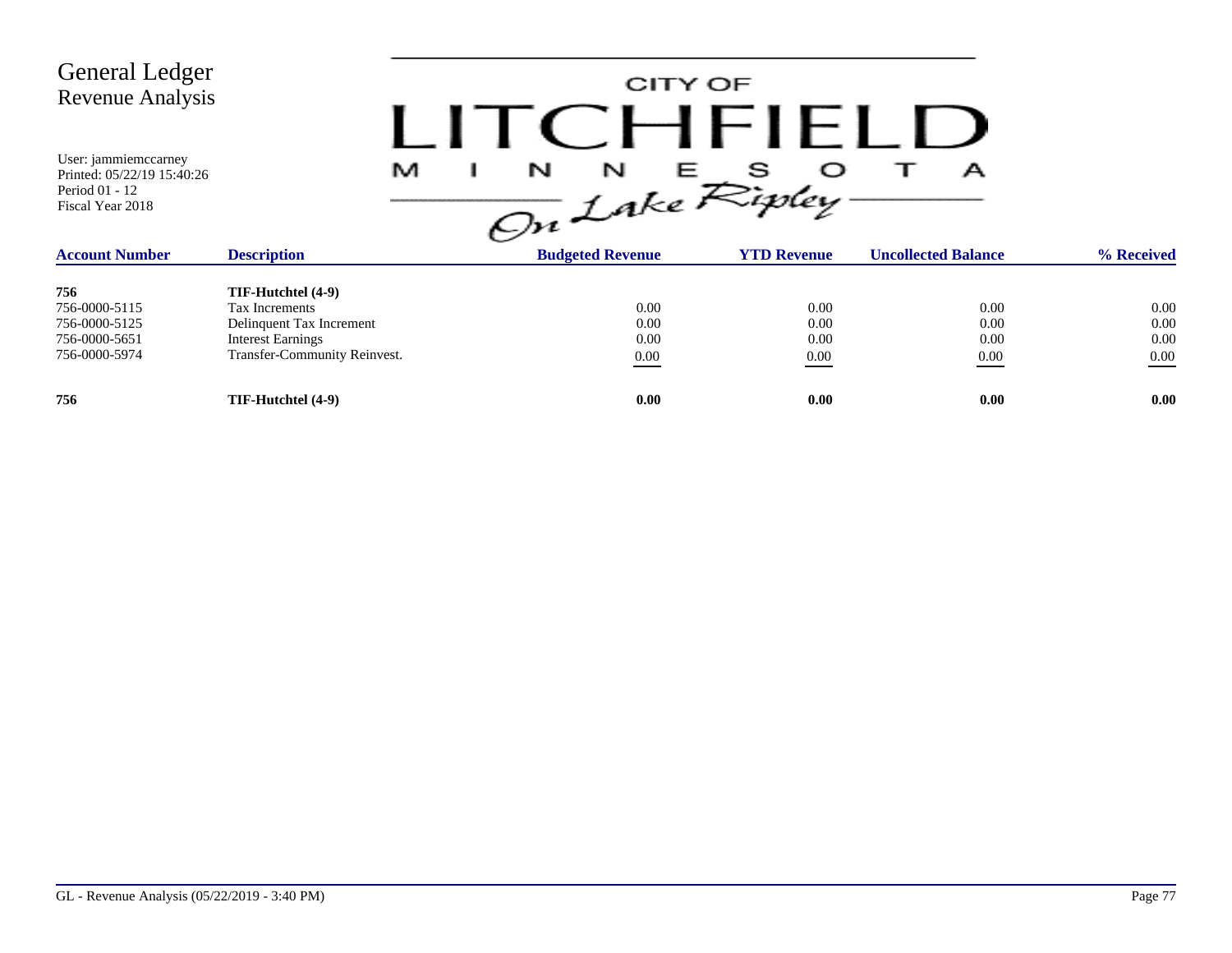| <b>General Ledger</b><br>Revenue Analysis                                                |                                                                                                             | CITY OF<br>CHFIF              |                      |                            |                          |
|------------------------------------------------------------------------------------------|-------------------------------------------------------------------------------------------------------------|-------------------------------|----------------------|----------------------------|--------------------------|
| User: jammiemccarney<br>Printed: 05/22/19 15:40:26<br>Period 01 - 12<br>Fiscal Year 2018 | M                                                                                                           | N<br>N<br>ᄂ<br>On Lake Ripley | s                    | А                          |                          |
| <b>Account Number</b>                                                                    | <b>Description</b>                                                                                          | <b>Budgeted Revenue</b>       | <b>YTD Revenue</b>   | <b>Uncollected Balance</b> | % Received               |
| 758<br>758-0000-5651<br>758-0000-5671<br>758-0000-5954                                   | <b>INDUSTRIAL PARK LOAN FUND(4-8)</b><br><b>Interest Earnings</b><br><b>Local Contribution</b><br>Transfer- | 0.00<br>0.00<br>0.00          | 0.00<br>0.00<br>0.00 | 0.00<br>0.00<br>0.00       | 0.00<br>0.00<br>$0.00\,$ |
| 758                                                                                      | <b>INDUSTRIAL PARK LOAN FUND(4-8)</b>                                                                       | 0.00                          | 0.00                 | 0.00                       | 0.00                     |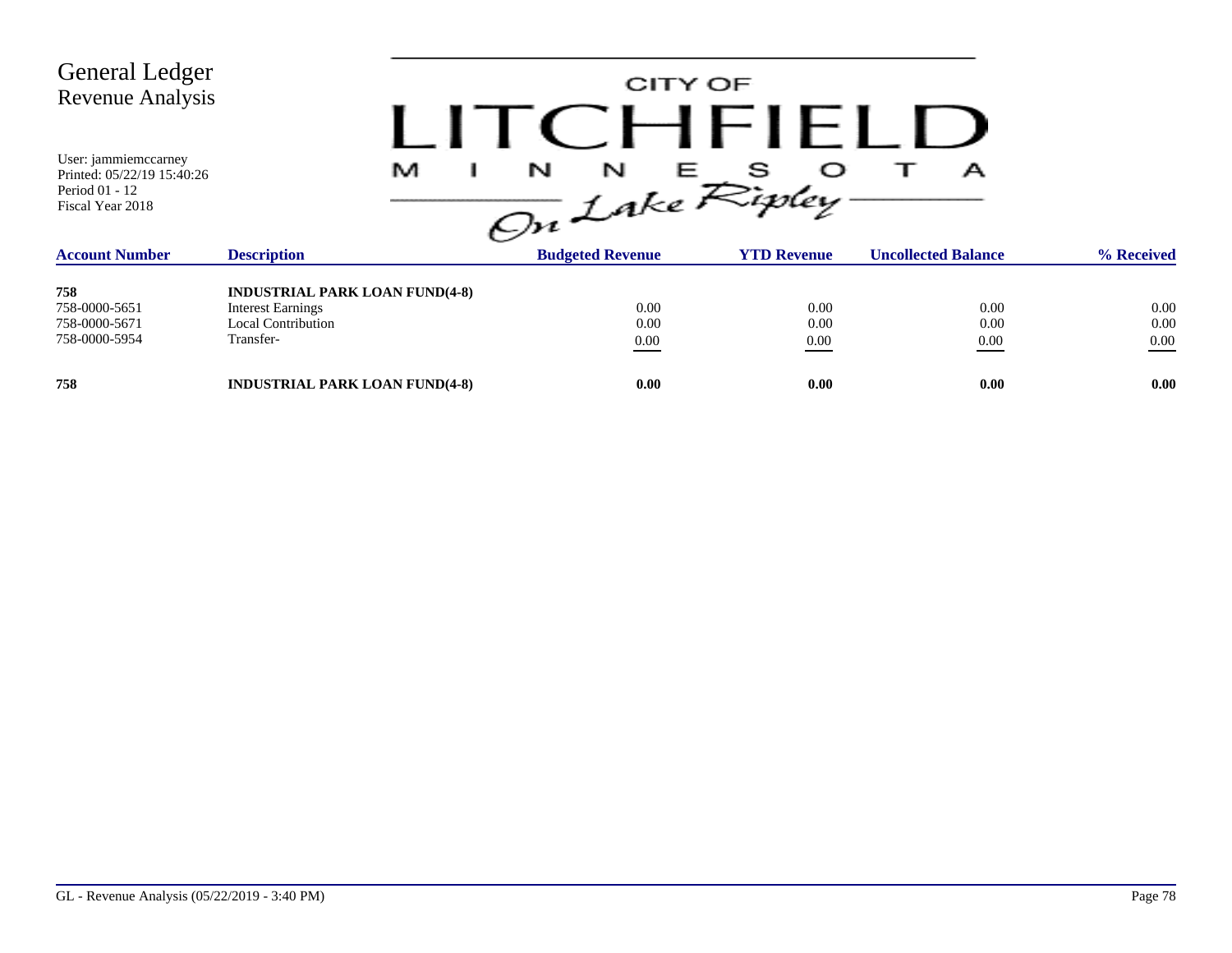

| <b>Description</b><br><b>Account Number</b> |                          | <b>Budgeted Revenue</b> | <b>YTD Revenue</b> | <b>Uncollected Balance</b> | % Received |
|---------------------------------------------|--------------------------|-------------------------|--------------------|----------------------------|------------|
| 759                                         | TIF-Northstar (4-10)     |                         |                    |                            |            |
| 759-0000-5115                               | Tax Increments           | 0.00                    | 0.00               | 0.00                       | 0.00       |
| 759-0000-5125                               | Delinquent Tax Increment | 0.00                    | 0.00               | 0.00                       | 0.00       |
| 759-0000-5651                               | <b>Interest Earnings</b> | 0.00                    | 0.00               | 0.00                       | 0.00       |
| 759-0000-5671                               | Local Contribution       | 0.00                    | 0.00               | 0.00                       | 0.00       |
| 759-0000-5684                               | <b>JOBZ</b> Payment      | 0.00                    | 0.00               | 0.00                       | 0.00       |
| 759-0000-5954                               | Transfer In              | 0.00                    | 0.00               | 0.00<br>____               | 0.00       |
| 759                                         | TIF-Northstar (4-10)     | 0.00                    | 0.00               | 0.00                       | 0.00       |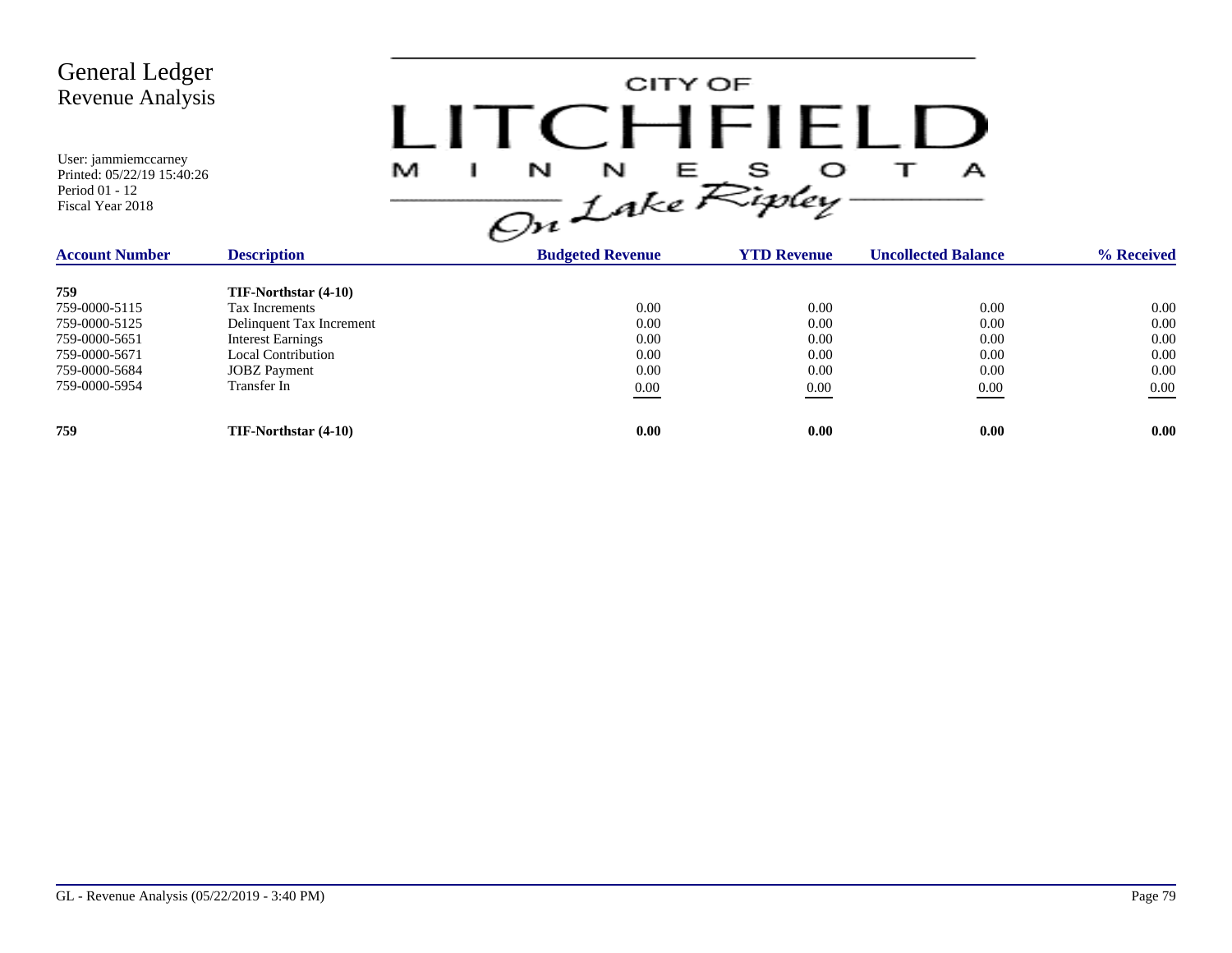

| <b>Account Number</b> | <b>Description</b>       | <b>Budgeted Revenue</b> | <b>YTD Revenue</b> | <b>Uncollected Balance</b> | % Received |
|-----------------------|--------------------------|-------------------------|--------------------|----------------------------|------------|
| 760                   | TIF-Towmaster (4-12)     |                         |                    |                            |            |
| 760-0000-5115         | Tax Increments           | 0.00                    | 366.89             | $-366.89$                  | 0.00       |
| 760-0000-5125         | Delinquent Tax Increment | 0.00                    | 0.00               | 0.00                       | 0.00       |
| 760-0000-5651         | <b>Interest Earnings</b> | 0.00                    | 0.00               | 0.00                       | 0.00       |
| 760-0000-5671         | Local Contribution       | 0.00                    | 0.00               | 0.00                       | 0.00       |
| 760                   | TIF-Towmaster (4-12)     | 0.00                    | $-366.89$          | 366.89                     | 0.00       |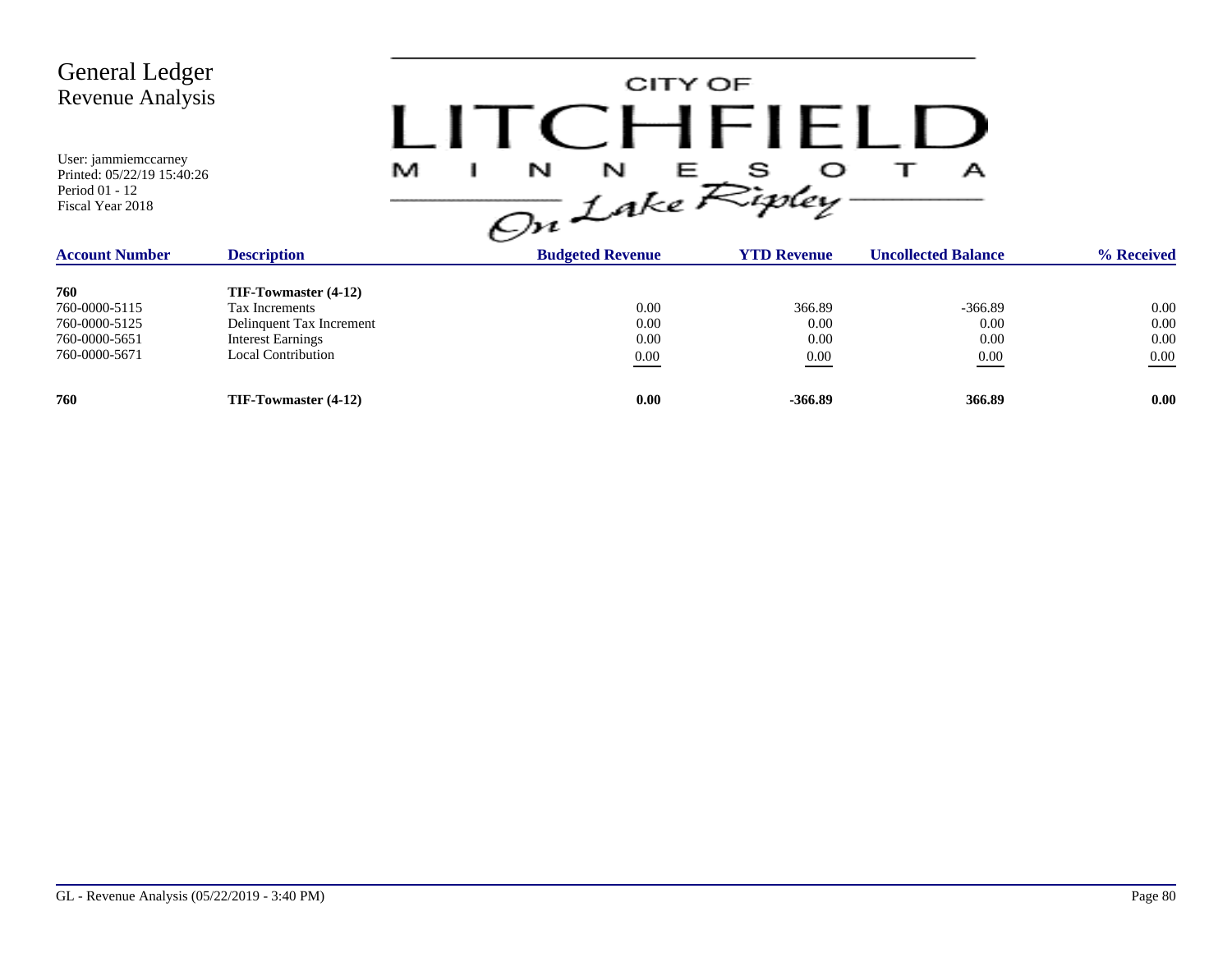| <b>General Ledger</b><br><b>Revenue Analysis</b><br>User: jammiemccarney<br>Printed: 05/22/19 15:40:26<br>Period 01 - 12<br>Fiscal Year 2018 | M                                                            | N<br>N<br>On Lake Ripley. | CITY OF<br>CHFIELL<br>s<br>E 11 | А                          |            |
|----------------------------------------------------------------------------------------------------------------------------------------------|--------------------------------------------------------------|---------------------------|---------------------------------|----------------------------|------------|
| <b>Account Number</b>                                                                                                                        | <b>Description</b>                                           | <b>Budgeted Revenue</b>   | <b>YTD Revenue</b>              | <b>Uncollected Balance</b> | % Received |
| 800<br>800-0000-5770                                                                                                                         | <b>Dedication for Reimbursing Exp</b><br>Miscellaneous Sales | $0.00\,$                  | 162,662.64                      | $-162,662.64$              | $0.00\,$   |
| 800                                                                                                                                          | <b>Dedication for Reimbursing Exp</b>                        | 0.00                      | $-162,662.64$                   | 162,662.64                 | 0.00       |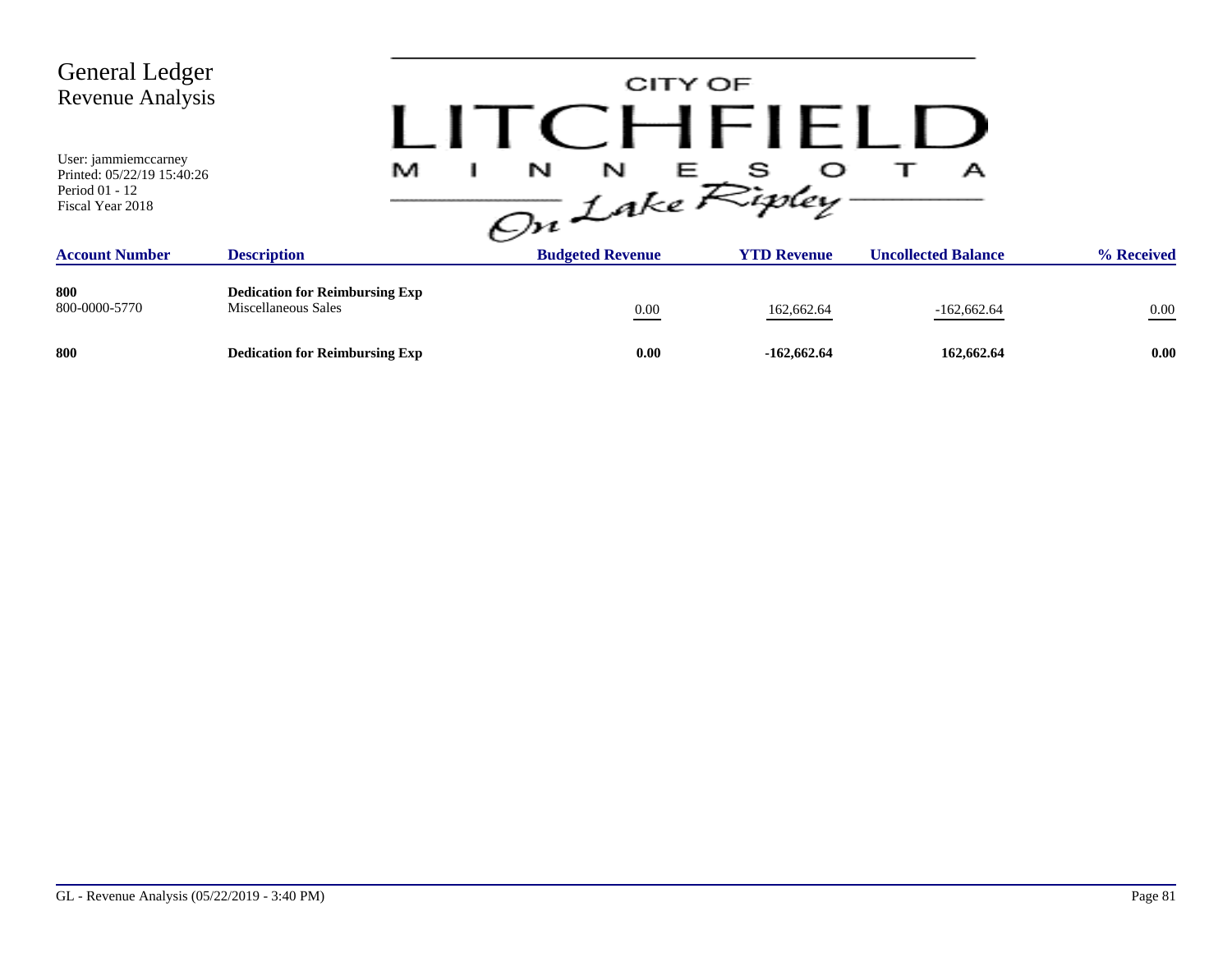| <b>General Ledger</b><br><b>Revenue Analysis</b>                                         |                                                                                                 | and the | CITY OF                 | CHFIFLIJ                                                                       |                            |                          |
|------------------------------------------------------------------------------------------|-------------------------------------------------------------------------------------------------|---------|-------------------------|--------------------------------------------------------------------------------|----------------------------|--------------------------|
| User: jammiemccarney<br>Printed: 05/22/19 15:40:26<br>Period 01 - 12<br>Fiscal Year 2018 |                                                                                                 | M       |                         | $\frac{1}{\sqrt{m}}\int_{0}^{N} f dx e^{\frac{1}{\sqrt{m}} \int_{0}^{N} f dx}$ | А                          |                          |
| <b>Account Number</b>                                                                    | <b>Description</b>                                                                              |         | <b>Budgeted Revenue</b> | <b>YTD Revenue</b>                                                             | <b>Uncollected Balance</b> | % Received               |
| 801<br>801-0000-5651<br>801-0000-5671<br>801-0000-5685                                   | <b>Library Foundation</b><br><b>Interest Earnings</b><br>Donations-Misc.<br>Sale Property-Misc. |         | 0.00<br>0.00<br>0.00    | 0.00<br>0.00<br>0.00                                                           | 0.00<br>0.00<br>0.00       | 0.00<br>0.00<br>$0.00\,$ |
| 801                                                                                      | <b>Library Foundation</b>                                                                       |         | 0.00                    | 0.00                                                                           | 0.00                       | 0.00                     |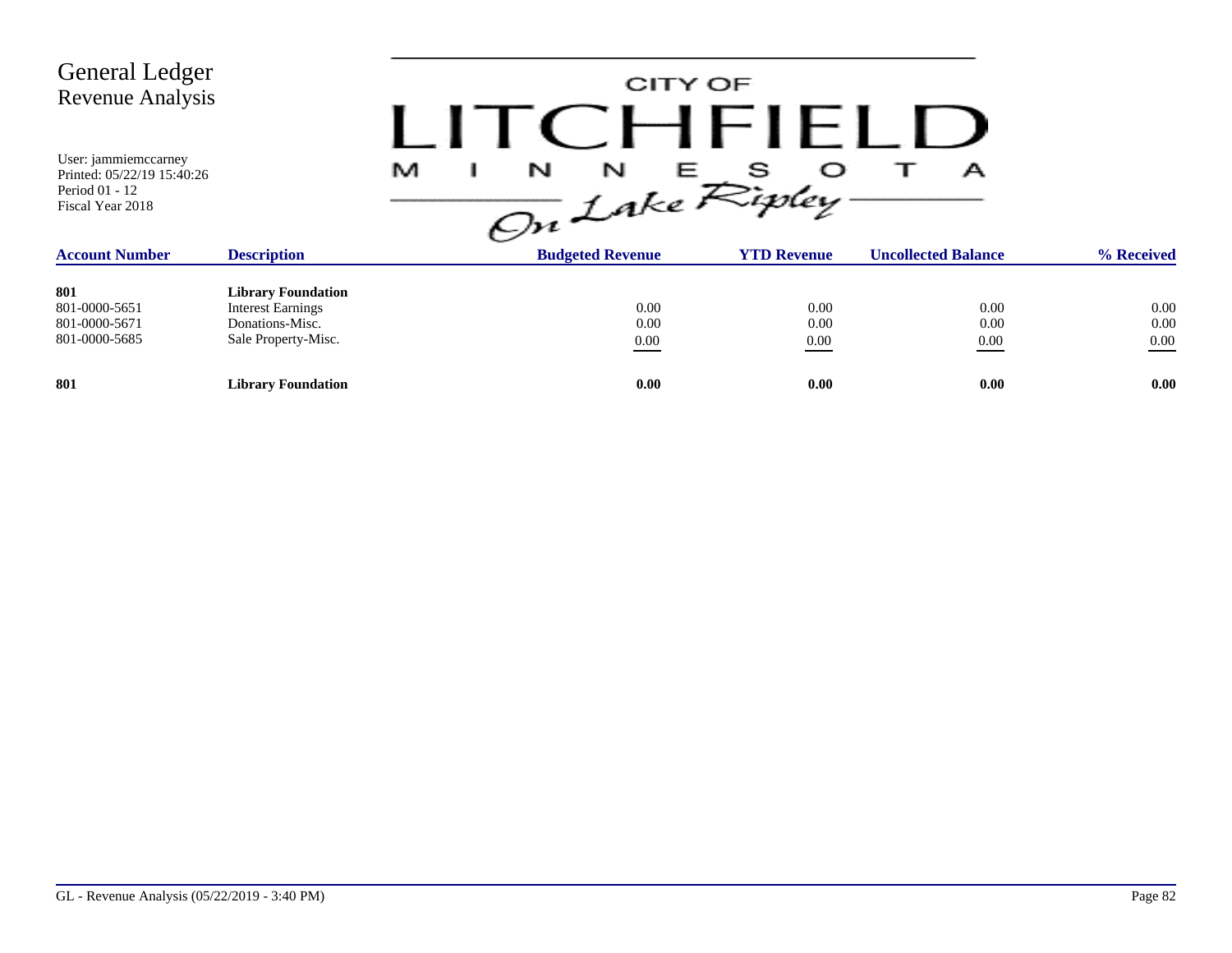| <b>General Ledger</b><br><b>Revenue Analysis</b><br>User: jammiemccarney<br>Printed: 05/22/19 15:40:26<br>Period 01 - 12<br>Fiscal Year 2018 | M                            | CITY OF<br>$\frac{1}{\sqrt{m}}$ $\int_{akc}^{R}$ $\mathcal{R}_{i}^{s}$ | $H$ $H$ $H$ $H$    | А                          |            |
|----------------------------------------------------------------------------------------------------------------------------------------------|------------------------------|------------------------------------------------------------------------|--------------------|----------------------------|------------|
| <b>Account Number</b>                                                                                                                        | <b>Description</b>           | <b>Budgeted Revenue</b>                                                | <b>YTD Revenue</b> | <b>Uncollected Balance</b> | % Received |
| 802                                                                                                                                          | <b>Library Building Fund</b> |                                                                        |                    |                            |            |
| 802-0000-5651                                                                                                                                | <b>Interest Earnings</b>     | 0.00                                                                   | 249.00             | $-249.00$                  | 0.00       |
| 802-0000-5671                                                                                                                                | Donations-Misc.              | 0.00                                                                   | 0.00               | 0.00                       | 0.00       |
| 802-0000-5672                                                                                                                                | Texas Oil Site               | 0.00                                                                   | 0.00               | 0.00                       | 0.00       |
| 802-0000-5975                                                                                                                                | Transfer-Library Trust       | 0.00                                                                   | 0.00               | 0.00                       | 0.00       |
| 802-0000-5977                                                                                                                                | Transfer-Library Improvement | $0.00\,$                                                               | 0.00               | $0.00\,$                   | 0.00       |
| 802                                                                                                                                          | <b>Library Building Fund</b> | 0.00                                                                   | $-249.00$          | 249.00                     | 0.00       |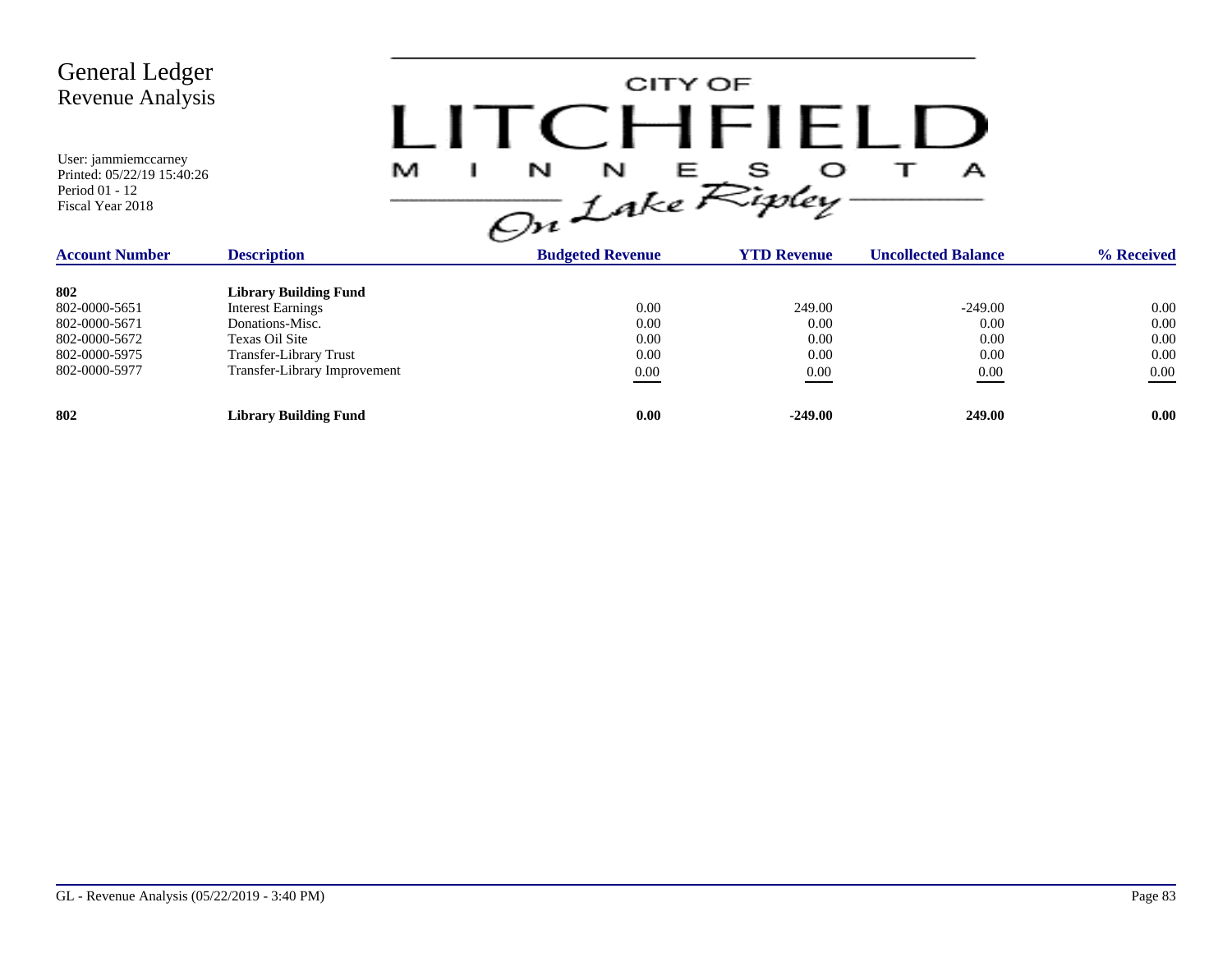

| <b>Account Number</b> | <b>Description</b>            | <b>Budgeted Revenue</b> | <b>YTD Revenue</b> | <b>Uncollected Balance</b> | % Received |
|-----------------------|-------------------------------|-------------------------|--------------------|----------------------------|------------|
| 803                   | Cafeteria Benefit             |                         |                    |                            |            |
| 803-0000-5651         | <b>Interest Earnings</b>      | 20,000.00               | 112.00             | 19,888.00                  | 0.56       |
| 803-0000-5690         | General Fund                  | 0.00                    | 0.00               | 0.00                       | 0.00       |
| 803-0000-5691         | Water Department              | 0.00                    | 0.00               | 0.00                       | 0.00       |
| 803-0000-5692         | Civic Arena Fund              | 0.00                    | 0.00               | 0.00                       | 0.00       |
| 803-0000-5693         | Sewer Fund                    | 1,000.00                | 0.00               | 1,000.00                   | 0.00       |
| 803-0000-5694         | Electric Fund                 | 5,000.00                | 0.00               | 5,000.00                   | 0.00       |
| 803-0000-5695         | Liquor Fund                   | 1,500.00                | 0.00               | 1.500.00                   | 0.00       |
| 803-0000-5696         | Golf Course Fund              | 0.00                    | 0.00               | 0.00                       | 0.00       |
| 803-0000-5697         | Airport Fund                  | 0.00                    | 0.00               | 0.00                       | 0.00       |
| 803-0000-5960         | Transfer - General Fund       | 0.00                    | 0.00               | 0.00                       | 0.00       |
| 803-0000-5975         | <b>Transfer-Library Trust</b> | $0.00\,$                | 0.00               | 0.00                       | 0.00       |
| 803                   | Cafeteria Benefit             | $-27,500,00$            | $-112.00$          | $-27.388.00$               | 0.41       |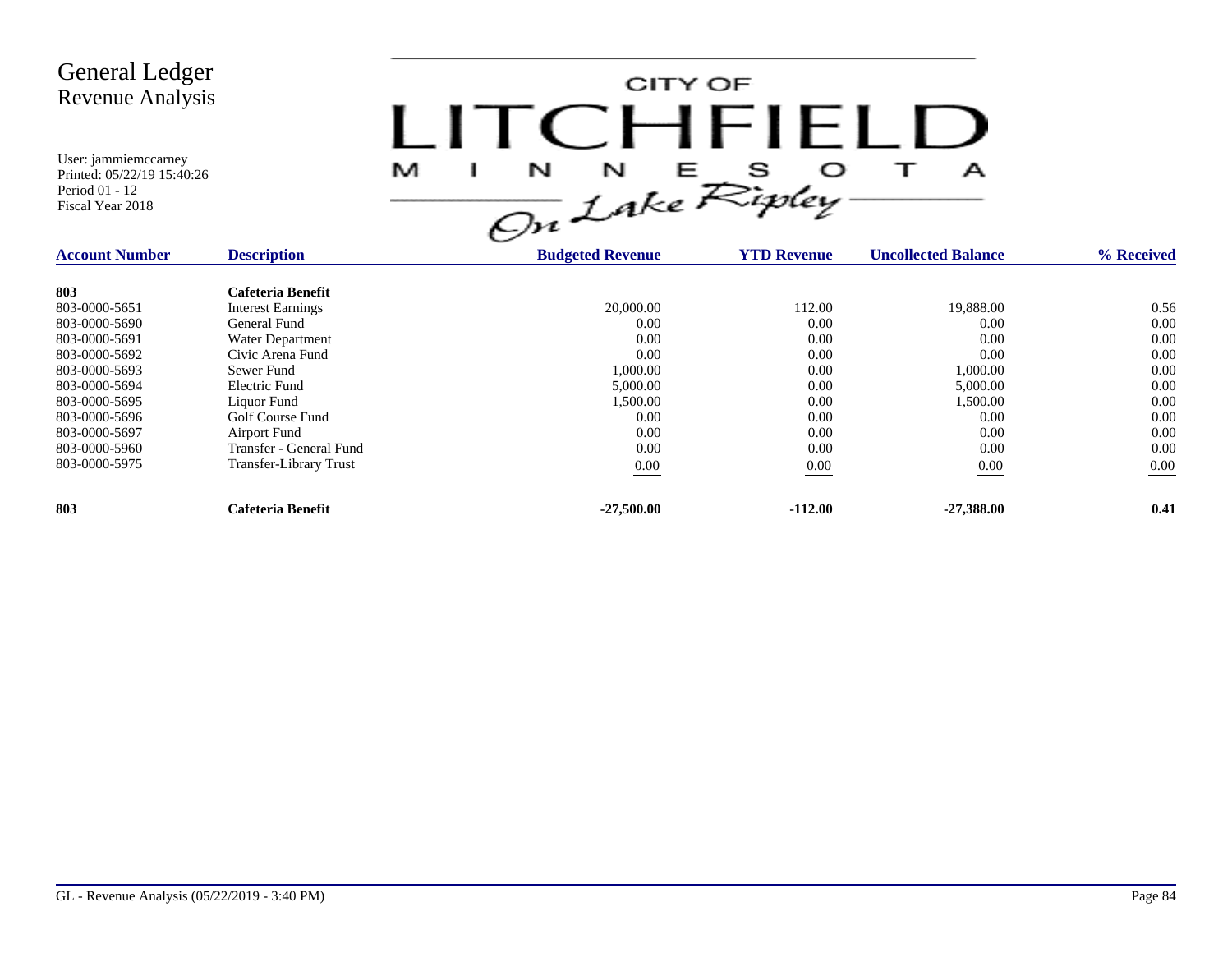| <b>General Ledger</b><br>Revenue Analysis                                                |                                                                                                                         |                               | CITY OF<br>CHEIFLI   |                            |                          |
|------------------------------------------------------------------------------------------|-------------------------------------------------------------------------------------------------------------------------|-------------------------------|----------------------|----------------------------|--------------------------|
| User: jammiemccarney<br>Printed: 05/22/19 15:40:27<br>Period 01 - 12<br>Fiscal Year 2018 |                                                                                                                         | N<br>N<br>M<br>On Lake Ripley | s<br>Е               | А                          |                          |
| <b>Account Number</b>                                                                    | <b>Description</b>                                                                                                      | <b>Budgeted Revenue</b>       | <b>YTD Revenue</b>   | <b>Uncollected Balance</b> | % Received               |
| 804<br>804-0000-5111<br>804-0000-5651<br>804-0000-5960                                   | <b>Reserve for Auditorium</b><br><b>Current Ad Valorem Taxes</b><br><b>Interest Earnings</b><br>Transfer - General Fund | 0.00<br>0.00<br>$0.00\,$      | 0.00<br>0.00<br>0.00 | 0.00<br>0.00<br>0.00       | 0.00<br>0.00<br>$0.00\,$ |
| 804                                                                                      | <b>Reserve for Auditorium</b>                                                                                           | 0.00                          | 0.00                 | 0.00                       | 0.00                     |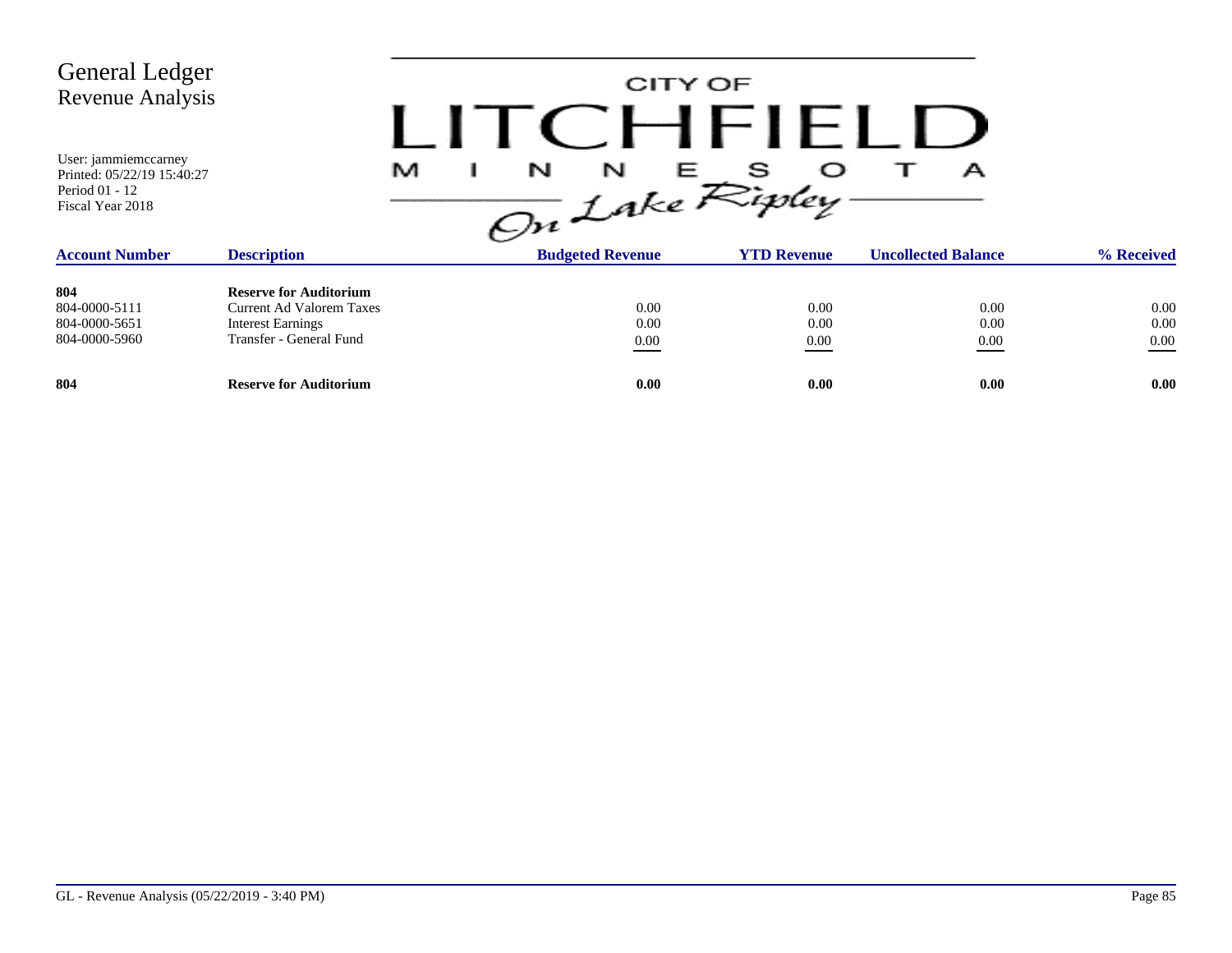

| <b>Account Number</b> | <b>Description</b>                   | <b>Budgeted Revenue</b> | <b>YTD Revenue</b> | <b>Uncollected Balance</b> | % Received |
|-----------------------|--------------------------------------|-------------------------|--------------------|----------------------------|------------|
|                       |                                      |                         |                    |                            |            |
| 805                   | <b>Community Reinvestment</b>        |                         |                    |                            |            |
| 805-0000-2220         | Deferred Revenue                     | 0.00                    | 0.00               | 0.00                       | 0.00       |
| 805-0000-5651         | <b>Interest Earnings</b>             | 0.00                    | 1,416.00           | $-1,416.00$                | 0.00       |
| 805-0000-5666         | Waterpark                            | 0.00                    | 0.00               | 0.00                       | 0.00       |
| 805-0000-5668         | Chamber of Commerce Payment          | 10,750.00               | 0.00               | 10,750.00                  | 0.00       |
| 805-0000-5670         | <b>Community Sign Reimbursements</b> | 0.00                    | 666.67             | $-666.67$                  | 0.00       |
| 805-0000-5671         | Donation-Eagle II Field              | 0.00                    | 0.00               | 0.00                       | 0.00       |
| 805-0000-5672         | Donations-Ballfield Scoreboard       | 0.00                    | 5,750.00           | $-5,750.00$                | 0.00       |
| 805-0000-5673         | Donations - Splashpad                | 0.00                    | 150,000.00         | $-150,000.00$              | 0.00       |
| 805-0000-5676         | Donations-Rotary Shelter             | 0.00                    | 0.00               | 0.00                       | 0.00       |
| 805-0000-5677         | Donation-Hwy 12 Beautification       | 0.00                    | 0.00               | 0.00                       | 0.00       |
| 805-0000-5686         | Miscellaneous                        | 0.00                    | 0.00               | 0.00                       | 0.00       |
| 805-0000-5927         | Transfer-Res.-Local Match            | 0.00                    | 0.00               | 0.00                       | 0.00       |
| 805-0000-5929         | Transfer-Golf Course Imp.            | 0.00                    | 0.00               | 0.00                       | 0.00       |
| 805-0000-5940         | Transfer                             | 0.00                    | 0.00               | 0.00                       | 0.00       |
| 805-0000-5952         | Transfer-Infrastructure-Tif          | 0.00                    | 0.00               | 0.00                       | 0.00       |
| 805-0000-5958         | Transfer - Liquor Fund               | 0.00                    | 84,657.00          | $-84,657.00$               | 0.00       |
| 805-0000-5960         | Transfer - General Fund              | 0.00                    | 40,571.00          | $-40,571.00$               | 0.00       |
| 805-0000-5977         | Transfer-Dial-A-Ride                 | 0.00                    | 0.00               | 0.00                       | 0.00       |
| 805-0000-5983         | Transfer-Tif                         | 0.00                    | 0.00               | 0.00                       | 0.00       |
| 805-0000-5992         | <b>Transfer-Operating Revolving</b>  | 0.00                    | 0.00               | 0.00                       | 0.00       |
| 805-0000-5994         | Transfer-Ebnet'S Comm.               | $0.00\,$                | 0.00               | 0.00                       | 0.00       |
| 805                   | <b>Community Reinvestment</b>        | $-10,750.00$            | $-283,060.67$      | 272,310.67                 | 2,633.12   |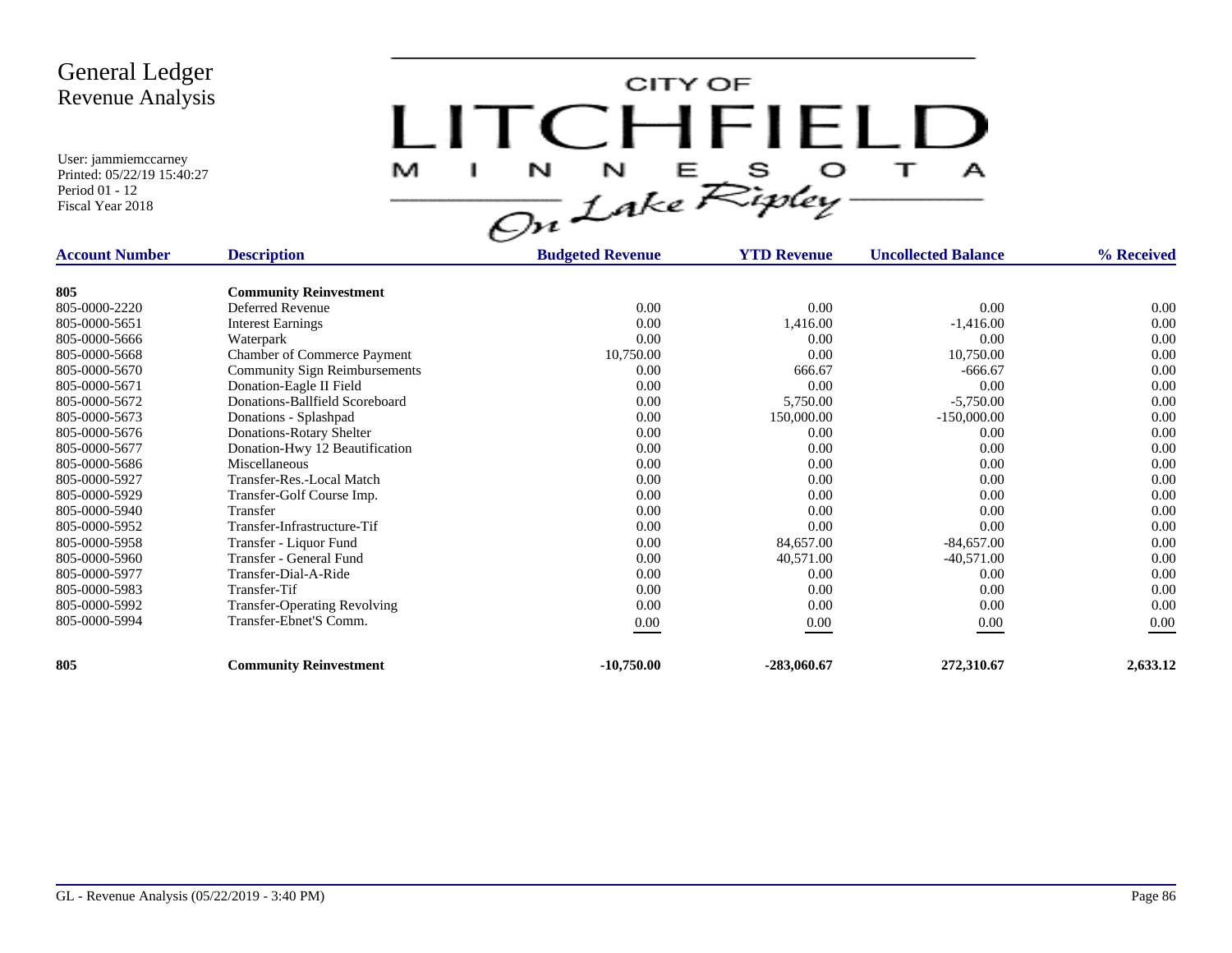| <b>General Ledger</b><br><b>Revenue Analysis</b><br>User: jammiemccarney<br>Printed: 05/22/19 15:40:27<br>Period 01 - 12<br>Fiscal Year 2018 | M                                                                                                                                                               | CITY OF<br>$\Gamma$ $H$ $H$ $H$ $H$<br>$\frac{1}{\sqrt{2n}}\int_{0}^{N}dkeR^{Sipley}$ |                                  | А                                   |                                  |
|----------------------------------------------------------------------------------------------------------------------------------------------|-----------------------------------------------------------------------------------------------------------------------------------------------------------------|---------------------------------------------------------------------------------------|----------------------------------|-------------------------------------|----------------------------------|
| <b>Account Number</b>                                                                                                                        | <b>Description</b>                                                                                                                                              | <b>Budgeted Revenue</b>                                                               | <b>YTD Revenue</b>               | <b>Uncollected Balance</b>          | % Received                       |
| 806<br>806-0000-5111<br>806-0000-5651<br>806-0000-5960<br>806-0000-5992                                                                      | <b>Reserve for Dial-A-Ride</b><br><b>Current Ad Valorem Taxes</b><br><b>Interest Earnings</b><br>Transfer - General Fund<br><b>Transfer-Operating Revolving</b> | 0.00<br>0.00<br>0.00<br>$0.00\,$                                                      | 0.00<br>1,265.00<br>0.00<br>0.00 | 0.00<br>$-1,265.00$<br>0.00<br>0.00 | 0.00<br>0.00<br>0.00<br>$0.00\,$ |
| 806                                                                                                                                          | <b>Reserve for Dial-A-Ride</b>                                                                                                                                  | 0.00                                                                                  | $-1,265.00$                      | 1,265.00                            | 0.00                             |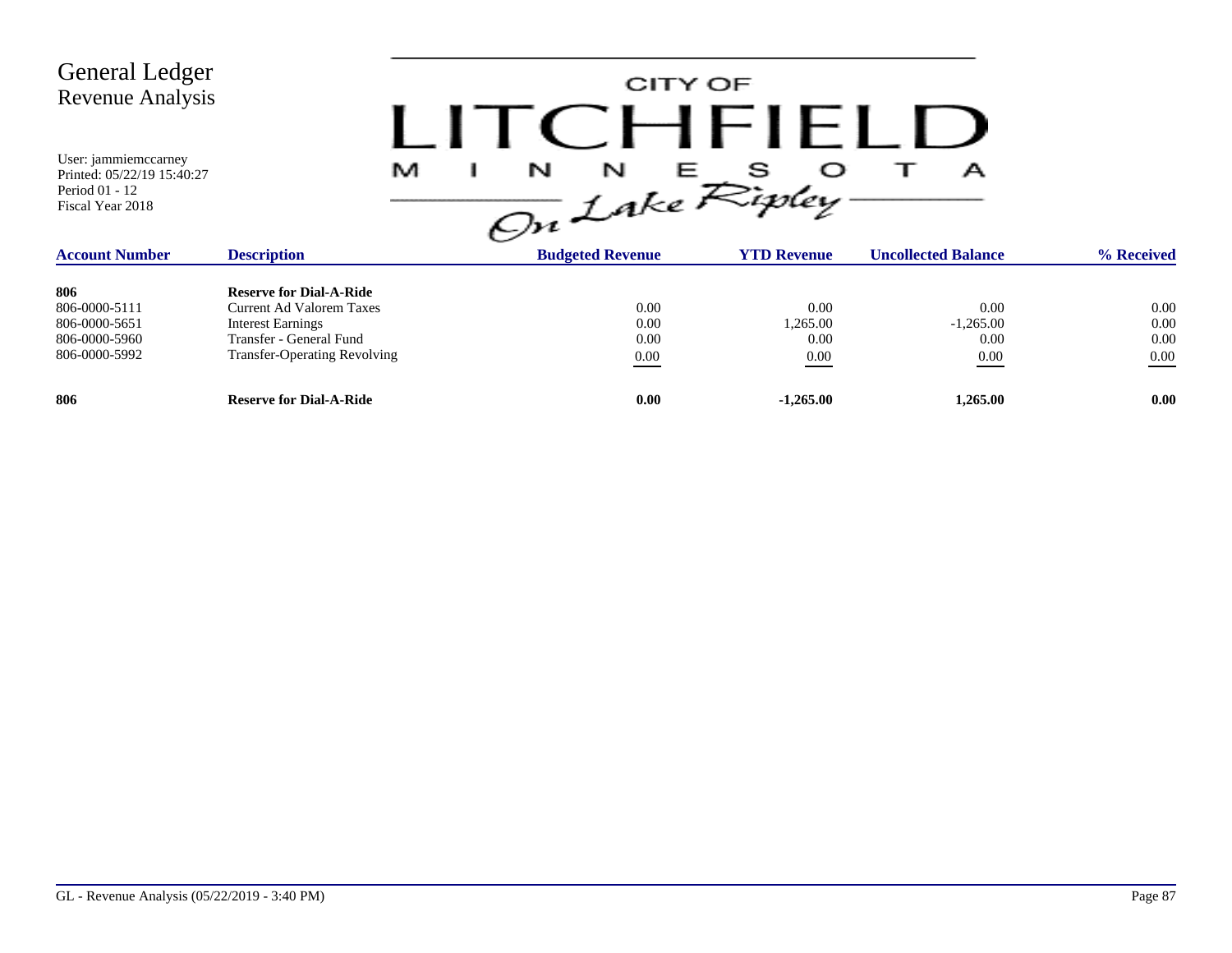| General Ledger<br><b>Revenue Analysis</b><br>User: jammiemccarney<br>Printed: 05/22/19 15:40:27<br>Period 01 - 12<br>Fiscal Year 2018 |                                                                                                                                          | M<br>N | CITY OF<br>N<br>Е                | $\Gamma$ $H$ $H$ $H$ $I$<br>s<br>On Lake Ripley | А                                 |                                  |
|---------------------------------------------------------------------------------------------------------------------------------------|------------------------------------------------------------------------------------------------------------------------------------------|--------|----------------------------------|-------------------------------------------------|-----------------------------------|----------------------------------|
| <b>Account Number</b>                                                                                                                 | <b>Description</b>                                                                                                                       |        | <b>Budgeted Revenue</b>          | <b>YTD Revenue</b>                              | <b>Uncollected Balance</b>        | % Received                       |
| 808<br>808-0000-5354<br>808-0000-5651<br>808-0000-5686<br>808-0000-5960                                                               | <b>Reserve for GAR Hall</b><br><b>State Grants-Miscellaneous</b><br><b>Interest Earnings</b><br>Miscellaneous<br>Transfer - General Fund |        | 0.00<br>0.00<br>0.00<br>$0.00\,$ | 0.00<br>364.00<br>0.00<br>0.00                  | 0.00<br>$-364.00$<br>0.00<br>0.00 | 0.00<br>0.00<br>0.00<br>$0.00\,$ |
| 808                                                                                                                                   | <b>Reserve for GAR Hall</b>                                                                                                              |        | 0.00                             | $-364.00$                                       | 364.00                            | 0.00                             |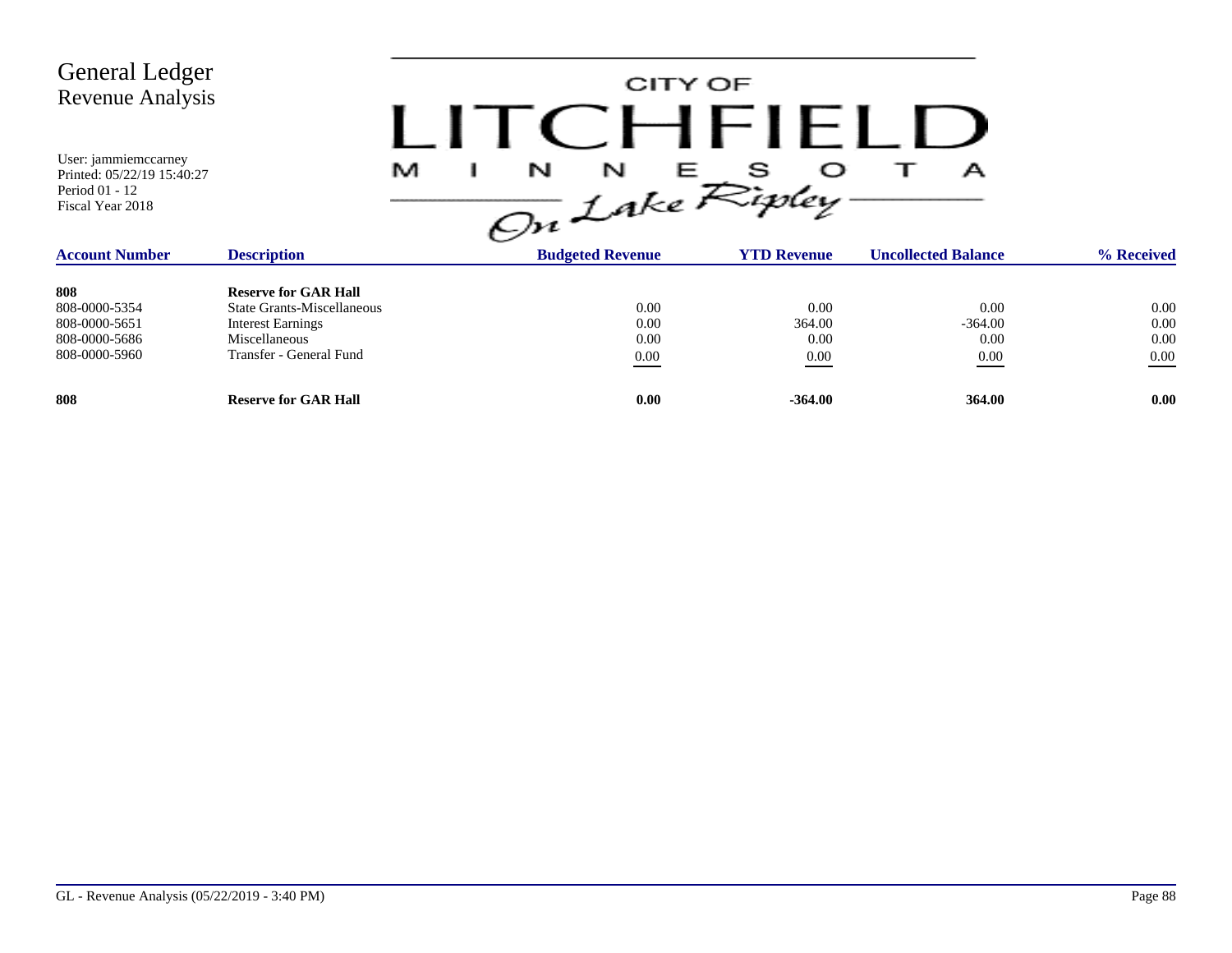| <b>General Ledger</b><br>Revenue Analysis<br>User: jammiemccarney                         |                                                                           | CITY OF<br><b>TCHFIFILI</b>                               |                               |                                 |                  |
|-------------------------------------------------------------------------------------------|---------------------------------------------------------------------------|-----------------------------------------------------------|-------------------------------|---------------------------------|------------------|
| Printed: 05/22/19 15:40:27<br>Period 01 - 12<br>Fiscal Year 2018<br><b>Account Number</b> | M<br><b>Description</b>                                                   | N<br>L<br>N<br>On Lake Ripley-<br><b>Budgeted Revenue</b> | s<br>医三<br><b>YTD Revenue</b> | А<br><b>Uncollected Balance</b> | % Received       |
| 809<br>809-0000-5651<br>809-0000-5771                                                     | <b>Reserve for Meter Deposits</b><br><b>Interest Earnings</b><br>Deposits | 0.00<br>$0.00\,$                                          | 347.00<br>0.00                | $-347.00$<br>0.00               | 0.00<br>$0.00\,$ |
| 809                                                                                       | <b>Reserve for Meter Deposits</b>                                         | 0.00                                                      | $-347.00$                     | 347.00                          | 0.00             |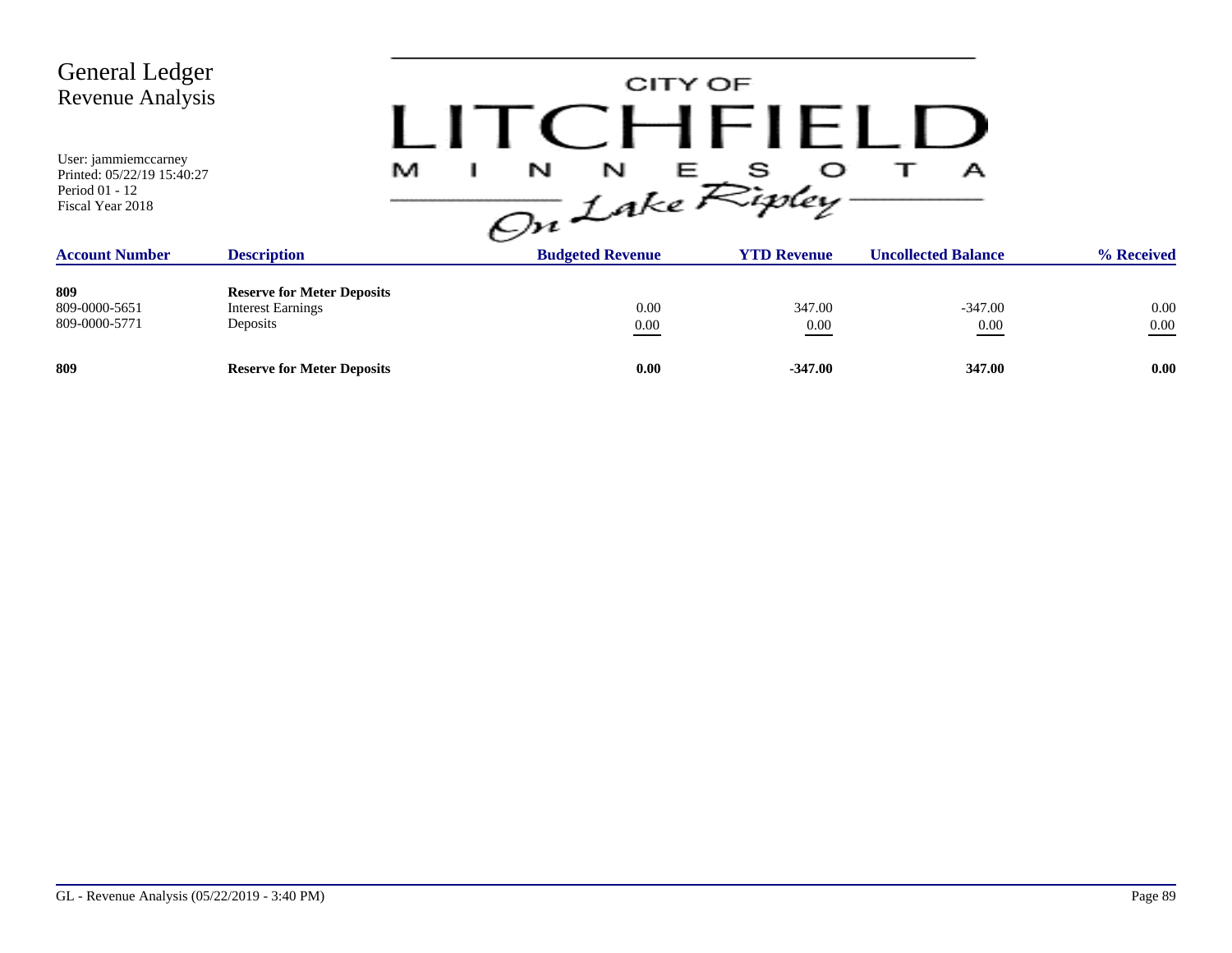| <b>General Ledger</b><br>Revenue Analysis<br>User: jammiemccarney<br>Printed: 05/22/19 15:40:27<br>Period 01 - 12<br>Fiscal Year 2018 |                                                                                                    | N<br>N<br>M<br>On Lake Ripley | CITY OF<br>CHFIELD<br>E - | А                          |                                  |
|---------------------------------------------------------------------------------------------------------------------------------------|----------------------------------------------------------------------------------------------------|-------------------------------|---------------------------|----------------------------|----------------------------------|
| <b>Account Number</b>                                                                                                                 | <b>Description</b>                                                                                 | <b>Budgeted Revenue</b>       | <b>YTD Revenue</b>        | <b>Uncollected Balance</b> | % Received                       |
| 810<br>810-0000-5423<br>810-0000-5651<br>810-0000-5960                                                                                | <b>Reserve for JobZ</b><br>Jobz Application Fee<br><b>Interest Earnings</b><br>Transfers - General | 0.00<br>0.00<br>0.00          | 0.00<br>0.00<br>0.00      | 0.00<br>0.00<br>0.00       | $0.00\,$<br>$0.00\,$<br>$0.00\,$ |
| 810                                                                                                                                   | <b>Reserve for JobZ</b>                                                                            | 0.00                          | 0.00                      | 0.00                       | 0.00                             |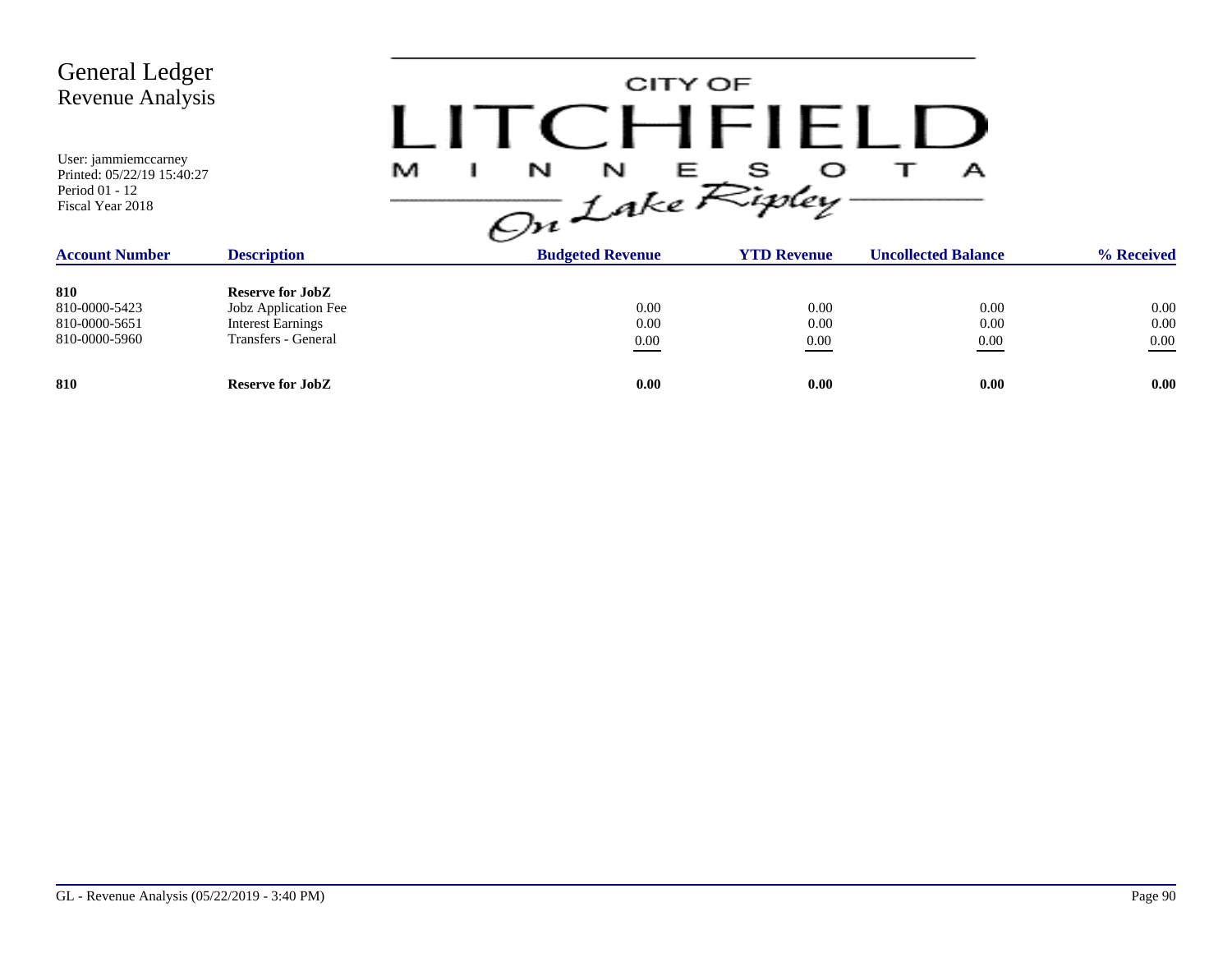| <b>General Ledger</b><br>Revenue Analysis                                                       |                                                                                             |                           | CITY OF<br>CHFLLU   |                            |                  |
|-------------------------------------------------------------------------------------------------|---------------------------------------------------------------------------------------------|---------------------------|---------------------|----------------------------|------------------|
| User: <i>jammiemccarney</i><br>Printed: 05/22/19 15:40:27<br>Period 01 - 12<br>Fiscal Year 2018 | M                                                                                           | N<br>N<br>On Lake Ripley. | E S                 | А                          |                  |
| <b>Account Number</b>                                                                           | <b>Description</b>                                                                          | <b>Budgeted Revenue</b>   | <b>YTD Revenue</b>  | <b>Uncollected Balance</b> | % Received       |
| 811<br>811-0000-5651<br>811-0000-5673                                                           | <b>Reserve for Public Access</b><br><b>Interest Earnings</b><br>Donations - PEG Fees, Misc. | 0.00<br>$0.00\,$          | 488.00<br>10,243.90 | $-488.00$<br>$-10,243.90$  | 0.00<br>$0.00\,$ |
| 811                                                                                             | <b>Reserve for Public Access</b>                                                            | 0.00                      | $-10,731.90$        | 10,731.90                  | 0.00             |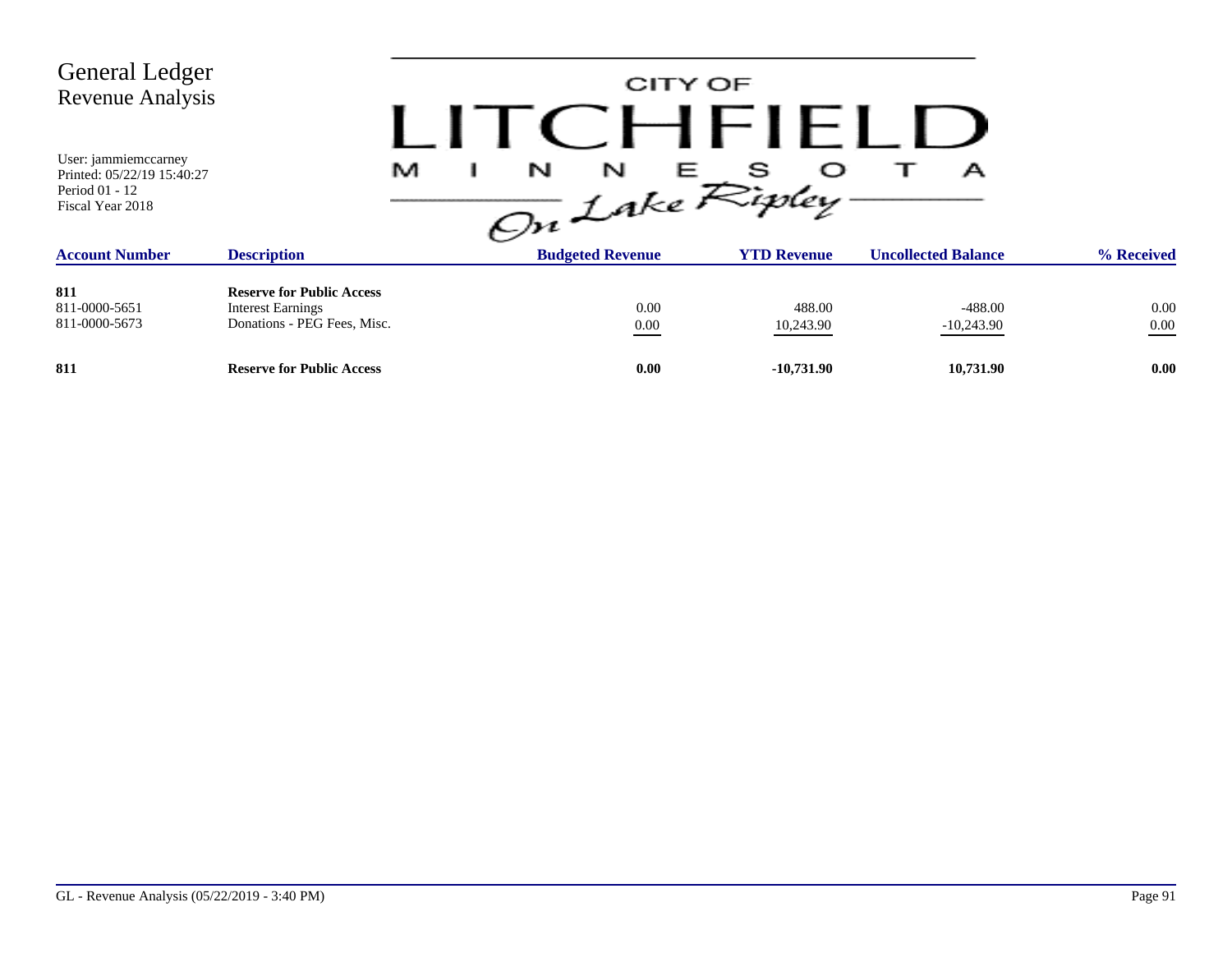| <b>General Ledger</b><br><b>Revenue Analysis</b><br>User: jammiemccarney<br>Printed: 05/22/19 15:40:27<br>Period 01 - 12<br>Fiscal Year 2018 | .<br>M                             | CITY OF<br>CHFIELD<br>N<br>N<br>Е<br>On Lake Ripley | s                  | А                          |            |
|----------------------------------------------------------------------------------------------------------------------------------------------|------------------------------------|-----------------------------------------------------|--------------------|----------------------------|------------|
| <b>Account Number</b>                                                                                                                        | <b>Description</b>                 | <b>Budgeted Revenue</b>                             | <b>YTD Revenue</b> | <b>Uncollected Balance</b> | % Received |
| 812                                                                                                                                          | <b>Reserve for Tree Management</b> |                                                     |                    |                            |            |
| 812-0000-5651                                                                                                                                | <b>Interest Earnings</b>           | 0.00                                                | 917.00             | $-917.00$                  | 0.00       |
| 812-0000-5958                                                                                                                                | Transfer - Liquor Fund             | 0.00                                                | 0.00               | 0.00                       | 0.00       |
| 812-0000-5960                                                                                                                                | Transfer - General Fund            | 0.00                                                | 50,000.00          | $-50,000.00$               | $0.00\,$   |
| 812                                                                                                                                          | <b>Reserve for Tree Management</b> | 0.00                                                | $-50,917.00$       | 50,917.00                  | 0.00       |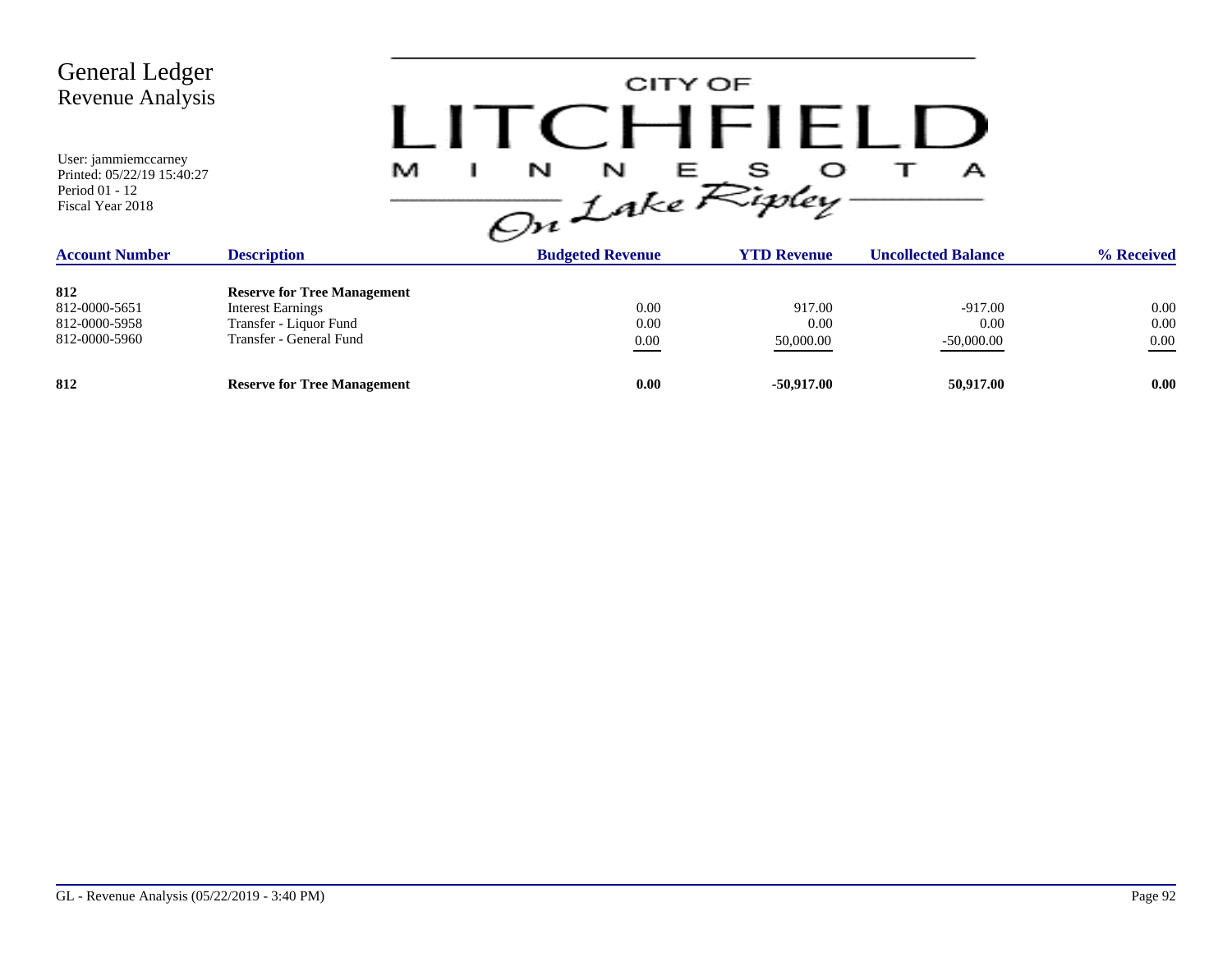

| <b>Account Number</b> | <b>Description</b>                | <b>Budgeted Revenue</b> | <b>YTD Revenue</b> | <b>Uncollected Balance</b> | % Received |
|-----------------------|-----------------------------------|-------------------------|--------------------|----------------------------|------------|
| 813                   | <b>Lake Ripley Cemetery Impr</b>  |                         |                    |                            |            |
| 813-0000-5354         | <b>State Grants-Miscellaneous</b> | 0.00                    | 0.00               | 0.00                       | $0.00\,$   |
| 813-0000-5651         | <b>Interest Earnings</b>          | 0.00                    | 17.00              | $-17.00$                   | 0.00       |
| 813-0000-5652         | Int. Earn-Unrestricted Funds      | 0.00                    | 0.00               | 0.00                       | 0.00       |
| 813-0000-5653         | Int. Earn-Restricted Funds        | 0.00                    | 0.00               | 0.00                       | 0.00       |
| 813-0000-5673         | <b>Cemetery Donations</b>         | 0.00                    | 700.00             | $-700.00$                  | 0.00       |
| 813-0000-5674         | <b>Gambling Donations</b>         | 0.00                    | 0.00               | 0.00                       | 0.00       |
| 813-0000-5788         | Lfd. Precision Comp.-2            | 0.00                    | 0.00               | 0.00                       | 0.00       |
| 813-0000-5793         | Lfd. Precision Comp. #3           | 0.00                    | 0.00               | 0.00                       | 0.00       |
| 813-0000-5794         | <b>Chamber Of Commerce</b>        | 0.00                    | 0.00               | 0.00                       | 0.00       |
| 813-0000-5913         | Sale Of Property-City Land        | 0.00                    | 0.00               | 0.00                       | 0.00       |
| 813-0000-5914         | Sale Of Tax Forfeited Land        | 0.00                    | 0.00               | 0.00                       | 0.00       |
| 813-0000-5940         | Trans.-Non-Res.-P.I.R. Fund       | 0.00                    | 0.00               | 0.00                       | 0.00       |
| 813-0000-5944         | Transfer-Rehab Grant-96Ehab.      | 0.00                    | 0.00               | 0.00                       | 0.00       |
| 813-0000-5960         | Trans.-Non-Res.-General Fund      | 0.00                    | 0.00               | 0.00                       | 0.00       |
| 813-0000-5974         | Trans.-Non-Res.-Londfellow        | 0.00                    | 0.00               | 0.00                       | 0.00       |
| 813-0000-5975         | Transfer-Economic Develop.        | 0.00                    | 0.00               | 0.00                       | 0.00       |
| 813-0000-5981         | Transfer-Rehab Grant-1996         | 0.00                    | 0.00               | 0.00                       | 0.00       |
| 813                   | <b>Lake Ripley Cemetery Impr</b>  | 0.00                    | $-717.00$          | 717.00                     | 0.00       |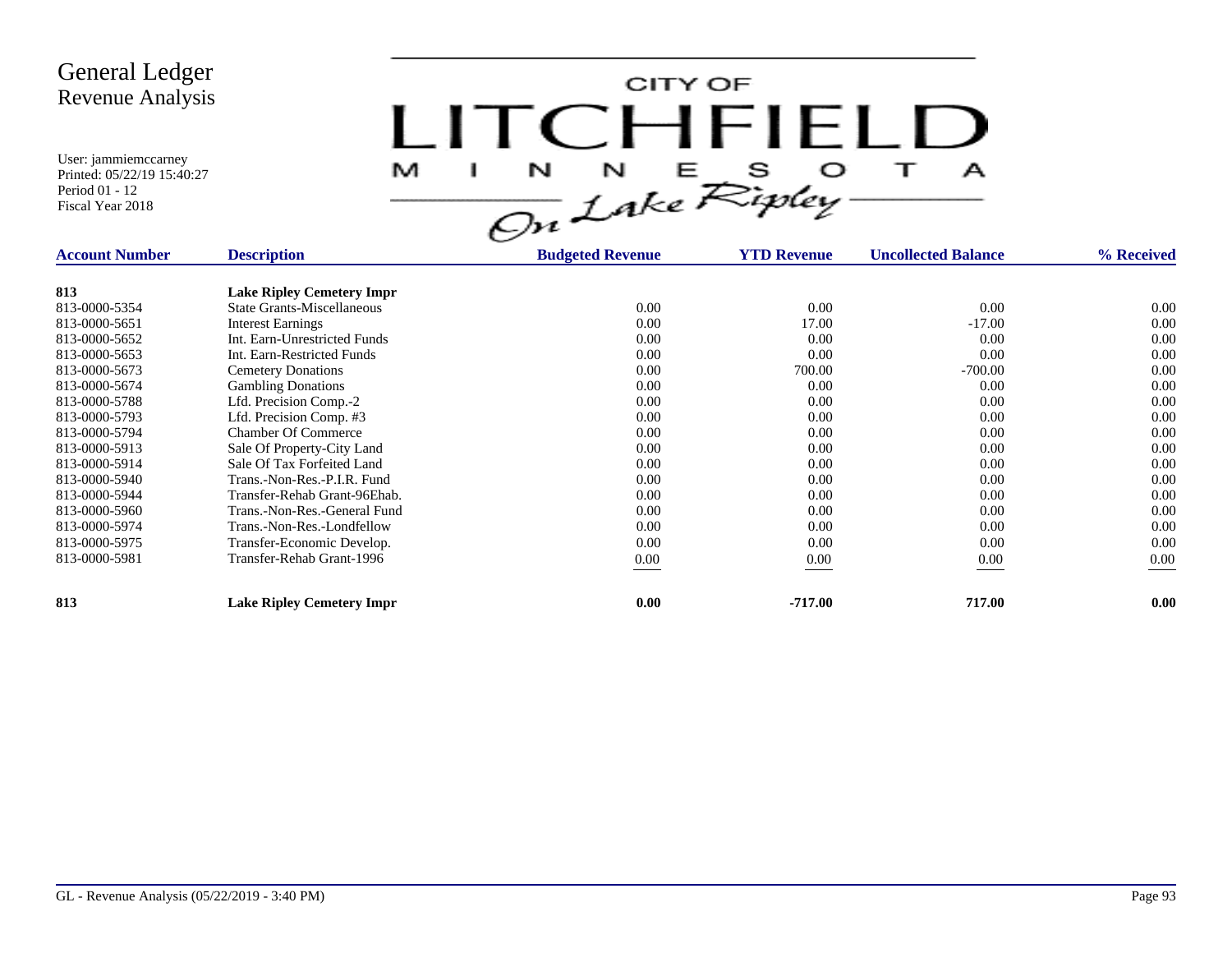

| <b>Account Number</b> | <b>Description</b>                   | <b>Budgeted Revenue</b> | <b>YTD Revenue</b> | <b>Uncollected Balance</b> | % Received |
|-----------------------|--------------------------------------|-------------------------|--------------------|----------------------------|------------|
| 814                   | <b>DowntownHeritage Preservation</b> |                         |                    |                            |            |
| 814-0000-5351         | <b>State Grants-Scrg</b>             | 0.00                    | 0.00               | 0.00                       | 0.00       |
| 814-0000-5651         | <b>Interest Earnings</b>             | 0.00                    | 937.00             | $-937.00$                  | 0.00       |
| 814-0000-5686         | Miscellaneous                        | 0.00                    | 0.00               | 0.00                       | 0.00       |
| 814-0000-5795         | Downtown Grant                       | 0.00                    | 0.00               | 0.00                       | 0.00       |
| 814-0000-5958         | Transfer - Liquor Fund               | 0.00                    | 0.00               | 0.00                       | 0.00       |
| 814-0000-5960         | Transfers - General Fund             | 0.00                    | 0.00               | 0.00                       | $0.00\,$   |
| 814                   | <b>DowntownHeritage Preservation</b> | 0.00                    | $-937.00$          | 937.00                     | 0.00       |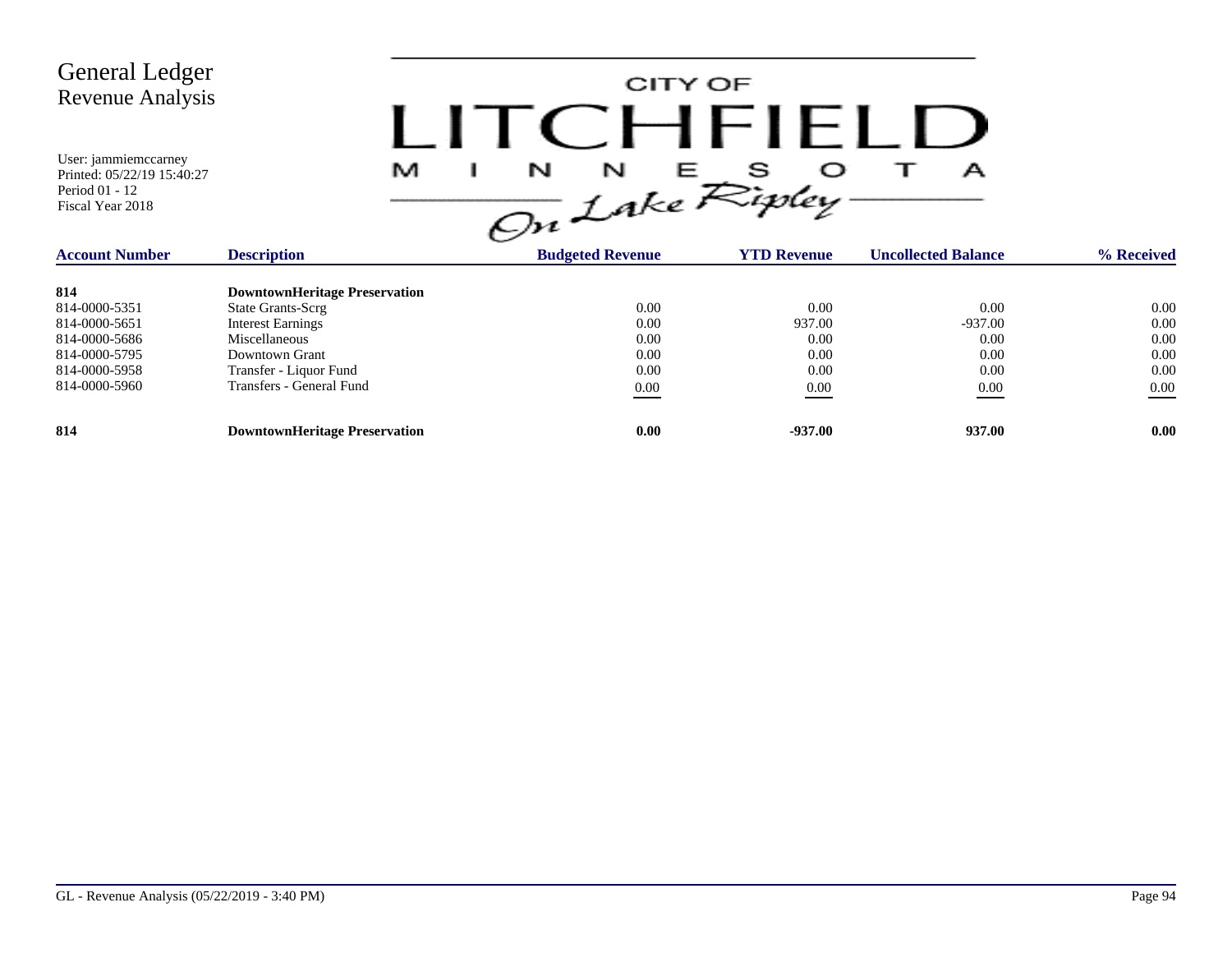CITY OF LITCHFIELD  $M$  I N N E S O T A<br>On Lake Ripley

| <b>Account Number</b> | <b>Description</b>                   | <b>Budgeted Revenue</b> | <b>YTD Revenue</b> | <b>Uncollected Balance</b> | % Received |
|-----------------------|--------------------------------------|-------------------------|--------------------|----------------------------|------------|
| 815                   | <b>Lake Ripley Improvement</b>       |                         |                    |                            |            |
| 815-0000-5365         | County Grant                         | 0.00                    | 0.00               | 0.00                       | 0.00       |
| 815-0000-5366         | <b>State Grant</b>                   | 0.00                    | 0.00               | 0.00                       | 0.00       |
| 815-0000-5651         | <b>Interest Earnings</b>             | 0.00                    | 227.00             | $-227.00$                  | 0.00       |
| 815-0000-5656         | <b>Interest Earnings</b>             | 0.00                    | 0.00               | 0.00                       | 0.00       |
| 815-0000-5671         | Donations-Misc.                      | 0.00                    | 5,335.00           | $-5,335.00$                | 0.00       |
| 815-0000-5686         | Miscellaneous                        | 0.00                    | 0.00               | 0.00                       | 0.00       |
| 815-0000-5975         | <b>Transfer-Community Investment</b> | 0.00                    | 0.00               | 0.00                       | $0.00\,$   |
| 815                   | <b>Lake Ripley Improvement</b>       | 0.00                    | $-5,562.00$        | 5,562.00                   | 0.00       |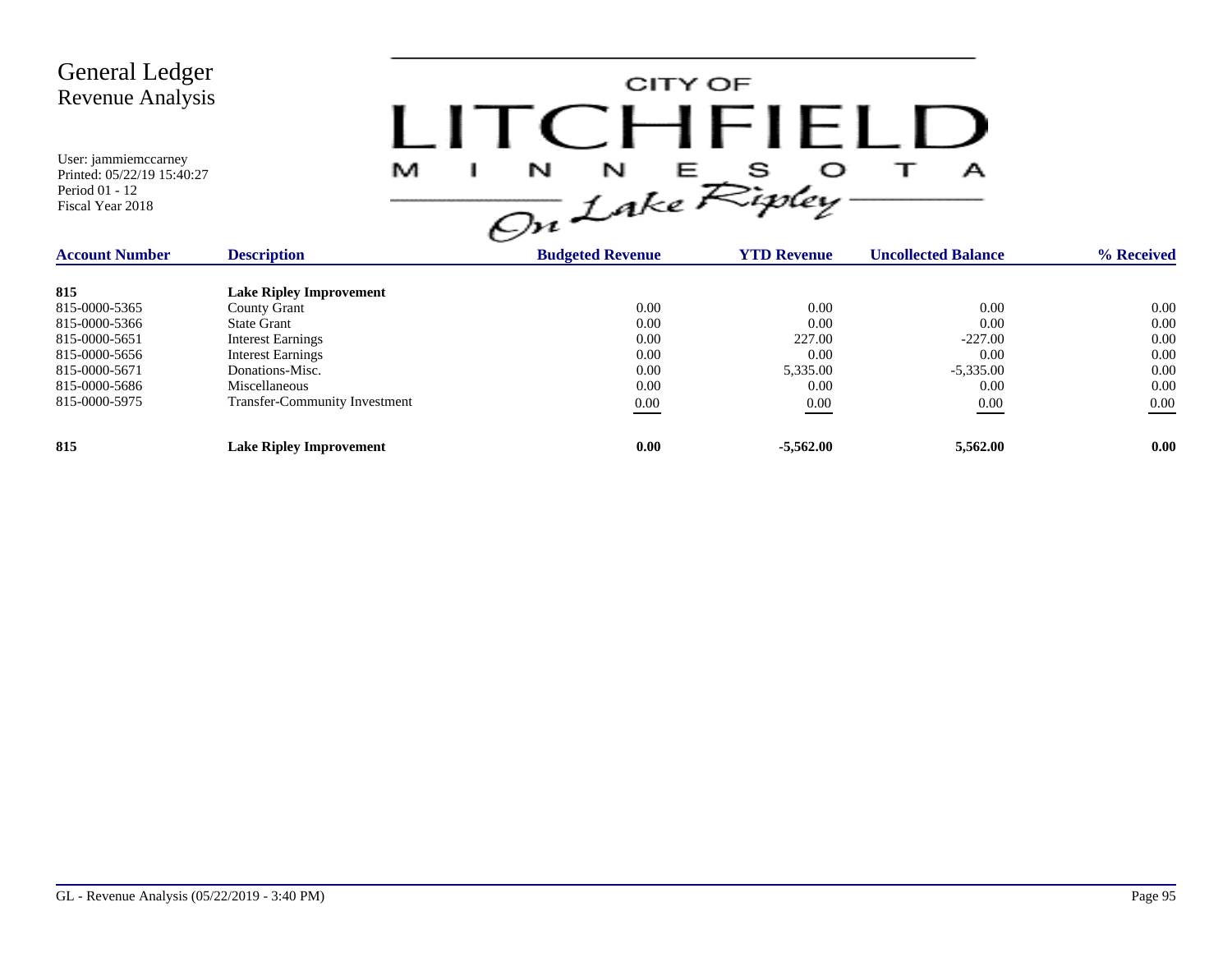CITY OF LITCHFIELD  $M$  I N N E S O T A<br>On Lake Ripley

| <b>Account Number</b> | <b>Description</b>                   | <b>Budgeted Revenue</b> | <b>YTD Revenue</b> | <b>Uncollected Balance</b> | % Received |
|-----------------------|--------------------------------------|-------------------------|--------------------|----------------------------|------------|
| 816                   | <b>Highway 12 Beautification</b>     |                         |                    |                            |            |
| 816-0000-5651         | <b>Interest Earnings</b>             | 0.00                    | 0.00               | 0.00                       | 0.00       |
| 816-0000-5656         | <b>Interest Earnings</b>             | 0.00                    | 0.00               | 0.00                       | 0.00       |
| 816-0000-5671         | Donations-Misc.                      | 0.00                    | 0.00               | 0.00                       | 0.00       |
| 816-0000-5975         | <b>Transfer-Community Investment</b> | $\underline{0.00}$      | 0.00               | 0.00                       | 0.00       |
| 816                   | <b>Highway 12 Beautification</b>     | 0.00                    | 0.00               | 0.00                       | 0.00       |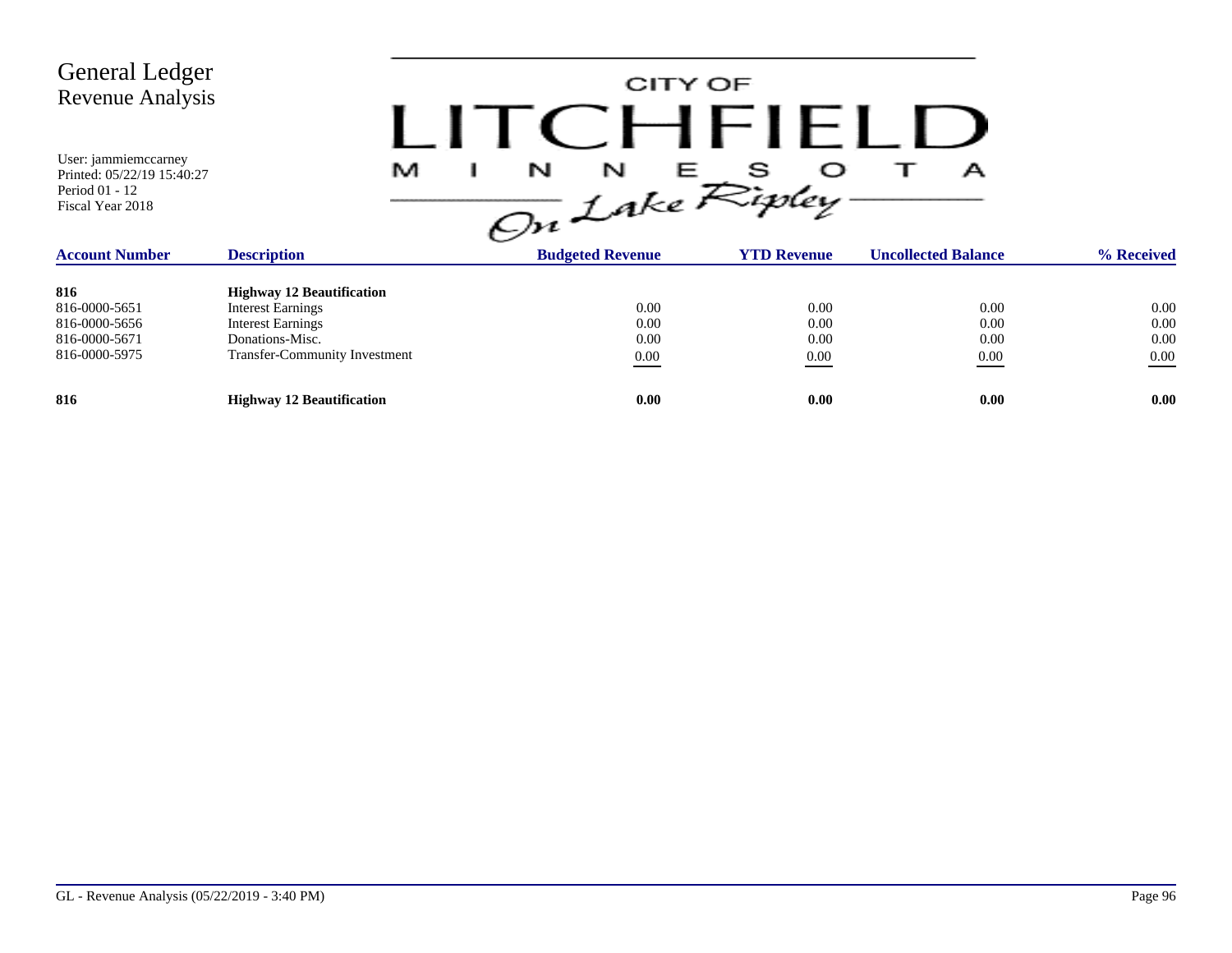CITY OF LITCHFIELD  $M$  I N N E S O T A<br>On Lake Ripley

| <b>Account Number</b> | <b>Description</b>                  | <b>Budgeted Revenue</b> | <b>YTD Revenue</b> | <b>Uncollected Balance</b> | % Received        |  |
|-----------------------|-------------------------------------|-------------------------|--------------------|----------------------------|-------------------|--|
| 817                   | <b>Anderson Gardens Trust</b>       |                         |                    |                            |                   |  |
| 817-0000-5651         | <b>Interest Earnings</b>            | 0.00                    | 1,468.00           | $-1,468.00$                | 0.00              |  |
| 817-0000-5673         | Donations                           | 0.00                    | 0.00               | 0.00                       | 0.00              |  |
| 817-0000-5927         | Transfer-Res.-Local Match           | 0.00                    | 0.00               | 0.00                       | 0.00              |  |
| 817-0000-5940         | Transfer                            | 0.00                    | 0.00               | 0.00                       | 0.00              |  |
| 817-0000-5960         | Transfer - General Fund             | 0.00                    | 0.00               | 0.00                       | 0.00              |  |
| 817-0000-5992         | <b>Transfer-Operating Revolving</b> | 0.00                    | 0.00               | 0.00                       | $0.00\,$          |  |
| 817                   | <b>Anderson Gardens Trust</b>       | 0.00                    | $-1.468.00$        | 1.468.00                   | 0.00 <sub>1</sub> |  |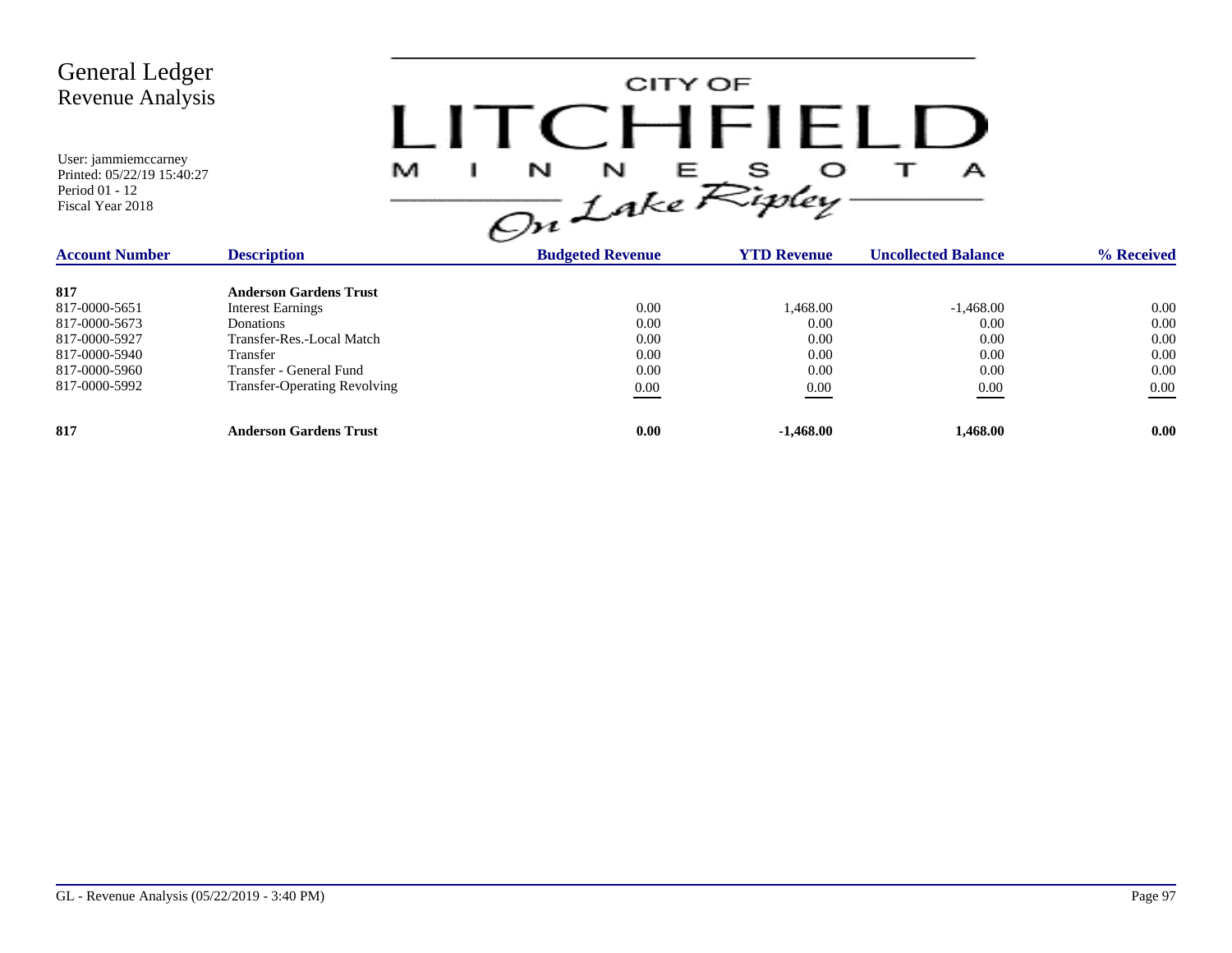| <b>General Ledger</b><br><b>Revenue Analysis</b>                                         |                                                                               | CITY OF<br>CHFIFLI                                    |                    |                            |                  |  |  |
|------------------------------------------------------------------------------------------|-------------------------------------------------------------------------------|-------------------------------------------------------|--------------------|----------------------------|------------------|--|--|
| User: jammiemccarney<br>Printed: 05/22/19 15:40:27<br>Period 01 - 12<br>Fiscal Year 2018 |                                                                               | $\frac{1}{\sqrt{2n}}\int_{0}^{N}e^{E}E_{ij}^{s}$<br>M |                    | А                          |                  |  |  |
| <b>Account Number</b>                                                                    | <b>Description</b>                                                            | <b>Budgeted Revenue</b>                               | <b>YTD Revenue</b> | <b>Uncollected Balance</b> | % Received       |  |  |
| 818<br>818-0000-5651<br>818-0000-5673                                                    | <b>Other Dedicated Funds</b><br><b>Interest Earnings</b><br>Donations - Misc. | 0.00<br>$0.00\,$                                      | 0.00<br>0.00       | 0.00<br>0.00               | 0.00<br>$0.00\,$ |  |  |
| 818                                                                                      | <b>Other Dedicated Funds</b>                                                  | 0.00                                                  | 0.00               | 0.00                       | 0.00             |  |  |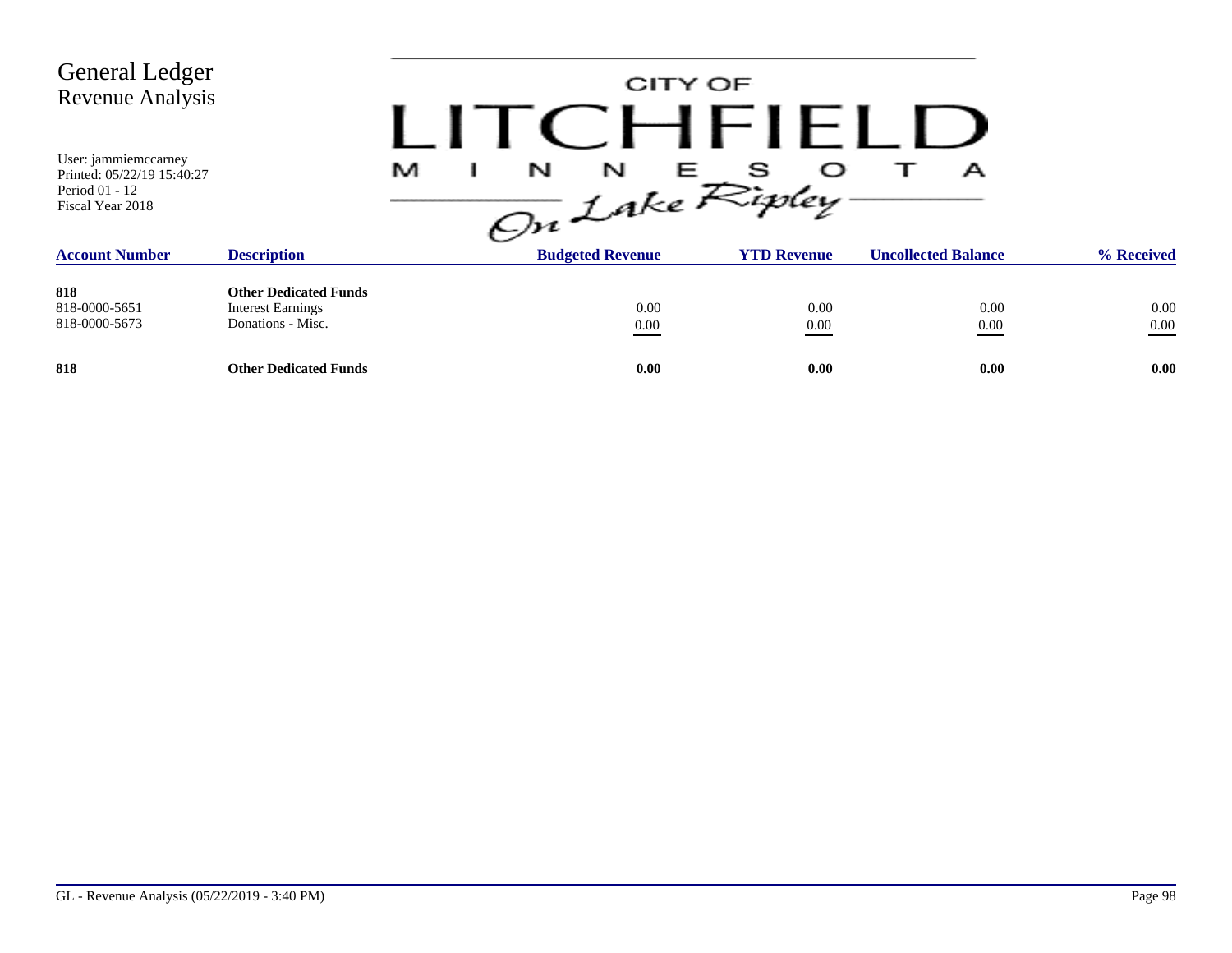| <b>General Ledger</b><br><b>Revenue Analysis</b><br>User: jammiemccarney<br>Printed: 05/22/19 15:40:27<br>Period 01 - 12<br>Fiscal Year 2018 | M                                                                                                                                                                        | LITCHEIFL |                                           | CITY OF<br>$\frac{1}{\omega}$ $\frac{N}{L}$ are $\frac{S}{\omega}$ | А                                                |                                             |
|----------------------------------------------------------------------------------------------------------------------------------------------|--------------------------------------------------------------------------------------------------------------------------------------------------------------------------|-----------|-------------------------------------------|--------------------------------------------------------------------|--------------------------------------------------|---------------------------------------------|
| <b>Account Number</b>                                                                                                                        | <b>Description</b>                                                                                                                                                       |           | <b>Budgeted Revenue</b>                   | <b>YTD Revenue</b>                                                 | <b>Uncollected Balance</b>                       | % Received                                  |
| 820<br>820-0000-5651<br>820-0000-5652<br>820-0000-5653<br>820-0000-5685<br>820-0000-5686                                                     | <b>Investment Trust</b><br><b>Interest Earnings</b><br><b>Interest Earnings - Savings</b><br><b>Interest Earnings - Checking</b><br>Sale Property-Misc.<br>Miscellaneous |           | 78,115.00<br>0.00<br>0.00<br>0.00<br>0.00 | $-6.211.25$<br>0.00<br>6,213.28<br>0.00<br>$0.00\,$                | 84,326.25<br>0.00<br>$-6,213.28$<br>0.00<br>0.00 | $-7.95$<br>0.00<br>0.00<br>0.00<br>$0.00\,$ |
| 820                                                                                                                                          | <b>Investment Trust</b>                                                                                                                                                  |           | $-78,115.00$                              | $-2.03$                                                            | $-78,112.97$                                     | 0.00                                        |